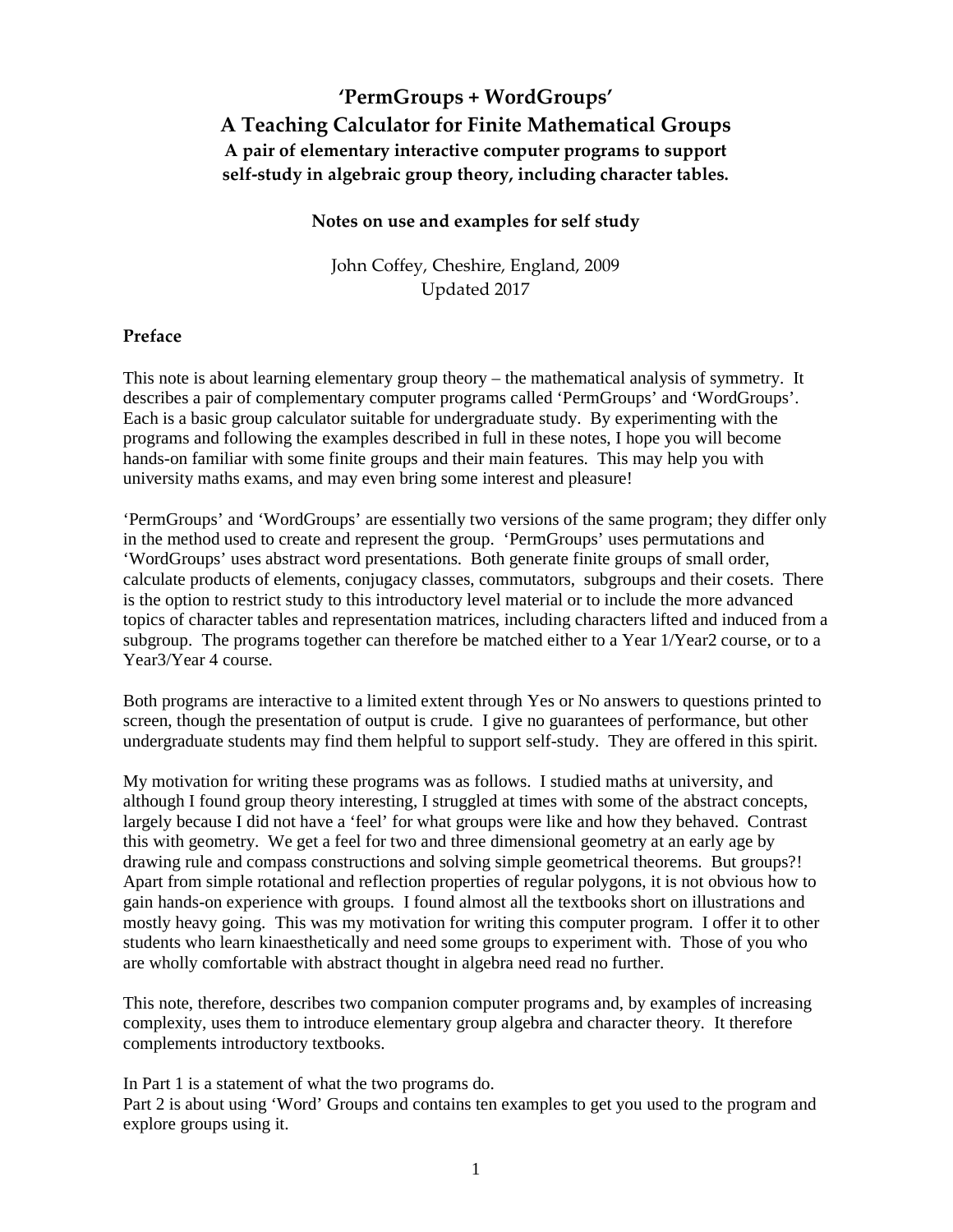Part 3 is about using 'PermGroups'. Since PermGroups is essentially the same as WordGroups in its calculations and analysis, discussion in this Part is limited to how PermGroups differs, so please also read the more detailed account in Part 2. However PermGroups is more suited to generating the symmetric and alternating groups, Sn and An, so there are more examples of these in Part 3 than in Part 2.

There are some very sophisticated group theory programs available over the Internet, such as GAP and Magma. These are research tools for the experienced. I hope my simple programs will help you graduate to using these.

*John Coffey, February 2009* 

### **Index**

Page **Page** 

# **PART 1: Outline of what the two programs do** 4

#### **PART 2 : Worked Examples using WordGroups**

This Part contains quite a lot of explanation of how to use the program, and the examples increase in complexity to provide a structured programme for self study.

| 2.1 Not a finite group : See also Appendix          | 11 |
|-----------------------------------------------------|----|
| 2.2 Cyclic group, C5                                | 12 |
| 2.3 C12 and abelian direct products, C4×C3          | 14 |
| 2.3.1 C12                                           | 14 |
| 2.3.2 $C4 \times C3$                                | 16 |
| 2.4 Direct products C2×C2, C3×C3 and C4×C4          | 17 |
| 2.5 A symmetric group $S3 = a$ dihedral group D3    | 19 |
| 2.6 Another dihedral group, D4                      | 24 |
| 2.7 Comparison of D4 (dihedral) with Q (quaternion) | 29 |
| 2.8 An abelian semi-direct product $C3 \wedge C4$   | 30 |
| 2.9 An alternating group, A4                        | 33 |
| 2.10 The symmetric group, S4                        | 35 |
| 2.11 The five groups of order 20.                   | 40 |

## **PART 3 : Worked Examples using PermGroups**

Note that the description in Part 3 is scant, dealing mainly with the use of PermGroups. Most of the technical explanation is in the corresponding sections in Part 2.

| 3.1 A cyclic group, $C5 (Z5)$                     | 42. |
|---------------------------------------------------|-----|
| 3.2 Abelian direct products, Cm×Cn                | 44  |
| 3.3 A symmetric group $S3 = a$ dihedral group D3  | 44  |
| 3.4 S4 and its subgroups A4 and D4                | 45  |
| 3.5 A non-abelian direct product $S3 \times C3$ . | 48  |
| 3.6 Symmetric group S5 and alternating group A5   | 51  |
|                                                   |     |

# **Appendix :** 57

Table of orders and relation  $\langle ba = 'word' \rangle$ which generate finite groups using WordGroups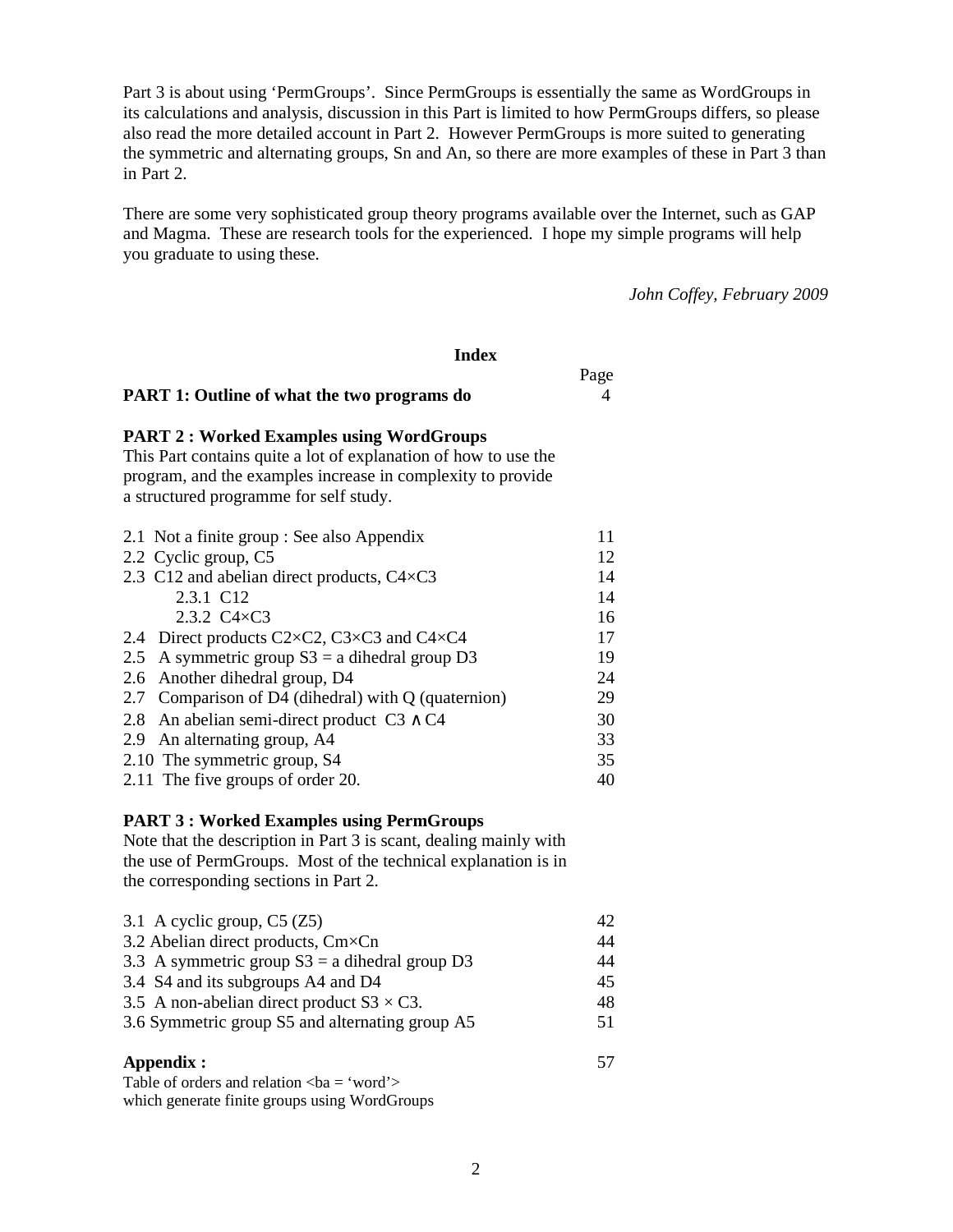# **Index of Group Theory topics**

These notes are definitely not a text book on group theory, but the following topics are illustrated in the text and by use of the programs:

|                                        | Page       |
|----------------------------------------|------------|
| abelianisation factor group            | 6, 19      |
| action of a group                      | 5          |
| automorphism, $Aut(G)$                 | 26         |
| centraliser                            | 5, 12      |
| centre, Z                              | 5, 12      |
| character                              | 7          |
| commute                                | 5          |
| commutator                             | 5, 13      |
| complete group                         | 28         |
| composition series                     | 37         |
| conjugate                              | 5          |
| conjugacy class                        | 5          |
| coset                                  | 13         |
| cyclic group                           | 12         |
| cycle notation                         | 9          |
| derived (commutator) subgroup          | 5, 13      |
| direct product                         | 15, 44, 48 |
| factor group                           | 6          |
| faithful representation & character    | 7, 20      |
| induced character                      | 8,20       |
| inner automorphism, Inn(G)             | 26         |
| irreducible representation & character | 7, 23      |
| isomorphism                            | 18, 19     |
| Lagrange's theorem                     | 14         |
|                                        |            |
| lattice diagram of subgroups           | 8, 26      |
| lifting, lifted character              | 20         |
| Masche's theorem                       | 23         |
| matrix representation                  | 8          |
| normal series                          | 37         |
| normal subgroup                        | 15, 37     |
| orbit-stabiliser theorem               | 25, 34     |
| orthogonality of characters            | 20, 28     |
| partition of integer N in $S_N$        | 36         |
| permutation matrix and character       | 40, 45, 46 |
| permutation notation                   | 9          |
| presentation of a group                | 4          |
| regular representation & character     | 29         |
| restriction of character to a subgroup | 47         |
| semi-direct product                    | 20, 30     |
| similarity transformation              | 23         |
| simple group                           | 15,51      |
| solvable group                         | 37         |
| Sylow theorems                         | 42         |
| symmetry of tetrahedron                | 33         |
| transposition                          | 9          |
| transversal                            | 15         |
| trivial representation and character   | 7, 14      |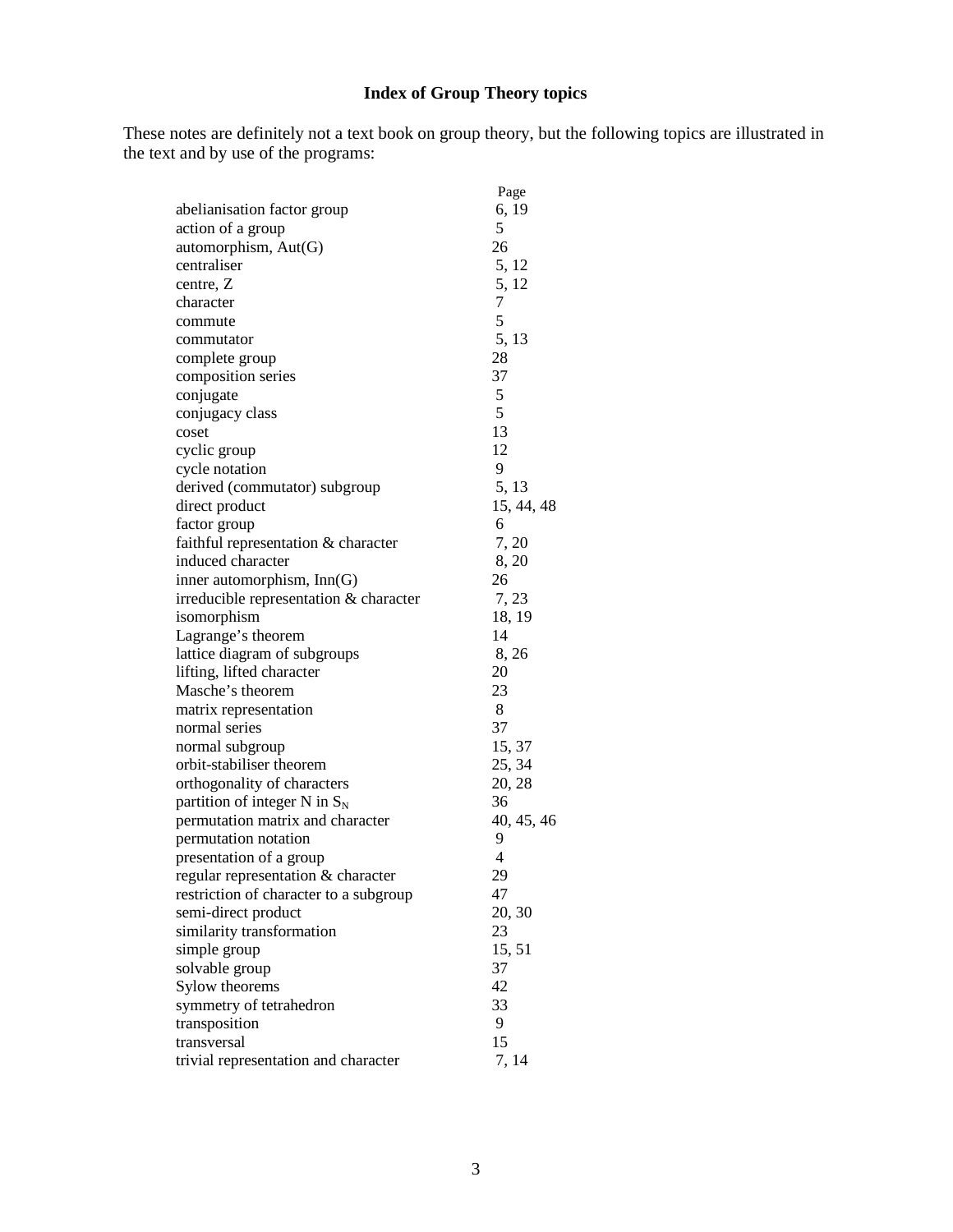# **PART 1: Outline of what the two programs do**

# **Introductory Group Theory Material**

Steps 1 to 6 below cover basic group structure and exclude representation and character theory, so could be used to support early study in the basics of group theory. Either program is restricted to this option when the user selects 'n' to the Advanced Option prompt.

Step1 of the program PermGroups is different from WordGroups, but otherwise the two do almost exactly the same.

# **Step 1a) : Create a finite group with WordGroups.**

WordGroups generates finite groups from 'words' made from two generators, **a** and **b**. You can think of **a** and **b** as representing physical operations such as rotation or reflection. Copies of the two letters **a** and **b** are joined together into arbitrarily long 'words' by concatenating all possible finite strings of **a** and **b**, such as **aabbbba** or **baabbbaaaaab**. You also specify at least three constraints on **a** and **b**; this is called a 'presentation' of the group. Two of these constraints are the orders of **a** and **b**: that is the power of **a** or **b** which equals the group identity, I. For instance  $\mathbf{a}^4 =$  $a^4 = I$ , which could correspond to **a** representing a rotation through a right angle about a fixed axis. You must also give at least one 'relation' linking **b** to **a**. Usually this will be **ba** = **a….b** where the dots stand for some combination of **a** and **b**. Internally the program stores the group elements as strings, with the empty string being the group identity. Thus  $\mathbf{a}^4 = \mathbf{a}^2 \cdot 4 = I$  would be stored as '**aaaa'** = ''.

An example of a group presentation as written in the literature is  $\langle a, b \mid a^4, b^2, ba = a^3b \rangle$ , meaning there are two generators, a and b, with  $a^4 = b^2 =$  Identity, plus one relation ba =  $a^3b$ .

Once you have entered the order of the elements and the relations, WordGroups

- i) forms increasingly compound concatenations of **a** and **b**,
- ii) reduces the 'words' to a standard form by replacing **a**^n with I, **b**^m with I and **ba** with **a…b** respectively.
- iii) removes duplicates, looks at inverses and products of the reduced words and generally checks for consistency. It turns out that for some selections of  $\mathbf{a}^n = \mathbf{I}$ ,  $\mathbf{b}^n = \mathbf{I}$  and  $\mathbf{ba} =$ **a....b** only a finite number of independent 'words' can be formed and these behave as a group under the group operation of concatenation.
- iv) lists the elements and their inverses.

So we have created a group. The number of elements |G| is the order of the group, G. The program calculates multiples of each element and hence finds its order. The number of elements with each order is tabulated.

A word of warning here: the 'word problem' is a knotty issue in advanced group theory. It concerns whether it is possible to be sure that two 'words' really represent different group elements. Cases are known where this cannot be decided even in principle, though we are not likely to meet any here. It is possible to input relations into WordGroups which will push it beyond its limits of validity – for instance, trying to generate an infinite group. The examples given in Part 2 of this note are all genuine finite groups.

WordGroups is restricted to :

- only two generators,
- only three additional relations,
- a recursion depth of at most four in forming words.

For some groups the 'word' presentation used here is more straightforward than the permutations of PermGroups, and for others the permutation representation is more powerful or illuminating.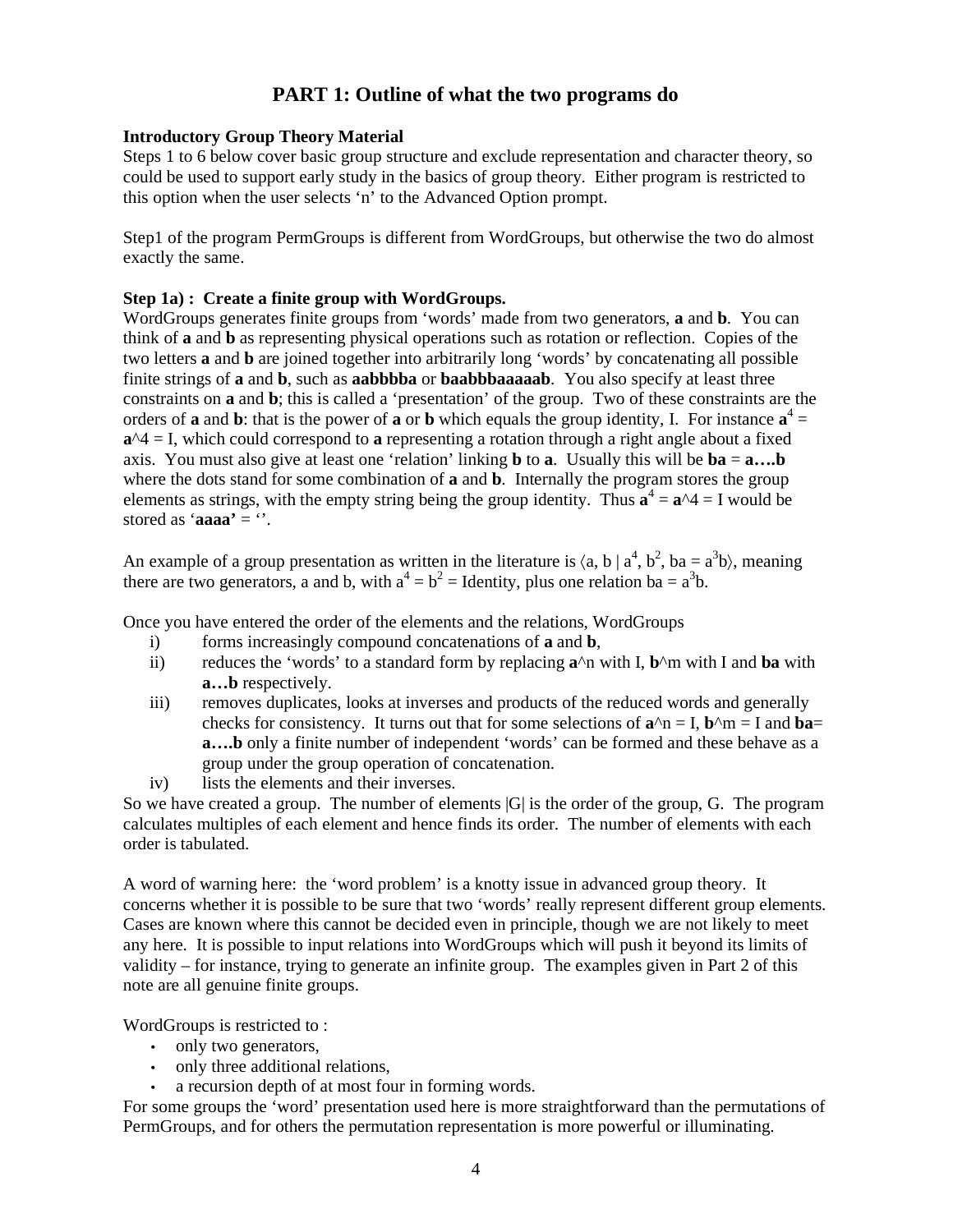## **Step 1b) : Create a finite group with PermGroups**

PermGroups generates finite groups from permutations of N user-specified symbols. The groups it creates are, therefore, either the symmetric group  $S_N$  of all permutations of N elements, or one of its subgroups. You seed one or more permutations and the program calculates all their powers, products and their inverses until no more new elements are generated. This should ensure that the set of elements is closed under composition of elements. The program checks that the identity permutation is created, as required for a group. Concatenation of permutations is associative, so meeting another criterion for a group. A finite group is thereby generated.

## **Step 2): Find elements which commute.**

Two elements, *f* and *g*, of group G commute if the 'products' *fg* and *gf* are equal, where product here is string concatenation. Commuting is one of the essential concepts in group theory. Physically it means that the order in which two operations are performed does not matter; the outcome is the same.

Either program takes each element *g* of G in turn and finds all the elements which commute with it. For each *g* the set of such commuting elements is called the 'centraliser' of element *g*. This set, in fact, forms a group under concatenation; hence this is a procedure for finding some of the subgroups H of G. The identity element, I, of course, commutes with every element, but in some groups there are other elements which share this property. The set of these all-commuting elements is called the 'group centre', Z. The program lists the elements in Z.

## **Step 3): Find the conjugacy classes.**

Conjugacy of elements is another key concept in group theory. It is a weaker form of commuting. We say that *f* and *g* are conjugates is there is at least one element *t* for which  $ft = tg$ . This is usually written in the form  $t^{-1} f t = g$ , or equivalently  $t g t^{-1} = f$ , where the pair  $t$  and  $t^{-1}$  are an element and its inverse.

Another way of looking at conjugation is to see it as one manner in which a group can act upon the set of its own elements. The concept of a 'group action' is fundamental in group theory. We can think of a function  $T(f)$  meaning  $f \rightarrow f^{-1} f t$  where *t* is another group element and the operation is multiplication (concatenation in the case of WordGroups and PermGroups). This is sometimes written  $f^t$ . Either program takes each element f in turn and forms the product  $t f t^{-1}$  with every element *t* in the group. The resulting elements, *g*, are collected in a set together with *f*. It turns out that there are only a limited number of such sets – all elements in the group are in one and only one set, called a 'conjugacy class'. Put another way, cconjugation is an equivalence relation so that conjugation with any element *t* partitions the set of elements in G into disjoint conjugacy classes.

Conjugacy classes are important because conjugate elements within any one class share features peculiar to that class, such as having the same order. Under the Advanced Option of the programs, the character tables which the program later tries to calculate are an array of numbers which summarise and to some extent characterise the properties of the group. There is precisely one column of the character table of G for each conjugacy class.

# **Step 4): Calculate the derived subgroup (commutator subgroup) Hd.**

A commutator element is a group element which can be made by the product (concatenation) of four elements in the pattern  $g^{-1}f^{-1}gf$ , or equivalently  $fg^{-1}f^{-1}g$ . It is a conjugate of *g* multiplied on the left by the inverse of *g*, often written [*f*, *g*]. To see its relation to commuting elements, observe that if f and g commute, so will  $f^{-1}$  and  $g^{-1}$  and hence  $g^{-1}f^{-1}g$  f reduces to  $g^{-1}f^{-1}fg = g^{-1}g = I$ . So commutator elements are ones formed from non-commuting pairs. The fewer commuting elements there are in G, the more commutator elements are likely. The set of all commutators is not necessarily a group but, if it isn't, either program will calculate products of the commutators until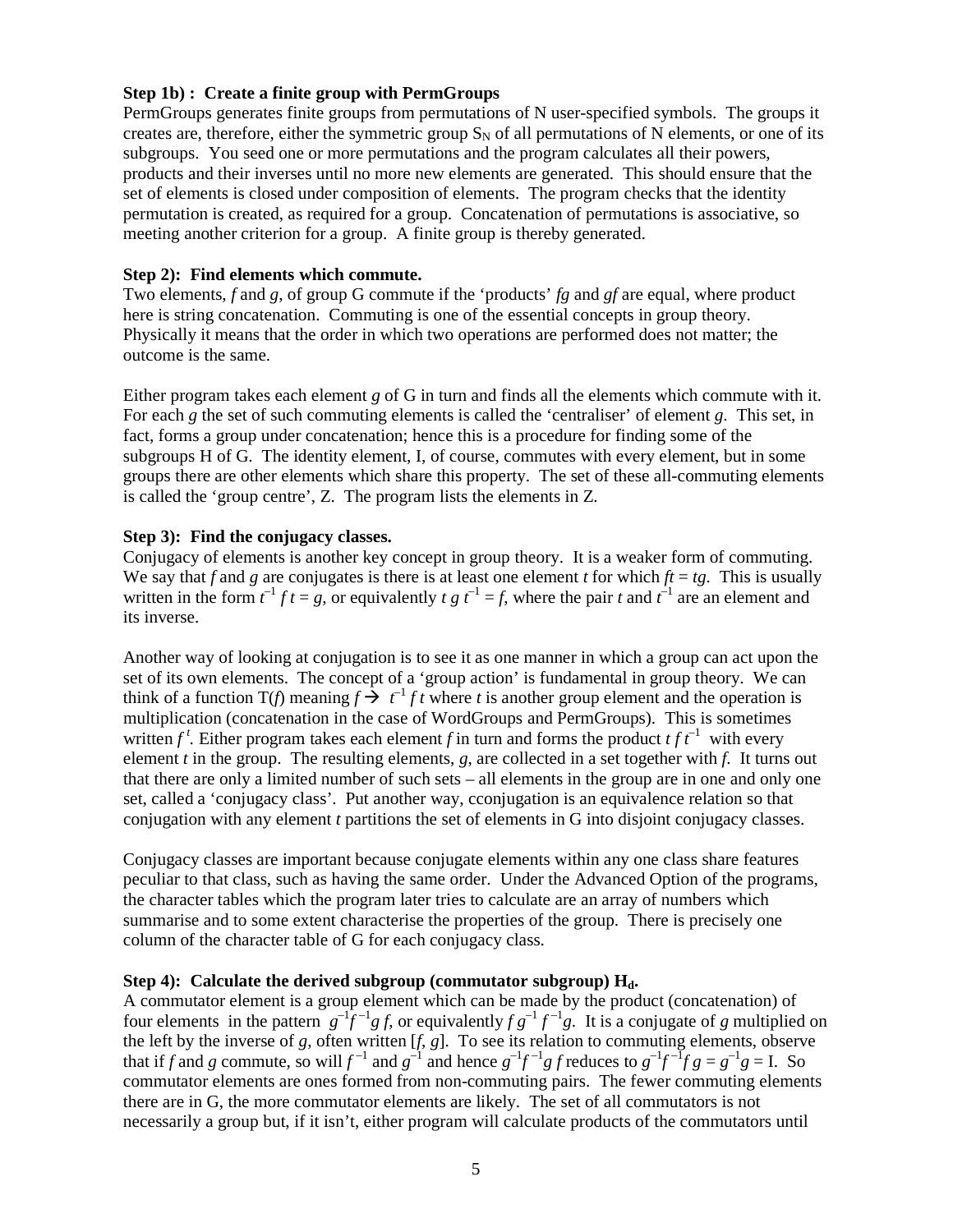the additional elements do make it up to a group – called the 'derived' or 'commutator' subgroup, Hd. This is always a normal subgroup (that is, its right cosets are the same as its left cosets).

# **Step 5): Calculate the abelianisation factor group, G/Hd.**

A subgroup which is invariant under the operation of forming conjugates is called a 'normal' subgroup. This means that, as sets, the normal subgroup and the conjugates of all its members are the same. This is equivalent to the left cosets being set-wise identical to the right cosets. Like the conjugacy classes, these cosets form a partition of G. Each of the cosets behaves like a *composite*  element of a group called the 'factor group' G/N. The factor group of the derived (commutator) subgroup is called the 'abelianisation factor group' and it is always abelian (that is, every element commutes with every other element).

Either program finds the cosets of the derived subgroup,  $H_d$ . There are  $|G|/|H_d|$  cosets each with  $|H_d|$  elements, where  $|...|$  denotes number of elements.

### **Step 6): Investigate subgroups and their cosets**

Either program lists all the subgroups found so far, these being the centralisers of the various elements plus the centre Z and the derived/commutator subgroup. The list of subgroups will not necessarily contain all the subgroups of G. To help, WordGroups lists the powers of all elements, useful for spotting cyclic subgroups, and the products of pairs of order 2 elements whose product also has order 2 – this indicates a group of type  $V = C2 \times C2$ . You are offered the option to enter additional subgroups from the keyboard. You select one listed subgroup, H, at a time and the program examines the order of each element. It lists all elements which have the same order as H itself. Some subgroups have no such elements, but where one does, the multiples must run through all elements in the subgroup, so generating the whole of H. Thus H is cyclic.

If the Advanced option is selected, and for a *cyclic subgroup only*, the program will work out the character table and display it.

If the group is not cyclic, you will probably need to investigate it further so the program allows you to find multiples of selected elements and products of any two or three elements. By reference of known properties of smaller groups you should be able to identify the subgroup.

At this stage the program offers the option to calculate the cosets of a subgroup. It finds the left and right cosets, but leaves it to the user to decide whether, as sets, these are equal. If they are, the subgroup is normal, by definition. Note that any normal subgroup (not just the commutator subgroup) has the property that its cosets form a factor group, so you have the opportunity to explore these too.

An interesting exercise at this stage of a basic course is to draw the lattice diagram showing how all the subgroups fit within G, and identifying all the normal subgroups and their factor groups.

### **More Advanced Material: Group representations and characters**

Steps 7 to 10 below calculate matrix representation and group characters so could be used to support study in a second level course. This analysis is carried out if you select 'y' to the Advanced Option which is offered about half way through either program.

### **Step 7): Sketch out the character table for G.**

In order to explain group characters we would need to discuss group representations by matrices, and by transformations of vector spaces under group actions, but this would take too long so I refer you to textbooks and other web sites. Briefly, the elements of a group can be mimicked by a set of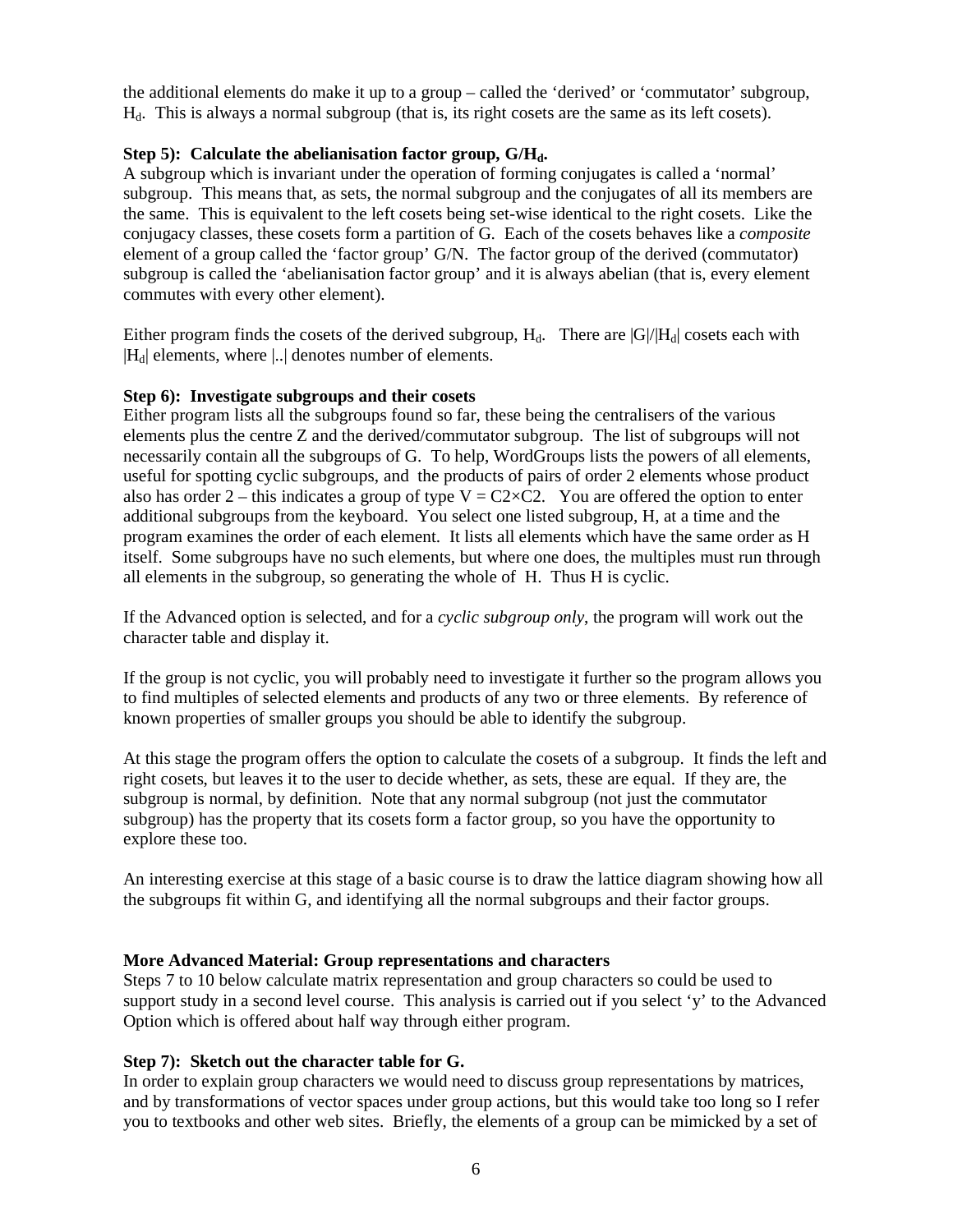appropriate invertible square matrices, with the group product represented by matrix multiplication. The trace (sum of diagonal elements) of the matrix corresponding to each group element is sufficient to capture key information about the matrix and hence the group element. It turns out that all elements in the same conjugacy class have the same trace (though not the same matrix). A group character is a list of the traces of the representing matrices, one for each conjugacy class. In general these will be complex numbers.

A group can be represented by many sets of matrices with arbitrarily large dimension. It turns out that the larger dimensioned matrices can be converted into a block diagonal form by a matrix similarity transformation. Each n-by-n diagonal block can then be identified with an n-by-n matrix which cannot itself be further split up. These are the 'irreducible' matrices representing the group. Their traces constitute the irreducible characters of the group. The character table is a square array of (generally) complex numbers, each row being one of the irreducible characters, and each column corresponding to one conjugacy class. The character table is a summary of the way the group's actions can be represented by irreducible transformation matrices.

If a matrix representation involves a different matrix for each group element, so that the full symmetry properties of the group are manifest by the set of matrices, the representation and its corresponding character are said be to 'faithful'. Not every group has a character which is both faithful and irreducible, but if one does exist it generally is at the bottom of the character table. Characters towards the top of the table may correspond to non-faithful representations. In a nonfaithful representation some information about the group has been lost. A non-faithful representations is analogous to the shadow of an object cast on a wall – the shadow does represent the object, but only in a limited way. The first row in a character table is the 'trivial representation' in which every group element is represented by the identity. This is akin to an object being represented by a single point, so loss of information is almost total.

One significance of the abelianisation factor group is that it determines the linear (one-dimensional) characters in the character table of G. As a step to finding the linear characters of G we need the character table of the abelianisation factor group. The program calculates this table for simple cases.

The program prints out the skeleton of the character table of G, including these features:

- i) a header block labelling the conjugacy classes, naming a representative element for each class and summarising the order of each elements and the number of elements in each class.
- ii) the likely values in the left hand column on the table for the identity class. The elements in this column have the property that the sum of their squares adds to  $|G|$ , and for some values of |G| this is sufficient to determine uniquely what the squares must be.
- iii) all the linear characters. Linear characters correspond to representation matrices of dimension 1 and there are as many of them as cosets of the derived subgroup. Moreover there is a procedure calling 'lifting' by which the linear characters of G can be copied from the character table of the abelianisation factor group, calculated in Step 5.

The non-linear characters are left blank apart from the first column. Determining them can be a challenge and neither program attempts to do so directly. However each program does offer some help by reminding the user of the orthogonality properties of the character table, and by allowing further, usually reducible characters to be induced from the character tables of known subgroups. In the course of doing so some properties of subgroups are determined.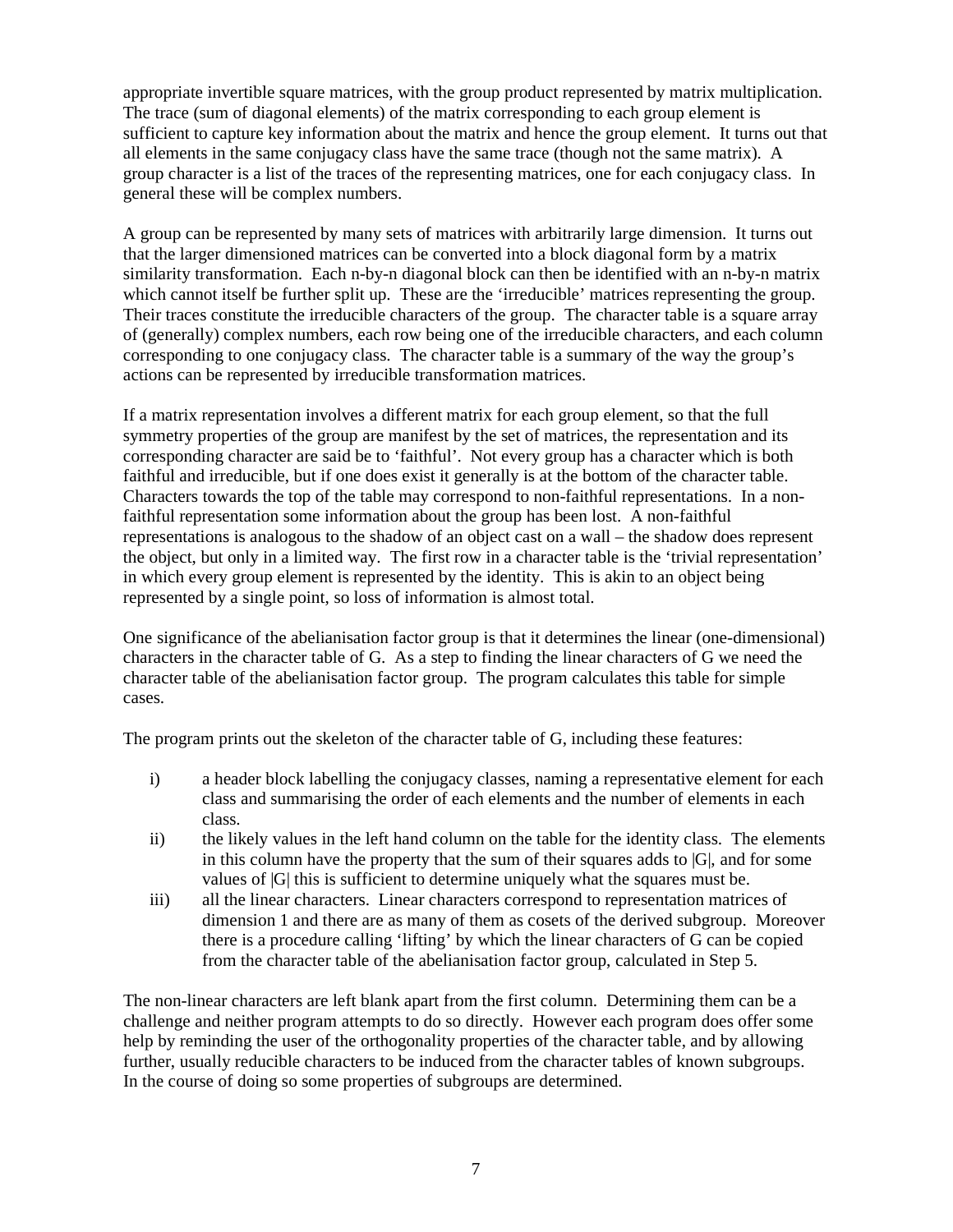Both programs have a special facility to detect the direct (Cartesian) products of two cyclic groups and calculate the corresponding character table.

## **Step 8) Induce a matrix representation and character of G from a subgroup H.**

'Induction' was discovered by Frobenius as a means of determining a character of group G from the character of a known subgroup H. The dimension (also called degree) of the induced character and associated matrix representation is  $K = |G|/|H|$ . If the character in H which is being induced has degree k, the induced matrix representing G has dimension kK, and so does the induced character. Clearly, in many cases kK will be a large integer and the induced representation will probably then be reducible.

The program calculates the induced character. In addition, where  $k = 1$  (a linear character in H), it calculates the K-by-K induced matrices for the generators **a** and **b** of G in WordGroups, or for the first two seeded permutations in PermGroups. Induction of the matrices involves these steps

- 1. find the left cosets of H and a set of representative elements of these (a 'transversal') . Let the representative elements in the transversal be I,  $g_2$ ,  $g_3$ , ...  $g_K$  with  $g_2$  respresenting the second coset,  $g_3$  the third, etc...
- 2. calculate conjugate-like products of the form  $g_1^{-1}a$   $g_2$  to build up a K-by-K matrix which is intermediate to the calculation.  $g_i^{-1}$  *a*  $g_j$  (after applying the relations of G) will give the element in the  $i^{\text{th}}$  row,  $j^{\text{th}}$  column of this intermediate matrix for element *a*.
- 3. examine each element in the intermediate matrix above and replace it by either a) its value in the character table of H if  $(g_i^{-1} a g_j)$  is an element of H or ii) 0 if  $(g_i^{-1} a g_j)$  is not in H.

The program prints the matrices for the generating elements **a** and **b** (or first two seeded permutations)**.**. It also gives these in the formats suitable for input into the symbolic algebra packages Mathematica, Maxima/Macsyma and Reduce. Using one of these packages is the easiest way to multiply the induced matrices for **a** and **b** to generate matrices for the other group elements, and check that they have all the intended properties of the group. This set of matrices is then a representation of the group of dimension  $K = |G|/|H|$ .

The induced character is calculated whether or not the character in H is linear. Either program provides the option to induce other characters from the same subgroup, or examine other subgroups.

### **Step 9) Complete the character table and compose the lattice diagram of subgroups**

This step is done by the user either by hand or using a symbolic algebra package You can apply the orthogonality relations for the character table and solve the resulting simultaneous linear and quadratic equations to determine all the non-linear characters of G, and check them for consistency. You can run the program again as a calculator to investigate products of group elements in the search for other subgroups and draw up a lattice diagram to show which subgroups are themselves subgroups of others. By this stage you should have a pretty good understanding of the group.

### **Note on running the programs**

I offer little apology for the crudeness of these computer program. They are both written in BBC Basic, originally devised in the 1970s for the BBC home and school micro-computer which became immensely popular in Britain. Though the BBC computer has long been superseded, its programming language survives in a simulation under Windows developed by R. T. Russell (web site http://www.rtrussell.co.uk/). This has the capacity to compile programs, and the compiled versions as '.exe' files are what I offer. They run as console programs with keyboard input when prompts appear, so they are interactive to this extent. They should run under Windows by double clicking on the program name.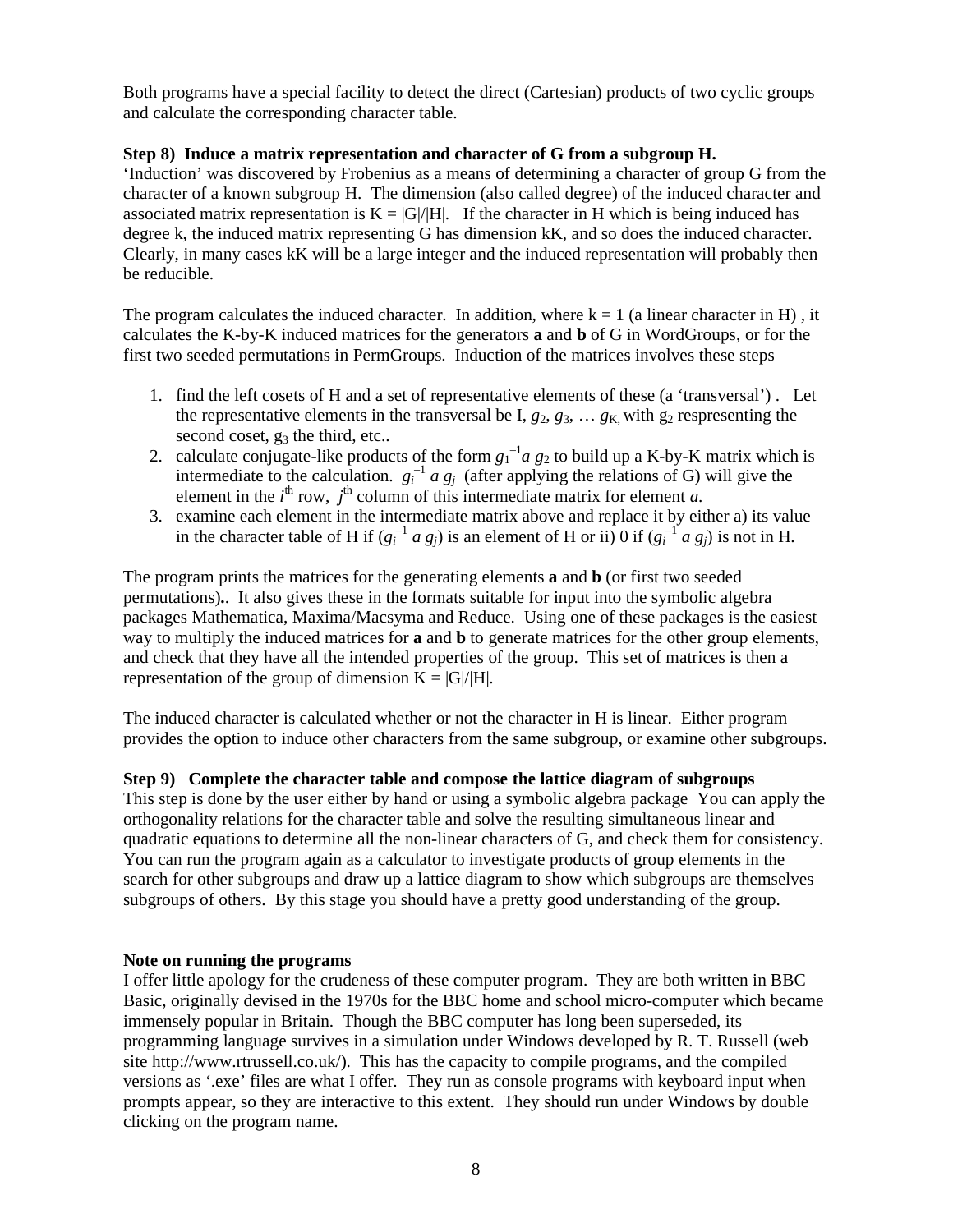Using Windows Explorer or otherwise, create a directory/folder for your output files such as C:\WG. When the program starts it offers the option of saving your output to file. You will need to enter the full path of the file such as C:\WG\run1. The program will add a 3-figure random second part to this name plus the file extension .rft. For example, C:\WG\run1\_f8z.rtf The added part of the name is to ensure that a new file is created at each run so that previous results are not overwritten. (The earlier version of the program would overwrite any existing file of the same name.) . The output to the screen has more detail than that to the file.

At the start of either program you are offered the option of having the screen scroll lock on of off. If it is on, press <SHIFT> to move to the next page. You cannot scroll backwards to review previous screens. You may find it useful, therefore, to run the program twice for each group because the output printed to file in the early part of the program contains information on group elements, their orders, etc. which is useful to have to hand while running the later analysis.

The output to the screen and printer with BBC Basic has limited formatting capability and I couldn't be bothered with making the printed tables and matrices align to look tidy. I suggest the following solution. If you run under Windows, go into  $C:\W G$  in Windows Explorer and open the .rft (rich text format) file in a word processor like Microsoft Word, save it as a **.**doc file and tidy the format to your satisfaction. You will need a fixed spacing font such as Courier or Prestige. For larger character tables landscape format will be needed.

About half way through each program you are offered the Advanced Option, to include group characters and representations. Students taking their first course in group theory should enter 'n' to skip this option, so as not to be over-faced with material you do not need to know.

### **Note on Permutation Cycle Notation**

 $\overline{a}$ 

PermGroups uses the cycle notation for permutations, and the text in Part 2 regarding WordGroups also makes reference to permutations.

In cycle notation we start with N items placed in N initial positions labelled 1, 2, 3, … N (or *a, b, c,* ... etc. ). Cycle (12) means the item in position 1 moves in the sense  $\rightarrow$  to the place initially occupied by item 2, and item 2 moves to position 1, so items 1 and 2 swap places. It could be written  $(1 \rightarrow 2 \rightarrow 1)$ , but the convention is that the leading digit is not repeated. (12) is an example of a 2-cycle since there are two symbols in the bracket. (234) is a 3-cycle. It means that 2 moves  $\rightarrow$  to position 3, 3 to position 4, and 4 to position 2, with the further implication that item 1 stays where it is. For emphasis this may be written  $(1)(234)$ . The identity is  $(1)(2)(3)...(N-1)(N)$ , or indeed any subset of 1-cycles such as  $(1)(2)(3)$ , or even simply  $(1)$ . PermGroups uses  $(1)$  as the group identity.

Permutation cycles can be 'multiplied' as follows. Write two cycles next to each other and follow the convention that the cycle to the right is performed first.<sup>1</sup> For example,  $(23)(13)$  means perform (13) first, so that item 1 moves to position 3. Under the left hand cycle (23) the item at 3 moves to position 2, so overall 1 moves to 3 then to 2. Record this in a product as (12…). Next deal with the last item entered into the product, which is 2. Operation (13) does not affect 2, but under (23) item 2 moves to position 3. The product is now (123...). Finally under (13) item 3 moves to 1 and stays there. Thus the completed product is (123).

<sup>&</sup>lt;sup>1</sup> Some authors perform the left operation first and PermGroups has the option to calculate either way.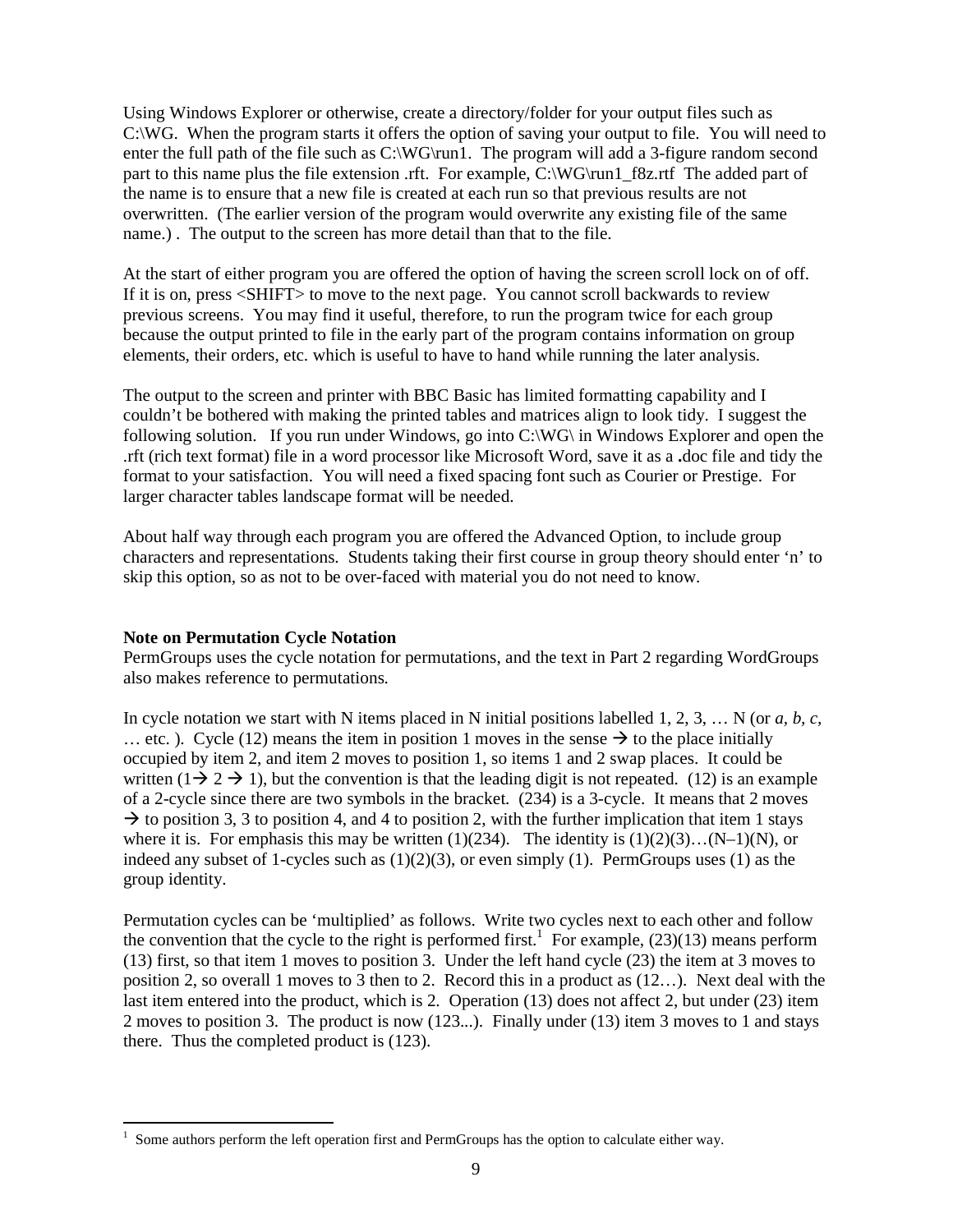An operation to swap precisely two elements, such as (12), is called a 'transposition'. Any permutation can be written as a sequence of transpositions: for instance,  $(1342) = (13)(24)(23)$ .

The result of carrying out a multiplication is to express the product permutation as a set of disjoint cycles; that is, cycles with no symbols in common. For example with  $N = 6$  and evaluating right to left,  $(1245)(256)(3612)(1546) = (16)(234)(5)$ .

Cycle notation is particularly suited to showing conjugate elements because conjugates have the same structure of disjoint cycles.

In the program PermGroups cycles are entered without brackets and disjoint cycles are separated by any of the characters

 $\prime$  / \ \* x . ,

Thus (123)(2567)(15) could be entered as 123'2567'15 or 123\2567\*15 etc.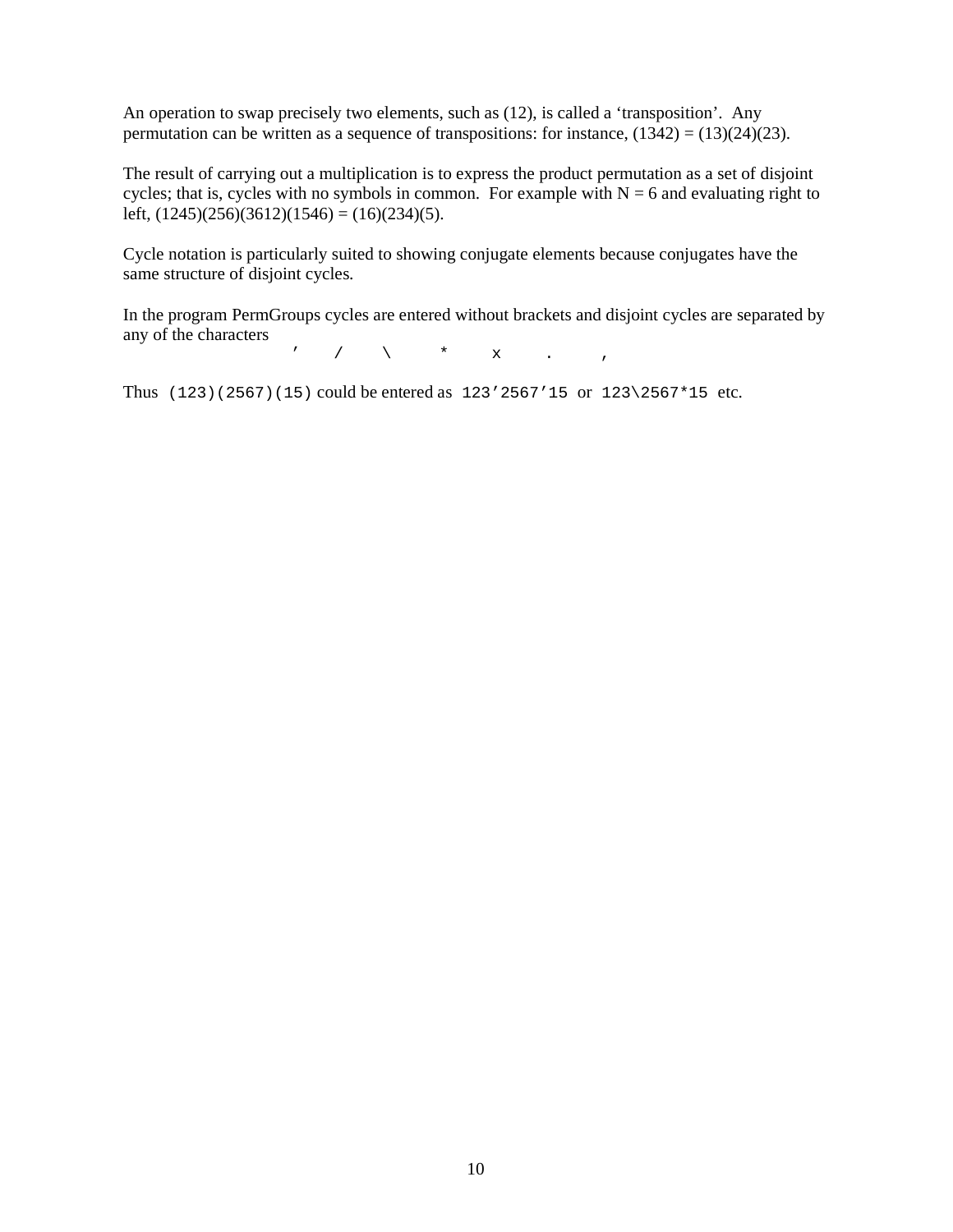# **PART 2 : Using WordGroups : Examples and Exercises**

## **2.1 Not a finite group**

This first example will get you used to running the WordGroups program, but we will deliberately produce a sequence of 'words' which is not a finite group. The purpose of this is to emphasise the four essentials of a group :

**CAIN** – **C**losed, **A**ssociative, an **I**dentity element, each element has a unique i**N**verse.

2.1.1 **Not a Group** Create a folder for your output called, say, WG on the C:\ drive. Start the program and input 'y' to save the output to a file. You will have to enter the full path of the file, *e.g.* C:\WG\Not\_a\_group.

You are asked to enter the order of the two generators. These are integers n and m such that  $a^2n = I$ and  $$ 

Internally the program represents group elements by strings of letters **a** and **b**, with the empty string "" being the identity. Concatenation of letters into strings ensures that the 'product' operation on group elements is associative. Entering order 4 means mathematically that  $\mathbf{a}^{\wedge} = \mathbf{I}$ , and internally this means that at every occurrence the string "aaaa" will be replaced by "".

You are now asked to enter the number of additional 'relations' on the letters **a** and **b**. You can have up to three, but here just type '1'. Each relation is entered by giving, separately, the left and right hand sides of the relation.

Here input for the LHS 'ba' and then for the RHS 'aab'.

This means that every occurrence of **ba** will be replaced by **aab** (=  $\mathbf{a}^{\wedge}2$  **b**). The program uses a lexographic ordering and tries to reduce all words to ones with all the **a** to the left of all the **b**.

A moment's thought will convince you that it is necessary for the left side (LHS) of at least one relation to be **ba**. Suppose instead it were **baa**. Then **baa** would be replaced, but **ba** would not. Hence the word **bababababababababababa…**. could continue indefinitely and we would not have a finite group. Thus if you want to say that  $bab^{-1} = ab$ , you should enter this in the form  $ba = abb$ .

So you have input that  $\mathbf{a}^4 = I$ ,  $\mathbf{b}^4 = I$  and  $\mathbf{b} = \mathbf{a}^4 = \mathbf{a}^4 = \mathbf{b}$ . The program outputs this information for confirmation, then sets about forming all combinations of letters **a** and **b** and reducing them by these three rules. In this case it finds 12 distinct elements, the last being **a**^3**b**^2. So far, so good. It now determines the inverse of each element and checks for duplicates. To have a group each element must have a unique inverse. In this example **b**, **ab**, **a**^2**b** and **a**^3**b** all appear to have **b**^2 as their inverse. The program detects this and prints a warning. It is not a group.

You are offered the option to calculate products of elements. Type 'y' to select this. It will find the product of three elements if you just type in the element reference numbers. You may enter one number at a time, followed by the carriage return/enter key,  $\langle RTN \rangle$ . Try 2  $\langle RTN \rangle$  5  $\langle RTN \rangle$  5  $\langle \text{RTN}\rangle$ . Alternatively, commas can be the separators: type 2, 5, 5  $\langle \text{RTN}\rangle$ . It concatenates the string of these, in this order, reduces them according to the relations, and responds that the product is **ab**^2 which is element number 8. This is correct since element 2 is **a** and element 5 is **b**.

Now check whether element 5 is the inverse of element 10, as claimed. You get the product of two elements by making one of the three the identity, I. So type  $5 \langle \text{RTN} \rangle 10 \langle \text{RTN} \rangle 1 \langle \text{RTN} \rangle$  or 5, 10, 1 <RTN> . The inverse is reported to be I, as required. Now reverse the order to 10, 5, 1. It reports the inverse as  $a^2 =$  element 3. This is further evidence that we do not have a group. For all elements *g* we should have  $g.g^{-1} = g^{-1}.g = I$ . To exit the program type  $-1 < RTN > < RTN > < RTN >$ .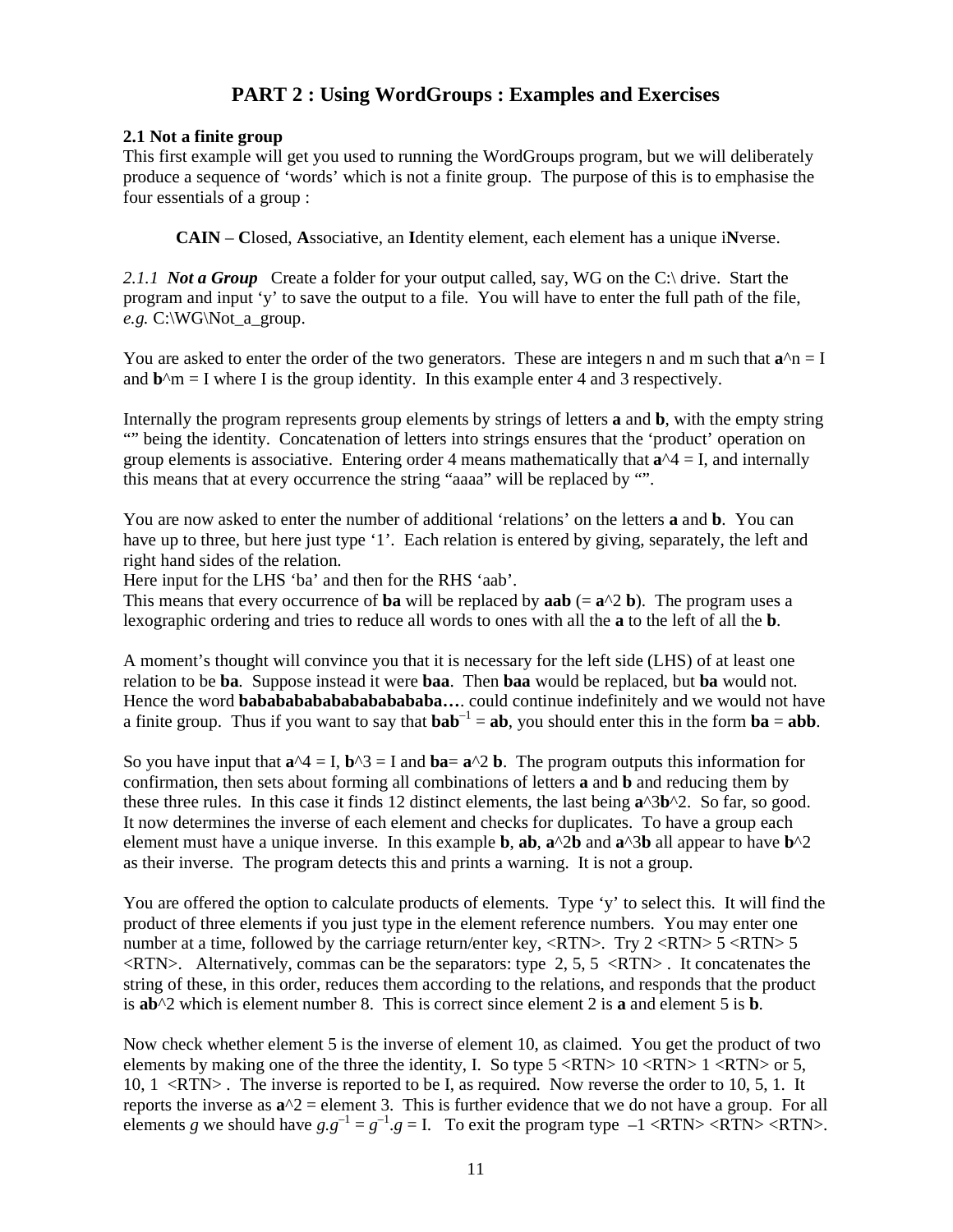So which orders of **a** and **b** do give finite groups? – or a least pass the tests for being closed under concatenation and have no duplicate inverses? Using a variant of the program I have searched for combinations of **a**^n and **b**^m which seem consistent and these are listed in Appendix A. All future examples will be chosen from this list.

*2.1.2. More than one relation?* The program allows three relations to be entered in addition to the orders of the two elements. To generate a finite group one relation of the form **ba** = **...** is required. D4 and Q in §2.6 need two and S4 in §2.9 needs three. Three relations become needed when there are three or more generators **a, b, c,** ... , but WordGroups does not cater for these. If you enter two arbitrary relations, they will probably be inconsistent.

For example, suppose we select  $\mathbf{a}^3 = \mathbf{b}^5 = \mathbf{I}$ ,  $\mathbf{b}^2 \mathbf{a} = \mathbf{a} \mathbf{b}$ ,  $\mathbf{b} \mathbf{a}^2 = \mathbf{a}^2 \mathbf{b}$ . Then  $\mathbf{b}^2 \mathbf{a}^2 = (\mathbf{b}^2 \mathbf{a}) \mathbf{a} = (\mathbf{a} \mathbf{b}) \mathbf{a} = \mathbf{a} \mathbf{b} \mathbf{a} \mathbf{a}^3 = \mathbf{a} (\mathbf{b} \mathbf{a}^2) \mathbf{a}^2 = \mathbf{a} (\mathbf{a}^2 \mathbf{b}) \mathbf{a}^2 = \mathbf{b} \mathbf{a}^2$ 

# which implies that  $\mathbf{b}^2 = \mathbf{b}$  and hence  $\mathbf{b} = \mathbf{I}$  in contradiction to  $\mathbf{b}^5 = \mathbf{I}$ .

#### **2.2 Cyclic group C5**

C5, the cyclic group of order 5 is also called  $Z_5$ . Run WordGroups, input 'y' to save to file, and enter a full-path file name like C:\TGG\C5.

Enter order of **a** is 5 and of **b** is 5. There is 1 relation with LHS **b** and RHS **a**.

Effectively this relation means that **b** is identical with **a** so there is only one generator of order 5. Since 5 is prime, we expect a cyclic group and this is indeed what the program generates. It outputs the five elements as I,  $\mathbf{a}$ ,  $\mathbf{a}^{\wedge}2$ ,  $\mathbf{a}^{\wedge}3$ ,  $\mathbf{a}^{\wedge}4$  and their inverses. Satisfied of their consistency, the program proceeds as if these elements do form a group, G. Since **ba** = **ab**, all pairs of elements commute, so the group is said to be 'abelian'.

The first step in the analysis of the group is to find the order of each element. It states that there are

 1 element of order 1 : 1 4 elements of order 5 : 2 3 4 5

where the number of an element refers to the listing at the beginning of the output. For example, element 3 is **a**^2.

You are then offered the option of calculating products of elements, as in §2.1 above. Try it. Type 5 <RTN>,  $4$  <RTN>  $1$  <RTN> (or equivalently 5, 4,  $1$  <RTN>). It replies that the product is a^2. What this means is that element 5 ( $a^{\wedge}4$ ) concatenated with element 4 ( $a^{\wedge}3$ ) then element 1 (I) gives  $a^2$  which reduces mod 5 to  $a^2$ . To close the product calculator enter '–1 <RTN><RTN> <RTN> and move to the next stage.

The program now finds all the elements which commute with a chosen element. Recall that *f* and *g* commute when  $fg = gf$ . It takes each element *g* in turn and determines its order, then tests *g* with all elements in the group in turn to see if they commute with *g*. The word 'central' is used in association with commuting elements, and the set of all elements which commute with *g* is called the 'centraliser' of *g*. This set always forms a subgroup of G. As an example, for element 3 the output reads:

```
Element 3 = a^2 has order 5.
Its centraliser subgroup has 5 members: a^2 itself + 
I a a^3 a^4 
Corresponding element numbers are 
1 2 4 5
```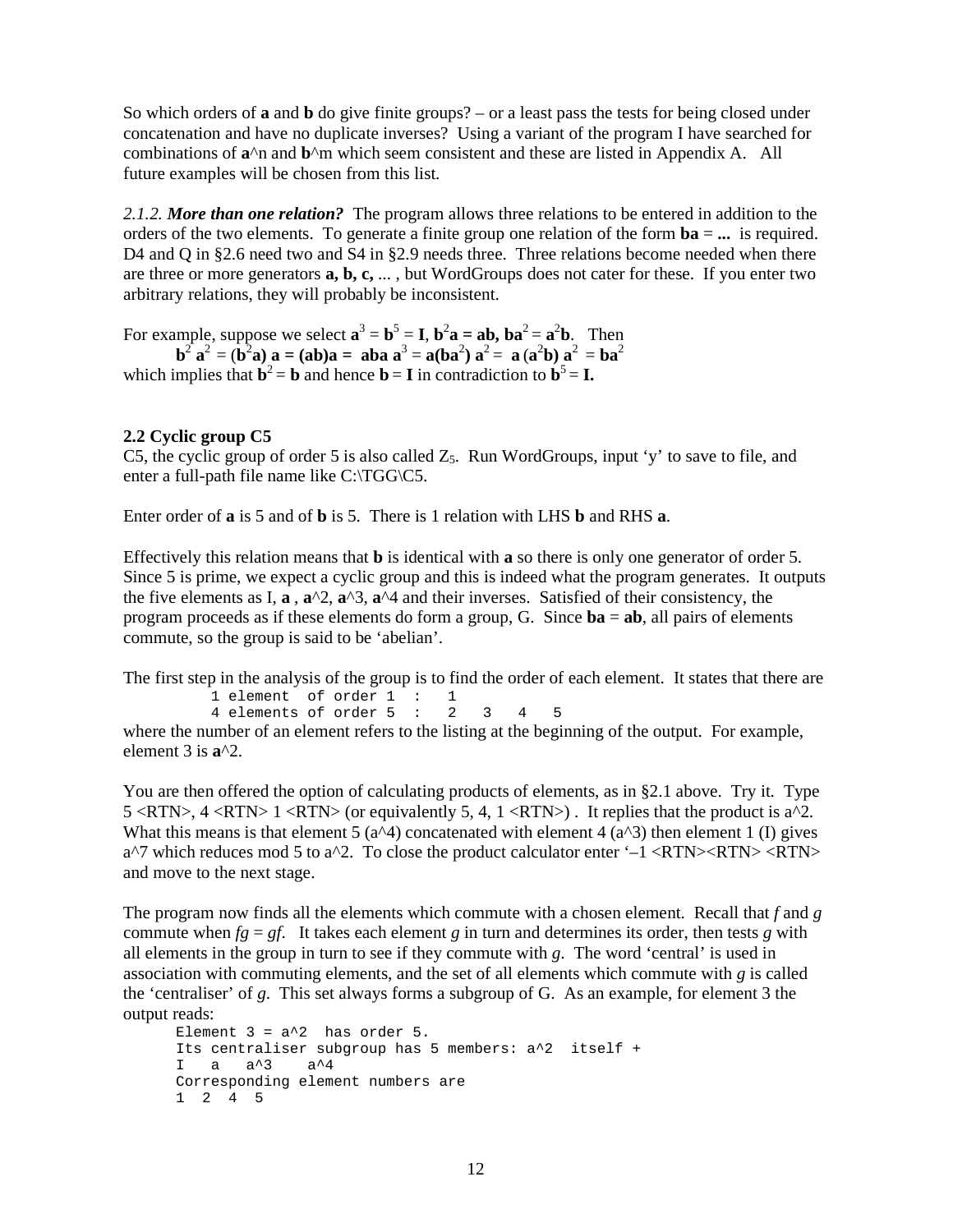You will see this same set of five centraliser elements appearing against every group element. This is the nature of a cyclic group. At the end of the list of centralisers the program identifies the centre Z as the whole group. The centre Z of a group is the set (which is also a normal subgroup) which commutes with *every* element in G. So here Z is the whole group.

The next stage of the program works out the conjugacy classes. Recall that  $g_2$  is conjugate to  $g_1$  if there is at least one other group element *x* and its inverse  $x^{-1}$  such that  $g_2 = x^{-1}g_1 x$ . This structure, with  $g_1$  sandwiched between another element and its inverse, is very like the structure of similarity transformations between linear operators  $g_1$  and  $g_2$  and between similar matrices  $g_1$  and  $g_2$ .

WordGroups takes each element  $g_1$  in turn and combines it with every other element  $g_2$ , recording for each combination the resulting element (after reduction by the defined orders of **a** and **b**, and by the specified relations **, etc.). Elements which are conjugate to one another form a** conjugacy class. The program collates these classes, first putting them in order of the element which created them, and then in order of increasing order of element. (Sorry about the two meanings of 'order' there!) Because in a cyclic group each element commutes with every other, each element is conjugate only to itself. There are therefore five conjugacy classes.

At this point you have the choice of exiting or continuing with more advanced topics.

When you select the advanced option, the program calculates the commutator elements of G. These are elements which can be 'factored' into the form  $g^{-1}h^{-1}gh$ . For group C5 there is only one such element – the identity I. In some groups the set of commutators is not necessarily closed so the program calculates powers and multiples of the elements to extend the set to a full subgroup. It reports whether elements have been added. This subgroup made from commutators is the 'commutator' or 'derived' subgroup. For C5 it is the trivial group I. The program calculates the cosets of the derived subgroup. These will be important for more complicated groups, but for C5 they are just the other elements of the group itself.

The program now comes to a section headed 'Structure of subgroups and induced characters'. It lists the subgroups found so far from the centralisers of the elements and the asks if you wish to enter another subgroup from the keyboard. Since the only subgroups of C5 are {I} and C5 itself, there is little point, so type 'n'. It then asks if you wish to examine a subgroup. Enter 'n' again. Decline all further options. That concludes our basic-level investigation of C5.

Just a note about C5 expressed in permutation cycle notation. Suppose **a** is the cycle (12345). Then  $\mathbf{a}^2 = (13524), \mathbf{a}^3 = (14253), \mathbf{a}^4 = (15432) \text{ and } \mathbf{a}^5 = (1)(2)(3)(4)(5) = \mathbf{I}$ ..

*Advanced option:* When you are asked whether you wish to include the more advanced material on group representations, reply 'y'.

The goal of the analysis is to produce the group character table and identify most of its subgroups. The program prints the regular character based on C5 being a subgroup of S5, the symmetric group of permutations of 5 items. It also refers to a property of character tables: namely that there are as many irreducible characters as there are conjugacy classes, so a character table is a square array.

When the cosets of the derived subgroup are printed, you are asked 'do the first elements of the cosets form a cyclic subgroup of order 5?'. They clearly do, so type 'y'. It asks for the letter used to generate this cyclic group, so type 'a'. The program calculates the character table of the cyclic group. It uses the notation *e* to stand for  $\exp(2 \pi i / 5)$ ,  $e^*$  for  $\exp(-2 \pi i / 5)$ ,  $e^2$  for  $e^2 = e^2$ , etc.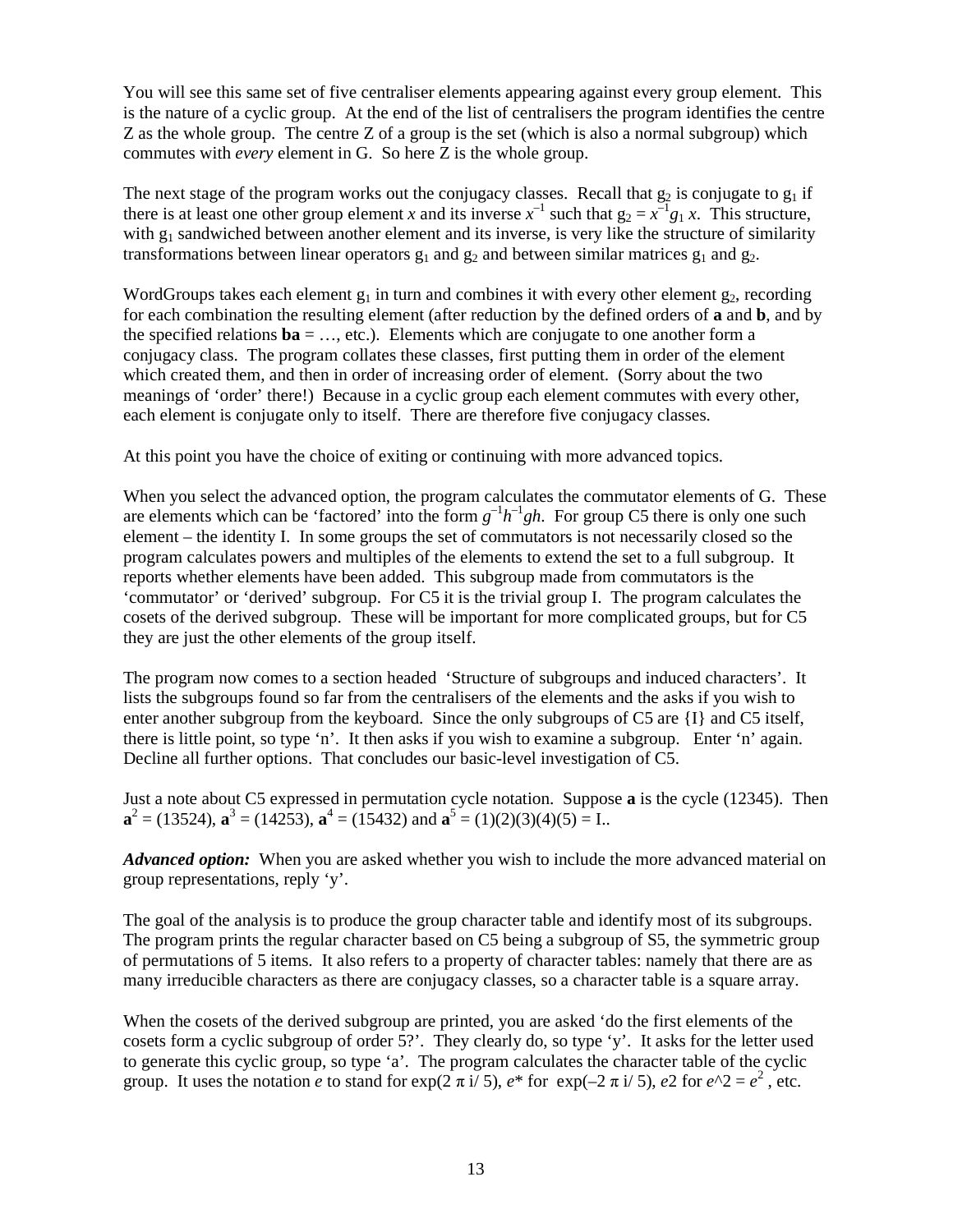If the program were just designed for cyclic groups, it could end there. In the case of C5 all the five characters are linear (one-dimensional). Over page is the complete character table for C5. The five conjugacy classes are labelled K1 to K5. This table means that C5 can be represented in five distinct ways by a set of one-dimensional matrices. These are the five irreducible representations of C5; 'irreducible' because a 1-by-1 matrix cannot be further decomposed into smaller matrices.

The four representations containing *e* are all faithful, meaning that they fully embody all the symmetry properties of the group, with no information being lost. Thus, in row 2, **a** is represented by the 1-D matrix [e] = [ exp(2π i/ 5) ], so **a**^2 corresponds to [e2], **a**^3 to [e^3] = [e2\*], **a**^4 to  $[e^4] = [e^*]$ . The order of each of these is 5. In row 3 **a** is represented by the matrix [e2], making  $a^2$  correspond to  $[e4] = [e^*]$ , and so on.

| Group C5          |              |              |             |              |              |
|-------------------|--------------|--------------|-------------|--------------|--------------|
| Class label       | K1           | K2           | K3          | K4           | K5           |
| Element id no.    | $\mathbf{1}$ | 2            | 3           | 4            | 5            |
| Element           | I            | a            | $a^2$       | $a^3$        | $a^4$        |
| Number in class   | $\mathbf{1}$ | $\mathbf{1}$ | 1           | 1            | $\mathbf{1}$ |
| Order of element  | $\mathbf{1}$ | 5            | 5           | 5            | 5            |
| Order centraliser | 5            | 5            | 5           | 5            | 5            |
| Trivial char.     | 1            | $\mathbf{1}$ | 1           | $\mathbf{1}$ | 1            |
|                   | 1            | e            | e2          | $e2*$        | $e^*$        |
|                   | 1            | e2           | $e^{\star}$ | e            | $e2*$        |
|                   | 1            | $e2*$        | e           | $e^{\star}$  | e2           |
|                   | $\mathbf{1}$ | $e^{\star}$  | $e2*$       | e2           | e            |
|                   |              |              |             |              |              |

The first character (first row) is not faithful. It corresponds to the trivial representation in which every element is represented by the matrix [1]. This means that every group element is mapped to the identity matrix. So the kernel of the homomorphism which does this is the whole of G.

### **2.3 C12 and the abelian direct product C4×C3**

### *2.3.1. C12*

Generate the cyclic group C12 in the same way as you generated C5. Enter order of **a** is 12, order of **b** is 12, number of relations is 1, LHS is **b**, RHS is **a** and follow the steps as for C5 above.

Note that in checking whether the elements do indeed form a group, the program calculates all pairwise products of elements. This can cause a noticeable delay before further output. For groups with more than 16 elements you have the option of not performing this check, though I recommend that you do perform it once for every new group.

The feature to notice with C12 is those elements which have order 12. It is not all of them, but only the four for which the order of the element is coprime with 12: that is, elements  $a^2$ ,  $a^2$ ,  $a^2$  and  $a^{\wedge}11$ . There are two elements with order 3 ( $a^{\wedge}4$ ,  $a^{\wedge}8$ ) and each of these generates the abelian subgroup with three members  $\{I, a^4, a^8\}.$ 

When you come to the 'structure of subgroups and induced characters' part of the program, say 'y' to entering a new subgroup from the keyboard. It asks for the order of your subgroup. We will first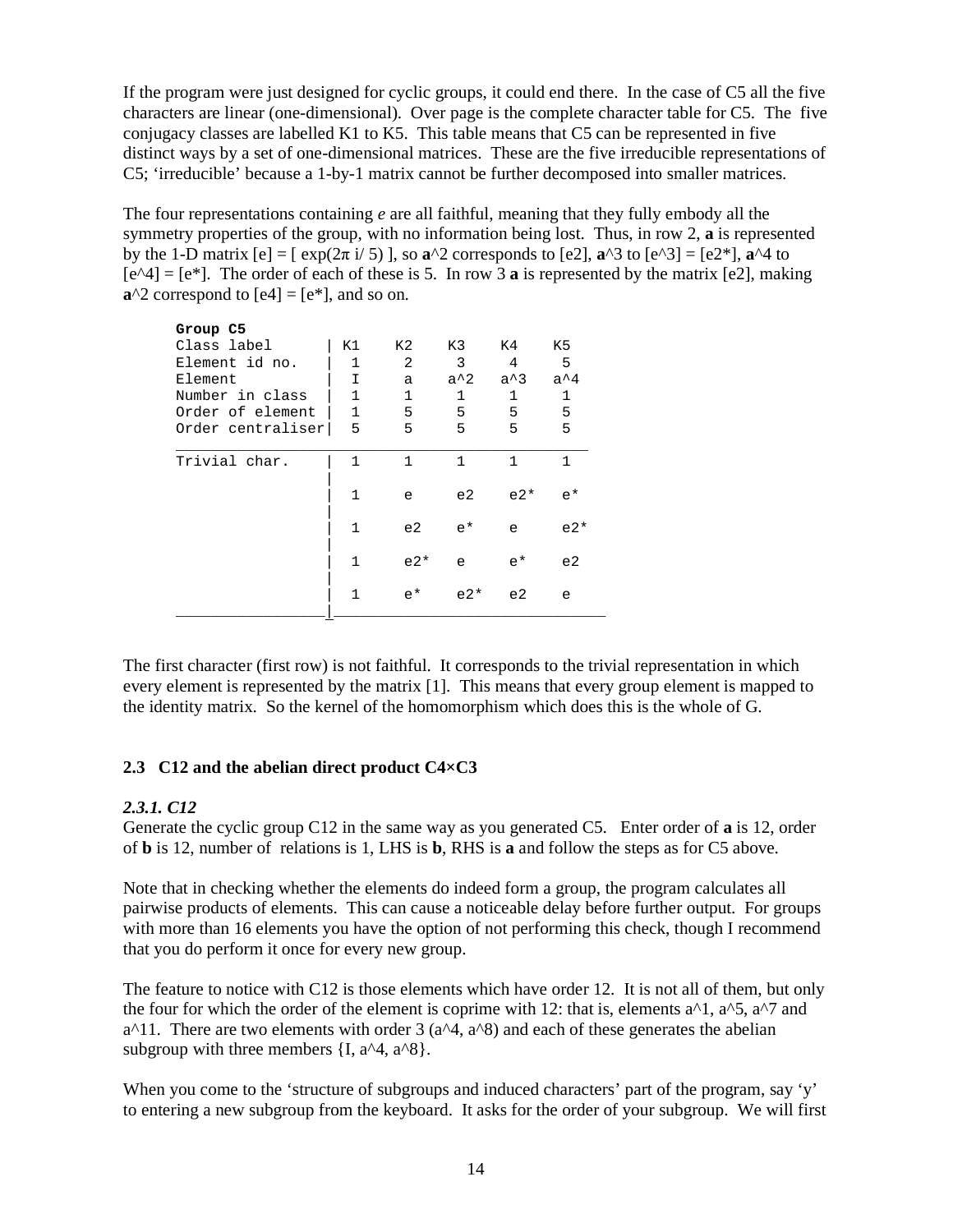enter some incorrect data to show that the program performs checks on the validity of the proposed subgroup.

- a) Type 8. The program responds that (by Lagrange's theorem) the order of the subgroup must divide the order of the group.
- b) Type order is 3, and enter the three elements by reference as  $1 \le RTN$ ,  $4 \le RTN$ ,  $10$  $\langle \text{RTN}\rangle$ . It again detects an error in that the square of element 4 is not present in the list. The missing element is 7. So this set is not closed and cannot constitute a subgroup.
- c) Type 4 elements, then  $1 < RTN$ ,  $4 < RTN$ ,  $7 < RTN$ ,  $10 < RTN$ . This is now a valid subgroup. For the time being we will not examine it further. So say 'n' to 'do you want to examine one of these subgroup?'
- d) Enter 'y' to calculating products and check that elements  $5 \times 9 = I$ . You are obliged to enter 3 elements so make one the identity by entering  $1 \le RTN$ ,  $5 \le RTN$ ,  $9 \le RTN$ .
- e) You are again given the option to enter a subgroup from the keyboard. Type 3 elements, and then enter  $1 \le RTN$ ,  $5 \le RTN$ ,  $9 \le RTN$ . These also form a subgroup and the program proceeds. The two new subgroups appear as numbers 4 and 5 in the list.

Select subgroup number 5 and accept the offer to calculate its cosets. The program reports that the left cosets are

> $\{ 1 \quad 5 \quad 9 \} : \leftarrow \text{this is subgroup No. 5 left multiplied by I}$ { 2 6 10 } : <- this is subgroup No. 5 left multiplied by **a**  $\{$  3 7 11  $\}$  $\{4 \quad 8 \quad 12 \}$

and the right cosets are identical. By definition, then, this subgroup is normal. Its four cosets are the four composite elements of a factor group C12/C3. The program lists elements  $\{1, 2, 3, 4\}$ { I, a, a^2, a^3} as a set representing each of the four cosets. This representative set is called a 'transversal'.

You now have enough information to sketch the diagram below which shows how the elements of C12 divide into several subgroups. You read this from the bottom, accumulating the elements noted along the lines. Thus I and a<sup> $\land$ 6</sup> from C2, the cyclic group on 2 elements. Adding a $\land$ 3 and a $\land$ 9 produces the cyclic group C4 generated by  $a^2$ . C6 is generated by  $a^2$ .

In contrast to C12, C5 and other cyclic groups of prime order have no non-trivial subgroups. The prime cyclic groups are a species of 'simple' group – a group with no non-trivial *normal* subgroups and hence no factor groups. Interest in group theory has focused on the simple groups (simple in the technical sense of the word only!) as the primitive building blocks from which more complicated groups are composed –– the 'prime numbers' of group theory.

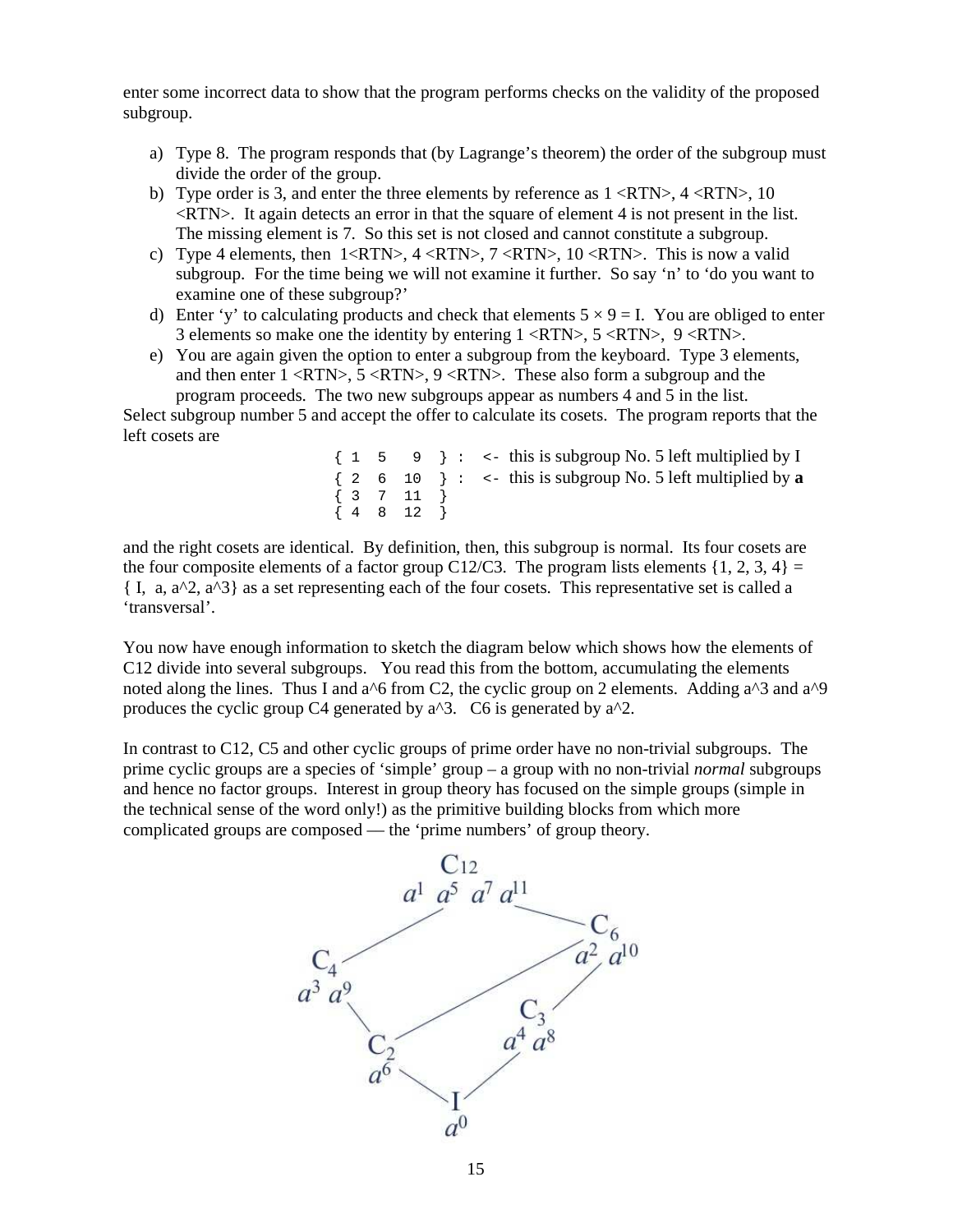*Advanced option*: It is possible to induce a reducible character from each of the subgroups, but I suggest you come back to that exercise once you have completed the more interesting exercises on other groups below. Decline all further options and end the run.

# *2.2.2 C4×C3*

A 'direct product' group is one in which the elements are the Cartesian products of the elements in each constituent group. All the constituent groups become normal subgroups in the product group. Here we have two cyclic constituent groups. The majority of groups are direct or semi-direct products of two or more constituent groups, for example  $C2 \times C3 \times C4$ ,  $D6 \times A4$ ,  $Q \times S4$ , etc.

If we were to build  $C4 \times C3$  from permutation cycles (say using PermGroups), the two single generating elements would be  $\mathbf{a} = (1234)$ ,  $\mathbf{b} = (abc)$ . This makes it clear that a direct product is the *disjoint* product of two permutations. Disjoint products commute, and so the direct product group is abelian.

Run WordGroups, enter a suitable file name, give generator **a** order 4 and generator **b** order 3. Say there is 1 relation with LHS 'ba' and RHS 'ab'. It is not difficult to show that the commuting of **a** and **b** means that  $\mathbf{b}^j \cdot \mathbf{a}^k = \mathbf{a}^k \cdot \mathbf{b}^j$  for all powers *j* and *k*. Hence the group is abelian.

The program finds 12 elements, calculates their orders and centralisers, the conjugacy classes, and the derived subgroup as with C5 and C12. Note that the commutators are all the group elements, and that there are 12 conjugacy classes, each with only one element. This is the behaviour we would expect of a cyclic group. There is an important example of isomorphism revealed here. Look at the orders of the elements in  $C4 \times C3$ . The program prints

4 elements of order 12 : 7 8 11 12

If there are elements of order 12, the group of 12 elements *must* be cyclic. Let's look at this further.

When the program comes to listing the subgroups found, you will see that it lists two identical rows of all 12 elements, but the subgroups of order 4 and 3 have not been detected because they do not correspond to centralisers of any elements. Enter 'n' when asked if you wish to enter a new subgroup from the keyboard: we will do that a little later. Enter 'y' to 'Do you wish to examine one of these subgroups?' Type '1' to select the Subgroup No.1. The program re-examines the orders of all elements and prints those with order 12, commenting that the group must be cyclic. You can now explore the powers of any element by typing its number. For example, element 7 gives rise to the output

```
Multiples of element 7 which is ab 
Power 2 is a<sup>2</sup> b<sup>2</sup> (element 10)
Power 3 is a^3 (4)Power 4 is b (5) 
Power 5 is a b^2 (8)
Power 6 is a^2 (3)
Power 7 is a^3 b (11)
Power 8 is b^2 (6)
Power 9 is a (2) 
Power 10 is a^2 b (9)
Power 11 is a^3 b<sup>2</sup> (12)
Power 12 is I (1)
```
confirming that **ab** does indeed generate the whole group. So C4×C3 must be isomorphic to C12, which we examined in §2.3.1. Type '-1' to decline further powers, and 'n' to calculating products of elements.

You get a second chance to enter another subgroup from the keyboard. Select 'y'. One subgroup is clearly the cyclic group on **a** with four elements. Enter the order of the subgroup as 4, then enter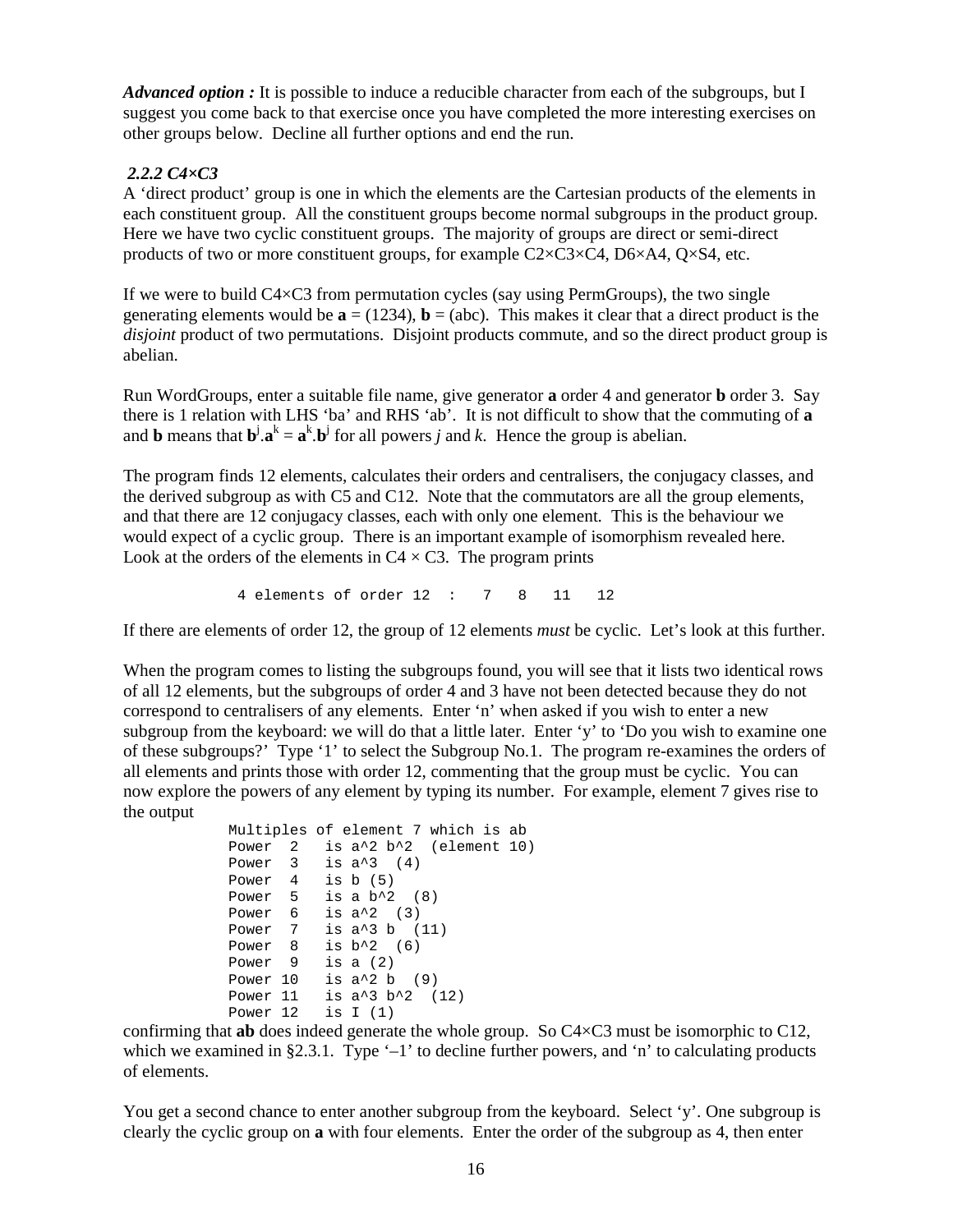element numbers  $1 < RTN$   $2 < RTN$   $3 < RTN$   $4 < RTN$ . When asked if you wish to examine one of the subgroups, type 'y and the subgroups will be relisted, with the new subgroup added as Subgroup No. 4.

Move down to the option 'do you wish to calculate the cosets?' and say 'y'. The program prints the left and right cosets and you will see that these are identical. Hence the subgroup C4 is normal in C12. Moreover the first elements in the three cosets are  $\{I, b, b^2\}$ , which is the cyclic group C3 generated by **b**. You can add the subgroup on **b** with elements {1, 5, 6 }and find that it also is normal. This is a characteristic of a direct product  $G = H \times K$ ; both the generating subgroups H and K are normal in G, and the factor group G/H is isomorphic to K, and *vice versa*.

Decline further options and exit the program. But here's a challenge: convince yourself that the centre Z of a direct product is the direct product of the centres of the factor groups which form it..

*Advanced Option:* WordGroups recognises the input conditions as generating a direct product of cyclic groups and goes directly to printing the character table for this group. It first prints the character table for the first generator **a**, which in this case is C4. Then it prints the table for C3, since  $\mathbf{b}^2 - 1$ . The character table of C4 × C3 is made of 3<sup>2</sup> blocks each of 4<sup>2</sup> elements. Effectively the C3 table is modified by having every character element in it replaced by the whole C4 table multiplied by the value of the replaced C3 element. (I apologise for the frayed formatting at the right hand side of this character table; you will have to add spaces to improve the column layout.)

If you were to input the group as  $C3 \times C4$ , by setting the order of **a** as 3 and order of **b** as 4, with **ba** = **ab** still, you would get an equivalent character table with rows and columns in different orders. For example, column 3 in  $C4 \times C3$  is for the conjugacy class of  $\mathbf{a}^{\wedge}2$  and is equivalent to column 7 in C3  $\times$  C4. In fact C3  $\times$  C4 is isomorphic to C4  $\times$  C3; they are essentially the same group with different labelling of the elements.

The program next will calculate the character table of the cyclic subgroup and you are asked to select one of the elements which will be its generator. Here elements 7, 8, 11 and 12 should generate C12, so type '7'. (You could try the other elements too.) It calculates the character table of the cyclic group generated by powers of element 7. The elements corresponding to these powers are listed in the header to the table. Thus element  $3 = \mathbf{a}^2/2$  is ( $\mathbf{a}$ **b**)<sup> $\wedge$ 6 and its conjugacy class is in</sup> column 7 of the C12 table.

You can see the isomorphism of C12 and C4×C3 by comparing their character tables. If the equivalence is not obvious, bear in mind that '–i.E' = –i.exp(2 pi i/3) = exp(2 pi i/12) = 'c', and that  $E' = \exp(2 \pi i i/3) = \exp(4 \times 2 \pi i i/12) = \text{`c4'}.$ 

If this is your first reading of these notes, decline the option to induce a representation. You can come back to that later when we have examined induction in some more interesting groups.

### **2.4 Abelian direct products C2×C2, C3×C3 and C4×C4**

The aim in this exercise is to see that C2×C2 is not isomorphic to C4, C3**×**C3 is not isomorphic to C9, and C4**×**C4 is not isomorphic to C16. We will also look at finding the subgroups in these, since neither WordGroups nor PermGroups will find all these subgroups automatically.

### *2.4.1 C2×C2*

This important direct product is called the Klein 4-group and denoted V after the German 'Vieregruppe'. Run WordGroups and generate C2×C2 by entering **a** with order 2, **b** with order 2, 1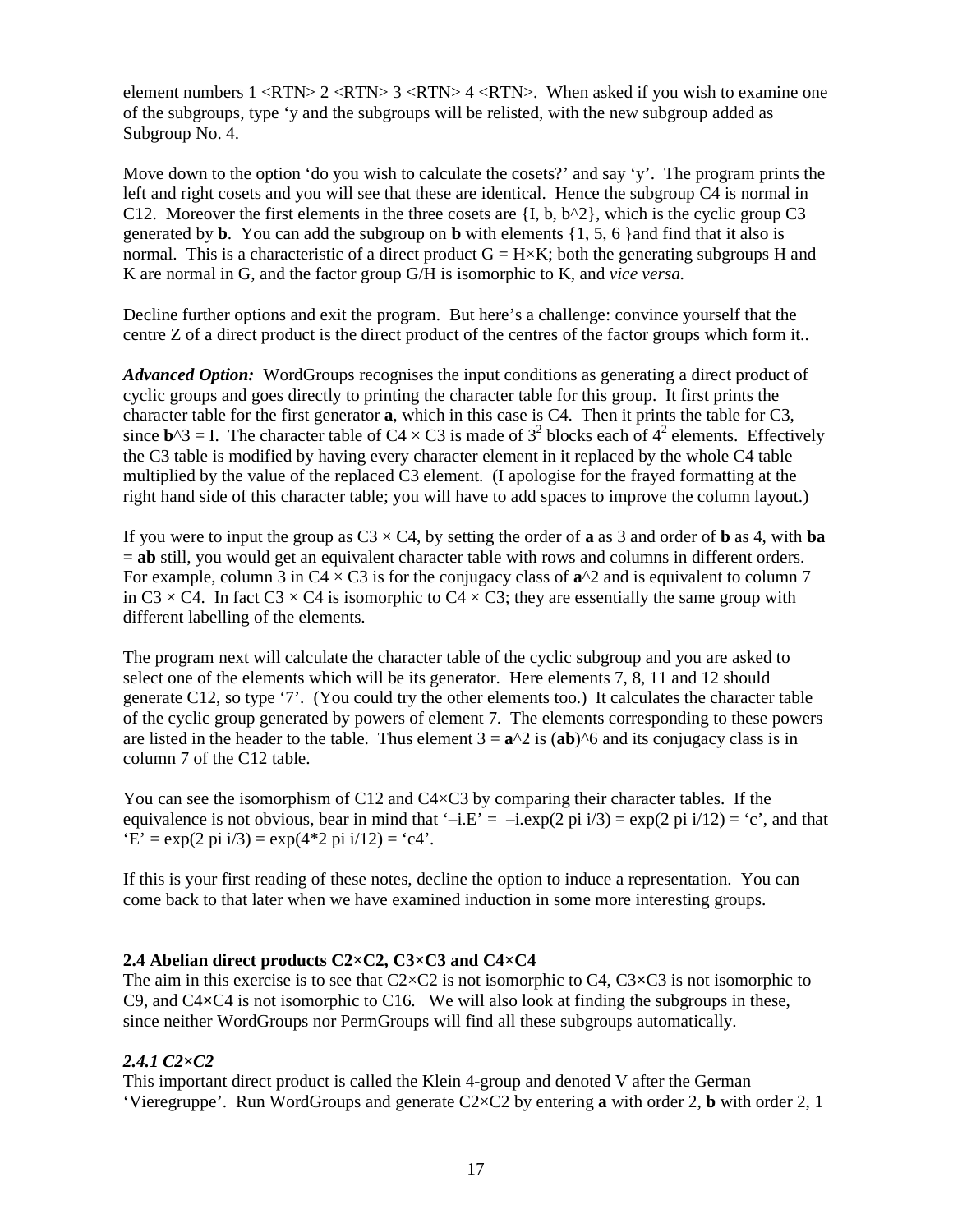relation with LHS **ba** and RHS **ab**. The elements a, b, ab all have order 2 so no element can generate the whole group. It is therefore not cyclic, *i.e.* it is not isomorphic to C4.

Select 'y' to the advanced option. Four conjugacy classes are found and the program recognises the group as  $C2 \times C2$  and prints its character table as

|   |   | -- |
|---|---|----|
| а | b | ab |
|   |   |    |
|   |   |    |
|   |   |    |
|   |   |    |

The only subgroup found automatically is the whole group. When promoted, accept the offer to enter a subgroup from the keyboard. Enter order 2, and element numbers  $1 \le RTN > 2 \le RTN$ . You have proposed that {I, a} from a subgroup. The program checks products and accepts this as a valid subgroup. A list of all subgroups found so far is displayed in which the new subgroup is number 3. Select to examine this further.

WordGroups recognises thisas C2 and prints its character table. The one non-trivial character corresponds to I being represented by the one-dimensional matrix  $[1]$  and a by  $[-1]$ . To find a pair of 2-D matrices which represent the parent  $C2 \times C2$  group, select to induce a character, and then row 2 (the first non-trivial character of  $C2 \times C2$ ) in the above character table. The program generates

|        | Matrix representation of 'a' is |  | Matrix reprn. of 'b' is |                                              |  |  |
|--------|---------------------------------|--|-------------------------|----------------------------------------------|--|--|
| $-1$ 0 |                                 |  |                         | $\begin{array}{ccc} & & 0 & & 1 \end{array}$ |  |  |
| $0 -1$ |                                 |  |                         | $\begin{array}{ccc} 1 & 0 \end{array}$       |  |  |

and prints these in formats for three common symbolic maths packages. These can be used to calculate the matrices

| $ab = 0 -1$ |        |  | and $I = 1 0$ |                                              |
|-------------|--------|--|---------------|----------------------------------------------|
|             | $-1$ 0 |  |               | $\begin{array}{ccc} & & 0 & & 1 \end{array}$ |

The traces of these matrices for I, a, b, ab respectively are  $2, -2, 0, 0$  and this is the induced character.

You can enter by hand two other subgroups:  $\{I, b\}$  and  $\{I, ab\}$  and explore them similarly. The subgroup structure diagram is



The elements added to those below to form the subgroup are given.

### *2.4.2 C3×C3*

Run WordGroups again and generate C3×C3 by entering **a** with order 3, **b** with order 3, 1 relation with LHS **ba,** RHS **ab**.

A group of 9 elements is generated. Note the orders of the elements; there are 8 elements of order 3 and none of order 9. This group is *not* cyclic even though it is abelian. C3×C3 cannot be isomorphic to C9. This again illustrates a general principle; that  $C_n \times C_m$  is isomorphic to  $C_{nm}$  only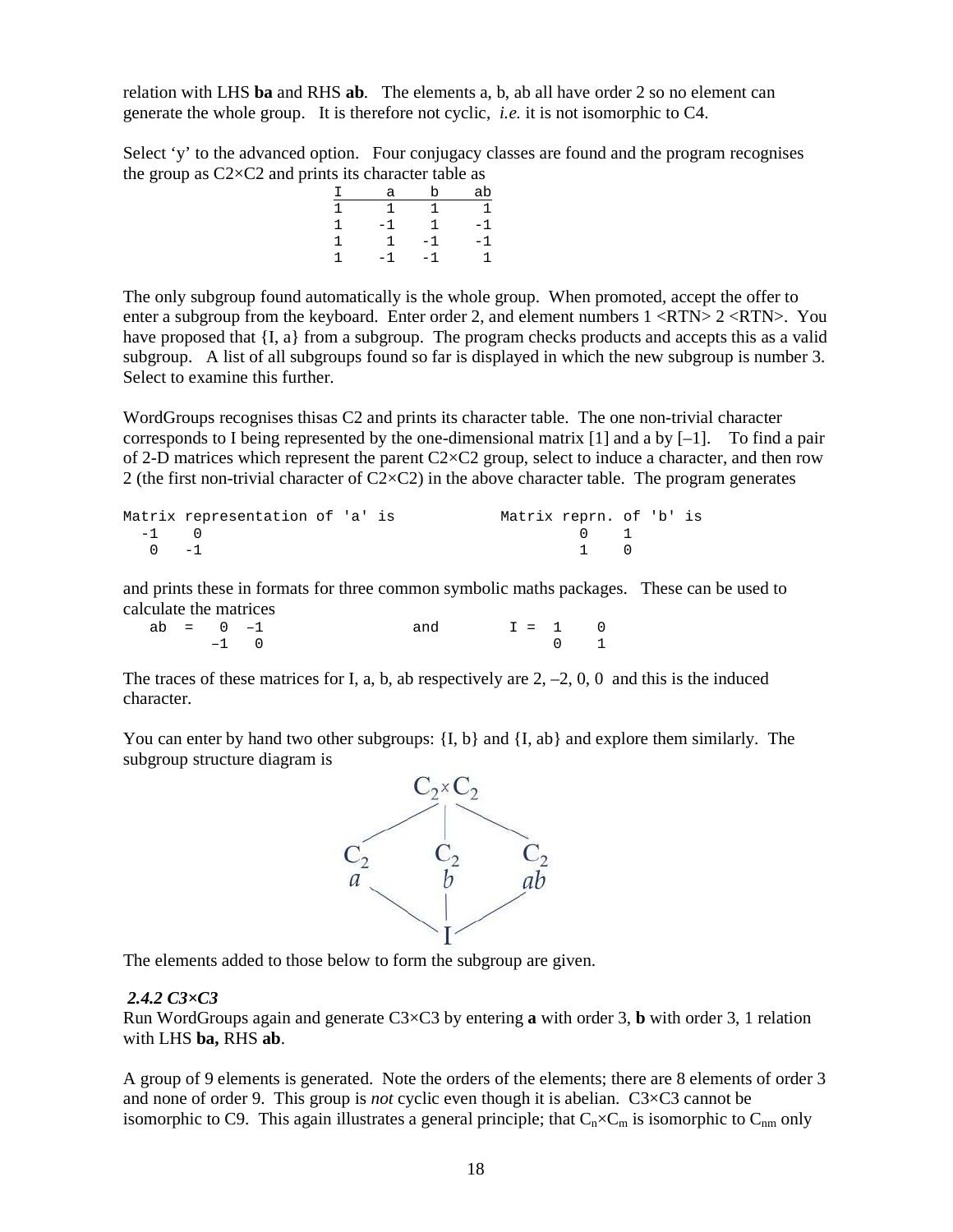when *n* and *m* are coprime, for only then can there be at least one Cartesian product element whose multiples scan through all possible suffices *nm* and so generate the whole cyclic group. This is seen even more vividly in cycle notation with  $\mathbf{a} = (123)$ ,  $\mathbf{b} = (abc)$ .

Select the advanced option. The program again invites you to investigate subgroups.  $C3 \times C3$  does have four subgroups of order 3, *e.g.* {I, **a**,  $\mathbf{a}^2$ }, {I, **ab**,  $\mathbf{a}^2 \cdot 2 \cdot 2$ }, but the program has not found these because they are not centralisers of any element. This hints at the difficulty of finding all subgroups,especially when a group has a highly composite order. Clues are in the orders of the elements. After the characater table has been printed, select to enter a subgroup from the keyboard. Enter order 3 and element numbers 1 <RTN> 4 <RTN> 5 <RTN>. These form the cyclic subgroup C3 on {I, a,  $a^2$ }. By inducing a character of C3×C3 as in §2.4.1 you can obtain the matrix representations

| Matrix representation of 'a' is |                                         |  |  |                                                                                            | Matrix reprn. of 'b' is |                                                  |  |
|---------------------------------|-----------------------------------------|--|--|--------------------------------------------------------------------------------------------|-------------------------|--------------------------------------------------|--|
|                                 | $0 \qquad 0 \qquad 1$                   |  |  |                                                                                            |                         | $C^*$ 0 0                                        |  |
|                                 | 1 0 0                                   |  |  |                                                                                            |                         | $0 \qquad \qquad \alpha^* \qquad 0$              |  |
|                                 | $\begin{matrix} 0 & 1 & 0 \end{matrix}$ |  |  |                                                                                            |                         | $\begin{matrix} 0 & 0 & \mathbf{0} \end{matrix}$ |  |
|                                 |                                         |  |  | where $c^* = \exp(-2\pi i/3)$ . You are also invited to draw the subgroup lattice diagram. |                         |                                                  |  |

#### *2.4.3 C4×C4*

 $\overline{a}$ 

Run WordGroups again and generate C4×C4 by entering **a** with order 4, **b** with order 4, 1 relation with **ba** = **ab**. Use the listed powers of elements and the direct products of elements of order 2, and show that the subgroup structure diagram is



#### **2.5 A symmetric group S3 = a dihedral group D3**

The symmetric group S3 encompasses all the permutations of three items. These could correspond physically to the corners of an equilateral triangle subject to rotations and reflections. A regular plane polygon with *n* sides has the symmetry group  $\overline{D}_n$ , where D stands for dihedral.<sup>2</sup> Hence S3 and D3 are the same group of  $3! = 6$  elements. This is the smallest non-abelian group.

Generate the group by entering order of **a** is 3, order of **b** is 2, 1 relation with LHS **ba** and RHS **aab**. The program generates the six elements  $\{I=a^{\wedge}3=b^{\wedge}2$ , **a**,  $a^{\wedge}2$ , **b**,  $ab$ ,  $a^{\wedge}2.b$ .

PermGroups will readily generate S3 from permutations. These correspond to letting  $\mathbf{a} = (123)$ ,

<sup>&</sup>lt;sup>2</sup> There is an alternative nomenclature for dihedral groups in which the regular n-polygon has group  $D_{2n}$  with 2n elements.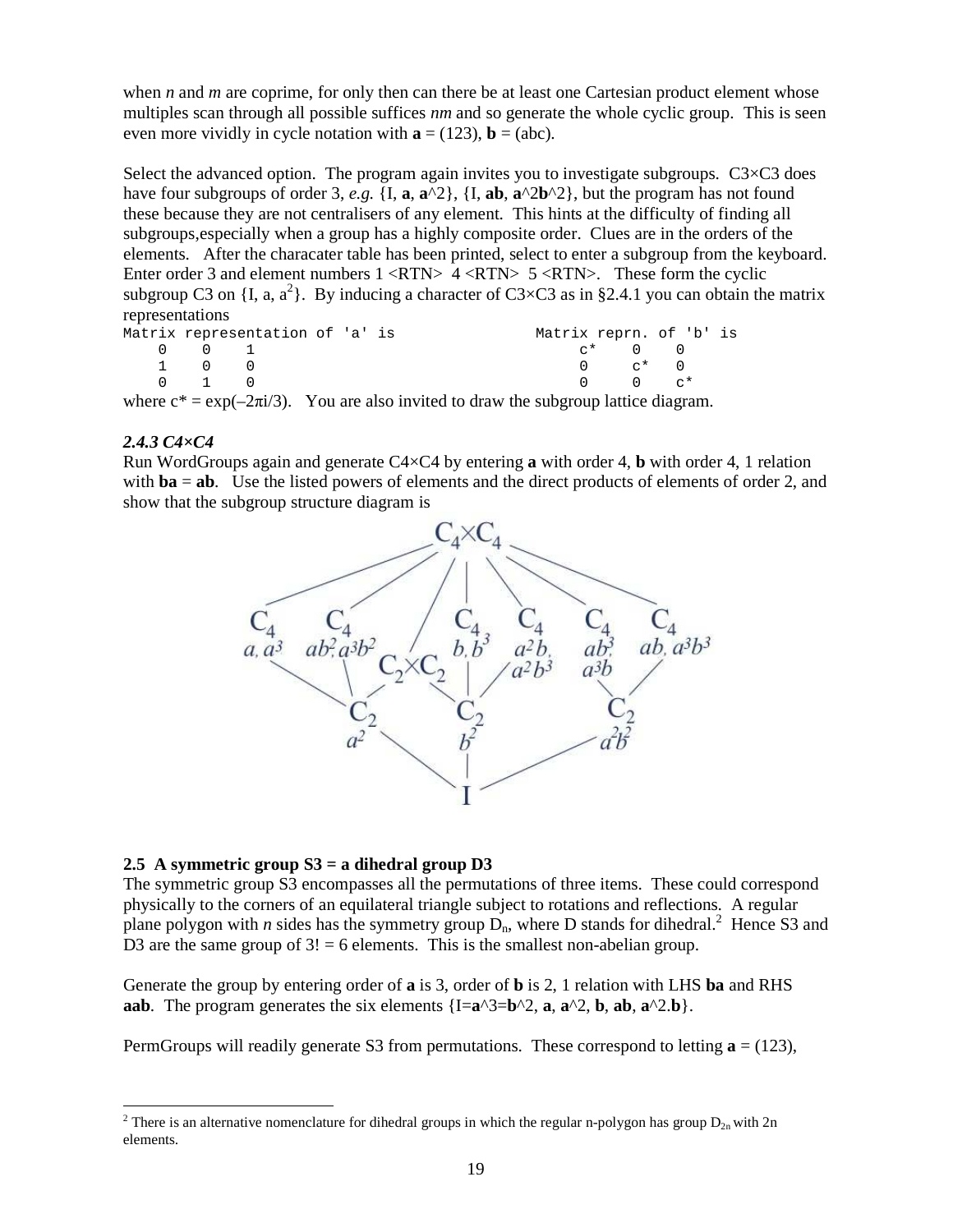**b** = (12). Then  $\mathbf{a}^2 = \mathbf{b}^2 = (1)(2)(3) = \mathbf{I}$ ,  $\mathbf{a}^2 = (123)(123) = (132)$ ,  $\mathbf{a}\mathbf{b} = (123)(12) = (13)$ , and **a**<sup> $\triangle$ 2**b** = (123)(13)=(23). **ba** = (12)(123) = (23) = **a**<sup> $\triangle$ 2**b**.</sup></sup>

There are three conjugacy classes:

Class 1 has 1 elements of order  $1: 1$  (I) Class 3 has 3 elements of order 2:  $4 \quad 5 \quad 6$  (b, ab, a^2b) Class 2 has 2 elements of order  $3: 2 \quad 3 \quad (a, a^2)$ 

The three commutators are  $\{I, \mathbf{a}, \mathbf{a}^{\wedge}2\}$ . The two cosets of the derived subgroup are represented by I and **b**, which form a cyclic group of order 2. This is the abelianisation factor group.

If you decline the Advanced Option, you move to the 'Structure of subgroups' section. The list of subgroups includes these centralisers :

> Subgroup No. 1 of 3 elements : 1 2 3 Subgroup No. 2 of 2 elements : 1 4 Subgroup No. 3 of 2 elements : 1 5 Subgroup No. 4 of 2 elements : 1 6

Say 'n' to entering another subgroup from the keyboard, and 'y' to 'do you wish to examine one of these subgroups?'. Select No. 1. The program states that it is cyclic. Look at its cosets. The two right and two left cosets are identical, so C3 is normal in S3.

When it asks 'look at another subgroup?' enter 'y' and select subgroups No. 2, 3 and 4 in turn. For subgroup No. 2 the output reads

```
Left cosets of subgroup No. 2 are : The Right cosets of subgroup No. 2 are :
         \left\{ \begin{array}{ccc} 1 & 4 \end{array} \right\}\{2\quad5\}{3 \t6}\{ 1 \ 4 \}\{2 \quad 6 \quad \}\begin{array}{cc} \{ & 3 & 5 \end{array}
```
So this is not normal, even though the left and right coset representatives are both  $\{I \text{ a } a^2 \}$ . In §2.7 we will look at semi-direct products of cyclic groups. In the meantime just note that S3 is the semi-direct product of C3 and C2, written C3  $\land$  C2.

*Advanced Option:* When the program lists the cosets of the derived subgroup, enter 'y' to confirm that their first elements do form this cyclic group, and 'b' as the generating letter. The program prints the character table of C2 with **b** as generator, and the framework of the character table of S3. It completes the two linear characters by 'lifting' them from abelianisation factor group C2.

Basically 'lifting' means that all elements of S3 which are in the same composite element of the abelianisation factor group C2 (cosets of the derived subgroup) share the same character value. So the procedure for lifting a character from subgroup H to main group G is as follows:

- Look along the header of the G character table (here S3) and note the element which represents the conjugacy class for each column in turn.
- Find which coset of the derived subgroup this representative element occurs in
- Find the element in that coset which appears in the header of the table for the subgroup H (here C2)
- Choose a character (*i.e.* a row) in the table of H and find the character value for the element in question
- Copy that character value into the selected column of the table for G. Each character row in H induces one character row in G.

In this simple cases **a** is in the same coset as I and so has the same lifted character value: namely 1.

At this stage the program leaves two values of the S3 character table empty; these are in the one non-linear character. In general the biggest challenge in working out character tables is to find the non-linear characters. The first column has been completed by using the fact that the sum of the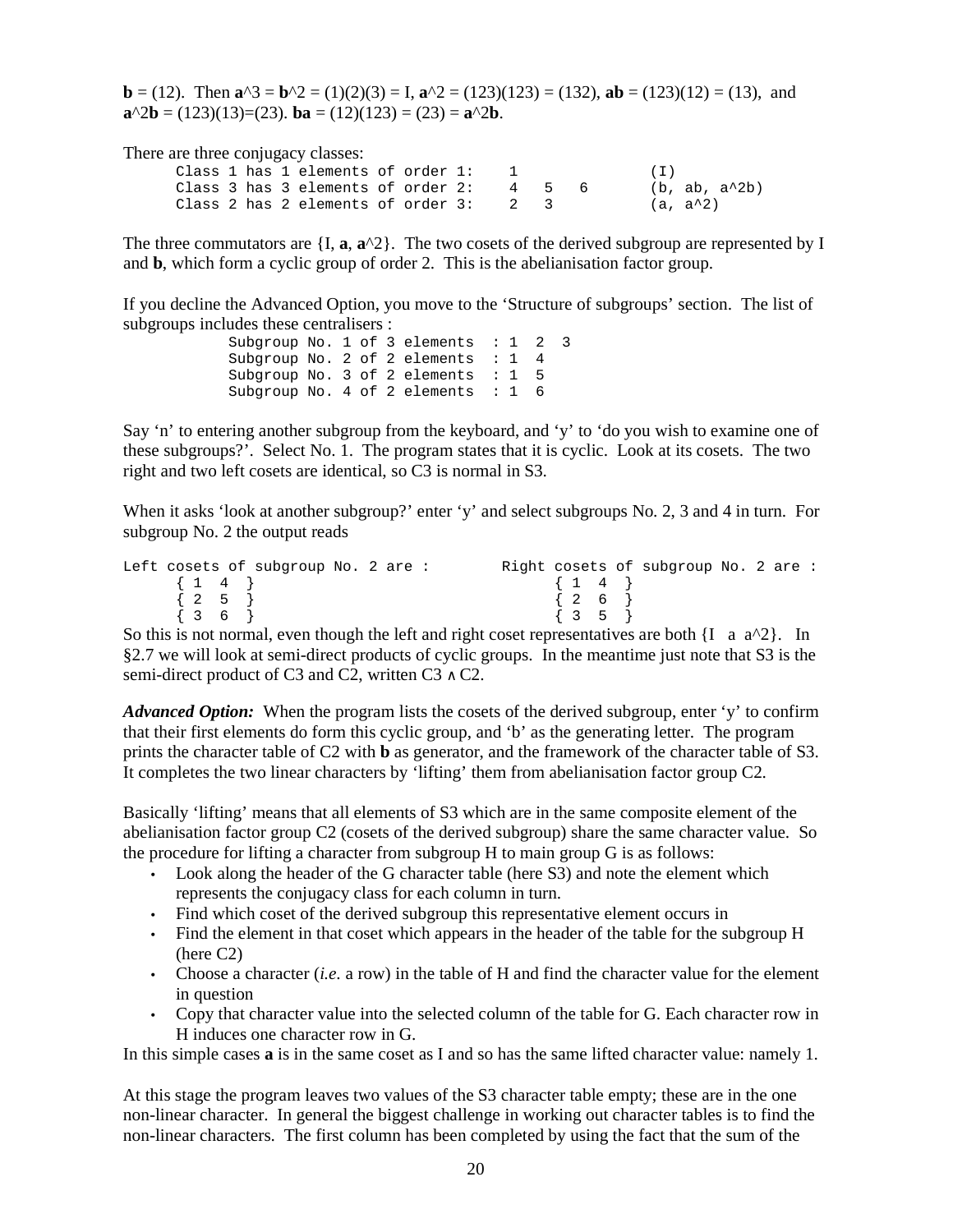squares of values in the first column equals the order of the group |G|. There is only one set of three positive integers whose squares add to 6, namely  $1^2 + 1^2 + 2^2$ . This is one of the orthogonality relations on the rows and columns of any character table.

With some groups a considerable amount of detective work using these orthogonality relations is needed to find the rest of the non-linear characters. There is one very useful technique, however, which can be used to 'induce' a character of G from the known character of a subgroup H. Induction was developed by Frobenius. To use this you must first identify a subgroup, so enter 'n' to 'do you wish to enter from keyboard another subgroup?' and enter 'y' to the request 'do you wish to examine a subgroup?'.

Select subgroup No. 1 with the three elements  $\{I, a, a^2\}$ . The program replies that elements 2 and 3 have order 3 and the subgroup is cyclic. To check, type 2 to evaluate powers of element number 2. Say 'n' to calculating products of elements, and enter 2 as the element to generate the character table of this cyclic subgroup. It prints the table of C3 using the notation  $c = \exp(2 \pi i / 3)$ . The induced character of G will be built from this.

Say 'y' to constructing an induced representation. The program lists the left cosets of the subgroup  $H = C<sub>3</sub>$  and picks out the first element in each coset as representative of that coset. (This set of coset representatives is called a 'transversal' of the factor group.) You are now asked to select a character from the C3 table to induce up to G. Characters are numbered by row. Row 1 is just the trivial character and usually will not give the most useful result, so choose row '2' and confirm your choice of  $\{1 \ c \ c^*\}$ . The program displays to the screen some intermediate steps in the induction procedure, but we focus on the result which is the two 2-D matrices for **a** and **b** and the induced character. These are given as

```
Matrix representation of 'a' is Matrix reprn. of 'b' is 
          [ 0 1 ]\begin{bmatrix} 0 & c^* \end{bmatrix} \qquad \qquad \begin{bmatrix} 1 & 0 \end{bmatrix}Induced character is 
2 0 c+c^* where c = exp(2*pi*1/3).
```
The meaning is as follows. The six elements of  $S3 = D3$  can be represented by six 2-by-2 matrices formed from the two above matrices for **a** and **b** plus their matrix products **a**^2, **ab** and **a**^2 **b**, plus the identity matrix I

 $I = [1 \ 0]$  [ 0 1 ]  $a^2 = [ c^* \ 0 ]$   $ab = [ 0 \ c ]$   $a^2b = [ 0 \ c^* ]$ [ 0 c ] [ c\* 0 ] [ c 0 ]

All of these matrices are different so this is a faithful representation – it captures all the properties of the group S3. Note that the matrices are complex and orthogonal (unitary). It is worth checking that  $a^3 = b^2 = I$  and that  $ba = a^2b$ . For this a computer symbolic algebra package is most convenient, so the program outputs the **a** and **b** matrices in formats suitable to paste into Reduce, Maxima/Macsyma or Mathematica.

A character is, by definition, composed of the traces of the matrices in each conjugacy class. There are three classes, as identified above. I is in a class by itself and the trace of the I matrix is  $1+1=2$ . **a** and  $\mathbf{a}^{\wedge}2$  constitute another conjugacy class and the trace of their matrices is  $c+c^* = -1$ . The other three elements, containing **b**, form the third class and for each the trace of its matrix is 0. This illustrates the general rule that the character value, being equal to the trace, is the same for all elements in one conjugacy class. The induced character is therefore ( $2 \ 0 \ -1$ ).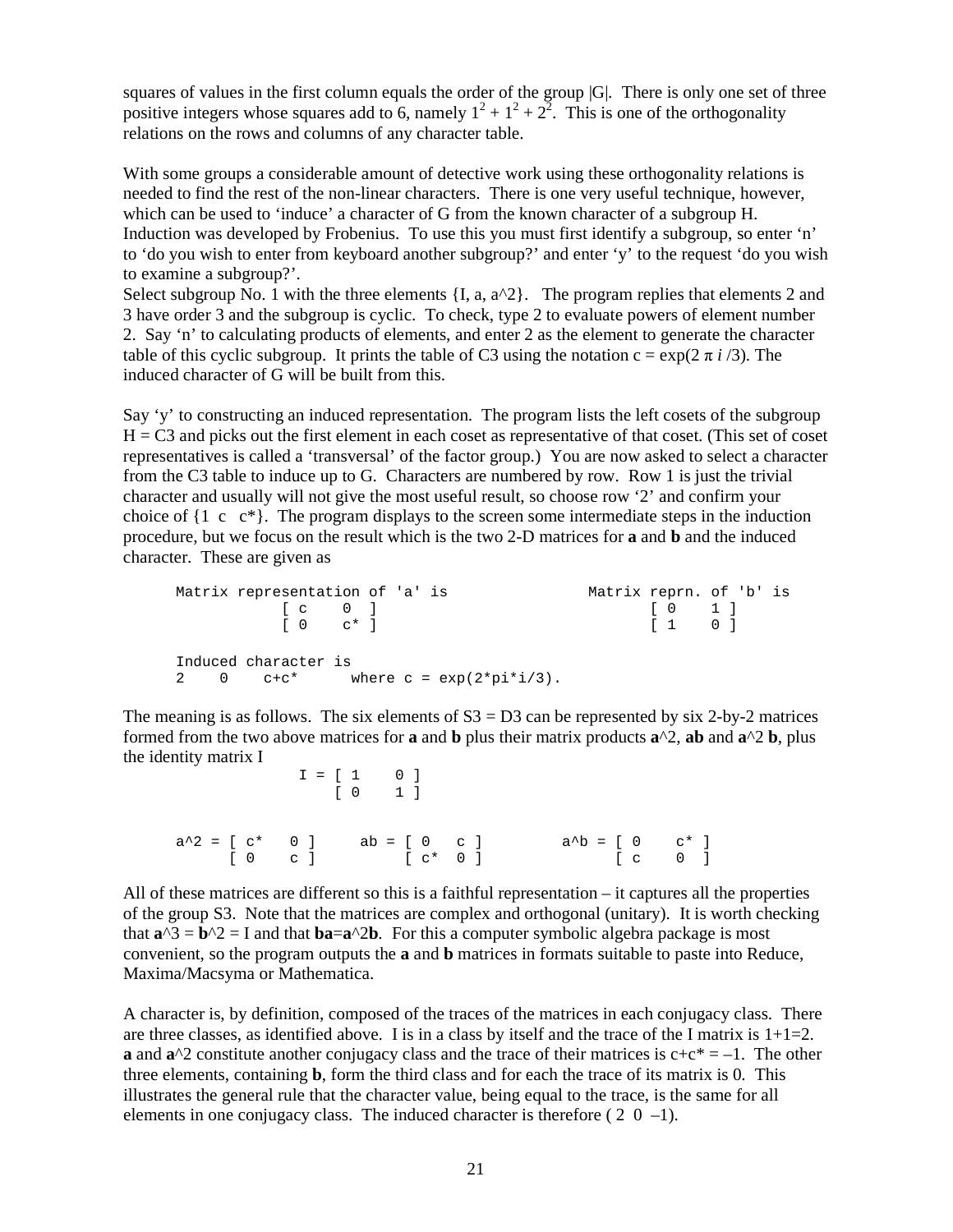Let us look in more detail at the induction process. (Refer to Step 8 in Part 1.) An intermediate stage of the induction procedure requires count to be kept of the number of times an element of the form  $(g_2^{-1} f g_3)$  is a member of H, where  $\{I, g_2, ..., g_K\}$  are a transversal representing the factor group G/H. The program lists these counts in an array, one column for each conjugacy class of G and one row for each element in H as follows:

| Class label<br>Element id no.<br>Element | K 1 | K 3 | K 2<br>$\mathfrak{D}$<br>a |  |
|------------------------------------------|-----|-----|----------------------------|--|
|                                          |     |     |                            |  |
| C                                        |     |     |                            |  |
| $\sim$ $\star$                           |     |     |                            |  |
|                                          |     |     |                            |  |

For example, in the conjugacy class of G containing element  $2 = a$ ,  $a^2$  was formed three times from products of the form  $g_2^{-1} f g_3$ . In H,  $\mathbf{a}^{\wedge 2}$  has character value c<sup>\*</sup> (left most column). It is quite easy to work out the induced character in G from this array. Simply multiply the number of occurrences by the character value displayed to the left, sum down the column and divide by the order of h, |H|. The conjugacy class of **a** has induced value  $(3c + 3c^*)/|H| = c + c^* = -1$ , on substituting for c, in agreement with that found above from the trace of the matrices.

This completes the character table, which we give for completeness:

| Group $S3 = D3$      |                |                |     |  |
|----------------------|----------------|----------------|-----|--|
| Class label          | K 1            | K 3            | K 2 |  |
| Element id no.       | 1              | 4              | 2   |  |
| Repr. Element        | I.             | b              | a   |  |
| Number in class      |                | 3              | 2   |  |
| Order of element     | $\mathbf{1}$   | $\overline{2}$ | 3   |  |
| Order of centraliser | 6              | $\mathfrak{D}$ | 3   |  |
|                      |                |                |     |  |
| Trivial char.        |                |                | 1   |  |
|                      |                |                |     |  |
|                      | 1              |                | 1   |  |
|                      |                |                |     |  |
|                      | $\mathfrak{D}$ |                |     |  |
|                      |                |                |     |  |

WordGroups offers the option to induce another character from the same subgroup. Type 'y' and select character '3' from the cyclic subgroup. Note that the induced matrix representation is the complex conjugate of that from row 2 of the subgroup table. This leads to a general rule: if X is a character containing complex numbers, then  $X^*$  is also a character. (In this case the character is real even though the matrix representation is complex.)

Next say 'y' to looking at another subgroup. This time we will chose subgroup number 2, which has the elements  $\{I, b\}$ . Element 4 has order 2, the order of the cyclic subgroup, so say 'y' to the program calculating the C2 character table, and induce a character from this using row 2 which is  $\{1 \text{ } -1\}$ . The program now induces a matrix representation of S3 of dimension  $6/2 = 3$ . It outputs

| Matrix representation of 'a' is |                     |          |  |  | Matrix reprn. of 'b' is |  |  |
|---------------------------------|---------------------|----------|--|--|-------------------------|--|--|
| $\Omega$                        | $0 \quad 1$         |          |  |  | $-1$ 0 0                |  |  |
|                                 | 1 0 0               |          |  |  | $0 \t 0 \t -1$          |  |  |
|                                 | $0 \quad 1 \quad 0$ |          |  |  | $0 \quad -1 \quad 0$    |  |  |
| Induced character is            |                     | $3 -1 0$ |  |  |                         |  |  |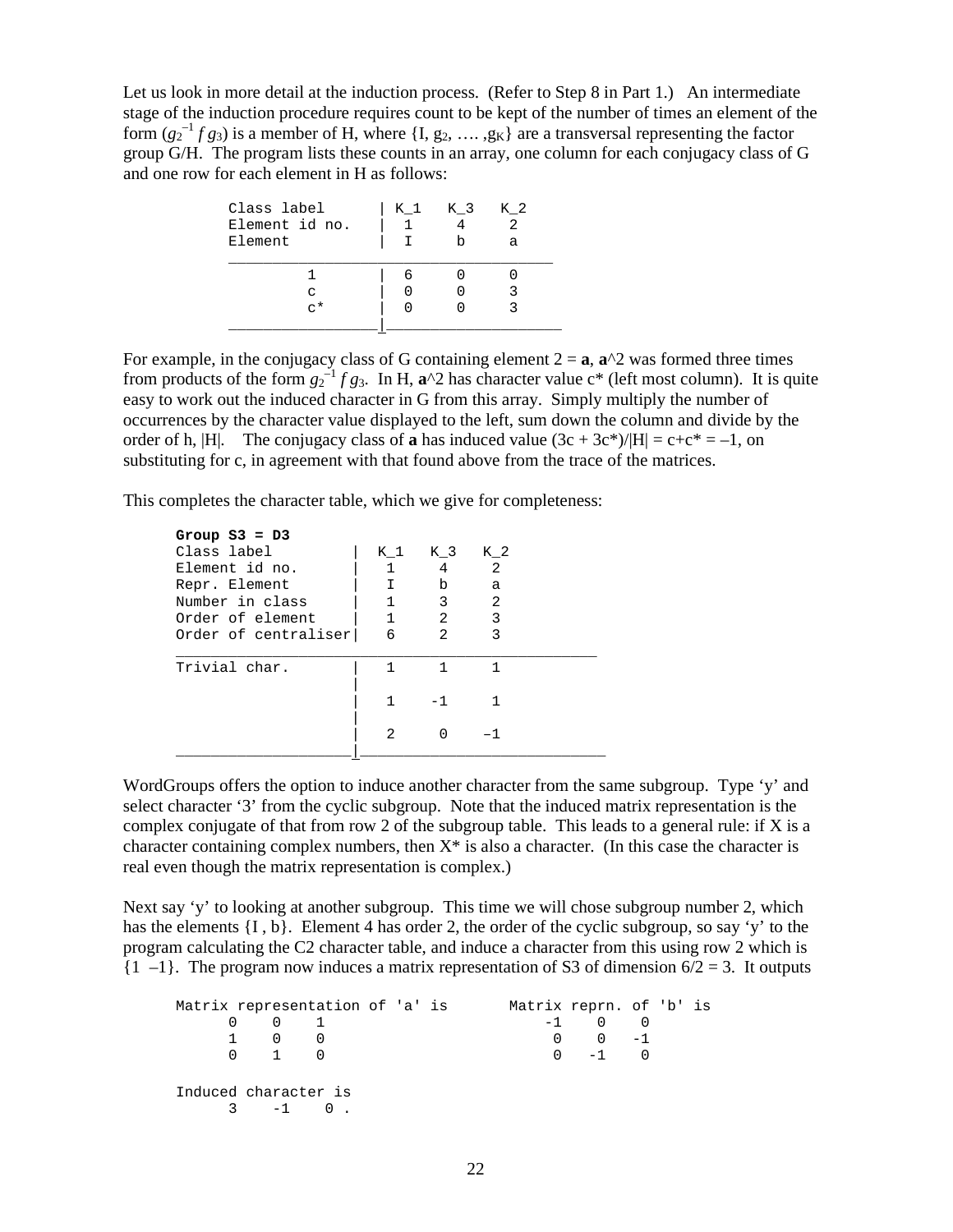Again you can use a computer algebra program to check that these matrices, when combined by ordinary matrix multiplication, generate a group of 6 elements with all the properties of S3. The trace of the **a** matrix is 0 and that of the **b** matrix is –1. Clearly the identity matrix is 3-by-3 and have trace 3. This explains the induced character.

Why is this 3-D character not in the character table? The reason is that it is not an irreducible character. Rather, it is the sum of  $\{1 \quad -1 \quad 1\}$  and  $\{2 \quad 0 \quad -1\}$ , each of which is irreducible. The character table is made only of irreducible characters. In an intuitive sense, a reducible character is larger and more complicated than is necessary to capture all the properties of the group. The faithful irreducible representations,  $\{2 \quad 0 \quad -1 \}$  in this case, are exactly the right size to capture all information in a group with nothing to spare.

The fact that  $\{3 \text{ } -1 \text{ } 0 \}$  is a sum of the traces of a 1-D and a 2-D matrix is a consequence of a celebrated theorem due to Heinrich Masche. He proved that all representations of a group, whether by matrices or their corresponding linear transformations, are either irreducible or the sum of irreducible representations. By 'sum' here we mean a direct sum of subspaces; each and every matrix in a group can be put in the form of a block diagonal matrix by a suitable transformation of co-ordinate basis, and this one transformation is the same for *every* group element. Note that the 3- D matrix for b above is already in block diagonal form

| $[P \t 0]$ |  | where $P = [-1]$ and $Q = [0 \t -1]$ |            |  |
|------------|--|--------------------------------------|------------|--|
| $[0 \t Q]$ |  |                                      | $[-1 \ 0]$ |  |

We can illustrate this conversion to block diagonal form by a change of basis, as follows. A change of basis of matrix M from basis  $B_1$  to  $B_2$  is effected by a similarity transformation involving a nonsingular matrix T:

$$
M|_{B2} = T^{-1} M|_{B1} T.
$$

One matrix T which will produce a block diagonal structure for all matrices representing group G is

|   |     | $\overline{\phantom{0}}$ | 3    | which has inverse $1/T =$      |
|---|-----|--------------------------|------|--------------------------------|
|   |     |                          | $-2$ | $\mathbf{1}$<br>1              |
| т | $=$ |                          | 3    | 3<br>-3<br>3                   |
|   |     |                          |      | $\Omega$<br>$\lceil -1 \rceil$ |
|   |     |                          |      | $\Omega$<br>- 1                |

With this, matrix A transforms as  $1/T^*A^*T =$ 

 $[1 \ 0 \ 0]$  which is in  $(1 \times 1 + 2 \times 2)$  block diagonal form  $\begin{bmatrix} 1 & 1 \\ 0 & 0 & -1 \end{bmatrix}$ It has trace =  $1 + (-1) = 0$  $[$   $]$  $[0 \ 1 \ -1]$ 

The matrices for the other elements of S3 transform as follows:  $1/T*B*T =$ 

```
[-1 \ 0 \ 0]\begin{bmatrix} 1 & 1 \\ 0 & -1 & 1 \end{bmatrix}[0 -1 1] with trace = -1 + (0) = -1[ ] ][0 0 1]
```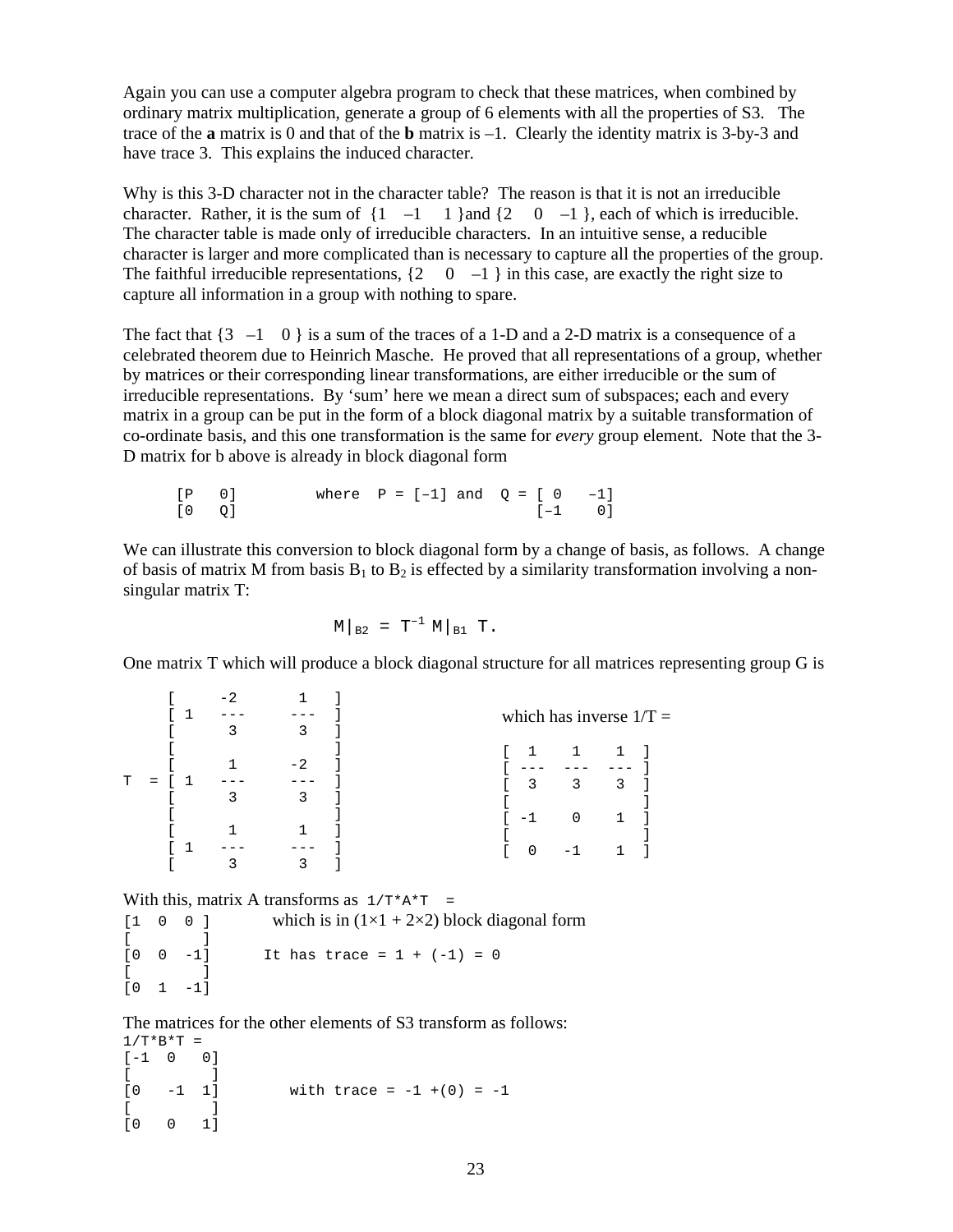```
1/T^*A^*B^*T =[-1 \ 0 \ 0]\begin{bmatrix} 1 & 1 & 1 \end{bmatrix} trace = -1 +(0) = -1.
[0 \ 0 \ -1][ ][0 -1 0 ]1/T^*A^*A^*B^*T =[-1 \ 0 \ 0]\begin{bmatrix} 1 & 1 \\ 0 & 1 & 0 \end{bmatrix}\text{trace} = -1 + (0) = -1.[ ][0 \t 1 \t -1]1/T^*A^*A^*T =[1 0 0] 
[ ][0 -1 1] trace = 1 + (-1) = 0[ ][0 -1 0]
```
The trace of a matrix remains unchanged under a similarity transformation so the group character, being the traces for each conjugacy class, is still  $\{3, -1, 0\}$ . The upper left 1×1 block in the matrices gives the character  $\{1 \text{ } -1 \text{ } 1\}$  whilst the 2×2 block gives the character  $\{2 \text{ } 0 \text{ } -1 \}$ .

Notice that although this is in a block diagonal form, the matrix for **a** is

|  | $\begin{bmatrix} 0 & -1 \end{bmatrix}$ |                                                                                                        |
|--|----------------------------------------|--------------------------------------------------------------------------------------------------------|
|  |                                        | $\begin{bmatrix} 1 & -1 \end{bmatrix}$ involving only real numbers, and not the complex representation |
|  | $c^*$ 0 1                              |                                                                                                        |
|  |                                        | [ 0 c ] where $c = \exp(2 \cdot \pi) \cdot i/3$ as was found from the induction on C3.                 |
|  |                                        | Similarly the matrix for <b>b</b> is                                                                   |
|  | .                                      |                                                                                                        |

| $[-1 \ 1]$ |                                               | $\begin{bmatrix} 0 & 1 \end{bmatrix}$ |                                     |
|------------|-----------------------------------------------|---------------------------------------|-------------------------------------|
|            | $\begin{bmatrix} 0 & 1 \end{bmatrix}$ and not |                                       | [1 0] as found by the C3 induction. |

This is because an irreducible representation can have many matrix representations, related to each other by similarity transformations. They all do have the same trace, however, (a key property of similar matrices) and indeed this is one reason why the traces of the matrices, in a character table, are such a powerful summary of many group characteristics.

#### **2.6 Another dihedral group, D4**

D4 is the full symmetry group of a square. It has a four-fold rotation axes and four mirror lines, so we expect a cyclic subgroup of order 4 plus four subgroups of order 2.

Enter **a** with order 4, **b** with order 2, one relation with LHS **ba** and RHS **aaab**. **aaa** means **a**^3, which is the inverse of **a**.

All the dihedral groups  $D_n$  have generators  $\mathbf{a}^n \cdot \mathbf{n} = \mathbf{I}$ ,  $\mathbf{b}^n \cdot \mathbf{a} = \mathbf{a}^{-1} \mathbf{b}$ . The **b** generates the reflection symmetry and the **a** the *n*-fold rotational symmetry.

The program generates this set of elements

No. Element Inverse Inverse No. 1 I 1 1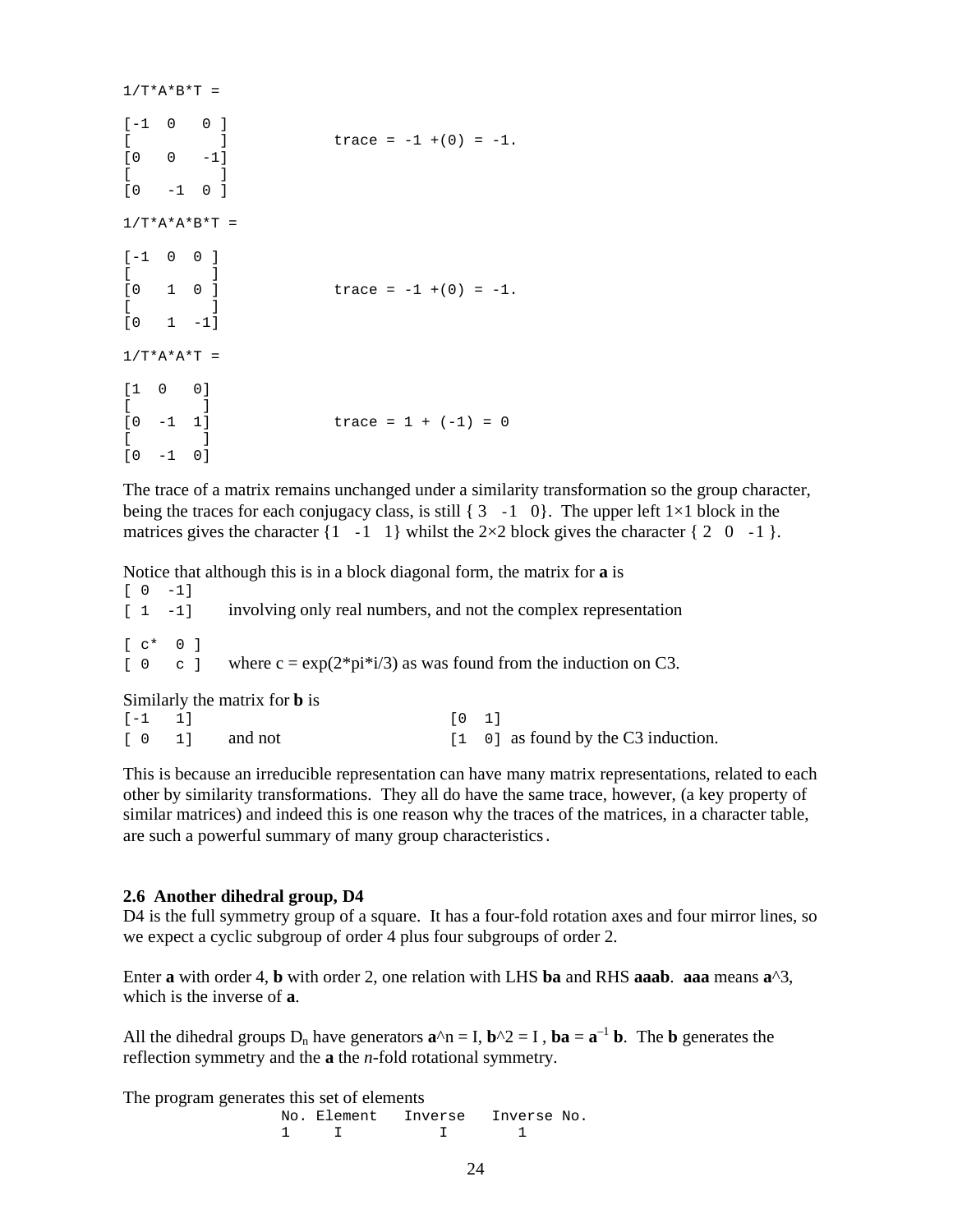| 2 | а             | $a^{\wedge}3$ |   |
|---|---------------|---------------|---|
| 3 | $a^2$         | $a^2$         | 3 |
| 4 | $a^{\wedge}3$ | a             | 2 |
| 5 | b             | h             | 5 |
| 6 | ab            | ab            | 6 |
| 7 | $a^2$ b       | $a^2$ b       | 7 |
| 8 | a^3 b         | $a^3$ b       | 8 |

and reports the five conjugacy classes, sorted in ascending order of element, as:

|  |  | Class 1 has 1 elements of order 1:    |  | $\mathbf{I}$ |  | order of centraliser is 8 |  |
|--|--|---------------------------------------|--|--------------|--|---------------------------|--|
|  |  | Class 3 has 1 elements of order 2:    |  | $\sim$       |  | order of centraliser is 8 |  |
|  |  | Class 4 has 2 elements of order 2:    |  | 57           |  | order of centraliser is 4 |  |
|  |  | Class 5 has 2 elements of order 2:    |  | 6 R          |  | order of centraliser is 4 |  |
|  |  | Class 2 has 2 elements of order $4$ : |  | 2. 4         |  | order of centraliser is 4 |  |

where I have added on the right the order of the centraliser. (All elements in the same conjugacy class have the same order of centraliser.) Note that

(number of elements in conjugacy class)  $\times$  (order of centraliser for class) = |G|.

This is true for all groups and is an example of the 'orbit-stabiliser' theorem. Here, under the group action of conjugation, the centraliser is the set of elements which, by commuting with element  $g_1$ , leave  $g_1$  unchanged or 'stabilised' :  $g_2^{-1}g_1 g_2 = g_1$ . The centraliser of  $g_1$  is therefore the special name for the stabiliser of  $g_1$  under conjugation. Conversely, if  $g_2^{-1}g_1 g_2 = g_3 \neq g_1$ , then  $g_1$  and  $g_3$  are in the same conjugacy class, from the definition of conjugacy.  $g_3$  is in the orbit of  $g_1$  under conjugation, meaning that  $g_3$  can be 'reached' from  $g_1$  by some path involving only conjugation.

The 'orbit-stabiliser' theorem is a consequence of Lagrange's theorem because there is a bijection between the cosets of the stabiliser of an element *g* and the elements in the orbit of *g* under conjugation. As an example of how this theorem applies to D4, consider the element number  $6 =$ **ab**. Its centraliser is the set of elements numbered {1, 3, 6, 8}. This means that 6 does not commute with  $\{2, 4, 5, 7\}$ . Observe that  $\{2, 4, 5, 7\}$  is the coset of  $\{1, 3, 6, 8\}$  and these two sets, with representative elements 2 and 1 respectively, partition G. Conjugation of 6 with any of {1, 3, 6, 8} produces only 6 (by definition of the centraliser), whilst conjugation of 6 with the coset produces only element  $8 = \mathbf{a}^{\wedge}3\mathbf{b}$ . Thus {6, 8} forms a conjugacy class. Element 6 in this class can be paired with the centraliser set {1, 3, 6, 8}, and element 8 paired with its coset {2, 4, 5, 7}.

Looking at the subgroups found, the program prints

```
Consolidated list of 4 proper subgroups derived from centralisers of all 
elements: 
     Subgroup No. 1 of 4 elements : 1 2 3 4 (H1)
     Subgroup No. 2 of 4 elements : 1 3 5 7 (H2)
     Subgroup No. 3 of 4 elements : 1 3 6 8 (H3)
     Subgroup No. 4 of 2 elements : 1 3 (H4)
```
From this table we can construct a lattice diagram to show how one subgroup fits inside another: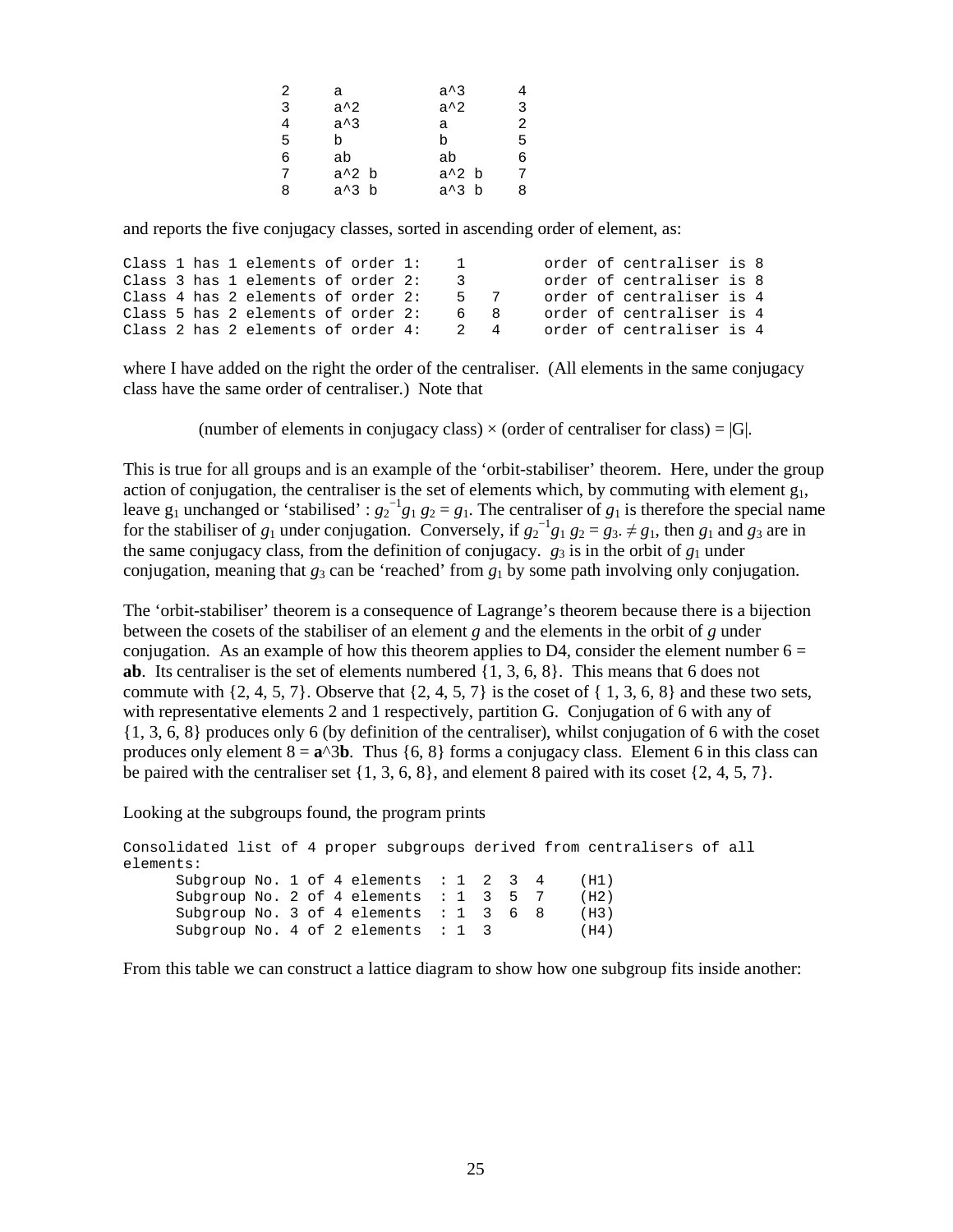

This is consistent with our expected symmetries of a square and in addition shows that two reflections combine to give a direct product group C2×C2, called the *Viergruppe* (German for 4 group). You can evaluate the cosets to prove that all the order 4 subgroups are normal, but the order 2 ones are not.

The program goes on to compute the derived subgroup as elements  $\{1, 3\}$ , which here coincides with the centre Z. The four cosets of this form the abelianisation factor group, of type  $C2 \times C2$ .

*Note on automorphisms.* This is probably a suitable place to note that conjugation is an example of group automorphism. An automorphism of a group G is an isomorphism of G onto itself. That is, it is a bijective mapping of elements which respects the group 'product' operation, so if *A* if an automorphism of G, and *f*, *g* are two elements in G,

$$
A(fg) = A(f) \cdot A(g)
$$
 where  $\cdot$  is the group product operator.

Not all bijections of the set of elements onto themselves are isomorphisms. Consider mapping an element to its inverse,  $g \to g^{-1}$ . This is always a bijection because every element of G has a unique inverse, but does it respect the group operation? For any elements *f* and *g* 

$$
(fg)^{-1} = g^{-1} \cdot f^{-1}
$$

and this equals  $f^{-1} \cdot g^{-1}$  only if  $f^{-1}$  and  $g^{-1}$  commute; that is, only if the group is abelian. So in nonabelian groups mapping to the inverse is not an automorphism.

Conjugation, however, is an automorphism in *every group*. To see this, note that if  $A_a(x)$  means 'form the conjugate of element *x* with element *a*' :

$$
\mathbf{A}_a(fg) = a^{-1}(fg)a = a^{-1}(fa \ a^{-1} g) \ a = (a^{-1}fa) \cdot (a^{-1}ga) = \mathbf{A}_a(f) \cdot \mathbf{A}_a(g).
$$

The automorphisms of a group G themselves act like elements of a group (called the 'automorphism group of  $G'$ , denoted  $Aut(G)$ ). The automorphisms effected by conjugation form a subgroup of this called the 'inner automorphism group of G', Inn(G). With this definition we can think of a normal subgroup of G as one which is invariant under all inner automorphisms. This way of looking at things was the great insight of Galois in elucidating the symmetry of the roots of polynomial equations, and hence which polynomial equations can be solved by a formula involving addition, multiplication and square roots.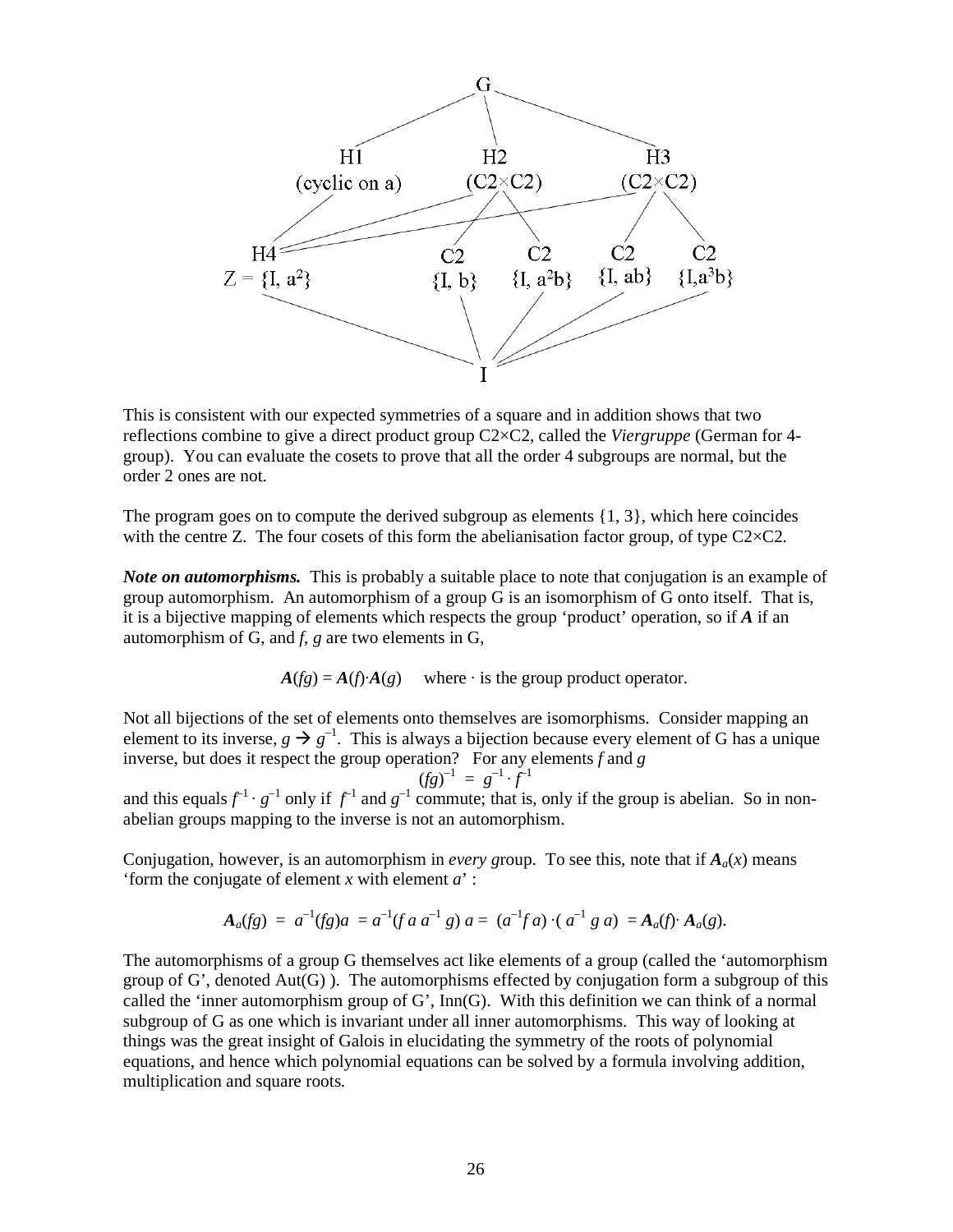So what is the inner automorphism group of D4? Use WordGroups (or PermGroups) to calculate all conjugates. For example, consider conjugation with element  $2 = a$ . Under the operation  $A_2(g) = (a^2/3)$  g a elements (by number) map as follows

 $1 \rightarrow 1$ ,  $2 \rightarrow 2$ ,  $3 \rightarrow 3$ ,  $4 \rightarrow 4$ ,  $5 \rightarrow 7$ ,  $6 \rightarrow 8$ ,  $7 \rightarrow 5$ ,  $8 \rightarrow 6$ . This is the permutation (57)(68) in cycle notation. Similarly

> $A_1 = A_3 = (1) =$ **Identity**  $A_2 = A_4 = (57)(68)$  $A_5 = A_7 = (24)(68)$  $A_6 = A_8 = (24)(57)$ .

Thus there are only four independent automorphic permutations *i.e.* bijections from D4 to D4. The above set contains the identity plus three permutations of order 2. Moreover  $(24)(68)(24)(57) =$  $(57)(68)$ . The inner automorphisms clearly form the Viergruppe, C2 $\times$ C2. Note also that the elements 1 and 3 which map to the identity of Inn(D4) together constitute the centre, Z, of D4. In this case they also equal the commutators in the derived subgroup The four cosets of the derived subgroup constitute the factor group  $D4/Z$ . So we can see that G / Z is isomorphic to Inn(G). This is a general property of inner automorphisms in any group.

Can we find the other ('external') automorphisms of D4? There are restrictions on the possibilities. For instance, any automorphism must send an element of order *k* to another element of order *k* (see footnote)<sup>3</sup>. Moreover, there is a theorem that states that  $Inn(G)$  is a normal subgroup of Aut(G). Accepting this, the order of  $Aut(D4)$  must be a multiple of 4. We get one clue how to generate Aut(D4) from observing that the permutation (24) replaces **a** by  $\mathbf{a}^{\wedge}3 = \mathbf{a}^{-1}$  and  $\mathbf{a}^{\wedge}3$  by  $\mathbf{a}$ , where  $\mathbf{a} = (\mathbf{a}^{\wedge}3)^{\wedge}3$  mod  $\mathbf{a}^{\wedge}4$ . Similarly permutation (68) replaces **ab** by  $\mathbf{a}^{\wedge}3$  **b** and *vice versa*. So we might suspect that one type of automorphism replaces all **a** by **a**^3, leaving the **b** unchanged. Permutation (57) replaces **b** by **a**^2**b** and **a**^**b** by **b**. This operation would replace **ab** by **a**^3**b** and  $\mathbf{a}^{\wedge}3\mathbf{b}$  by  $\mathbf{a}^{\wedge}5\mathbf{b} = \mathbf{a}\mathbf{b}$ , which is the permutation (68) again.. If you test whether the two operations

$$
p(x) = x \text{ if } x = a
$$
  
=  $a^2 2 x \text{ if } x = b$   

$$
Q(x) = x \text{ if } x = b
$$
  
=  $x^3 3 \text{ if } x = a$ 

together generate a group of automorphisms, you will find that p and Q both have order 2 and together generate a group of only 4 elements. This will not do because we need one generator to have order 4. Fortunately this can be arranged by defining operation P, similar to p, as follows:

$$
P(x) = x \text{ if } x = a
$$
  
= a x if x = b  

$$
Q(x) = x \text{ if } x = b
$$
  
= x<sup>2</sup>3 if x = a

The table below shows the effect of powers of P and Q operating on the elements of D4:

| $I = P^4(x)$     | $\mathbf{p}(\mathbf{v})$ | $P^2(x)$         | $\mathbf{p}^3(\mathbf{x})$ |     | ່ $\mathbf{v}$ ່ | $\mathbf{v}$ |
|------------------|--------------------------|------------------|----------------------------|-----|------------------|--------------|
| a                | a                        | a                | а                          |     |                  |              |
|                  |                          |                  |                            |     |                  |              |
| а                |                          |                  |                            | я   | я                | я            |
|                  | ab                       |                  |                            |     |                  |              |
| ab               |                          | a <sup>o</sup> b |                            |     |                  |              |
| a <sup>2</sup> b | ™b                       | b                | ab                         | a-b | ab               |              |
| a <sup>3</sup> b | b                        | ab               | a <sup>-</sup> b           | ab  |                  |              |
|                  |                          |                  |                            |     |                  |              |

 $\overline{a}$ 

 $3$  Sketch proof. First note that an automorphism A must send the identity to the identity. If e' is the image of the identity I, and  $g' = A(g)$  is the image of general element g, then isomorphism requires that  $A(g) = A(I|g) = A(I) A(g) =$  $e'g' = g'$  by definition of g', so e' is the identity in the image, and is the only element mapped from I. Second note that if g has order *n* it means that  $g^{\wedge}n = I$  and  $g^{\wedge}k \neq I$  for  $k < n$ . A( $g^{\wedge}2$ ) = A( $g \cdot g$ ) = A( $g \cdot g$ )  $\cdot$ A( $g$ ) = [A( $g$ )  $\uparrow$ 2 so, by induction on the index, products map to products. Hence the only power of g which can map to the identity is  $g^{\lambda}n$ .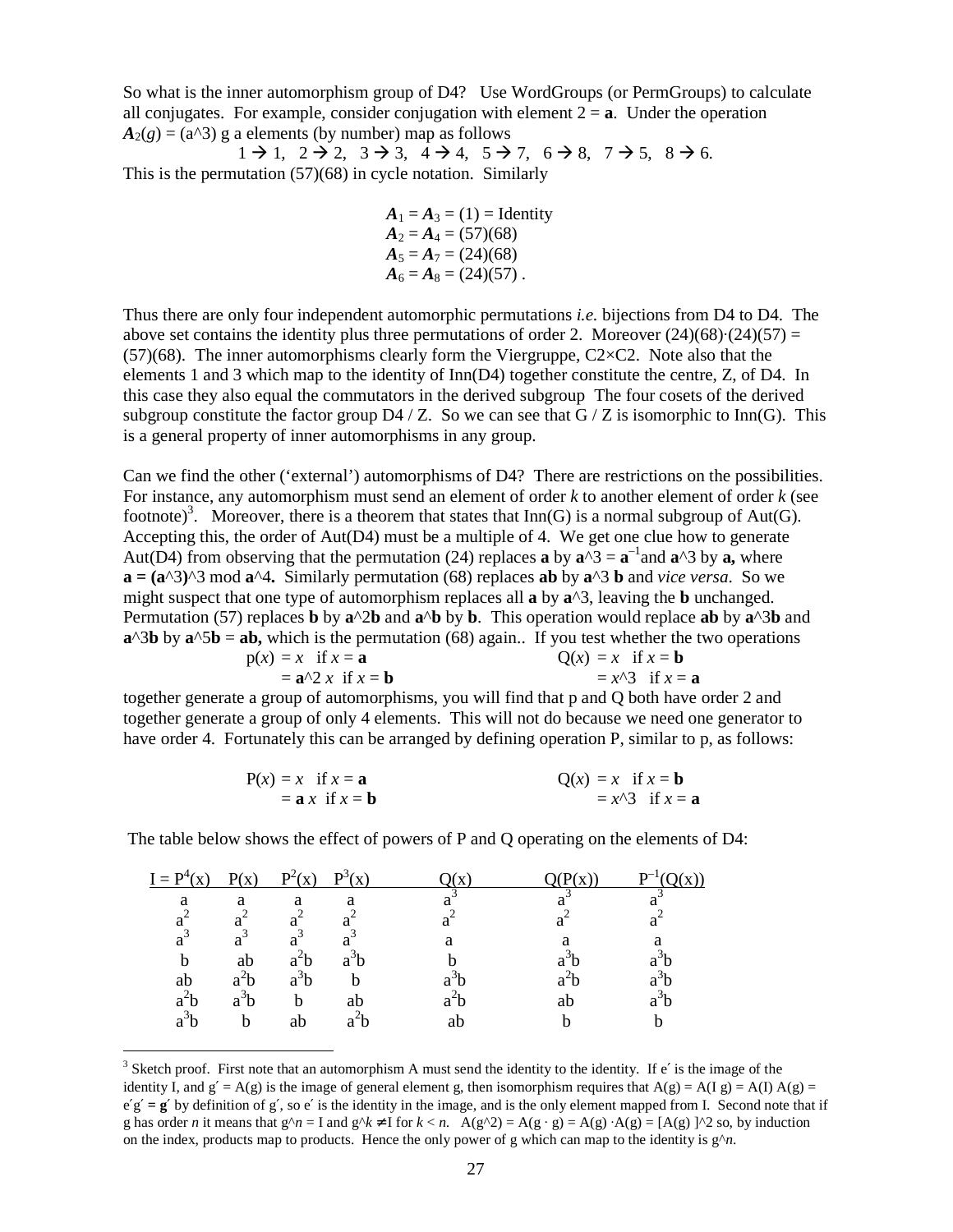You see that P has order 4, Q order 2 and that  $Q(P(x)) = P^3(Q(x))$ . The eight operations {I, P, P<sup>2</sup>, P<sup>3</sup>, Q, PQ,  $P^2Q$ ,  $P^3Q$ } form a group of type D4. This is, in fact, the automorphism group of D4, so D4 is isomorphic to Aut(D4).

To complete the analysis we should prove that i) P, Q and all their combined operations are indeed automorphisms and ii) there are no more automorphisms. Regarding i) you can see from the above table that each operation is a bijection. To see that they respect the D4 group product, consider the various cases, each of which is an example of how a product maps to a product:

 $P(a^n \cdot a^m) = a^n \cdot a^m = P(a^n) \cdot P(a^m)$  $P(a^{n} b \cdot a^{m}) = a^{n+1} b \cdot a^{m} = P(a^{n} b) \cdot P(a^{m})$  $P(a^{n} b \cdot a^{m} b) = a^{n+1} b \cdot a^{m+1} b = P(a^{n} b) \cdot P(a^{m} b)$  $Q(a^{n} \cdot b) = a^{3n} \cdot b = Q(a^{n}) \cdot Q(b)$  $Q(a^n \cdot a^m) = a^{3n} \cdot a^{3m} = Q(a^n) \cdot Q(a^m)$ etc…

where · denotes concatenation.

So we have found the automorphisms of D4. Note that in terms of the conjugates discussed above,  $A_1 = A_3 =$  Identity =  $P^4 = Q^2$ ,  $A_2 = A_4 = (57)(68) = P^2$ ,  $A_5 = A_7 = (24)(68) = Q$ ,  $A_6 = A_8 = (24)(57) =$  $P<sup>2</sup>Q$ . Finally, if the automorphisms of a group G consist entirely of its conjugate operations in Inn(G), the group is called 'complete'. D4 is not complete because it has 4 distinct inner automorphisms and 4 external ones.

*Advanced Option:* When the program prints the four left cosets of the commutator (derived) subgroup, you will see that the first elements are  $\{I, a, b \text{ and } ab\}$ . This is not a cyclic group so enter 'n'. The program asks whether it is the V-4 VierGruppe C2×C2, which it is, so type 'y'. There are four linear character which are lifted from C2×C2, leaving only the last character incomplete. (The program has built into it the character tables of C2×C2 and C4×C2 which are quite easy to recognise by eye. It does not have the facility to enter the character tables of other derived subgroups. In these cases you will have to work out the lifted linear characters yourself.)

We have some choice over how to determine the 2-dimensional character. Later we will find it by induction on a subgroup, but first let's calculate it from the linear characters using the orthogonality relations. Essentially these involve the 'dot product' of rows and columns. For complex numbers the dot product is with the complex conjugate: that is (a b c) X (d e f) =  $ad^* + be^* + cf^*$ . The orthogonality relations say that :

- 1) The first column dotted with itself sums to  $|G|$ . For D4,  $1 \cdot 1 + 1 \cdot 1 + 1 \cdot 1 + 1 \cdot 2 \cdot 2 = 8$ .
- 2) Each other column dotted with itself sums to  $|G| / |K|$  where  $|K|$  is the number of elements in the conjugacy class for that column. (This quotient equals the order of the corresponding centraliser.) Thus in column 3 the dot product equals  $8/2 = 4$ .
- 3) The (complex conjugate) dot product of two different columns is zero..
- 4) For a row dotted with itself, weight each term by the number of elements in that conjugacy class. Then the sum is |G|. Thus is row two,  $1*(1^2) + 1*(1^2) + 2*(-1)^2 + 2*(-1)^2 + 2*(1)^2 = 8$ .
- 5) The dot product of two different rows, weighted by the numbers in each conjugacy class, is zero.

Rule 2) applied to column 2 means that the dot product with itself equals  $8/1 = 8$ . The bottom value in this row must therefore be +2 or −2. Similarly in column 3 the dot product equals  $8/2 = 4$ . We already have  $1^2 + (-1)^2 + 1^2 + (-1)^2 = 4$  so the bottom value must be 0. Similarly with the other columns. Apply rule 3) to columns 1 and 2 to see that the bottom value in column 2 must be  $-2$ . We therefore have determined the last character to be  $(2 -2 0 0 0)$ . Rule 4) shows that this is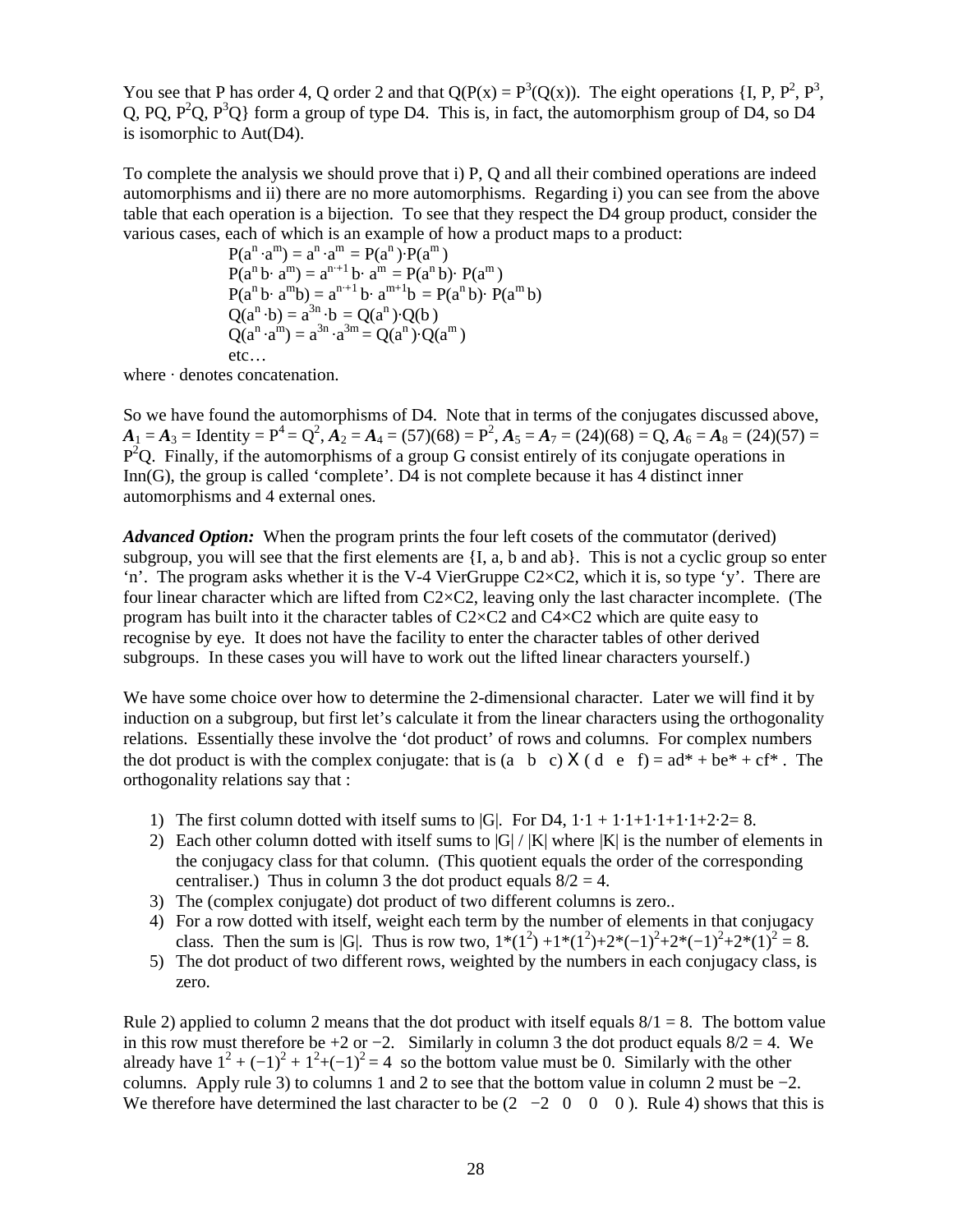an irreducible character because  $1*(2 \cdot 2) + 1*(-2) \cdot (-2) + 0 + 0 + 0 = 8 = |G|$ . With a reducible character the weighted dot product would exceed |G|.

We have a further useful rule:

6) When all the irreducible characters are weighted by their dimension (or degree – that is, each character is multiplied by the value in its first column) and added column by column, the sum is the regular character. The regular character is  $(|G| \ 0 \ 0 \ 0 \ \ldots \ 0)$ , which in this case is  $(8 \t 0 \t 0 \t 0)$ . The regular character corresponds to representing the group elements by |G|-by-|G| permutation matrices (entries 0 or 1 only) and so corresponds to representing the group as a subgroup of the symmetric group on |G| elements.

In this case the weighting on the linear characters is simply 1 and their sum is  $(4 \ 4 \ 0 \ 0 \ 0)$ . Subtract this from the regular character to get ( $4 -4 0 0 0$ ). This must equal twice the bottom, 2-dimensional character.

Now obtain the same character by induction on two subgroups in turn. Enter 'n' to inputting another subgroup and 'y' to examining a subgroup. First select subgroup 1. The program detects that this is cyclic. Let it generate the character table from element number  $2=$  a, and choose character (row) 2. The induced character is reported as  $2 -2 0 0 0 0$ 

Finally induce a character from subgroup 3, with elements  $\{1, 3, 6, 8\} = \{I, a^2, ab, a^2b\}$ . The program reports that this subgroup seems not to be cyclic. Since there are only four elements, it must be the VierGruppe C2 $\times$ C2. Indeed it is generated by elements a<sup> $\Delta$ </sup> and ab. The program does not determine the nature of subgroups except cyclic subgroups, but does offer the option to input a character of the subgroup if you know what it is from other considerations. In this case if  $a^2/2$  has a 1-D matrix representation [1] and ab is  $[-1]$ , then a^3 b is  $[-1]$  and  $I = (a^2/2)^2$  is [1]. The character is the trace of these matrices.

When asked to input a character from the keyboard, enter the character value of each subgroup element as prompted. Here enter 1,  $1, -1, -1$  respectively. The program returns the induced character ( 2 2 0  $-2$  0). This is clearly not the 2-dimensional character we found above. The fact that its weighted dot product is  $2^2+2^2+0+2\times(-2)^2+0=16=2|G|$  confirms that this is not an irreducible character. In fact is it the sum of linear characters 2 and 3. Induction on this subgroup therefore tells us nothing new about the character table of D4.

Finally, if you induce from subgroup No  $4 = (I, a^2)$ , which is the centre Z, you will get the character ( $4 \text{ } -4 \text{ } 0 \text{ } 0$ ). This is precisely twice the 2-D irreducible character. All characters are either irreducible or the sum of irreducibles.

### **2.7 Comparison of D4 (dihedral) with Q (quaternion)**

In this exercise you are invited to compare the groups D4 and Q which each have eight elements and share other similarities.

To create Q enter order of **a** is 4, order of **b** is 4, two relations, first LHS = **ba**, first RHS = **aaab**, second LHS = **bb**, second RHS = **aa**. This sets  $\mathbf{b}^2 = \mathbf{a}^2$ . (In a strict mathematical sense the first relation is not necessary since  $\mathbf{b}^2 = \mathbf{a}^2$  and  $\mathbf{a}^2 = 1$  together imply that  $\mathbf{b}^2 = 1$ , but in the context of this program it is necessary.)

The list of elements for Q is the same as for D4 but their inverses are different, as this table shows: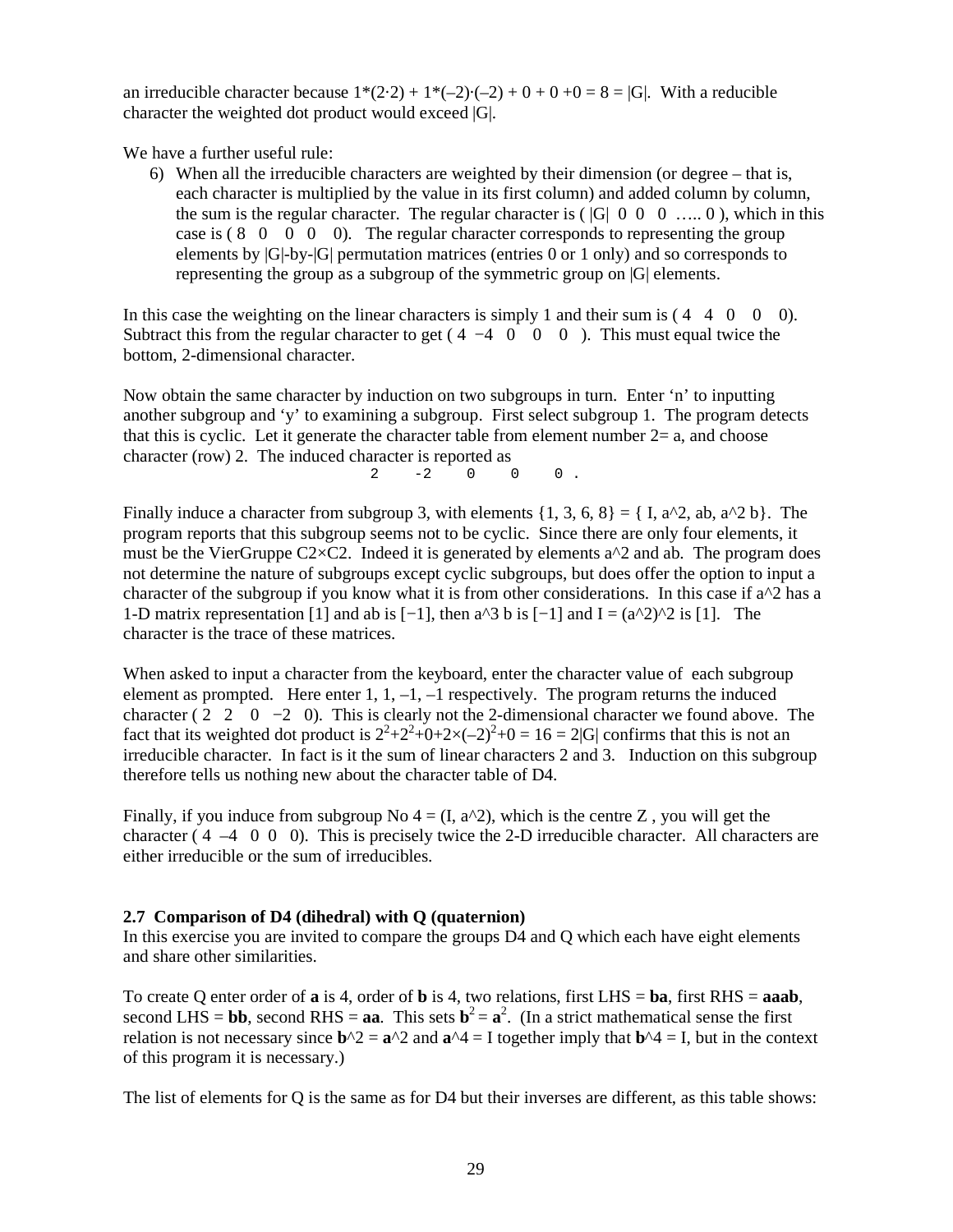|     | Group D4 |         | Group Q                |
|-----|----------|---------|------------------------|
| No. | Element  | Inverse | No. Element<br>Inverse |
|     |          |         |                        |
| 2   | a        | $a^3$   | $a^3$<br>2<br>a        |
| 3   | $a^2$    | $a^2$   | $a^2$<br>3<br>$a^2$    |
| 4   | $a^3$    | a       | $a^3$<br>4<br>a        |
| 5   | b        | b       | $a^2$ b<br>b<br>5      |
| 6   | ab       | ab      | $a^3$ b<br>6<br>ab     |
| 7   | $a^2$ b  | $a^2$ b | $a^2$ b<br>7<br>b      |
| 8   | $a^3$ b  | $a^3$ b | $a^3$ b<br>8<br>ab     |

This makes the order of the elements different. D4 has

|             | 2 elements of order $4:2:4$       |  |  |  |  |  |
|-------------|-----------------------------------|--|--|--|--|--|
|             | 5 elements of order $2:3:5:6:7:8$ |  |  |  |  |  |
| while Q has |                                   |  |  |  |  |  |
|             | 6 elements of order $4:2:4:5:6:7$ |  |  |  |  |  |
|             | 1 elements of order $2:3$         |  |  |  |  |  |

This difference of orders produces a difference in the structure of the subgroups. Whereas D4 has two subgroups of order 4 with type  $C2 \times C2$ , in Q all subgroups are cyclic.

*Advanced Option :* You can show that D4 and Q have the same character tables. This fact means that the character table is not a unique identifier of a group. The difference between the groups is illustrated by the two-dimensional matrix representations of the groups. For D4 induction on subgroup number 1 gives the generating matrices

|  | $\begin{bmatrix} 1 & 0 \end{bmatrix}$ |  | $[0 \quad 1]$ |  |
|--|---------------------------------------|--|---------------|--|
|  | $a = [$ ]                             |  | $b = [ ]$     |  |
|  | $[0 -i]$                              |  | $[1 \quad 0]$ |  |

For Q the corresponding matrices are

|  | $\begin{bmatrix} 1 & 0 \end{bmatrix}$ |  | $[0 -1]$      |
|--|---------------------------------------|--|---------------|
|  | a = [ ]                               |  | $b := [ ]$    |
|  | $[0 -i]$                              |  | $[1 \quad 0]$ |

These differs only by one minus sign in **b**, but this imparts the quaternion multiplication properties to some of the group elements. Recall that the quaternions are a four-dimensional type of complex number of the form  $q = A + B\mathbf{i} + C\mathbf{j} + D\mathbf{k}$  where  $\mathbf{i}^2 = \mathbf{j}^2 = \mathbf{k}^2 = -1$  and  $\mathbf{i}\mathbf{j} = -\mathbf{k}$ ,  $\mathbf{j}\mathbf{k} = -\mathbf{i}$ ,  $\mathbf{k}\mathbf{i} = -\mathbf{j}$ . Any of the non-commuting pairs of order-4 elements will generate quaternion properties. Here are two examples with the above matrices

Example  $1 : a^2 = b^2 = (a^3b)^2 = -1$ ,  $a^*b = -a^3b$ ,  $b^*a^3b = -a$ ,  $a^3b^*a = -b$ .

Example 2:  $(a^3)^2 = (ab)^2 = (a^2b)^2 = -1$ ,  $a^3 * ab = -a^2b$ ,  $ab * a^2b = -a^3$ ,  $a^2b * a^3 = -ab$ .

#### **2.8 An abelian semi-direct product C3** ∧ **C4**

This is also called the dicyclic group Q6. A semi-direct product G is the product of two of its subgroups H and N where

- i) only one subgroup N is normal in G and
- ii) N and H have only the identity I in common.

We have already noted that  $S3 = D3 = C3 \wedge C2$ , where C3 is normal but C2 is not.

Enter order of **a** is 4, order of **b** is 3, 1 relation, LHS is **ba**, RHS is **abb**.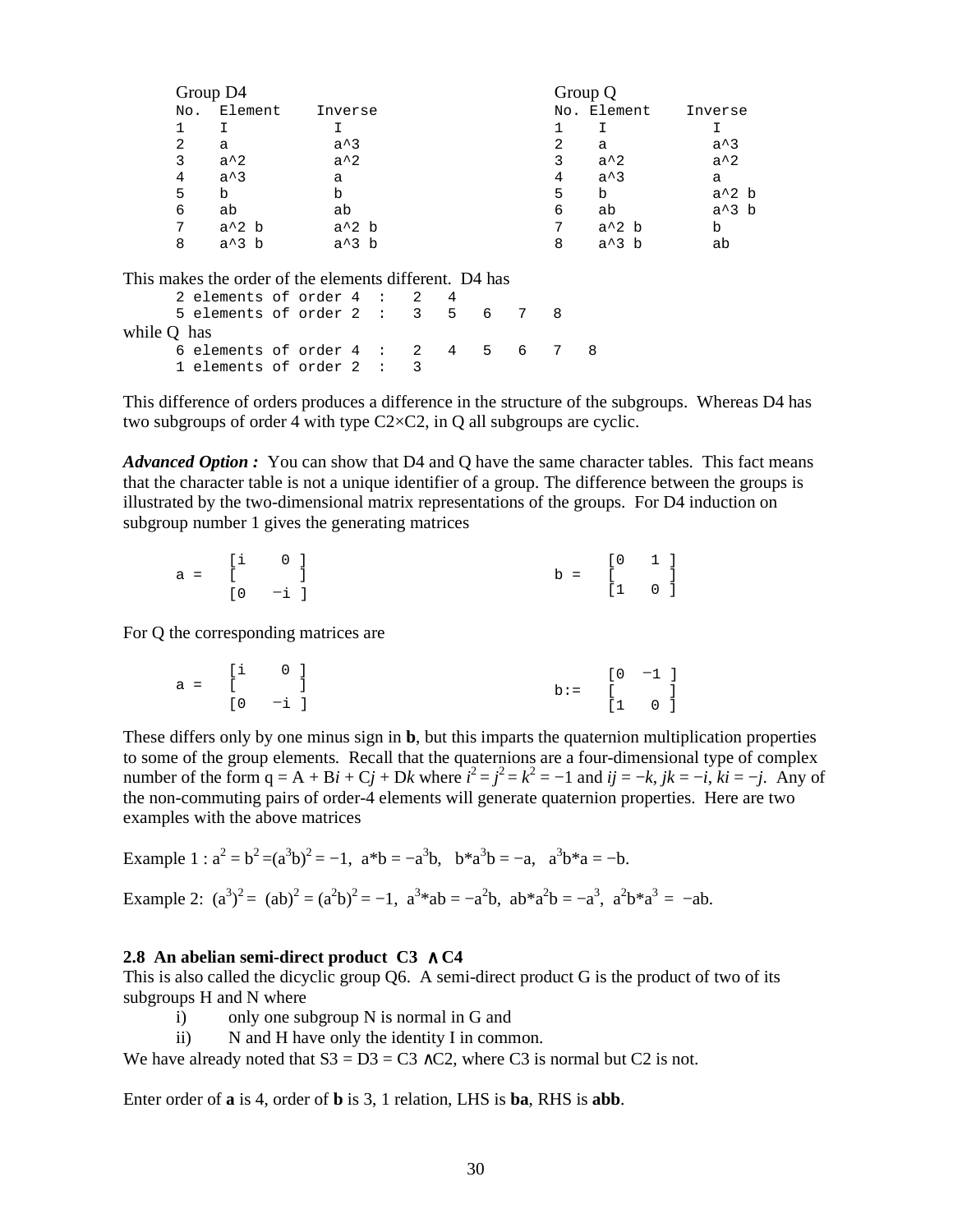There are 12 elements falling into 6 conjugacy classes. When the program gets to the abelianisation factor group, type 'y' to confirm that it is cyclic, then 'a' to state that the group is generated by **a**.

Use the program to look at the cosets of the subgroups. You will find that none with four elements, namely Nos. 2, 3 and 4, is normal. The only normal subgroup is No  $6 = \{I, b, b^2 \}$ , which is C3, one of the product groups. This illustrates the meaning of 'semi-direct product'.

(You can also generate the group from: order of **a** is 3, order of **b** is 4, **ba**= **abb** : See Appendix).

*Advanced Option :* The program prints the four linear characters and shows two 2-dimensional characters. You can try to determine these from the orthogonality relations by solving the consequent simultaneous equations. It is clear from column orthogonality that the entries in the second column of both two dimensional characters must be +2 or −2, that in columns 3 and 6 the entries must to +1 or −1, and in columns 4 and 5 the entries must be zero. We therefore have characters of form

|                                                          | $\mathfrak{D}$                           | ± 2      | ±1   |          |   | ±1       |  |  |
|----------------------------------------------------------|------------------------------------------|----------|------|----------|---|----------|--|--|
| The regular character is                                 |                                          |          |      |          |   |          |  |  |
|                                                          | 12.                                      | O        | O    |          | O |          |  |  |
| and the four linear characters add to                    |                                          |          |      |          |   |          |  |  |
|                                                          | 4                                        | U        | 4    |          | O | $\Omega$ |  |  |
| so twice the sum of the 2-dimensional characters must be |                                          |          |      |          |   |          |  |  |
|                                                          | 8                                        | $\Omega$ | $-4$ |          | U |          |  |  |
| or their sum is                                          |                                          |          |      |          |   |          |  |  |
|                                                          |                                          |          | $-2$ | $\Omega$ | 0 |          |  |  |
|                                                          | The only two combinations which fit are. |          |      |          |   |          |  |  |
|                                                          |                                          |          |      |          |   | $+1$     |  |  |

The choice of sign in column 6 is decided by taking the dot product of columns 2 and 6, which should be zero. The completed character table is

 $2$   $2$   $-1$  0 0  $\mp 1$ .

| Group C3 $\land$ C4 = Q6 |              |              |                |               |                 |                                     |  |  |  |  |  |
|--------------------------|--------------|--------------|----------------|---------------|-----------------|-------------------------------------|--|--|--|--|--|
| Class label              |              | K 1 K 3 K 5  |                |               | K 2 K 4 K 6     |                                     |  |  |  |  |  |
| Element id no.           | $\mathbf{1}$ | $\mathbf{3}$ | 5              | 2             | 4               | $\overline{9}$                      |  |  |  |  |  |
| Element                  | I            | $a^2$        | $\mathbf b$    |               |                 | a a <sup>2</sup> 3 a <sup>2</sup> b |  |  |  |  |  |
| Number in class          | $\mathbf{1}$ | $\mathbf{1}$ | $\overline{a}$ | 3             | $\mathbf{3}$    | 2                                   |  |  |  |  |  |
| Order of element   1     |              | 2            | $\mathbf{3}$   | 4             | $4\overline{ }$ | 6                                   |  |  |  |  |  |
| Order centraliser        | 12           | 12           | 6              | 4             | $\overline{4}$  | 6                                   |  |  |  |  |  |
| Trivial char.            | $\mathbf{1}$ | $\mathbf{1}$ | $\mathbf{1}$   | $\mathbf{1}$  | $\mathbf{1}$    | $\mathbf{1}$                        |  |  |  |  |  |
|                          | $\mathbf{1}$ |              | $-1$ 1         | $\mathbf{i}$  | $-\mathbf{i}$   | $-1$                                |  |  |  |  |  |
|                          | $\mathbf{1}$ | $\mathbf{1}$ | $\mathbf{1}$   | $-1$          | $-1$            | $\mathbf{1}$                        |  |  |  |  |  |
|                          | $\mathbf{1}$ | $-1$         | 1              | $-\mathbf{i}$ | $\pm$           | $-1$                                |  |  |  |  |  |
|                          | 2            | $-2$         | $-1$           | $\Omega$      | $\Omega$        | $\mathbf{1}$                        |  |  |  |  |  |
|                          | 2            | 2            | $-1$           | $\Omega$      | $\Omega$        | -1                                  |  |  |  |  |  |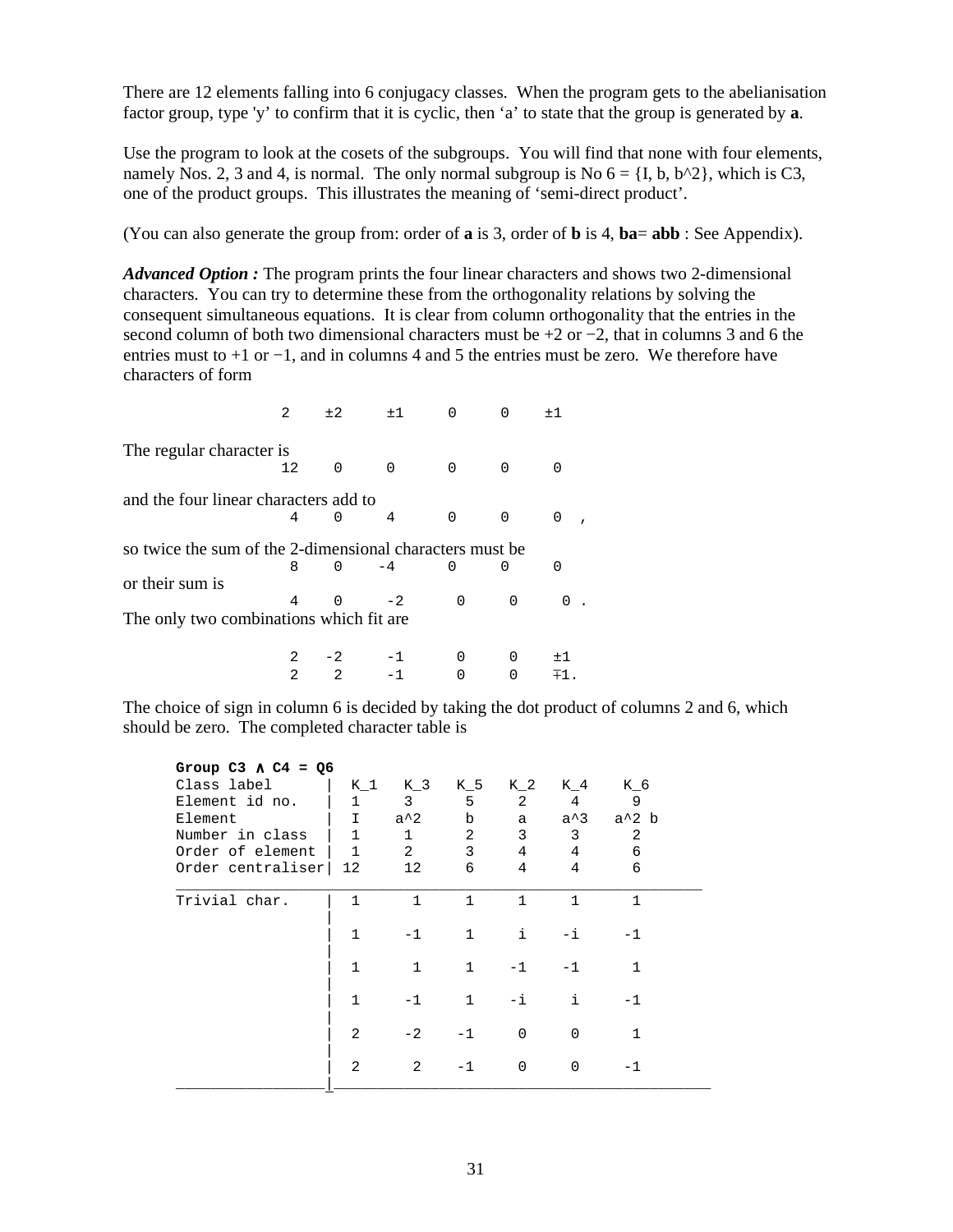You can confirm these characters by using the program to induce characters on subgroup number 1, which has 6 elements and so will give a representation of dimension  $12/6 = 2$ . Select this subgroup. The program says that it is cyclic and that elements 9 and 10 will generate it. Select element 9 as the generator. The program prints

Character table of cyclic subgroup generated by element No.  $9 = a^2$  b of order 6 is :

| т<br>1 | $^{\sim}$ 1<br>9     | $^{\sim}$ 2.<br>6 | $\lambda$ 3<br>3 | $^{\mathsf{A}}$<br>5 | $^{\sim}5$<br>10     |
|--------|----------------------|-------------------|------------------|----------------------|----------------------|
|        | 1.                   | 1                 |                  |                      |                      |
| 1      | $\mathsf{C}$         | C <sub>2</sub>    | $-1$             | $c2*$                | $\mathsf{C}^{\star}$ |
| 1      | C <sub>2</sub>       | $c2*$             | 1                | C <sub>2</sub>       | $c2*$                |
| 1      | $-1$                 | 1                 | $-1$             | 1.                   | $-1$                 |
| 1      | $c2*$                | C <sub>2</sub>    | 1                | $c2*$                | C <sub>2</sub>       |
| 1      | $\mathsf{c}^{\star}$ | $c2*$             | $-1$             | c2                   | C                    |

Here  $c = \exp(2 \pi i / 6)$ , and \* denotes complex conjugate.

Select row 2 of the above table as the basis for induction. The induced character is printed as 2  $-2$   $c2+c2$ \* 0 0  $c+c$ \* which becomes  $2 -2 -1 0 0 1$ when the value of c is substituted.

Now select to induce another character from the same subgroup and this time select row 3. The induced character is

|  | 2 2 $c2*+c2$ 0 0 $c2+c2*$      |  |  |
|--|--------------------------------|--|--|
|  | $2 \t 2 \t -1 \t 0 \t 0 \t -1$ |  |  |
|  |                                |  |  |

which is the other irreducible non-linear character. Check that it is irreducible by evaluating its weighed dot product with itself :  $1*2^2 + 1*2^2 + 2*(-1)^2 + 0 + 0 + 2*(-1)^2 = 12 = |G|$ .

If you induce a character from the cyclic subgroup number 2 with 4 elements, you obtain the character

3 -3 0 i -i 0.

This must be reducible and in fact is the sum of rows 2 and 5 in the character table:

 1 -1 1 i -i -1  $2 \t -2 \t -1 \t 0 \t 0 \t 1$ 

Finally, if you use the transformation matrix T given in §2.4 on the induced 3-dimensional matrices for **a** and **b**, you will find that they, and all other group elements, are converted to block diagonal form. For example,

|  | $\begin{bmatrix} 1 & 0 & 0 \end{bmatrix}$ |  |     |                | $\begin{bmatrix} 1 & 0 & 0 \end{bmatrix}$ |                |  |
|--|-------------------------------------------|--|-----|----------------|-------------------------------------------|----------------|--|
|  |                                           |  |     |                |                                           |                |  |
|  | $a = [0 \ 0 \ i]$                         |  | and | $T^*(-1)a T =$ |                                           | $[0 \t i - i]$ |  |
|  | $[0 \t i \t 0]$                           |  |     |                | LO.                                       | $0 - i$ ]      |  |

They give the characters  $(1 \quad -1 \quad 1 \quad i \quad -i \quad -1 \quad ) + (2 \quad -2 \quad -1 \quad 0 \quad 0 \quad 1)$ , consistent with our deduction above.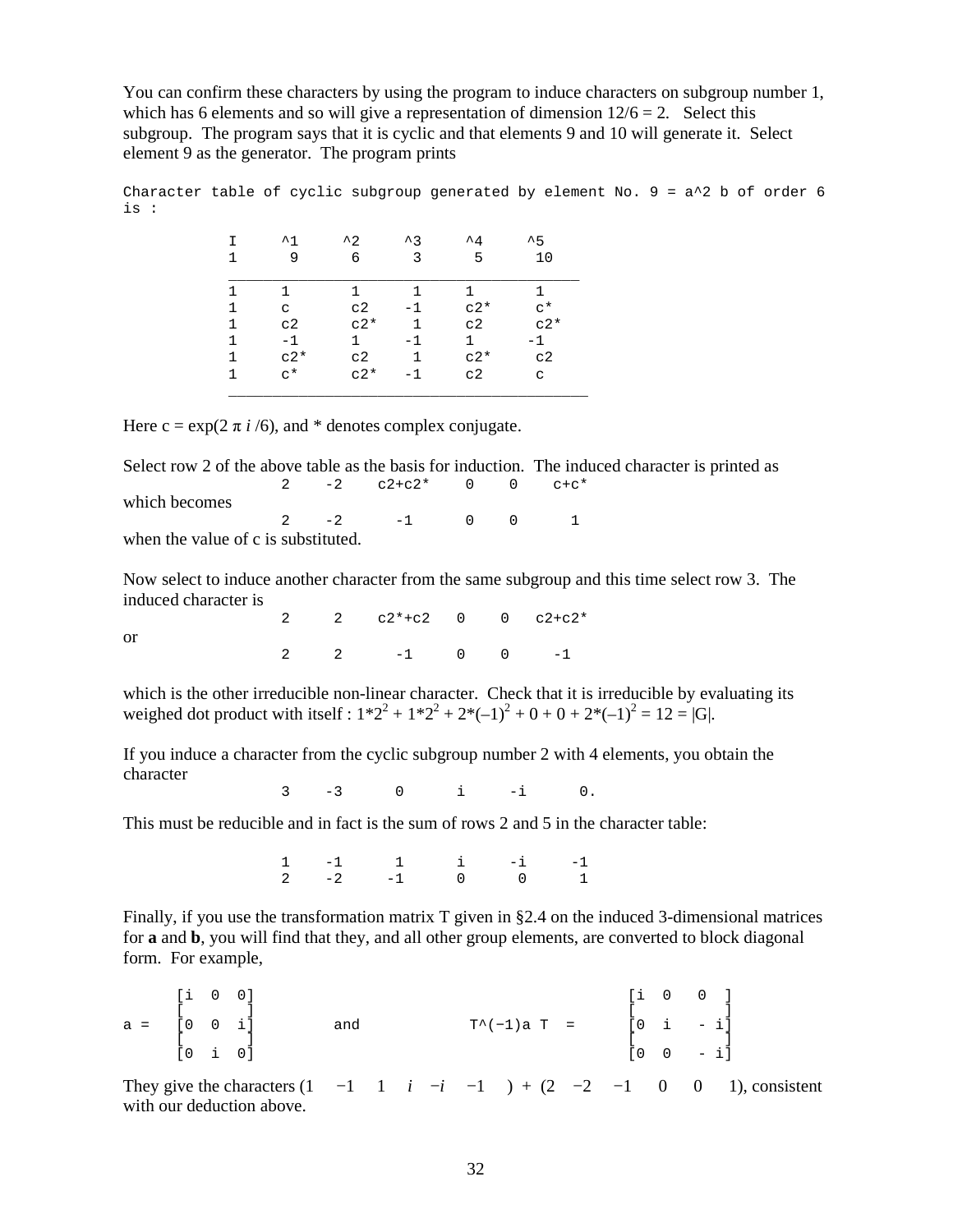## **2.9 An Alternating Group, A4**

This and the next exercise concern the symmetric group S4 (24 elements) and one of its subgroups, the alternating group, A4 (12 elements). Physically, S4 is represented by all the 4! permutations of 4 elements. The group A4 is made up of all permutations which can be composed from an even number of transpositions. When taken together with its one coset, which is the odd-order permutations, A4 is augmented to form S4.

A4 is the symmetry group of rotations of the regular tetrahedron, so A4 is sometimes called the chiral tetrahedral group. (If mirror reflections are added, the 4 vertices of the tetrahedron can be arranged in every permutation and its symmetry group become S4.) To picture the subgroups of symmetries consider the following

- The tetrahedron has four equal faces each of which is an equilateral triangle, and hence the solid has four equivalent 3-fold rotation axes. Each such axis is at right angles to a face and passes through the fourth vertex. A  $120^{\circ}$  rotation about, say vertex 1, will cycle vertices 2, 3 and 4, leaving vertex 1 fixed. In cycle notation this corresponds to  $(1)(234)$ , which involves precisely two transpositions. Since rotation can be either clockwise or anticlockwise, we expect twice  $4 = 8$  elements of order 3 in the group.
- The three 2-fold rotation axes are found as follows. Take a pair of vertices, 1 and 2 say, and find the midpoint of the edge which connects them. Do the same with the other two vertices, 3 and 4. The edges 1-2 and 3-4 are perpendicular and the line which joins their midpoints is perpendicular to both of them. This third line is a 2-fold axis rotation axis.

It is possible to present A4 as a group of words on two generators **a** and **b** subject to  $\mathbf{a}^2 = I$ ,  $\mathbf{b}^3 = I$ ,  $(ba)^3$  = I. However the relation  $(ba)^3$  = I cannot be entered as such into WordGroups. Recall that the program generates all strings of **a** and **b**, so will produce **bbabbabba…** It is therefore necessary to derive from  $(ba)^3 = I$  two relations which ensure words of finite length. Moreover, in each relation the LHS must start in **b** and end in **a**, and the RHS must start in **a** and end in **b**. Hence in the program enter:

order of **a** is 2, order of **b** is 3, 2 relations,  $LHS =$ **baba**,  $RHS =$ **abb**,  $LHS = bba$ ,  $RHS = abab$ .

The correct 12 elements will now be generated.

The alternating and symmetric groups are cases in which it is easier to see the group as built from permutation cycles using PermGroups. A4 is the group of all even transpositions on 4 elements. There are two types of even transpositions: ones which are disjoint pairs of 2-cycles, and ones which are overlapping pairs of 2-cycles. Hence take  $\mathbf{a} = (12)(34)$  (disjoint, order 2) and  $\mathbf{b} =$  $(13)(12) = (123)$  (overlapping, order 3). Products of these are the following group elements :

| No. | Word          | Permutation  | Inverse        |
|-----|---------------|--------------|----------------|
| 1   |               | (1)(2)(3)(4) |                |
| -2  | a             | (12)(34)     | а              |
| 3   | b             | (123)        | $(132) = b^2$  |
| 4   | $b^{\wedge}2$ | (132)        | $(123) = b$    |
| 5   | ab            | (243)        | $(243) = abab$ |
| 6   | $ab^2$        | (143)        | $(134) = ba$   |
| 7   | ba            | (134)        | $(143) = ab^2$ |
| 8   | abab          | (234)        | $(243) = ab$   |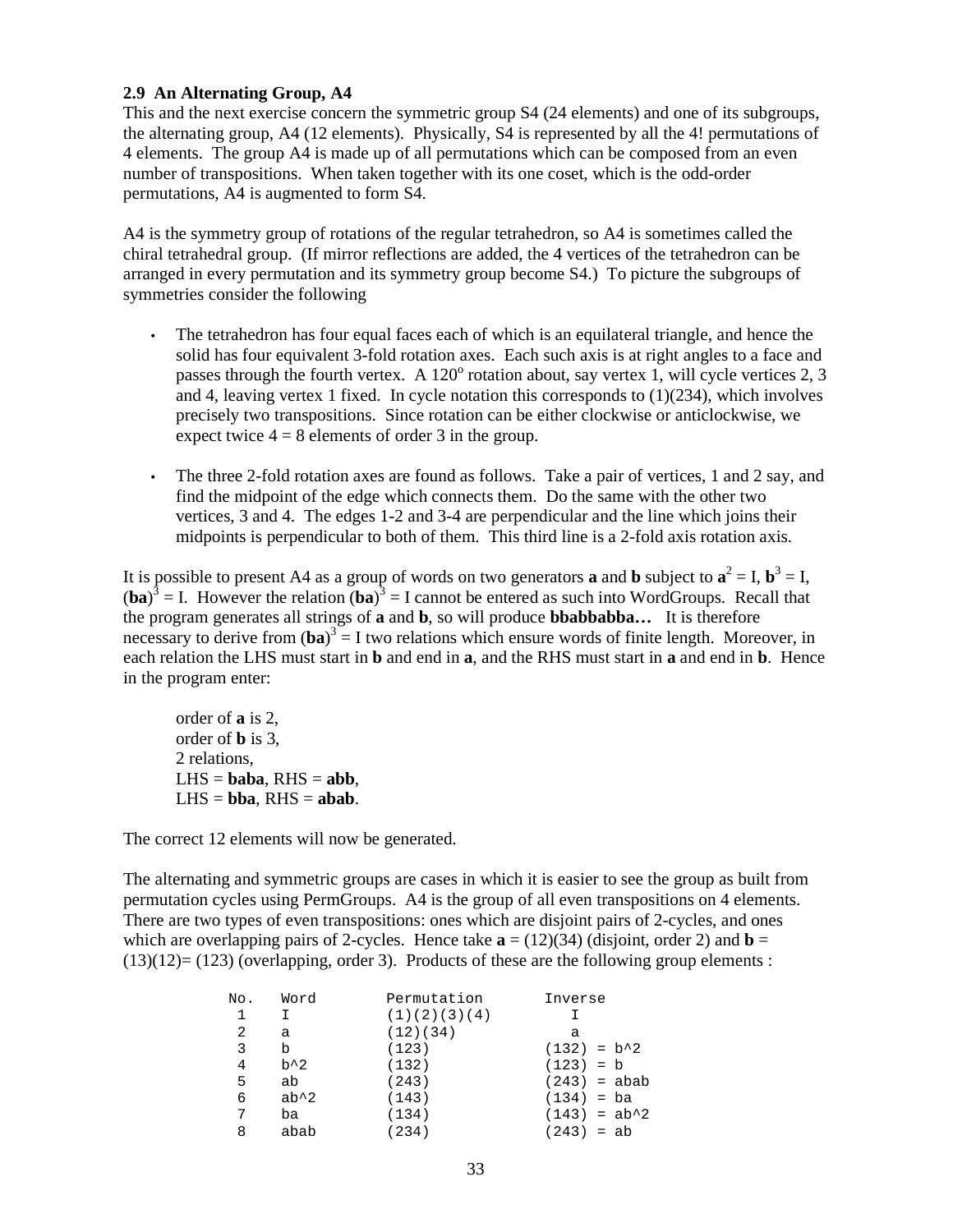| 9   | aba    | (142)    | $(124) =$ bab |
|-----|--------|----------|---------------|
| 10  | bab    | (124)    | (142) = aba   |
| -11 | bab^2  | (14)(23) | baba^2        |
| 12  | abab^2 | (13)(24) | $abab^2$      |

You can see various conjugacy classes from the different cycle types.

Let's look at another example of the orbit-stabiliser theorem here. With conjugation as the operation this is the 'conjugacy class-centraliser theorem'. It says that the order of the centraliser multiplied by the number of elements in the conjugacy class equals the group order |G|. Take, for example, element  $5 = ab$ . Its centraliser has elements  $\{1, 5, 8\}$  and the cosets of this subgroup are {2, 4, 9}, {3, 6, 12} and {7**,** 10, 11}. Under conjugation all the elements in {2, 4, 9} send 5 to element 7, all those in {3, 6, 12} send 5 to 9, and all those in {7**,** 10, 11} send 5 to 3. The conjugacy class containing 5 is  $\{3, 5, 7, 9\}$ , and each coset of the centraliser sends 5 to a different member of this class. This is a bijection.

The derived subgroup is calculated to be  $\{I, a, bab^2, abab^2\}$ . By looking at the cosets of the various subgroups, checks that this is the only normal subgroup. Enter an additional subgroup {I, a}from the keyboard and show that this too is not normal.

Of the five groups of order 12, A4 is the only one without a subgroup of degree 6. In particular S3 is not a subgroup of A4 because S3 has elements such as (12) which have an odd number of transpositions.

*Advanced Option :* The three cosets of the derived subgroup have representative elements (transversal)  $\{I, b, b^2\}$  so type 'y' to their forming a cyclic subgroup, and 'b' as the letter involved. The program calculates the character table of this abelianisation factor group, C3, and lifts its characters into the character table for A4. The table at this stage shows a single incomplete character of degree 3. This occurs because  $1^2+1^2+1^2+3^2$  is the only combination of square integers to equal  $12 = |G|$ .

This character, which must be faithful, can be found from the orthogonality relations. Suppose it is  $(3 \text{ p q r})$  where p, q and r are to be found. The (complex) dot product of the second column with itself is 4, so  $p = \pm 1$ . The dot product of the first and second columns, being zero, shows that  $p = -1$ . The dot product of the third column with itself is 3 (order of centraliser) so q must be 0 since  $|e| = 1$ . Similarly with r. The completed character table of A4 is therefore

| Group A4          |    |     |       |               |  |
|-------------------|----|-----|-------|---------------|--|
| Class label       | K1 | K 2 | K3    | K4            |  |
| Element id no.    | 1  | 2   | 3     | 4             |  |
| Element           | Ι  | а   | b     | $b^{\wedge}2$ |  |
| Number in class   |    | 3   | 4     | 4             |  |
| Order of element  | 1  | 2   | 3     | 3             |  |
| Order centraliser | 12 | 4   | 3     | 3             |  |
| Trivial char.     |    |     | 1     | 1             |  |
|                   |    |     | e     | $e^*$         |  |
|                   | 1  | 1   | $e^*$ | e             |  |
|                   | 3  |     |       |               |  |
|                   |    |     |       |               |  |

where  $e = \exp(2\pi i/3)$ .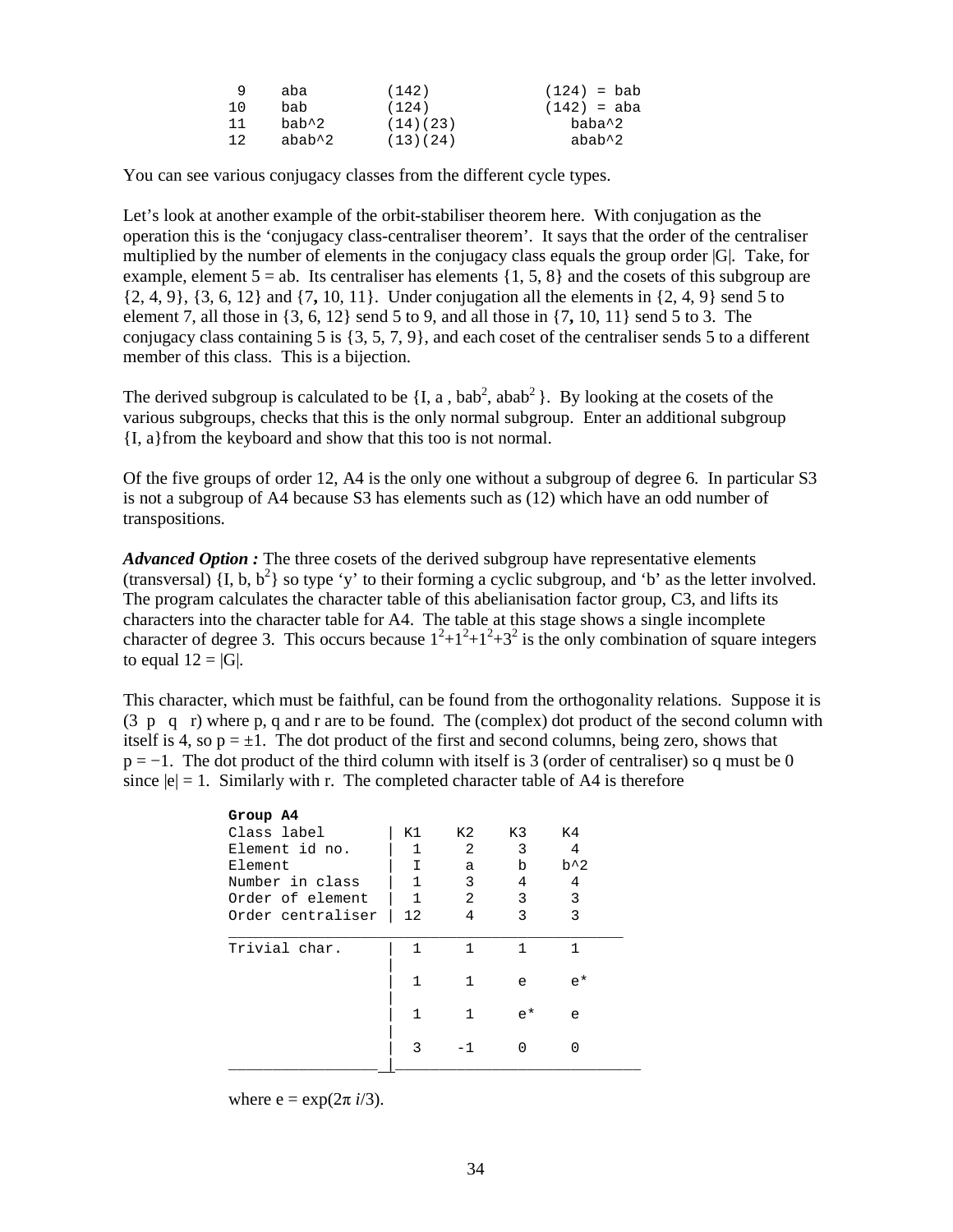We will now obtain the degree-3 character by induction on a subgroup. The  $7<sup>th</sup>$  subgroup listed is the derived or commutator subgroup, which happens to be identical to subgroup 1. Select either copy of this subgroup. It has elements  $\{1, 2, 11, 12\}$ . The program says that it is not cyclic, so it must be C2×C2. Say 'y' to calculate multiples of elements and type 2, <RTN>, 11,<RTN>, 1  $\langle \text{RTN}\rangle$  to calculate the product of elements numbers 2, 11, 1; this is  $2\times11$  = element 12 since element  $1 = I$ . Now elect to enter a character from the keyboard and type 1, 1, -1, -1 to each respective prompt. This enters the character value 1 for element 1, 1 for element 2, −1 for element 11 and −1 for element 12 The induced character is (3 −1 0 0) as required.

It is worth looking at the 3-D matrices which represent **a** and **b**:

|                                     | $\begin{bmatrix} 1 & 0 & 0 \end{bmatrix}$ |  |  | $\begin{bmatrix} 0 & 0 & 1 \end{bmatrix}$  |  |  |
|-------------------------------------|-------------------------------------------|--|--|--------------------------------------------|--|--|
| and the company of the company of   |                                           |  |  | $\begin{bmatrix} 1 & 1 & 1 \end{bmatrix}$  |  |  |
| $a = [0 -1 0]$                      |                                           |  |  | $b = [1 \ 0 \ 0]$                          |  |  |
| the contract of the contract of the |                                           |  |  | $\begin{array}{ccc} & & & & 1 \end{array}$ |  |  |
|                                     | $[0 \t 0 \t -1]$                          |  |  | $\begin{bmatrix} 0 & 1 & 0 \end{bmatrix}$  |  |  |

Consider these operating by matrix multiplication on three mutually perpendicular vectors *x*, *y* and *z*. **a** would leave *x* unmoved, but reverse the directions of *y* and *z*. This is equivalent to a 180<sup>o</sup> rotation about the axis *x*. Elements 11 and 12 behave similarly, keeping axes *y* and *z* respectively fixed. Matrix **b** causes *x*, *y* and *z* to cycle into the order *z*, *x*, *y*. All the rotational symmetry properties of the tetrahedron are represented by the twelve matrices built from **a** and **b**.

In the program if you select subgroup 4, you will see that it is cyclic, C3, generated by either element 6 or 7. If you induce a character on this subgroup, it will have degree  $12/3 = 4$ . If you select the character in row 2 of the C3 table, you will get the induced character of A4 to be  $\{4 \quad 0 \quad e^* \quad e\}.$  This is the sum of the two irreducible characters  $(3 \quad -1 \quad 0 \quad 0) + (1 \quad 1 \quad e^* \quad e).$ 

A4 has some distinguishing features. It is the smallest group with an irreducible 3-dimensional representation, and the largest group with only four conjugacy classes (and hence four irreducible characters). Of the five groups of order 12 it is the only one without a subgroup of degree 6.

#### **2.10 The symmetric group, S4**

Like its subgroup A4, S4 can be generated using WordGroups from **a** and **b** using the relations  $\mathbf{a}^2 = \mathbf{a}$ I,  $\mathbf{b}^4 = I$ ,  $(\mathbf{ba})^3 = I$ . However, as with A4, it is necessary to prevent the program generating infinite strings of **babababa…., bbabbabba**… and **bbbabbbabbba….** Hence enter:

- order of **a** is 2,
- order of **b** is 4,
- 3 relations with
	- 1 LHS =  $\mathbf{baba}$ , RHS =  $\mathbf{abbb}$ ,
	- 2 LHS =  $bbba$ , RHS =  $abab$ .
	- <sup>3</sup> LHS = **babba**, RHS = **abbabbb**.

The program will now generate the 24 elements of S4. I suggest you elect to have a thorough check on consistency when prompted.

It is easier to see how S4 is generated by using permutations on 4 elements. This readily done using PermGroups, but here observe that if  $\mathbf{a} = (12)$  and  $\mathbf{b} = (1234)$  we have:

| No. | Element        | Permutation  | Inverse         | Inverse No. |
|-----|----------------|--------------|-----------------|-------------|
|     |                | (1)(2)(3)(4) |                 |             |
|     | a              | (12)         | а               |             |
|     |                | (1234)       | $h^{\lambda}$ 3 | ь           |
|     | $h^{\prime}$ 2 | (13)(24)     | $b^{\wedge}2$   |             |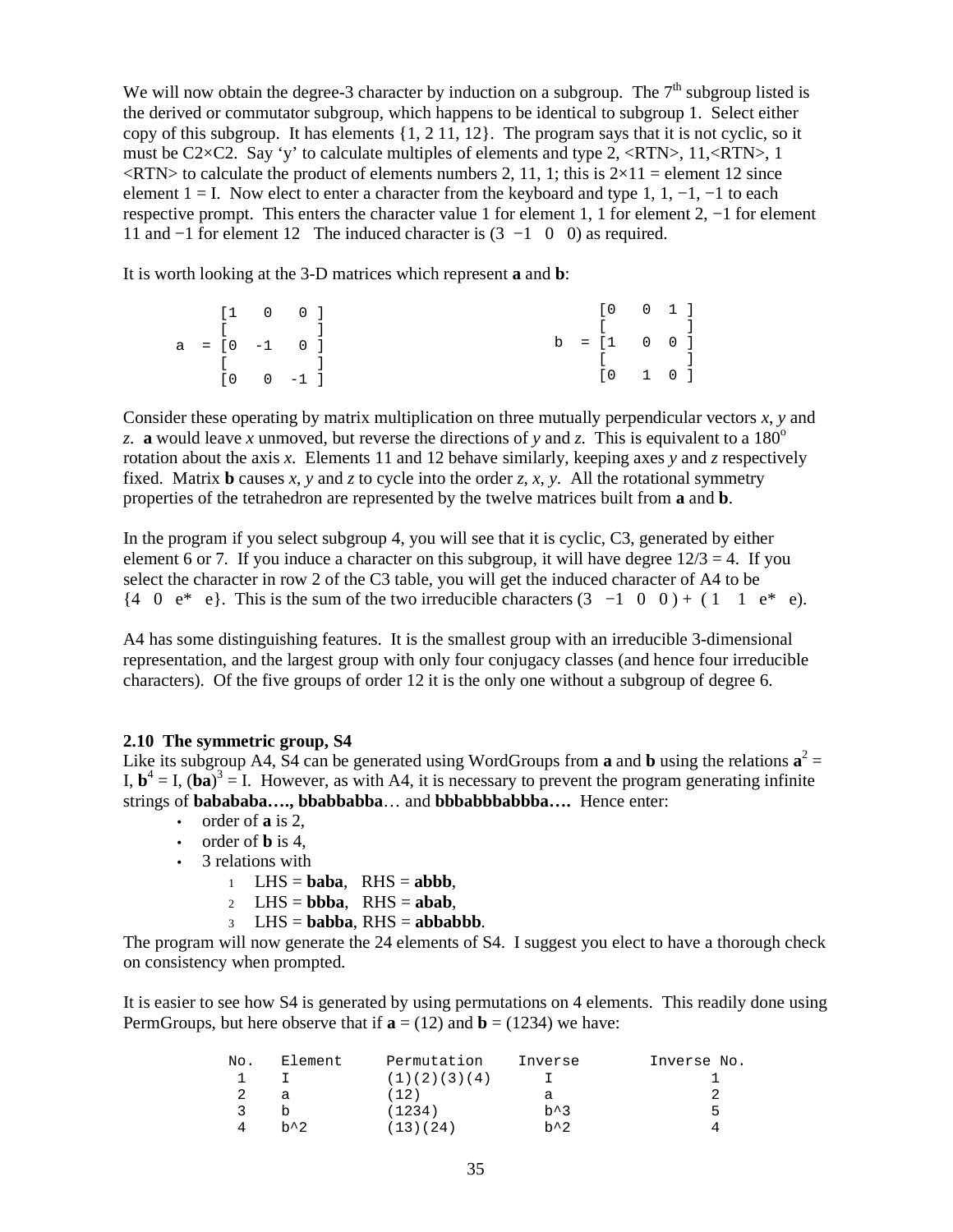| 5                       | $b^{\wedge}3$                      | (1432)   |   |    |         | $\mathbf b$     |                                    |    |    | 3  |
|-------------------------|------------------------------------|----------|---|----|---------|-----------------|------------------------------------|----|----|----|
| 6                       | ab                                 | (234)    |   |    |         | abab            |                                    |    |    | 11 |
| 7                       | a $b^2$                            | (1324)   |   |    |         | $b^2$ a         |                                    |    |    | 10 |
| 8                       | a $b^3$                            | (143)    |   |    |         | ba              |                                    |    |    | 9  |
| 9                       | ba                                 | (134)    |   |    |         | $ab^{\lambda}3$ |                                    |    |    | 8  |
| 10                      | $b^2$ a                            | (1423)   |   |    |         | $ab^2$          |                                    |    |    | 7  |
| 11                      | abab                               | (243)    |   |    |         | ab              |                                    |    |    | 6  |
| 12                      | aba                                | (1342)   |   |    |         | bab             |                                    |    |    | 14 |
| 13                      | a $b^2$ a                          | (14)(23) |   |    |         | $ab^2$ a        |                                    |    |    | 13 |
| 14                      | bab                                | (1243)   |   |    |         | aba             |                                    |    |    | 12 |
| 15                      | bab^2                              | (142)    |   |    |         |                 | $b^2$ ab <sup><math>3</math></sup> |    |    | 19 |
| 16                      | bab^3                              | (23)     |   |    |         | bab^3           |                                    |    |    | 16 |
| 17                      | b^2 ab                             | (132)    |   |    |         |                 | aba $b^3$                          |    |    | 21 |
| 18                      | $b^2$ ab <sup>2</sup> 2            | (34)     |   |    |         |                 | $b^2$ ab <sup>2</sup> 2            |    |    | 18 |
| 19                      | $b^2$ ab <sup><math>3</math></sup> | (124)    |   |    |         | bab^2           |                                    |    |    | 15 |
| 20                      | abab^2                             | (14)     |   |    |         | abab^2          |                                    |    |    | 20 |
| 21                      | abab^3                             | (123)    |   |    |         | b^2 ab          |                                    |    |    | 17 |
| 22                      | ab^2 ab                            | (13)     |   |    |         |                 | $ab^2$ ab                          |    |    | 22 |
| 23                      | $ab^2$ $ab^2$                      | (12)(34) |   |    |         |                 | $ab^2$ $ab^2$                      |    |    | 23 |
| 24                      | $ab^2$ $ab^3$                      | (24)     |   |    |         |                 | $ab^2$ $ab^3$                      |    |    | 24 |
| There are               |                                    |          |   |    |         |                 |                                    |    |    |    |
| 9 elements of order 2 : |                                    | 2        | 4 | 13 | 16      | 18              | 20                                 | 22 | 23 | 24 |
| 6 elements of order 4 : |                                    | 3        | 5 | 7  | $10 \,$ | 12              | 14                                 |    |    |    |
| 8 elements of order 3 : |                                    | 6        | 8 | 9  | 11      | 15              | 17                                 | 19 | 21 |    |

You can see that elements 2, 16, 18, 20, 22, 24 have a different cycle structure from elements 4, 13 and 23, even though both sets have order 2. They must be in different conjugacy classes. Indeed the list of the five conjugacy classes confirms this:

|  |  | Class 1 has 1 elements of order $1:$ 1                                  |  |  |  |  |  |  |
|--|--|-------------------------------------------------------------------------|--|--|--|--|--|--|
|  |  | Class 2 has 6 elements of order $2: 2 \t16 \t18 \t20 \t22 \t24$         |  |  |  |  |  |  |
|  |  | Class 4 has 3 elements of order 2: $4 \t 13 \t 23$                      |  |  |  |  |  |  |
|  |  | Class 5 has 8 elements of order $3: 68911115171921$                     |  |  |  |  |  |  |
|  |  | Class 3 has 6 elements of order $4:3 \quad 5 \quad 7 \quad 10 \quad 12$ |  |  |  |  |  |  |

We can use a little combinatorics to find something interesting about the number of conjugacy classes in any symmetric group  $S_N$ . The number of conjugacy classes in  $S_N$  equals the number of partitions of the integer N. A partition of N is a way of splitting N into the sum of lesser integers. Here is a table of all the partitions of integers 4, 5, 6 and 7:

| 4          | 5          | 6           | 7           |
|------------|------------|-------------|-------------|
| 31         | 41         | 5 1         | 61          |
| 22         | 32         | 42          | 52          |
| 211        | 3 1 1      | 4 1 1       | 5 1 1       |
| 1111       | 2 2 1      | 33          | 43          |
|            | 2111       | 321         | 421         |
|            | 11111      | 3111        | 4111        |
|            |            | 222         | 331         |
|            |            | 2211        | 322         |
|            |            | 21111       | 3211        |
|            |            | 111111      | 31111       |
|            |            |             | 2221        |
|            |            |             | 22111       |
|            |            |             | 211111      |
|            |            |             | 1111111     |
| $P(4) = 5$ | $P(5) = 7$ | $P(6) = 11$ | $p(7) = 15$ |
|            |            |             |             |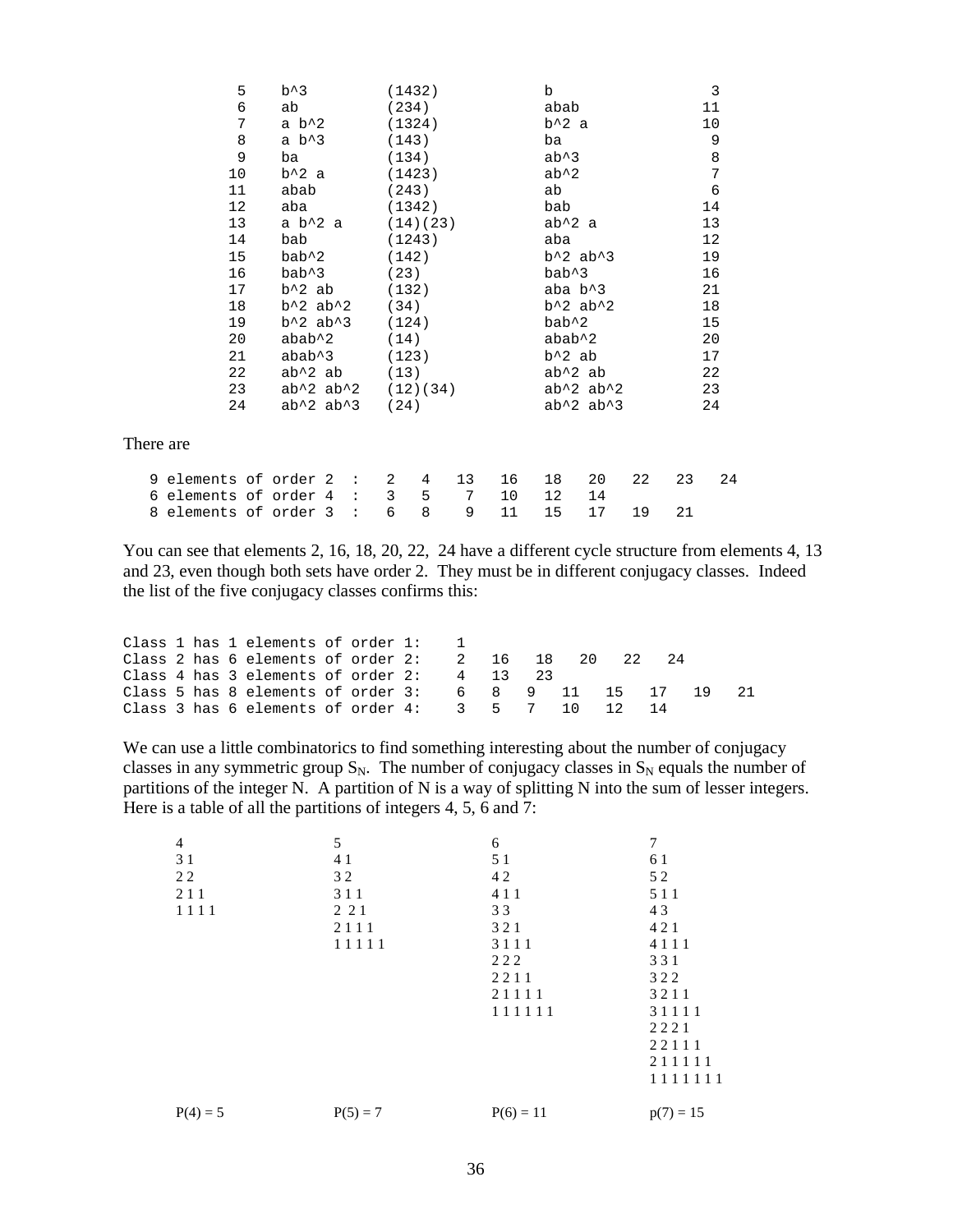Suppose we associate with each partition a unique cycle structure. For example  $7 = 3+3+1$ corresponds with the permutation (abc)(def)(g) in S7. Now each conjugacy class has a distinct cycle type. In  $S_N$  all possible permutations occur, so all possible cycle types will also occur. So there is a bijection between the conjugacy classes and the partition of N. We therefore expect S4 to have five conjugacy classes, which indeed is what WordGroups and PermGroups calculate..

The centre Z of S4 is trivial;  $Z = I$ . The derived subgroup has 12 elements and you should find that it has the structure of A4. This is a normal subgroup. The program lists 14 proper subgroups and clearly there are others such as  $\{I, b^{\wedge}2\}$ . I leave it to you to construct a complete lattice diagram showing how all the subgroups fit together inside S4.

As a window into more advanced group theory, let us look back over the three groups S4, A4 and Viergruppe =  $C2 \times C2$ . A4 is a normal subgroup of S4, and  $C2 \times C2$  is a normal subgroup of A4. We come to the 'composition series' of nested normal subgroups:

<sup>I</sup>⊂ C2 ⊂ C2×C2 ⊂ A4 ⊂ S4.

In this series it is not possible to 'insert' another normal subgroup between any two neighbours, so in this sense each normal subgroup as big as possible. That makes the quotient groups of adjacent pairs as small as possible. The quotient subgroups are called the 'composition factors' of S4 and are:

C2 / I = C2, C2×C2 / C2 = C2, A4 / (C2×C2) = C3, S4 / A4 = C2.

Multiply the orders of these quotient groups and find that  $2 \times 2 \times 3 \times 2 = 24 = |S4|$ . A group G is said to be 'soluble' or 'solvable' if G has a composition series of normal subgroups for which all the quotient groups (the composition factors) are abelian. This is the case with S4. The 'simple' groups have no composition series other than I, and in this sense they are 'prime' or irreducible.

*Advanced Option:* The program produces an incomplete character table with five characters, only two of which are linear.

| Class label       | K1             | K2   | K4             | K5             | K3   |
|-------------------|----------------|------|----------------|----------------|------|
| Element id no.    | 1              | 2    | 4              | 6              | 3    |
| Element           | Ι              | a    | $b^{\wedge}2$  | ab             | b    |
| Number in class   | 1              | 6    | 3              | 8              | 6    |
| Order of element  | 1              | 2    | 2              | 3              | 4    |
| Order centraliser | 24             | 4    | 8              | 3              | 4    |
|                   |                |      |                |                |      |
| Trivial char. R1  |                | 1    | 1              | 1              | 1    |
| R <sub>2</sub>    | 1              | $-1$ | 1              | 1              | $-1$ |
| R <sub>3</sub>    | $\overline{2}$ | n    | р              | đ              | r    |
| R <sub>4</sub>    | 3              | S    | t.             | u              | v    |
| R <sub>5</sub>    | 3              | W    | x              | У              | z    |
|                   | C 1            | C2   | C <sub>3</sub> | C <sub>4</sub> | C4   |

Above I have filled the blanks with letters. Let us try to find some on these missing values using the orthogonality relations. Take the weighted dot product of rows R1 and R2 (weighted by the number of elements in each class), and of R2 and R3

> $2 + 6n + 3p + 8q + 6r = 0$  $2 - 6n + 3p + 8q - 6r = 0$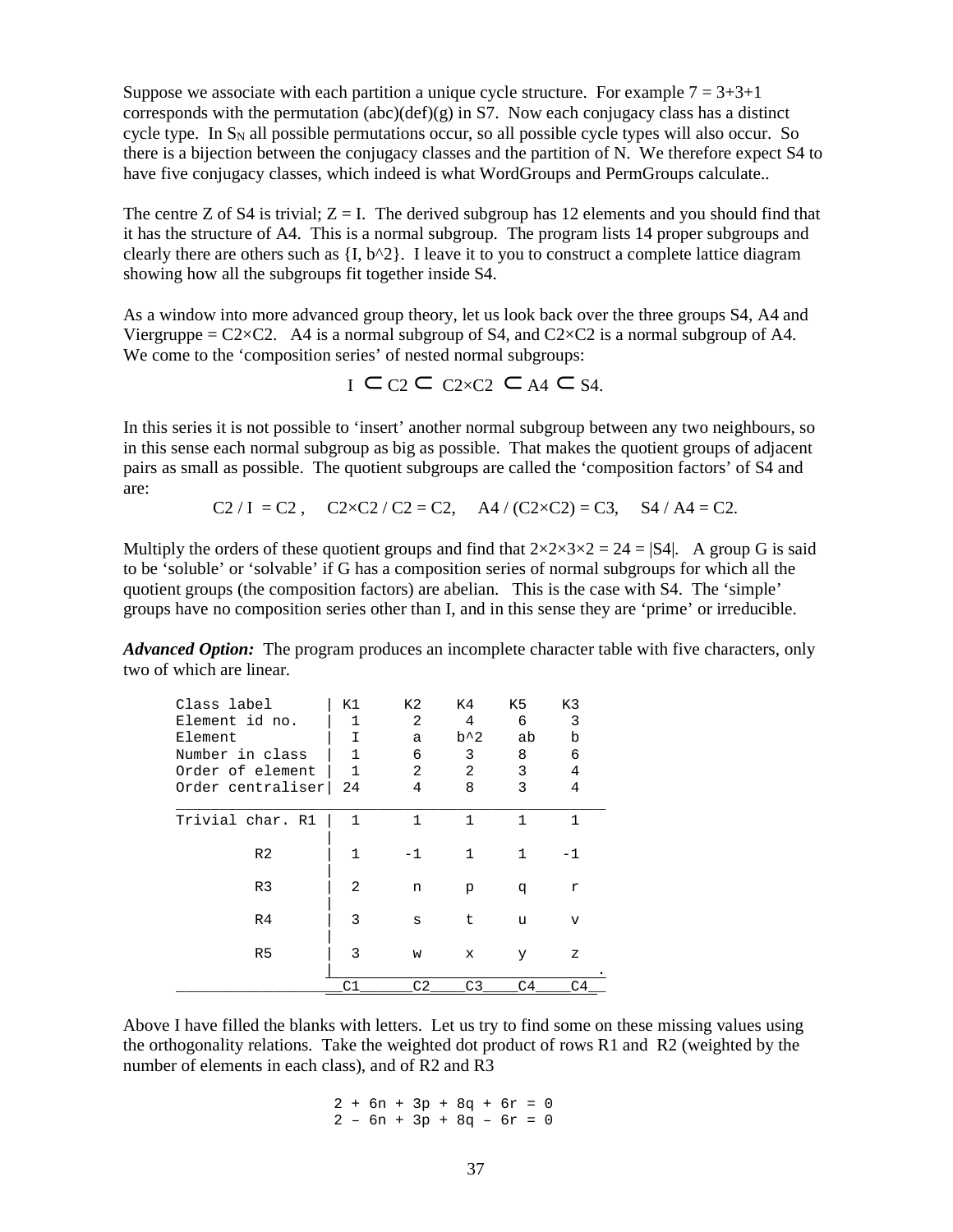so  $2 + 3p + 8q = 0$  and  $n = -r$ Similarly from rows R4 and R5  $2 + 3t + 8u = 0$  and  $s = -v$  $2 + 3x + 8y = 0$  and  $w = -z$ .

Take the (complex) dot product of column C2 with itself. It equals the order of the centraliser for that conjugacy class. Hence

 $1 + 1 + |\ln|\hat{2} + |\sin|\hat{2} + |\sin|\hat{2} = 4.$ 

The modulus signs allows for the possibility of n etc. being complex. I risk some intuition, even guesswork here. I suspect that the modulus of the missing values is an integer, and that the two 3-D characters in rows 4 and 5 share some common features, making row 3 the 'odd one out'. Hence I conjecture that one of n, s, w is 0, that probably it is n which is 0, and that the other two have modulus 1. In a similar fashion, C3 and C4 dotted with themselves give

$$
|p|^2 + |t|^2 + |x|^2 = 6.
$$
  

$$
|q|^2 + |u|^2 + |y|^2 = 1.
$$

Taking R3 as the odd one out, I conjecture that  $p = \pm 2$ ,  $t = \pm 1$ ,  $x = \pm 1$ ,  $q = \pm 1$ ,  $u = y = 0$ .

Tentatively, the character table now looks as follows:

| R1             | $\mathbf{1}$   | $\mathbf{1}$   | $\overline{1}$ | 1              | $\overline{1}$ |                        |
|----------------|----------------|----------------|----------------|----------------|----------------|------------------------|
| R <sub>2</sub> | $\mathbf{1}$   | $-1$           | $\mathbf{1}$   | $\mathbf{1}$   | $-1$           |                        |
| R <sub>3</sub> | 2              | $\mathsf{O}$   | ±2             | ±1             | $\overline{0}$ |                        |
| R <sub>4</sub> | $\overline{3}$ | S              | ±1             | 0              | $-\mathbf{S}$  | with $s$ , $w = \pm 1$ |
| R <sub>5</sub> | $\overline{3}$ | W              | ±1             | $\mathbf 0$    | $-w$           |                        |
|                | $\cap$ 1       | C <sub>2</sub> | C <sub>3</sub> | C <sub>4</sub> |                |                        |

Now use the relation 2 +  $3p + 8q = 0$ . The solution in integers is  $p = 2$ ,  $q = -1$ . Similarly  $2 + 3t + 8u = 0$  means  $t = -1$ , and  $2 + 3x + 8y = 0$  means that  $y = -1$ .

The dot product of columns C1 and C2 requires that  $s = -w$ . You can check that these conjectured relations do indeed satisfy all the orthogonality relations, and that their weighted sum equates to the regular character ( $24 \quad 0 \quad 0 \quad 0 \quad 0$ ). The completed character table is

| Group S4         |              |              |       |      |    |  |  |  |  |  |  |  |
|------------------|--------------|--------------|-------|------|----|--|--|--|--|--|--|--|
| Class label      | K1           | K2           | K4    | K5   | K3 |  |  |  |  |  |  |  |
| Element id no.   | $\mathbf{1}$ | 2            | 4     | 6    | 3  |  |  |  |  |  |  |  |
| Element          | I            | a            | $b^2$ | ab   | b  |  |  |  |  |  |  |  |
| Trivial char. R1 | 1            | $\mathbf{1}$ | 1     | 1    | 1  |  |  |  |  |  |  |  |
| R <sub>2</sub>   | 1            | $-1$         | 1     | 1    | -1 |  |  |  |  |  |  |  |
| R <sub>3</sub>   | 2            | $\Omega$     | 2     | $-1$ | U  |  |  |  |  |  |  |  |
| R <sub>4</sub>   | 3            | 1            | $-1$  | O    | -1 |  |  |  |  |  |  |  |
| R <sub>5</sub>   | 3            |              |       | U    | 1  |  |  |  |  |  |  |  |
|                  |              |              |       |      |    |  |  |  |  |  |  |  |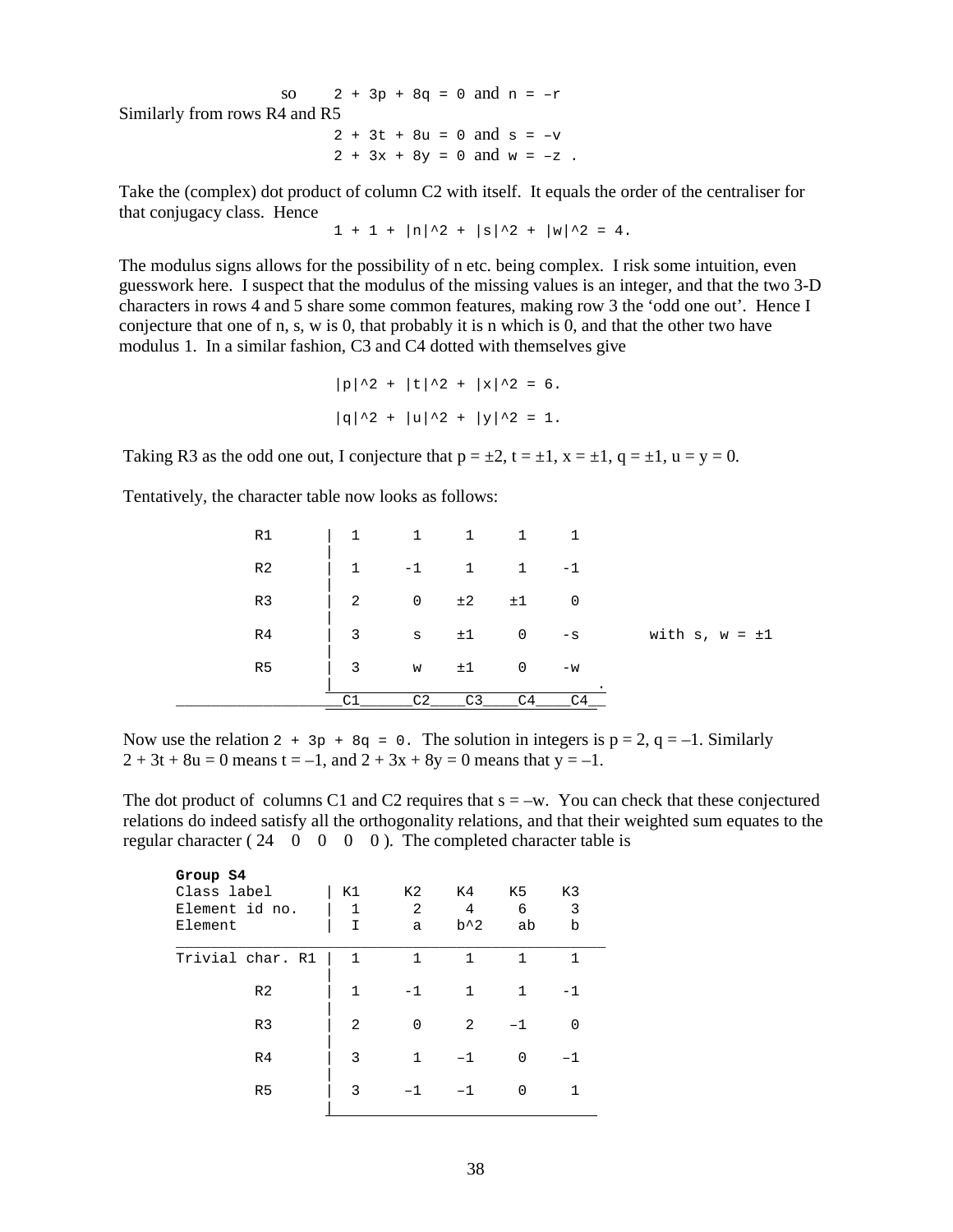In §3.5 of Part 3 there is a description of how to use the permutation character to find one of the order-3 characters very easily.

Now you come to the 'structure of subgroups and induced characters' section of the program. It lists 15 subgroups. Reply 'n' to 'do you wish to enter a new subgroup from the keyboard?', then select subgroup No. 15 with 12 elements; this is the derived subgroup. We can expect to obtain a 2 dimensional character by induction from this since  $|G|/12 = 2$ , though whether it will be the 2-D irreducible character remains to be seen. Subgroup No. 15 is not cyclic so we need to determine its nature, find its character table and enter one or more characters from the keyboard.

To find the orders of the elements in subgroup No. 15 you can either refer back to list at the beginning of the print out or use calculator offered at 'do you wish to calculate multiples of elements?' There are

> 3 elements of order 2 : ( 4, 13, 23 ) 8 elements on order 3 : ( 6, 8, 9, 11, 15, 17, 19, 21).

Use the facility to calculate products of elements to find the conjugates of the order-3 elements. For example, entering  $4 \langle RTN \rangle 11 \langle RTN \rangle 4 \langle RTN \rangle$  shows that a conjugate of 11 is 15. From this evidence it is apparent that this is the group A4 with conjugacy classes (1), (4,13,23), (6, 8, 19, 17), (9, 11, 15, 21). Reference to the header of the A4 character table shows that these can be matched with elements I, A, B and  $B^2$  respectively in that group, where I have used capitals to avoid confusion with the elements of S4.

We can now select the character in A4 to induce up to S4. Choose  $(1 \ 1 \ e \ e^*)$  where  $e = \exp(2 \pi i / 3)$ . So in subgroup 15, elements 4, 13 and 23 are given character value 1, elements 6, 8, 19, 17 get value e, and 9, 11, 15, 21 get value e\*. Enter these when prompted. The program responds

```
Matrix representation of 'a' is Matrix reprn. of 'b' is 
      0 1 0 e^*1 0 e 0
Induced character is 
2 0 2 e+e* 0 .
```
This is the required 2-D irreducible character. But look at the 2-D matrices representing **a** and **b**. You can readily show that  $\mathbf{b}^2$  is the unit matrix. However the order of **b** has been entered as 4, not 2. So both  $\mathbf{b}^2$  and  $\mathbf{b}^4$  share the same matrix in this 2-D representation. It is not faithful.

To find the 3-D characters of S4 we expect to have to induce from a subgroup of order  $24/3 = 8$ , so select subgroup number 1 with elements 1, 3, 4, 5, 13, 22, 23, 24. Again, by calculating powers and conjugates of elements you will be able to identify this subgroup with the dihedral group D4, studied in §2.5 The header of the character table of D4 shows conjugacy classes with representative elements I,  $A^2$ , B, AB, A, and these can be matched with the elements of subgroup 1 as follows:

I : 1 A 2 : 4 B : 13, 23 AB : 22, 24 A : 3, 5.

First let's choose to induce from row 2 of the table for D4. As prompted by the program, enter these values against the elements of subgroup 1: 1, 1, 1, 1, -1, -1, -1, -1. The induced character is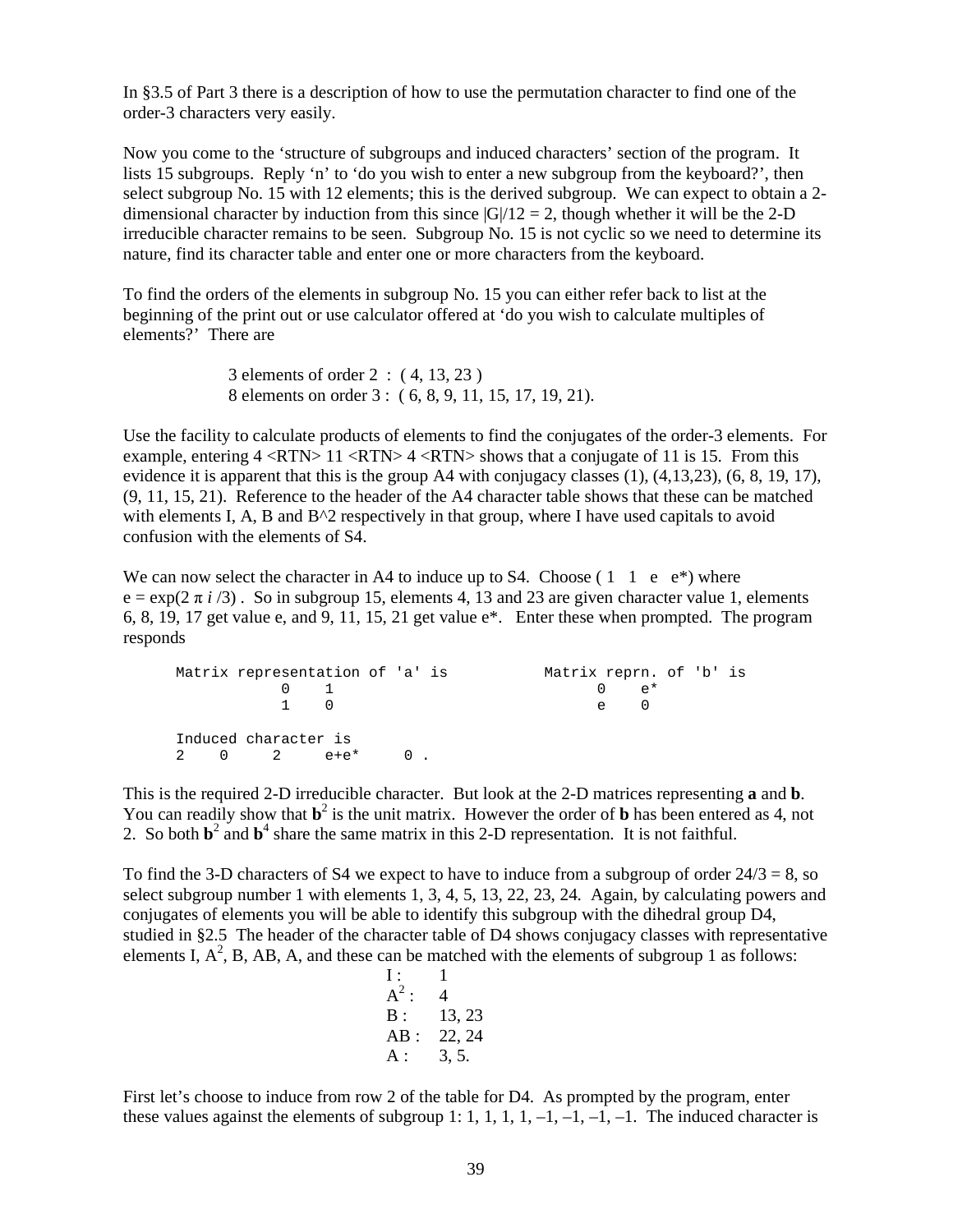$(3 -1 -1 0 1)$ , which agrees with row 5 in the S4 table deduced above. I leave it to you to check whether this is a faithful character (you could multiply the 3-D matrices for a and b).

Next induce from row 4 of the table for D4. As prompted by the program, enter these values against the elements of subgroup 1: 1,  $-1$ , 1,  $-1$ ,  $-1$ ,  $-1$ ,  $-1$ ,  $-1$ . The induced character is  $(3 \quad 1 \quad -1 \quad 0 \quad -1)$ , which agrees with row 4 in our S4 table. Again I leave it to you to check whether this is faithful.

As a final investigation of S4, let us find a set of representative permutation matrices which make plain the fact that S4 is all the permutations of 4 items. Recall that a permutation matrix has entries which are only either 0 or 1, with one 1 per row and one per column. We might expect this to be 4by-4 matrix. To find a 4-D representation we need to induce from a subgroup of order  $24/4 = 6$ . However the program has not listed a subgroup of order 6, so we will have to find one ourselves.

It is clear that S4 must have four copies of S3 as subgroups, corresponding to the permutation of three of the four items, with the fourth held constant. You can investigate which elements form these four S3 subgroups using the calculational facilities of the program. One has elements {1, 6, 11, 16, 18, 24}. Induce from the trivial character of S3 and obtain the matrices

|  | [0 1 0 0]                     |  |                   |  |                                            |  | $[0 \quad 0 \quad 0 \quad 1]$ |
|--|-------------------------------|--|-------------------|--|--------------------------------------------|--|-------------------------------|
|  |                               |  |                   |  | $\mathbb{R}^n$ . The set of $\mathbb{R}^n$ |  |                               |
|  | $[1 \quad 0 \quad 0 \quad 0]$ |  |                   |  |                                            |  | $[1 \ 0 \ 0 \ 0]$             |
|  |                               |  | $a = 1$ 1         |  | $b = [$                                    |  |                               |
|  | $[0 \quad 0 \quad 1 \quad 0]$ |  |                   |  |                                            |  | [0 1 0 0]                     |
|  |                               |  |                   |  | $\mathbf{I}$ and $\mathbf{I}$              |  |                               |
|  |                               |  | $[0 \ 0 \ 0 \ 1]$ |  |                                            |  | $[0 \ 0 \ 1 \ 0]$             |

These correspond to the permutations  $\mathbf{a} = (12)$  and  $\mathbf{b} = (1234)$ , in cycle notation. Using either multiplication of the matrices or combination of the permutation cycles, you can show that element number 6 = **ab** is (234), No. 7 =  $ab^2$  is (1324), No.  $\hat{8} = ab^3$  is (143) and No. 9 =  $ba$  is (134), the inverse of 8, etc.

Incidentally, the induced character is  $(4 \quad 2 \quad 0 \quad 1 \quad 0)$ , which is the sum of rows 1 and 4 in the S4 table.

#### **2.11 Five groups of order 20.**

This final exercise with WordGroups is to examine all the five groups of order 20. The table in the Appendix indicates that, in addition to the cyclic group C20, groups with 20 elements may be generated by relations

| $^{4}b.$ |
|----------|
|          |

where the meaning is that  $\mathbf{a}^{10} = I$ ,  $\mathbf{b}^2 = I$ ,  $\mathbf{b} \mathbf{a} = \mathbf{a} \mathbf{b}$ , and similarly.

I leave it to you to explore these and their subgroups. You will find that the five groups are: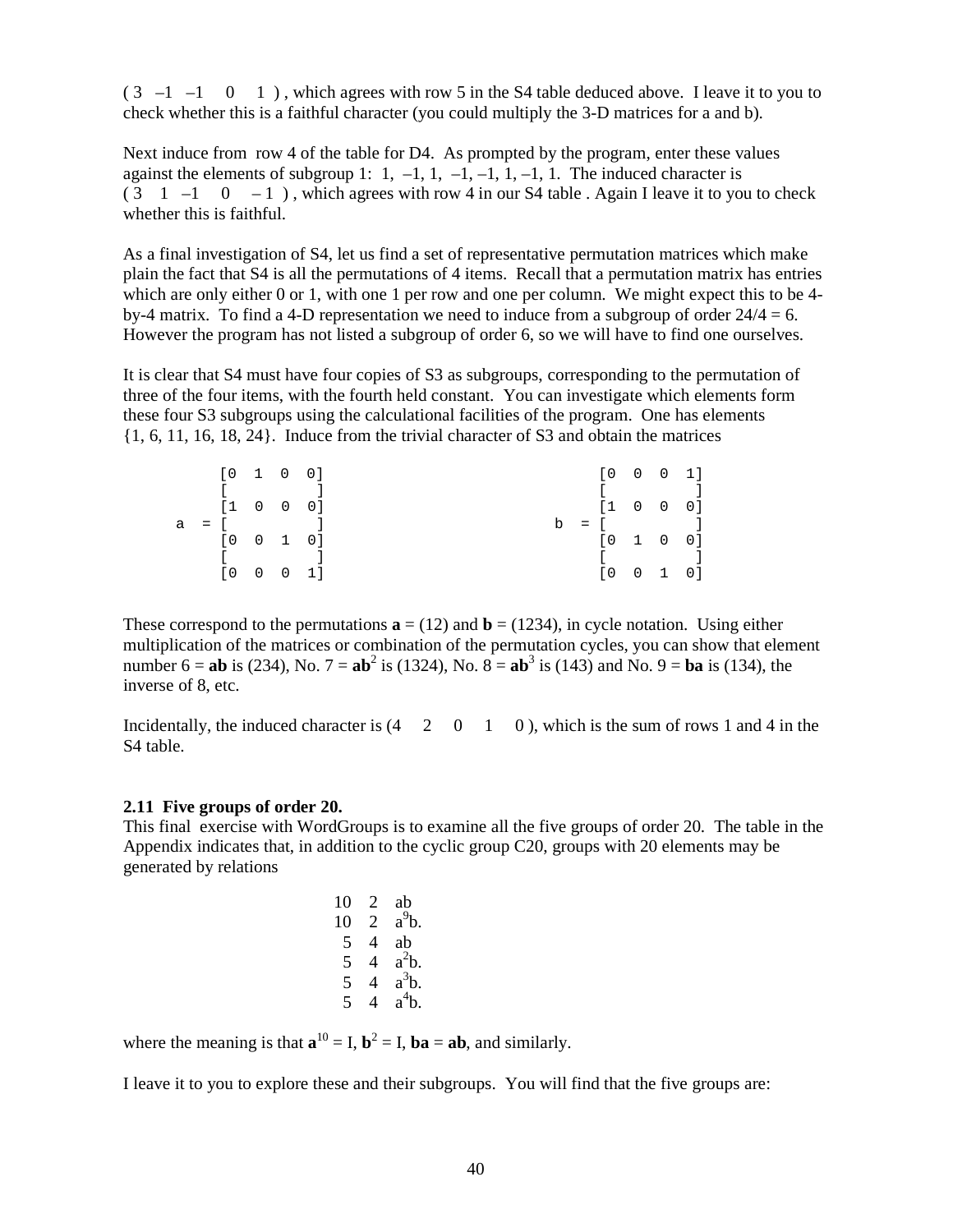- The cyclic group C20, produced by entering  $\begin{bmatrix} 20 & 20 & b = a \end{bmatrix}$
- The direct product  $CS \times C4$  produced from [5 4 ba=ab] and isomorphic to C20
- The direct product C10  $\times$ C2, produced from [10 2 ba=ab]
- The dihedral D10, produced from  $\begin{bmatrix} 10 & 2 & ba=a^9b \end{bmatrix}$
- The dicyclic Q10, which is the semi-direct product C5  $\wedge$  C4, produced by [5 4 a<sup>4</sup> b].
- A group called the holomorph of C5 produced from either  $[5 \ 4 \ \text{ba} = a^2b]$  or  $[5 \ 4 \ \text{ba} = a^3b]$ . This is the semidirect product of C5 with its automorphism group :  $C5 \wedge Aut(C5)$ .

These five groups provide an opportunity to examine the Sylow theorems. These are a partial converse of Lagrange's theorem – that the order of each subgroup H divides the order of the parent group G. For  $|G| = 20$  Lagrange tells us that the orders of all proper non-trivial subgroups must be 2, 4, 5, or 10, but there is no guarantee that a subroup of order 2, 4, 5, or 10 *must* be present. In contrast, the Sylow theorems give partial information on which orders of subgroup must be present.

The key to Sylow's theorems is to consider the prime factors of |G| and their powers which divide |G|. For each prime factor *p* there will be a maximal power  $p^m$  such that  $p^m$  divides |G| but  $p^{m+1}$ does not. Any subgroup with maximal order  $p^m$  is called a Sylow p-subgroup. For  $|G| = 20$  the primes are 2 and 5, and their maximal powers are  $2<sup>2</sup>$  and  $5<sup>1</sup>$ . The first Sylow theorem states that there exists at least one *p*-subgroup for every prime factor *p*. Therefore all five groups listed above must each have at least one subgroup of order 4 and one of order 5. Note that the theorem makes no statement about subgroups of order 2.

The third Sylow theorem takes this further by stating something about about the number of Sylow *p*-subgroups for each *p*. The number, K, a) is a factor of *g* and b) has the form  $1+kp$  where *k* is a positive integer. This severely limits the numbers of options for K. For  $|G| = 20$  and  $p = 2$ ,  $1 + kp =$ 1, 3, 5, 7, 9, 11, ... from which only 1 and 5 divide 20. Therefore the number of subgroups of order 4 is either 1 or 5. For  $p = 5$ ,  $K = 1, 6, 11, ...$  and only 1 divides 20 so the subgroup of order 5 is unique. Even stronger, a unique subgroup of order *p* must to conjugate to itself so its left cosets are the same as its right cosets – that is, the subgroup is normal.

The second Sylow theorem states that where there are several *p*-subgroup belonging to the same prime *p*, they are all conjugate to each other. For any group of order 20, subgroups H with  $|H| = 4$ must therefore all be either isomorphic to C4 or to  $V = C2 \times C2$ , and never of mixed type.

That concludes the exercises and examples with WordGroups.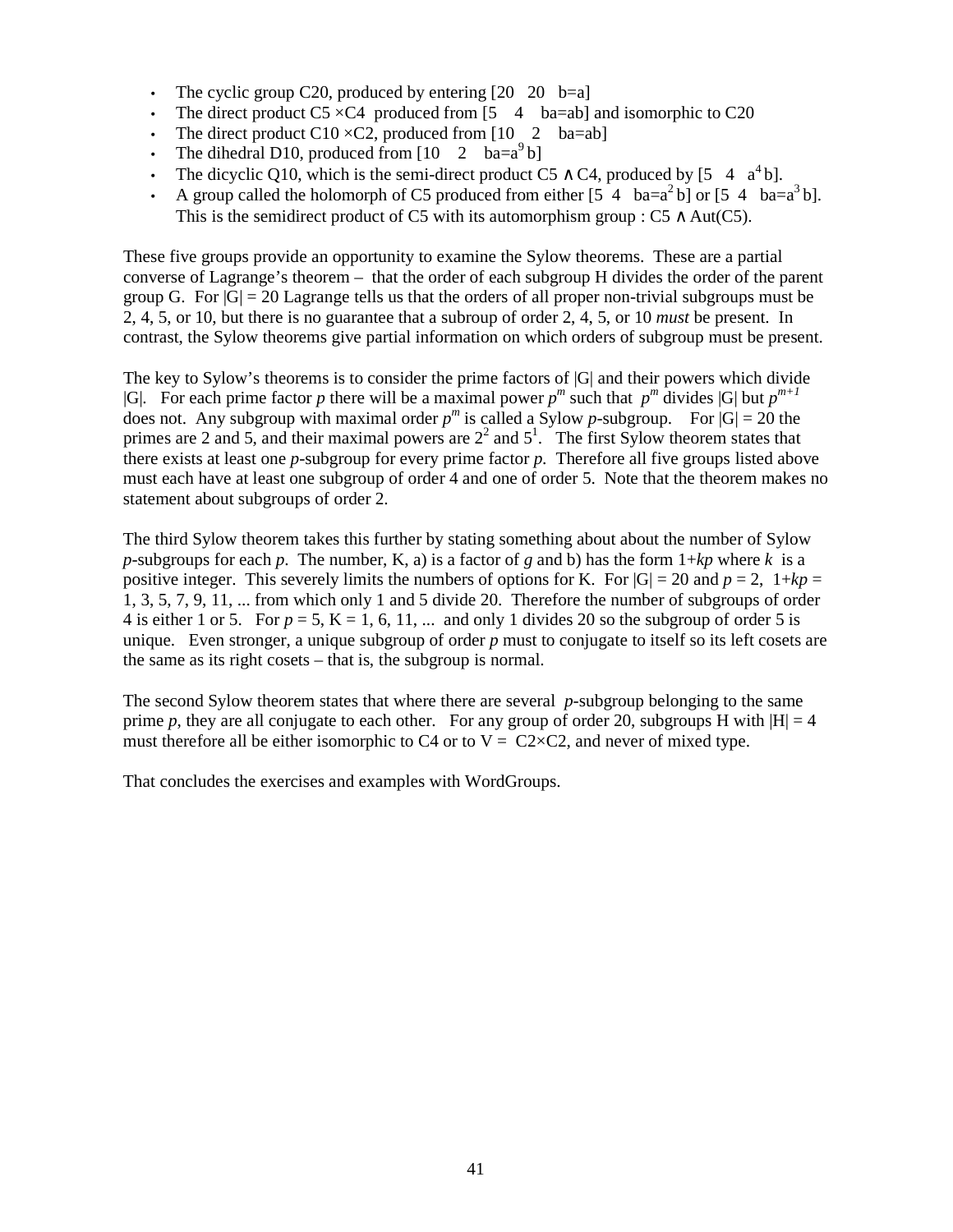# **PART 3 : PermGroups : Examples and Exercises**

Note that greater detail in running most examples is given in the parallel set of notes on WordGroups. I recommend that you work mainly from Part 2. This Part describes aspects peculiar to PermGroups.

Recall that in this program cycles are entered without brackets and disjoint cycles are separated by any of the characters

 $\prime$  / \ \* x . , Thus (123)(567) could be entered as 123'567 or 123\567 etc.

Note that when the program generates further elements from products of all elements found so far, it takes note of the time taken to find the most recent element and then goes on calculating for as long again. This is a compromise in calculational thoroughness since to search exhaustively for every possible combination can take a long time when the group is large. Its effect is to cause the program to appear to pause for a while before outputting a list of the elements.

# **3.1 A cyclic group C5**

This example is given in some detail, to get you used to running PermGroups.

C5 is the cyclic group of order 5 (also called  $Z_3$ ). Before running the program create a folder for your output called, say, Perm on the C: drive. Start the program and input 'y' to save the output to a file. You will have to enter the full path of the file, *e.g.* C:\Perm\C5. The program will save this as C:\Perm\C5\_\*\*\*.rtf where \*\*\* are three random characters.

Select whether to have the scroll lock on or off, then enter, as prompted, the number N of digits on which the permutations will be based. Since N digits could allow  $S_N$  with N! elements to be generated, the program allocates an array of size N! in readiness.. For  $N = 7$  or greater you are asked to confirm that such a large array is indeed necessary and, if not, you can specify a suitably smaller array. To generate C5 enter '5'.

When prompted, enter the N symbols one at a time, with  $\langle$ RTN> following each. For this example enter the digits 1, 2, 3, 4, 5. However the program will accept any strings.

The program has the option to calculate products of permutation cycles working in the order rightto-left or left- to-right. You are asked to confirm with 'y' that right-to-left is acceptable; typing 'n' will cause multiplication to proceed from left to right.

You are now asked to enter how many seed permutations you will enter. For C5 we only need one, so enter 1. When prompted, enter 12345.

The program forms all products and inverses, and prints to screen the number of elements found so far. Those prefixed by a character have been found as the inverse of the previous character. It then prints a summary list of group elements and their inverses as shown below. The elements are numbered in the order they are found. You will refer to elements by these numbers in interacting with the program.

The summary table of all elements:reads: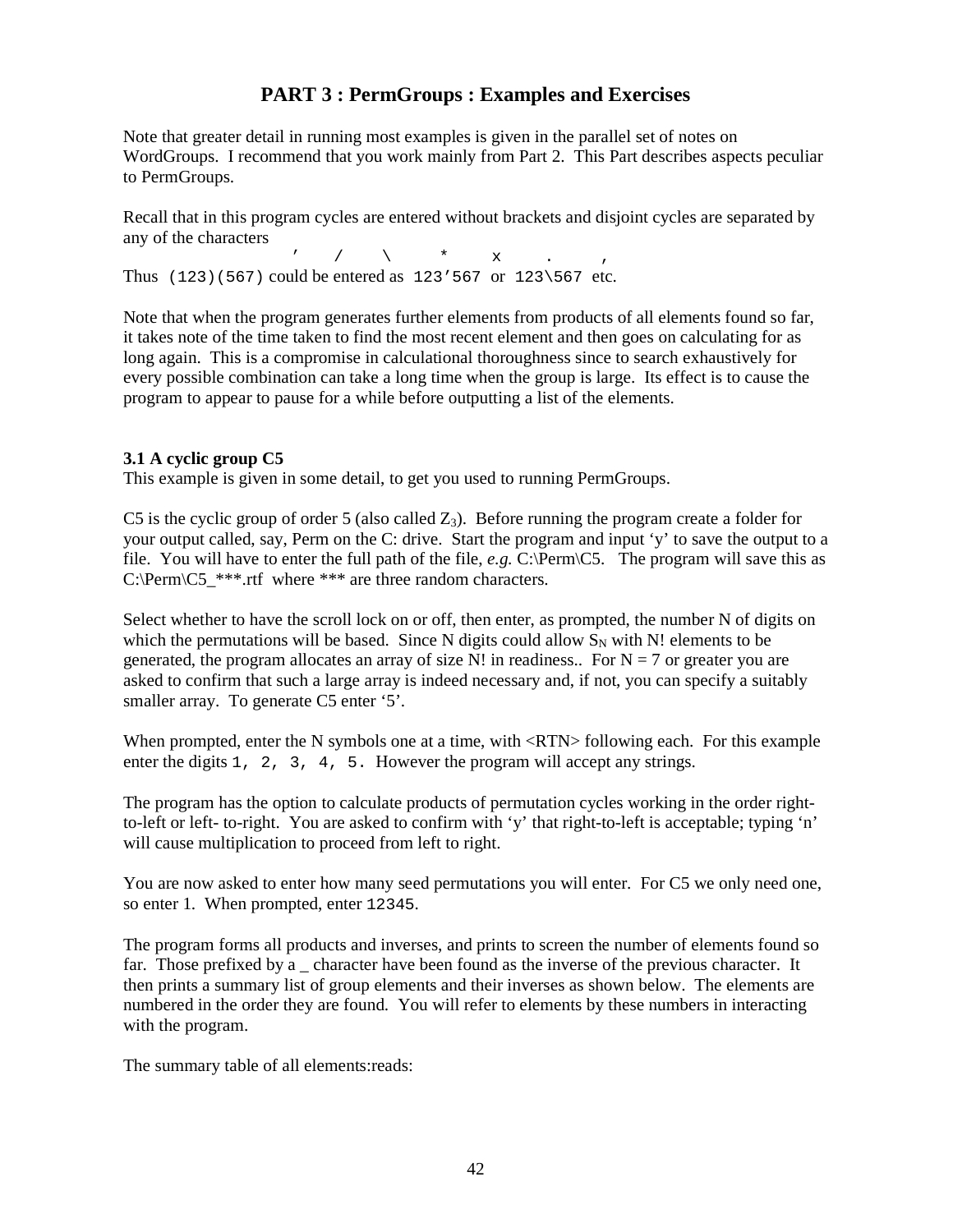|   | No. Element Inverse Inv No.                                                  |       |                          |        |  |  |  |  |  |  |  |
|---|------------------------------------------------------------------------------|-------|--------------------------|--------|--|--|--|--|--|--|--|
|   | 1                                                                            | 1.    |                          |        |  |  |  |  |  |  |  |
| 2 | 12345                                                                        | 15432 | - 5                      |        |  |  |  |  |  |  |  |
| 3 | 13524                                                                        | 14253 | 4                        |        |  |  |  |  |  |  |  |
| 4 | 14253                                                                        | 13524 | $\overline{\phantom{a}}$ |        |  |  |  |  |  |  |  |
| 5 | 15432                                                                        | 12345 | 2                        |        |  |  |  |  |  |  |  |
|   | Order of group is 5. There are<br>1 elements of order 1:<br>-1               |       |                          |        |  |  |  |  |  |  |  |
|   | 4 elements of order 5 :<br>Group is cyclic, generated by element $2 = 12345$ |       | 2<br>$\overline{3}$      | 5<br>4 |  |  |  |  |  |  |  |

You are then offered the option of calculating products of elements. Try it by typing 'y'. Type '2, 2, 1' or '2 <RTN>, 2 <RTN> 1 <RTN>'. It replies that the product is 13524 which is element number 3. What this means is that element 2 (12345) concatenated with itself then with element 1 (identity) gives (14253) To close the product calculator enter ' $-1$  <RTN><RTN> <RTN> and move to the next stage.

The program now finds all the elements which commute with a chosen element. Recall that *f* and *g* commute when  $fg = gf$ . It takes each element *g* in turn and determines its order, then tests *g* with all elements in the group in turn to see if they commute with *g*. The set of all elements which commute with *g* is called the 'centraliser' of *g*.

You will see this same set of five centraliser elements appearing against every group element. This is the nature of a cyclic group. At the end of the list of centralisers the program identifies the centre Z as the whole group. The centre Z of a group is the set (which is also a normal subgroup) which commutes with *every* element in G. For a cyclic group Z is the whole group.

The next stage of the PermGroups works out the conjugacy classes. It takes each element  $g_1$  in turn and combines it with every other element  $g_2$ , recording for each combination the resulting element. Elements which are conjugate to one another form a conjugacy class. The program collates these classes, first putting them in order of the element which created them, and then in order of increasing order of element. (Sorry about the two meanings of 'order' there!) Because in a cyclic group each element commutes with every other, each element is conjugate only to itself. There are therefore five conjugacy classes.

The program now calculates the commutator elements of G. These are elements which can be 'factored' into the form  $g^{-1}h^{-1}gh$ . For group C5 there is only one such element – the identity I. In some groups the set of commutators is not necessarily closed so the program calculates powers and multiples of the elements to extend the set to a full subgroup. It reports whether elements have been added. This subgroup made from commutators is the 'commutator' or 'derived' subgroup. For C5 it is the trivial group  $\{I\}$ . The program calculates the cosets of the derived subgroup.

The program now comes to a section headed 'Structure of subgroups and induced characters'. It lists the subgroups found so far from the centralisers of the elements and the asks if you wish to enter another subgroup from the keyboard. Since the only subgroups of C5 are {I} and C5 itself, there is little point, so type 'n'. It then asks if you wish to examine a subgroup. Enter 'n' again. Decline all further options. That concludes our basic-level investigation of C5.

*Advanced option:* When you are asked whether you wish to include the more advanced material on group representations, reply 'y'.

The goal of the analysis is to produce the group character table and identify most of its subgroups.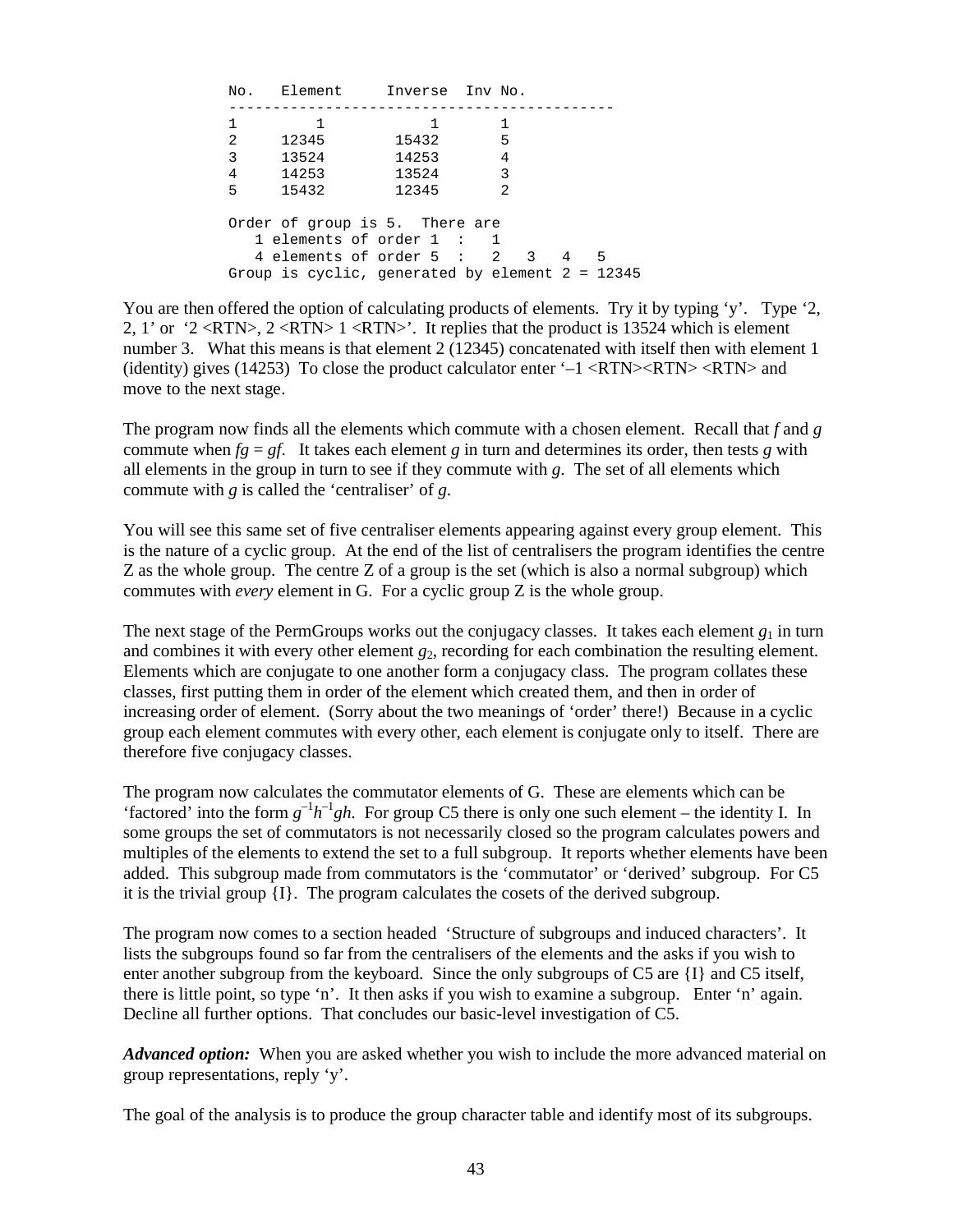When the cosets of the derived subgroup are printed, you are asked 'do the first elements of the cosets form a cyclic subgroup of order 5?'. They clearly do, so type 'y'. It asks for the number of an element which will generate this cyclic group, so type '2'. The program calculates the character table of the cyclic group. It uses the notation *e* to stand for  $\exp(2 \pi i / 5)$ ,  $e^*$  for  $\exp(-2 \pi i / 5)$ ,  $e^2$ for  $e^{\lambda}2 = e^2$ , etc.

In the case of C5 all the five characters are linear (one-dimensional). Here is the complete character table for C5. The five conjugacy classes are labelled K1 to K5. Note that the conjugacy classes are not in the same order as when this table is generated by the companion program WordGroups.

| Group $C5$ ( $Z5$ ) |              |              |              |       |              |  |
|---------------------|--------------|--------------|--------------|-------|--------------|--|
| Class label         | K1           | K2 .         | K3           | K4 -  | K5           |  |
| Element id no.      |              | 2            | $\mathbf{3}$ | 4     | 5            |  |
| Element             | $\mathbf{1}$ | 12345        | 13524        | 14253 | 15432        |  |
| Number in class     | 1            | 1            | 1            | 1     | 1            |  |
| Order of element    | $\mathbf{1}$ | 5            | 5            | 5     | 5            |  |
| Order centraliser   | 5            | 5            | 5            | 5     | 5            |  |
| Trivial char.       | 1            | $\mathbf{1}$ | 1            | 1     | $\mathbf{1}$ |  |
|                     | 1            | e            | e2           | $e2*$ | $e^*$        |  |
|                     | $\mathbf{1}$ | e2           | $e^{\star}$  | e     | $e2*$        |  |
|                     | 1            | $e2*$        | e            | $e^*$ | e2           |  |
|                     | $\mathbf{1}$ | $e^{\star}$  | $e2*$        | e2    | e            |  |
|                     |              |              |              |       |              |  |

### **3.2 Abelian direct products, Cm×C<sup>n</sup>**

A 'direct product' group is one in which the elements are the Cartesian products of the elements in each constituent group. The permutation approach is particularly suitable to direct products of cyclic groups because these are generated by disjoint cycles. For instance for  $N = 4$ , the seed permutations (12) and (34) will generate C2×C2, the *Viergruppe.* Whereas WordGroups, having only two generators, is limited to products of two cyclic groups, there is in principle no limitation with PermGroups.

Where the component groups are cyclic,  $C_m$ ,  $C_n$ , etc., the direct product is abelian. The order of the group is merely the product of the orders of its subgroup factors :  $|G| = mn...$  The constituent groups all become normal subgroups of order *m*, *n*, etc.. The group character table (in *Advanced Option*) has  $|G|$  conjugacy classes and  $|G|$  characters (row). Both WordGroups and PermGroups will give explicit character tables of  $C_m \times C_n$  composed of two disjoint cycles. Character tables for three or more cycles can be large, though their structure is essentially the simple nesting of one character table within another.

#### **3.3 A symmetric group S3 = a dihedral group D3**

The symmetric group  $S_N$  is comprised of all permutations of N items and has N! elements. S3 is identical with D3 and has  $3! = 6$  elements. It is the smallest non-abelian group.

Generate the group by entering three symbols 1, 2, 3. Enter two seed permutations, (123) and (12). The program generates a group of 6 elements which divide into three conjugacy classes:

List of the 3 conjugacy classes sorted in ascending order of element: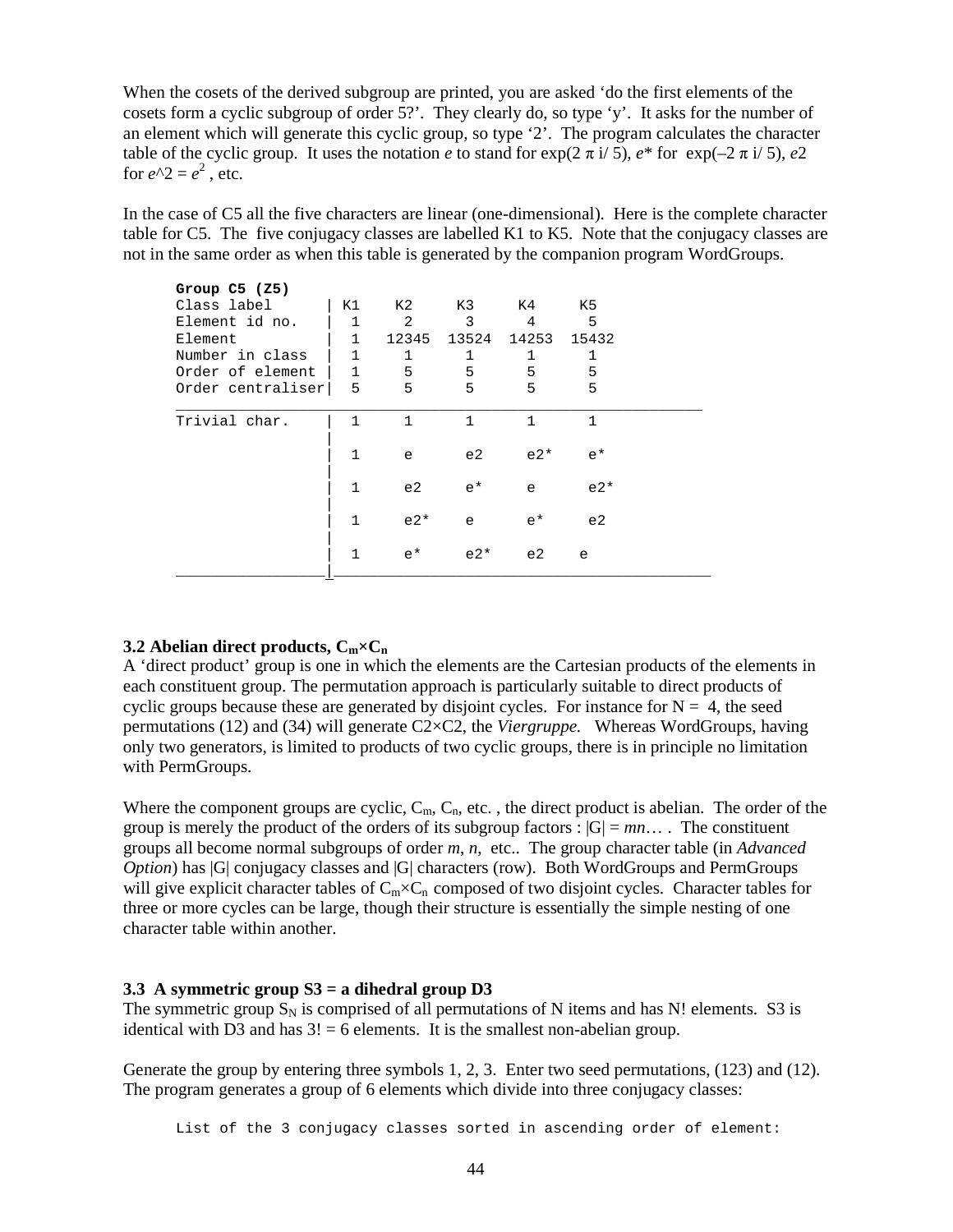Class 1 has 1 elements of order 1: 1 Class 3 has 3 elements of order 2: 3 5 6 Class 2 has 2 elements of order 3: 2 4 The three commutators is the commutator (derived) subgroup are

> 1 2 4 1 123 132

The program lists the subgroups found from the centralisers of the elements. These are printed as

Subgroup No. 1 of 3 elements : 1 2 4 (= derived subgroup) Subgroup No. 2 of 2 elements : 1 3 Subgroup No. 3 of 2 elements  $: 1, 5$ <br>Subgroup No. 4 of 2 elements  $: 1, 6$ Subgroup No. 4 of 2 elements : 1 Subgroup No. 5 of 1 elements : 1

If you select the option of evaluating the left and right cosets of the derived subgroup, you will find that, as sets, they are identical:

```
Left cosets of subgroup No. 1 are : 
{1 \ 2 \ 4}{ 3 6 5 } 
Right cosets of subgroup No. 1 are : 
{1 \ 2 \ 4}\{3\ 5\ 6\}
```
So the derived subgroup is normal.. This is always true of the derived subgroup of any group (though in a simple group (in the technical sense) it consists only of the identity.)

The above list of subgroups is complete. As an exercise, sketch the lattice diagram to show how these fit inside S3.

*Advanced Option:* Use PermGroups in the same way as WordGroups to determine the character table of S3.

#### **3.4 S4 and its subgroups A4 and D4**

With PermGroups D4 can be generated using  $N = 4$  digits with a pair of seed permutations (1234) and (13), or else the pair (1234) and (12)(34). Recall that you enter the latter as 1234 and 12'34 respectively. Once generated, follow the analysis of Part 2, §2.5.

One way to generate A4 is with  $N = 4$  digits, and the two seed permutations (123) and (12)(34). One way to generate S4 is with  $N = 4$  digits, and the two seed permutations (123) and (14).

Follow the corresponding analysis in Part 2. In determining subgroups, note that there must be four subgroups of type S3 within S4, each corresponding to one of the digits 1, 2, 3 or 4 being constant.

*Advanced option :* We will use this section to illustrate the importance of the permutation representation and permutation character, and the operation of 'restriction' of a character from a group G to its subgroup H.

Because each of these groups, S4, A4, D4, is generated by combining permutations on 4 digits, each element can be represented by a  $4<sup>th</sup>$  order permutation matrix in which the entries are either 0 or 1, there being exactly one 1 in each row and in each column. For example, the matrix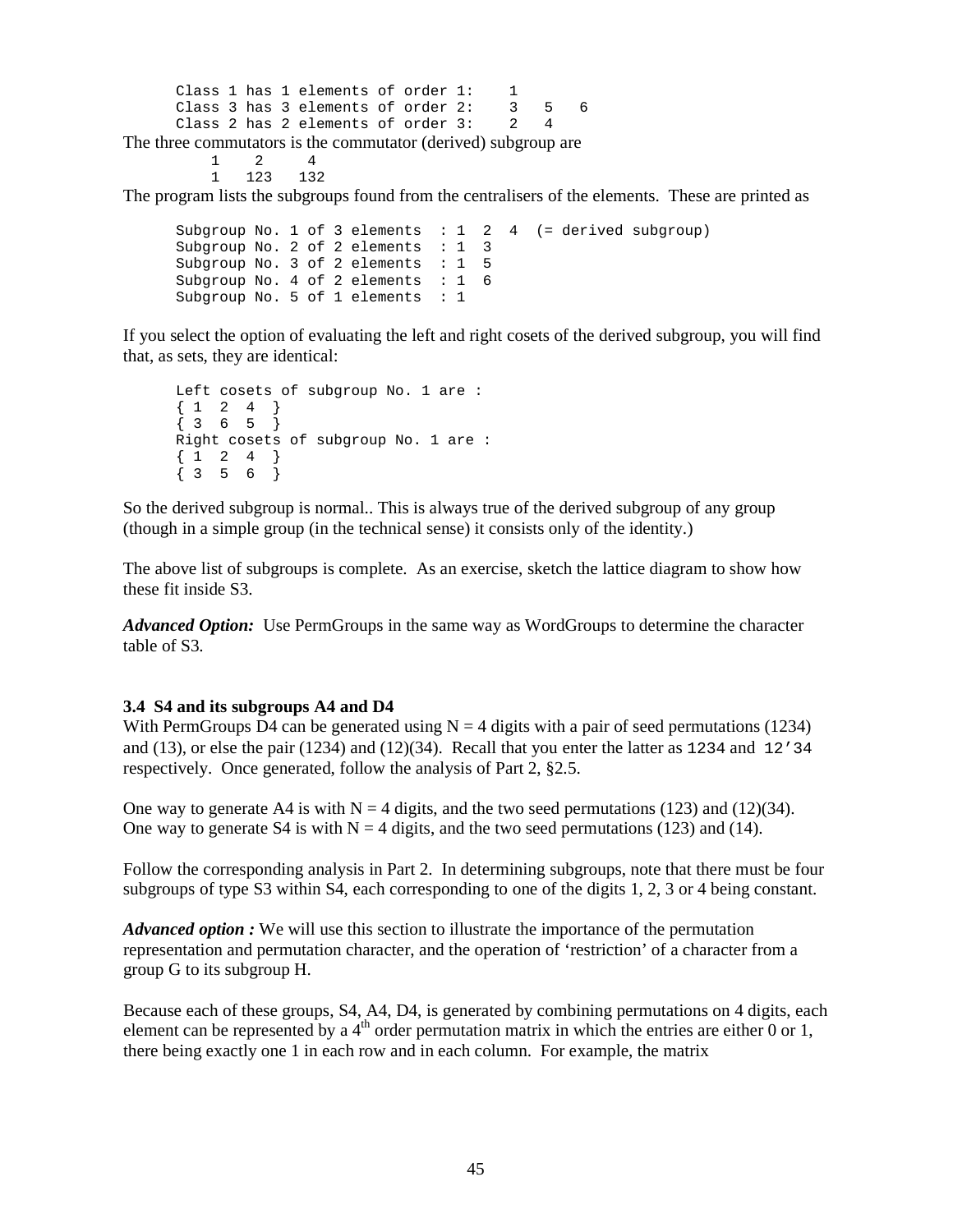|  | $\begin{bmatrix} 0 & 1 & 0 & 0 \end{bmatrix}$ |  |  |
|--|-----------------------------------------------|--|--|
|  | $\begin{bmatrix} 1 & 0 & 0 & 0 \end{bmatrix}$ |  |  |
|  | $\begin{bmatrix} 0 & 0 & 1 & 0 \end{bmatrix}$ |  |  |
|  | [0 0 0 1]                                     |  |  |

represents the permutation  $(12) = (12)(3)(4)$  because if it operates by multiplication on the column vector ( $a_1 \ a_2 \ a_3 \ a_4$ )<sup>T</sup>, it gives the column vector ( $a_2 \ a_1 \ a_3 \ a_4$ )<sup>T</sup> (<sup> $\uparrow$ </sup> means transpose.). The trace of this matrix is 2, so the character value for the conjugacy class containing (12) in the permutation character is 2. In general, the character value is the number of digits which remain fixed by the permutation; here it is 2, being digits 3 and 4.

If you run PermGroups for the groups S4, A4 and D4 you will find the permutation characters noted below.

#### **S4:** the character table has the form

| Class label       | K1             | K3           | K5    | K2  | K4           |  |
|-------------------|----------------|--------------|-------|-----|--------------|--|
| Element id no.    | $\mathbf{1}$   | 3            | 14    | 2   | 5            |  |
| Element           | 1              | 14           | 12'34 | 123 | 1423         |  |
| Number in class   | 1              | 6            | 3     | 8   | 6            |  |
| Order of element  | $\mathbf{1}$   | 2            | 2     | 3   | 4            |  |
| Order centraliser | 24             | 4            | 8     | 3   | 4            |  |
| Trivial char.     | 1              | $\mathbf{1}$ | 1     | 1   | $\mathbf{1}$ |  |
|                   | 1              | $-1$         | 1     | 1   | -1           |  |
|                   | $\overline{2}$ |              |       |     |              |  |
|                   | 3              |              |       |     |              |  |
|                   | 3              |              |       |     |              |  |
|                   |                |              |       |     |              |  |

and, by inspection of the representative elements heading the conjugacy classes, the permutation character is  $(4 \ 2 \ 0 \ 1 \ 0)$ . Take the dot product of this with itself, weighted by the number of elements in each class to get  $16 + 24 + 0 + 8 + 0 = 48 = 2|G|$ , so there must be two irreducible characters making up the permutation character. If you subtract the trivial character from  $(4 \ 2 \ 0 \ 1 \ 0)$  you get  $(3 \ 1 \ -1 \ 0 \ -1)$ . The weighted dot product of this with itself is  $9 + 6 + 3 + 0 + 6 = 24$ , so  $(3 \quad 1 \quad -1 \quad 0 \quad -1)$  must be one of the irreducible characters.

**A4:** The framework of the character table is found to be

| Class label       | K1           | K3           | K 2          | K4    |                     |
|-------------------|--------------|--------------|--------------|-------|---------------------|
| Element id no.    | 1            | 3            | 2            | 4     |                     |
| Element           | $\mathbf{1}$ | 12'34        | 123          | 132   |                     |
| Number in class   | $\mathbf{1}$ | 3            | 4            | 4     |                     |
| Order of element  | $\mathbf{1}$ | 2            | 3            | 3     |                     |
| Order centraliser | 12           | 4            | 3            | 3     |                     |
|                   |              |              |              |       |                     |
| Trivial char.     | 1            | $\mathbf{1}$ | $\mathbf{1}$ | 1     |                     |
|                   |              |              |              |       |                     |
|                   | 1            | $\mathbf{1}$ | e            | $e^*$ | $e = exp(2\pi i/3)$ |
|                   |              |              |              |       |                     |
|                   | $\mathbf{1}$ | 1            | $e^{\star}$  | e     |                     |
|                   |              |              |              |       |                     |
|                   | 3            |              |              |       |                     |
|                   |              |              |              |       |                     |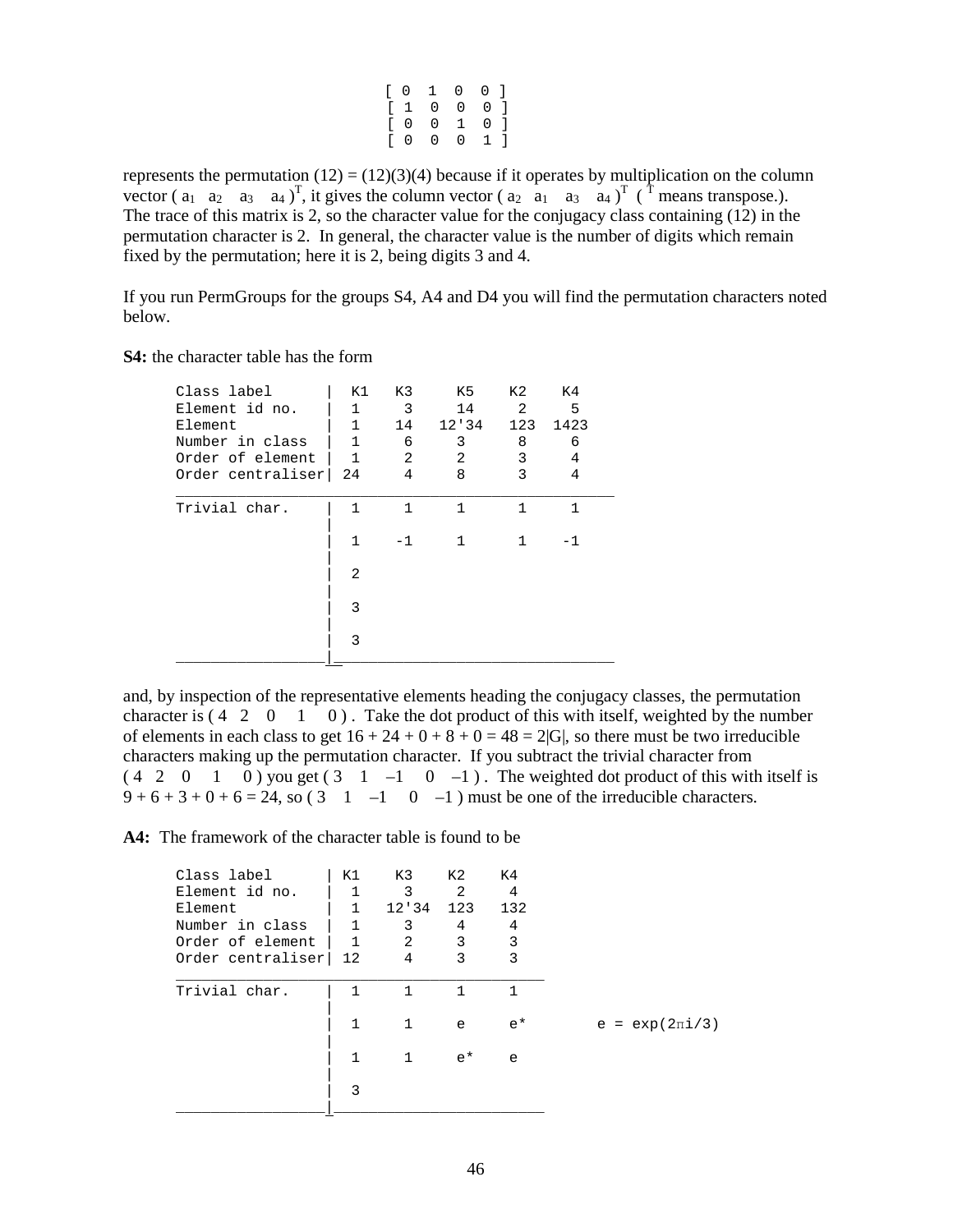The permutation character is, by inspection on row 3 in the header,  $(4\ 0\ 1\ 1)$ . Its weighted dot product with itself is  $16 + 0 + 4 + 4 = 24 = 2|G|$ , so there are two irreducible characters added to make  $(4 \ 0 \ 1 \ 1)$ . Subtract the trivial character to get  $(3 \ -1 \ 0 \ 0)$  which has the weighted self dot product  $9 + 3 = |G|$ , so the missing degree 3 character must be  $(3 -1 0 0)$ .

**D4:** Create the group from the seed permutations (1234) and (13). The partial character table is:

| K1             | K3              | K4           | K 5   | K <sub>2</sub> |
|----------------|-----------------|--------------|-------|----------------|
|                | 3               | 4            | 5     | 2              |
| 1              | 13 <sup>°</sup> | 13'24        | 14'23 | 1234           |
| 1              | 2               | 1            | 2     | 2              |
| 1              | 2               | 2            | 2     | 4              |
| 8              | 4               | 8            | 4     | 4              |
| 1              | $\mathbf{1}$    | $\mathbf{1}$ | 1     | 1              |
| 1              | $-1$            | 1            | $-1$  | 1              |
| 1              | $\mathbf{1}$    | 1            | $-1$  | $-1$           |
| 1              | $-1$            | 1            | 1     | -1             |
| $\mathfrak{D}$ |                 |              |       |                |
|                | $\mathbf{1}$    |              |       |                |

With PermGroups you can show that the character induced from the normal subgroup C4 is  $(2 \quad 0 \quad -2 \quad 0 \quad 0)$ . The permutation character is read from the header of the above table as  $(4 \quad 2 \quad 0 \quad 0 \quad 0)$  and its weighted self dot product is  $16 + 8 = 3|G|$ , so it is comprised of three irreducible characters. Subtract the sum of Rows 1 and 3 from  $(4 \quad 2 \quad 0 \quad 0)$  to get (2 0 –2 0 0) and check that this is has self dot product  $4 + 0 + 4 = |G|$ . Again the permutation character has led easily to a non-linear irreducible character.

Now 'restriction'. Because D4 is a subgroup of S4, a  $4\times4$  permutation matrix representing an element *g* in D4 must also be a matrix in S4. This matrix must have the same trace *i.e.* character value, whether considered as an element of S4 or of D4. Therefore, if β is the character value for the conjugacy class in S4 which contains *g,* β must also be the character value of *g* and its conjugates within the table for D4. We can therefore derive a character of D4 from the table for S4 by picking out those conjugacy classes of S4 which appear in D4.

Here is an example of restricting the character  $(3 \quad 1 \quad -1 \quad 0 \quad -1)$  of S4 to D4. From the headers of the S4 and D4 tables:

| Element of S4 |  | 14 | 12'34 | 123   | 1423 |
|---------------|--|----|-------|-------|------|
| Value in S4   |  |    |       |       | - 1  |
|               |  |    |       |       |      |
| Element in D4 |  |    | 13124 | 14'23 | 1234 |

Now match the elements in D4 with those in S4 using the structure of the permutations as shown by the arrows above. D4 does not have any order 3 elements so the character value of (123) does not transfer to D4. The restricted character of D4 is  $(3 \ 1 \ -1 \ -1 \ -1)$ . This is the sum of rows 3 and 5 in the D4 table :  $(1 \ 1 \ 1 \ -1 \ -1) + (2 \ 0 \ -2 \ 0 \ 0) = (3 \ 1 \ -1 \ -1)$ .

The equivalent operation from S4 to A4 is shown below and yields the character ( $3 -1 \quad 0 \quad 0$ ), as found above.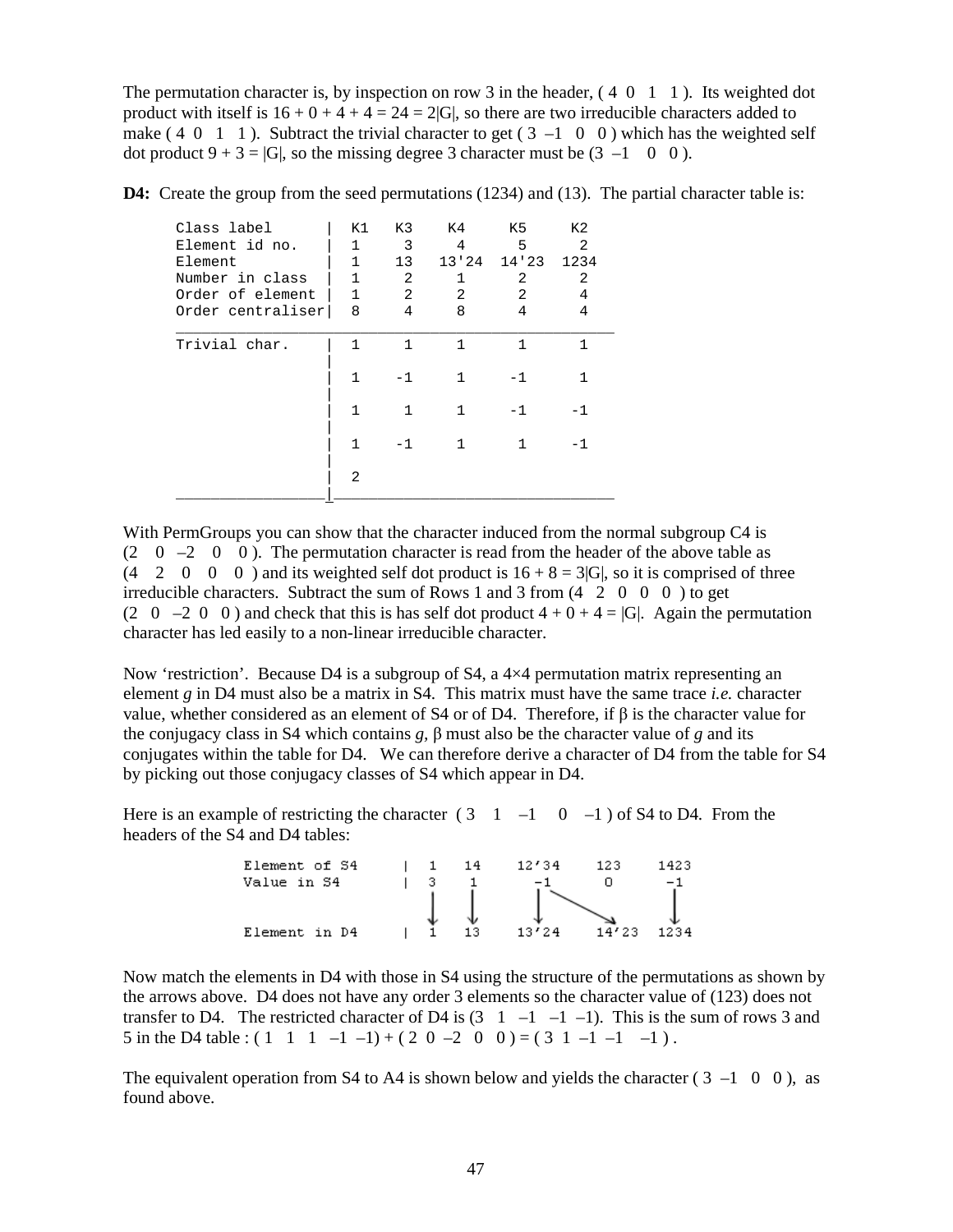

### **3.5 A non-abelian direct product S3 × C3.**

Run PermGroups, specify  $N = 6$  digits, 1 to 6, and enter the two seed permutations 123456 and 12'34'56. A group of 18 elements is created. This must be a subgroup of S6. The program finds

1 element of order 1 : 1 6 elements of order 6 : 2 10 11 12 13 14 3 elements of order 2 : 3 15 16 8 elements of order 3 : 4 5 6 7 8 9 17 18

These fall into 9 conjugacy classes.

In this exercise we will first try to determine the subgroup structure. The list of subgroups found automatically by the program is

Subgroup No. 2 of 9 elements : 1 4 5 6 7 8 9 17 18 Subgroup No. 3 of 6 elements : 1 2 4 5 14 15 Subgroup No. 4 of 6 elements : 1 3 4 5 10 11 Subgroup No. 5 of 6 elements : 1 4 5 12 13 16 Subgroup No. 6 of 3 elements :  $1 \quad 4 \quad 5 \quad (= Group centre, Z)$ Subgroup No. 7 of 3 elements : 1 17 18 ( = derived/commutator subgroup)

- *Subgroup no. 2:* Since there are no elements of order 9, this must be the direct product  $C3 \times C3$ . Indeed it is easy to show, using the program's multiply elements facility, that it is the Cartesian product of the centre Z and the derived subgroup, *i.e.* element sets {1, 4, 5  $\{ \times \{ 1, 17, 18 \} \}.$
- *Subgroups 3, 4, and 5 :* Similarly, you can show that each of the 6-element subgroups above is a direct product C2×C3. Subgroup number 3 is the Cartesian product of sets  $\{1, 15\} \times \{1,$ 4, 5 }, subgroup 4 is  $\{1, 3\} \times \{1, 4, 5\}$ , and subgroup 5 is  $\{1, 16\} \times \{1, 4, 5\}$ .
- *Subgroup no.* 7: The derived subgroup is the permutations set  $\{1, 153 \, 246, 135 \, 264\}$ .

The program does not find all subgroups automatically, so we have to search for other possible candidates. This can be done by trial and error when the program asks "Do you wish to enter (from the keyboard) another subgroup which you have identified?". If you input any set of trial elements, the program will check for inconsistencies and warn you of missing elements.

As an example, let us try to find another subgroup with six elements by augmenting the derived subgroup. Since the derived subgroup has elements of order 3, we are looking to form its product with an element of order 2. So try element number 3. Enter order of subgroup is 6, then element numbers 1, 17, 18, 3, 3, 3. (The repeating of 3 does not matter.) The program responds that element 15 is missing, being numbers  $17\times3$ . So now enter 1, 17, 18, 3, 15, 3. It responds that element 16 is missing. If you now type 1, 17, 18, 3, 15, 16, the input is accepted as forming a subgroup, new to the list. and added as Subgroup No. 8.

Clearly  $\{1, 17, 18\}$  is a subgroup of this new group. By examining the products of elements, you can show that it is the symmetric group S3. If you select to examine its cosets, you will see that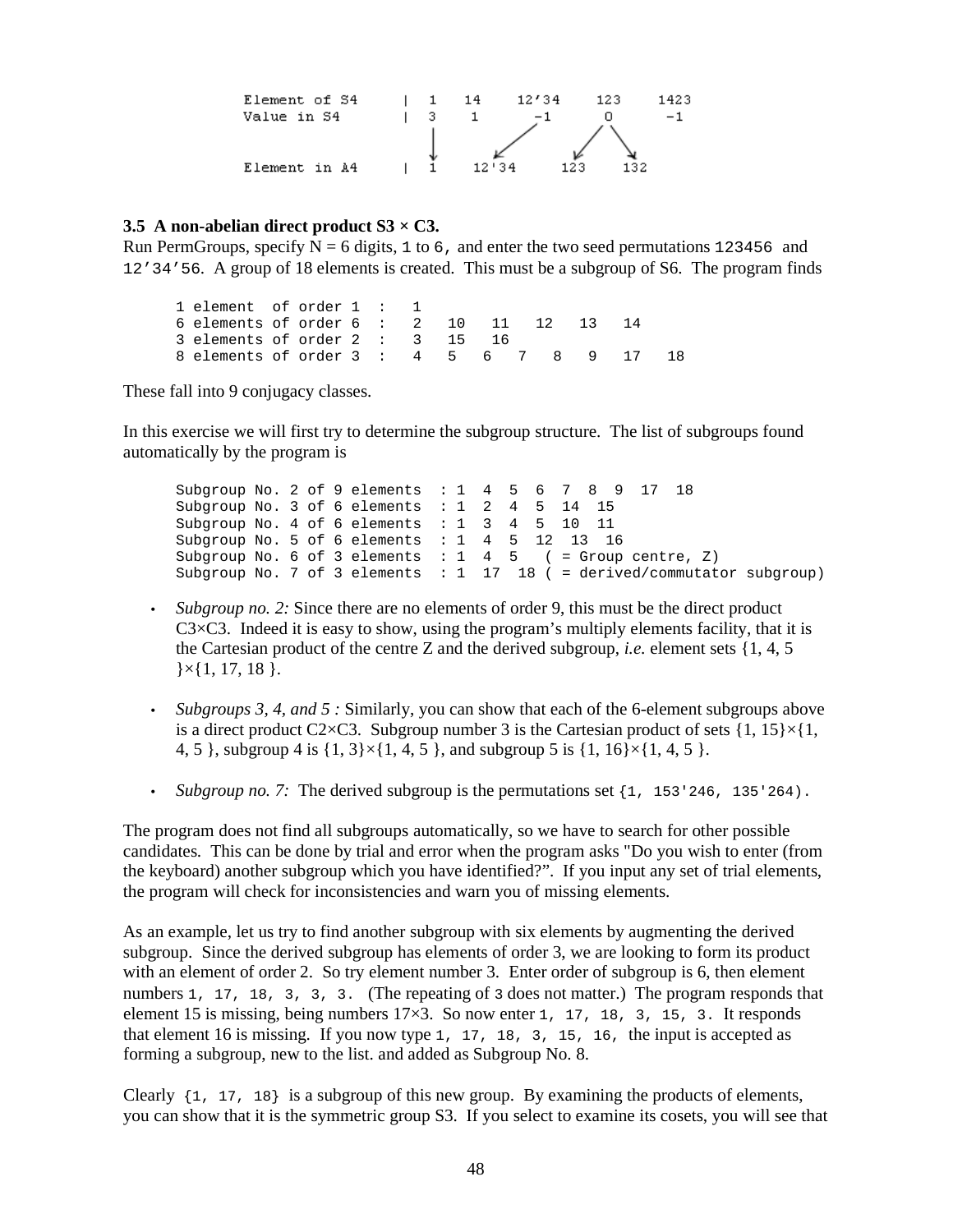it is normal in G. This is consistent with the whole group being  $S3 \times C3 = \{ 1, 3, 15, 16, 17, 18 \} \times$  $\{1, 4, 5\}.$ 

I leave it as an exercise to the reader to draw a lattice diagram showing the nesting of these subgroups.

*Advanced option:* The 6 cosets of the commutator (derived) subgroup are listed as follows :

```
Coset 1 is \{ (1) (153'246) (135'264) \} = elements No. \{ 1 \ 17 \ 18 \}<br>Coset 2 is \{ (123456) (163254) (143652) \} = elements No. \{ 2 \ 11 \ 12 \}Coset 2 is \{ (123456) (163254) (143652) }
Coset 3 is \{ (12'34'56) (16'23'45) (14'25'36) \} = elements No. \{ 3 \ 16 \ 15 \}Coset 4 is \{ (135'246) (264) (153) \} = elements No. \{ 4 \ 9 \ 7 \}<br>Coset 5 is \{ (153'264) (135) (246) \} = elements No. \{ 5 \ 6 \ 8 \}Coset 5 is \{ (153'264) (135) (246) \} = elements No. \{ 5 6 8 \}<br>Coset 6 is \{ (145236) (125634) (165432) } = elements No. \{10 13 14 \}Coset 6 is \{ (145236) (125634) (165432) \} = elements No. \{10 13
```
You have to decide what group these form, as six composite elements. Note that element 2 has order 6. You can use the facility to calculate products of elements to show that successive powers of element 2 are respectively elements 2, 4, 15, 5, 14, 1 = identity. These appear in the cosets numbered 2, 4, 3, 5, 6, 1 respectively. If you choose another element of order 6 in coset 2, say number 11, you can calculate its powers to be elements 11, 4, 3, 5, 10, 1 which lie in coset numbers 2, 4, 3, 5, 6, 1, exactly as for element 2. We can conclude that the abelianisation factor group is C6, the cyclic group on six elements. Hence when the program asks 'do the cosets for a cyclic group of order 6?' enter 'y' then 2 for the element which generates the subgroup.

When the partially complete character table is printed, it has six completed linear characters, lifted from the abelianisation factor group. There are three characters of degree 2 yet to find. To find a character of order 2 we should induce on a subgroup of order  $|G|/2 = 9$ . Thus choose Subgroup No. 2, which is  $C3 \times C3 = \{1, 4, 5\} \times (1, 17, 18)$ . There are nine characters in the table of  $C3 \times C3$  which one could choose. First choose the character in which element no. 4 has value 1 and no. 17 has value c, where c is  $\exp(2\pi i/3)$ . Accordingly, when invited to enter the character value for each element, enter No. 1 is 1, 4 is 1, 5 is 1, 6 is c, 7 is  $c^*$ , 8 is  $c^*$ , 9 is c, 17 is c and 18 is  $c^*$ . The induced character is reported as  $(2, 0)$ 

 $(0, 2, 2, c+c^* c+c^* c+c^* 0, 0)$ which is ( 2 0 2 2 -1 -1 -1 0 0 ) when the value for c is substituted. This is a new irreducible character, as can be verified by showing that its dot product with itself, weighted by the number of elements in each conjugacy class, is  $18 = |G|$ . Note that the matrix representation corresponding to this character cannot be faithful because the matrix for permutation (123456) is

> $[0 1]$ [ 1 0 ] which has order 2, not 6.

When this character is entered into the character table, we have only two characters yet to find. Suspecting that these are complex conjugates of each other, I have entered the unknowns *p* to *w* shown on the next page.  $e = \exp(2\pi i / 6) = \exp(\pi i / 3)$ . We now try to solve for these.

Recall that the permutation character has values for each conjugacy class equal to the number of digits left fixed by the permutations in that class. For instance, element  $6 = (135)$  moves 3 digits and leaves 3 fixed, so has character value 3. Refer to the header of the character table and the permutation elements listed with the cosets of the derived subgroup above. You can write down the permutation character as  $(6\ 0\ 0\ 0\ 3\ 3\ 0\ 0\ 0)$ . The weighted dot product of this with itself is  $36 + 18 + 18 = 72 = 4|G|$  so it is comprised of four irreducible characters. I leave it to you to confirm that this is the sum of rows 1, 3, 8 and 9.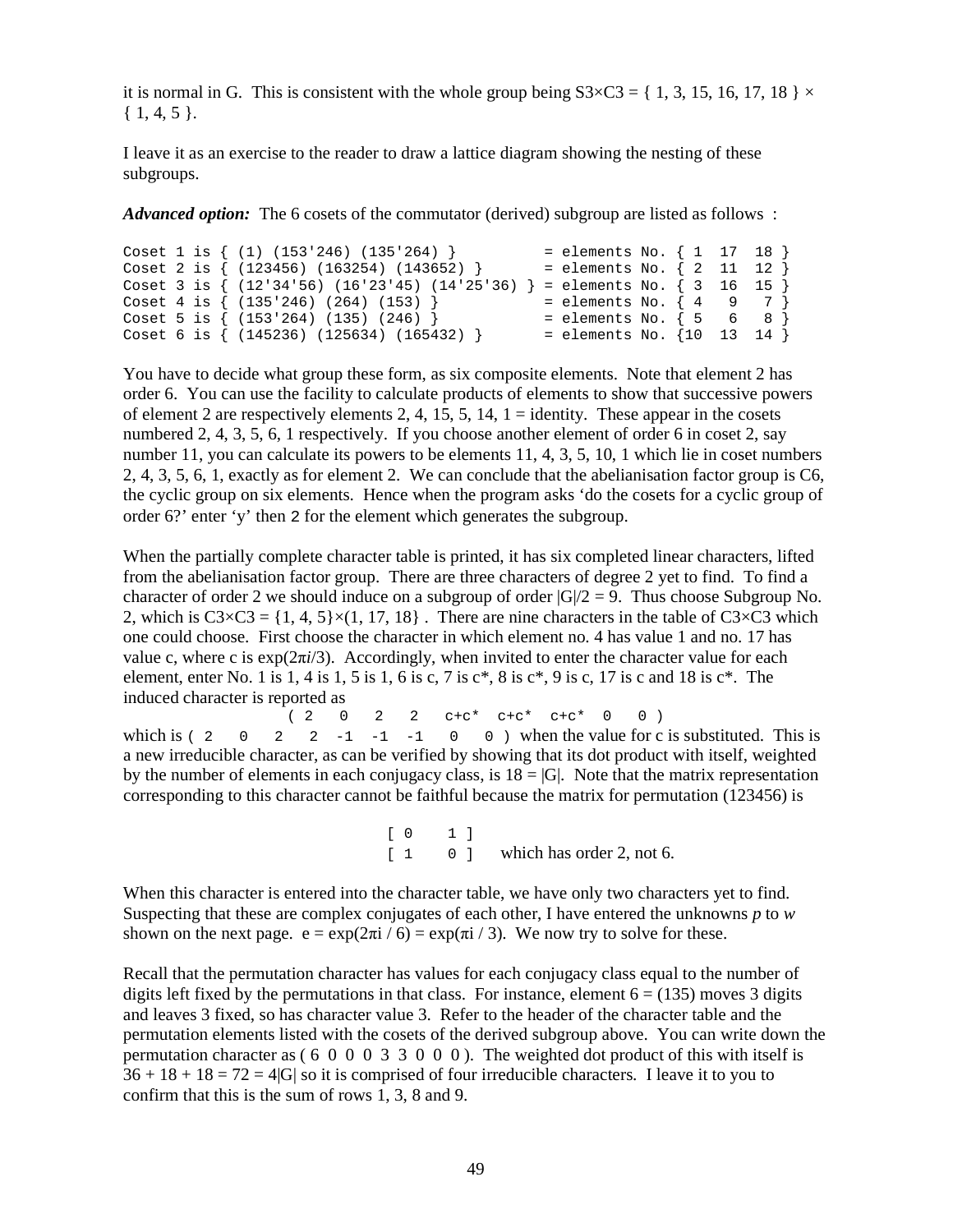The dot product of columns 1 and 2 (K1 with K3) gives  $p+p^* = 0$  so  $p = 0$ . The dot product of columns 1 and 7 (K1 with K9) gives  $6 - 2 + 2(u + u^*) = 0$ , so  $u + u^* = -2$ . This suggests that  $u = -1$ , a conjecture confirmed by taking the dot product of column K9 with itself :  $7 + 2uu^* = 9$ which is the order of the centraliser.

The dot product of column 8 (class K2) with itself gives  $6 + 0 + 2vv^* = 6$ , since  $|e| = 1$ . We conclude that  $v = 0$ . Similarly  $w = 0$ .

| Group $S3 \times C3$ : partial table |              |                |                |                |                |                |              |              |              |
|--------------------------------------|--------------|----------------|----------------|----------------|----------------|----------------|--------------|--------------|--------------|
| Class label                          | К1           | K3             | K4             | K5             | K6             | K7             | K9           | К2           | K8           |
| Element id no.                       | $\mathbf 1$  | 3              | 4              | 5              | 6              | 7              | 17           | 2            | 10           |
| Number in class                      | $\mathbf{1}$ | 3              | 1              | 1              | 2              | $\overline{2}$ | 2            | 3            | 3            |
| Order of element                     | $\mathbf{1}$ | $\overline{a}$ | 3              | 3              | $\mathbf{3}$   | 3              | $\mathbf{3}$ | 6            | $\epsilon$   |
| Order centraliser                    | 18           | 6              | 18             | 18             | 9              | 9              | 9            | 6            | 6            |
| Trivial char.                        | $\mathbf{1}$ | $\mathbf{1}$   | $\mathbf{1}$   | $\mathbf{1}$   | $\mathbf{1}$   | $\mathbf{1}$   | $\mathbf{1}$ | $\mathbf{1}$ | $\mathbf{1}$ |
|                                      | $\mathbf{1}$ | $-1$           | e2             | $e2*$          | $e2*$          | e2             | $\mathbf{1}$ | e            | $e^*$        |
|                                      | $\mathbf{1}$ | $\mathbf{1}$   | $e2*$          | e <sub>2</sub> | e2             | $e2*$          | $\mathbf{1}$ | e2           | $e2*$        |
|                                      | $\mathbf{1}$ | $-1$           | $\mathbf{1}$   | $\mathbf{1}$   | $\mathbf{1}$   | $\mathbf{1}$   | $\mathbf{1}$ | $-1$         | $-1$         |
|                                      | $\mathbf{1}$ | $\mathbf{1}$   | e2             | $e2*$          | $e2*$          | e <sub>2</sub> | $\mathbf{1}$ | $e2*$        | e2           |
|                                      | $\mathbf{1}$ | $-1$           | $e2*$          | e <sub>2</sub> | e <sub>2</sub> | $e2*$          | $\mathbf{1}$ | $e^*$        | e            |
|                                      | 2            | $\mathbf 0$    | $\overline{a}$ | $\overline{a}$ | $-1$           | $-1$           | $-1$         | $\Omega$     | $\Omega$     |
|                                      | 2            | p              | p              | r              | $\rm s$        | t              | u            | $\mathbf v$  | W            |
|                                      | 2            | $p^*$          | q*             | $r^{\star}$    | $s^{\star}$    | t*             | u*           | $v^{\star}$  | $W^*$        |

To find *q*, first take the dot product of columns 1 and 3 (K1, K4). Since  $e^2 + e^{2*} = -1$ ,  $q + q^* = -2$ , or 2Re[q] = –2. Next take the weighted dot product of column K4 with itself to get  $6 + 4 + 2qq^* =$ 18, or  $qq^* = 4$ . Together these imply that  $q = -1 \pm i\sqrt{3} = 2e^2$  or  $2e^{2*}$ . We are free to choose  $q = 2e^2$ .

From comparing columns 3 and 4, *r* must equal *q* or *q*\*. To decide which, dot the two columns together and remember that we dot one column with the complex conjugate of the other :  $2 + 2(e^4 + e^{4*}) + 4 + qr^* + q^*r = 0$ . Since  $e^4 + e^{4*} = -1$ ,  $qr^* + (qr^*)^* = -4$ , which implies that  $Re[qr^*] = -2$ . Now  $qq^*$  is positive definite, so we conclude that  $r^* = q$ . Indeed  $q^2 = -2 \pm 2 i\sqrt{3}$ .

To determine *s* and *t* take the respective column dot products with i) themselves, ii) with column 1 and iii) with each other. i) gives  $ss^* = tt^* = 1$ . ii) gives  $s + s^* = t + t^* = 1$ . Together with i) these give  $s = (1 \pm i\sqrt{3})/2$ ,  $t = (1 \pm i\sqrt{3})/2 = e$  or  $e^*$ . iii) gives  $st^* + (st)^* = -1$  so  $s = t^*$ .

Finally we have to decide whether  $s = e$  or  $e^*$ . So take the (complex) dot products of the columns containing *q* and *s*. On substituting  $2e^2$  for *q* this gives  $e^2s^* + (e^2s^*)^* = 1$ . If  $s = e^*$ , the left side of this equation would be  $-2$ , whereas  $s = e$  gives  $e + e^* = 1$ .

From all the above, the last two characters in the table are

|  |  | Row 8   2 0 2e2 2e2* e e* -1 0 0 |  |  |  |
|--|--|----------------------------------|--|--|--|
|  |  | Row 9   2 0 2e2* 2e2 e* e -1 0 0 |  |  |  |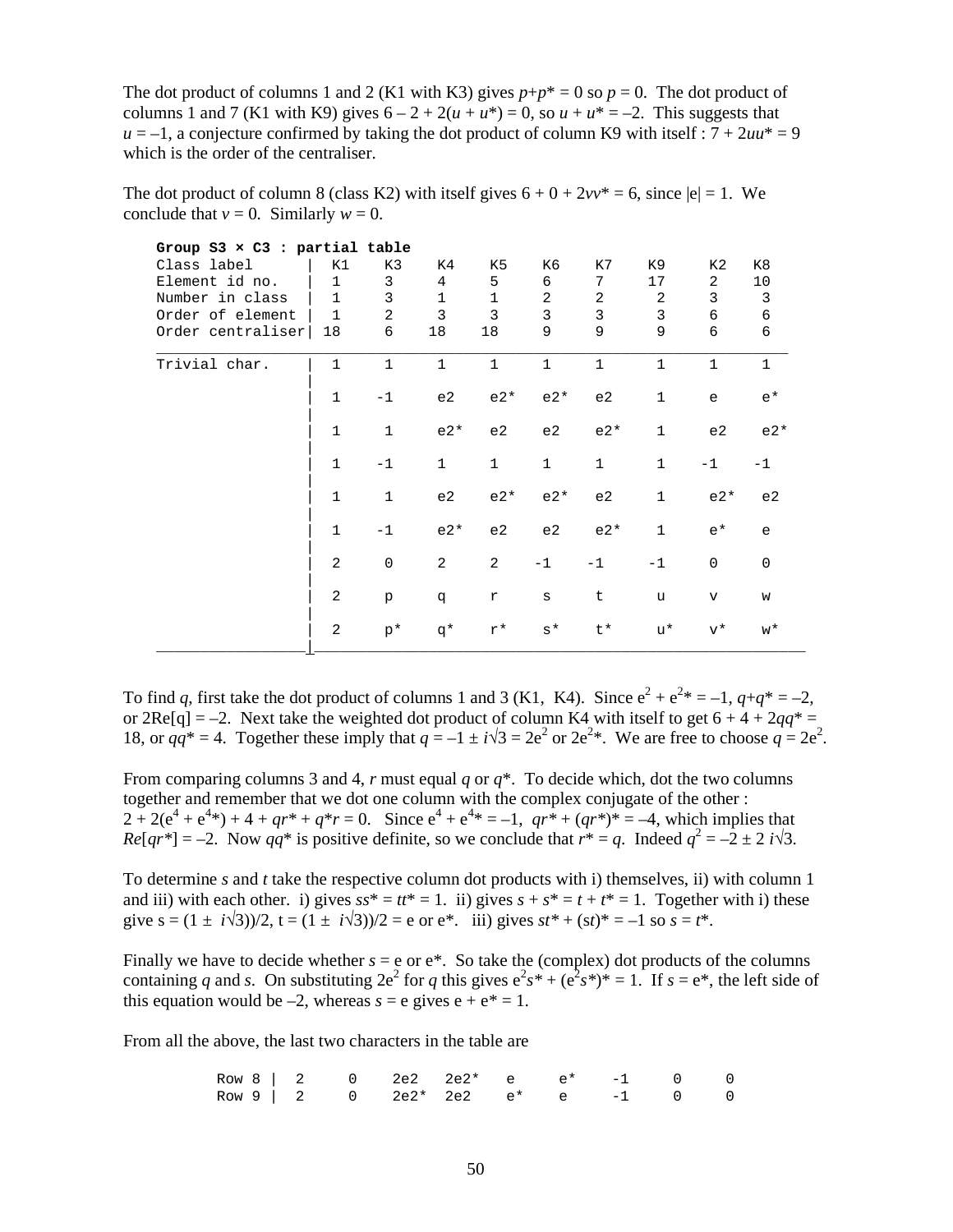Confirmation of these comes from inducing a character from the subgroup no. 3, the centre Z. If you select to induce the character (1 c c<sup>\*</sup>), c =  $\exp(2\pi i/3) = e^2$ , in row 2 of the corresponding C3 character table, you get the character of  $G = S3 \times C3$ :

 $6$  0 6c 6c\* 0 0 0 0 0 0 .

This can be identified as the sum of rows ( twice row 2 plus row 5 plus row 8 ) in the character table. Similarly, if you induce from the subgroup no. 3 = { 1 2 4 5 14 15 }, and use the character in the character in row 2 of the C6 table, you obtain the following character of G: 3  $-1$  3e2 3e2\* 0 0 0 c c\*

This is the sum of rows 2 and 8.

Note that the matrices representing elements 2 and 3 induced from this subgroup are

|                           |  | $[e \ 0 \ 0]$                             |                              |  | $\begin{bmatrix} 0 & 1 & 0 \end{bmatrix}$ |
|---------------------------|--|-------------------------------------------|------------------------------|--|-------------------------------------------|
|                           |  |                                           |                              |  |                                           |
| $(123457) = [0 \ 0 \ e2]$ |  |                                           | $(12)(34)(56) = [1 \ 0 \ 0]$ |  |                                           |
|                           |  |                                           |                              |  |                                           |
|                           |  | $\begin{bmatrix} 0 & 1 & 0 \end{bmatrix}$ |                              |  | $[0 \ 0 \ -1]$                            |

These appear to give a faithful representation of G since the order of the first matrix is 6 and of the second is 2, in agreement with the respective permutations. I leave it to you the reader to decide whether this is the lowest dimension faithful representation of  $S3 \times C3$ :

#### **3.6 The Symmetric Group S5 and Alternating Group A5**

This section looks at larger groups not included in Part 2 on WordGroups. A central aim of the exercise is to examine the subgroups of A5 and show by direct evaluation that it has no normal subgroups. Hence it cannot be the direct product of two constituent groups, nor even a semi-direct product. It cannot be at the head of a composition series. Because of this it is termed 'simple'.

The parent symmetric group S5 has 120 elements. It can be generated by specifying  $N = 5$  digits, 1 to 5, and two seed permutations 12345 and 12. It is clear that no element can have order greater than 5, so no subgroup can be the direct product of cyclic groups of the form  $Cm \times Cn$  where *m* and *n* are coprime, since this would be isomorphic to C*mn*,  $mn > 5$ . The factors of 120 are 1, 2, 3, 4, 5, 6, 8, 10, 12, 15, 16, 20, 24, 30, 40 and 60, so the only possibilities for direct products of cyclic groups are C2×C2, C2×C2×C2, C2×C2×C2×C2, C2×C4, C4×C4, and C2×C2×C4. (Direct products of non-cyclic groups might still be allowed provided there were no element of order >5.)

A5 can be generated by specifying  $N = 5$  digits, 1 to 5, and two seed permutations 12345 and 12'34. A5 is the subgroup of S5 formed from an even number of transpositions, so any elements of order 2 must be 'double', of the form (12)(34); single transposition elements such as (12) do not exist in A5.

A5 has 60 elements. The factors of 60 are 1, 2, 3, 4, 5, 6, 10, 12, 15, 20 and 30, so the only possibility for a direct product subgroup is  $C2 \times C2$ . There are only two groups of order 6, C6 and S3, so any subgroup of order 6 must be S3. Any subgroup of order 10 must be the dihedral D5, which is equivalent to the semi-direct product C5  $\land$  C2. Any subgroup of order 12 must be A4 since the other order-12 groups, C2×C6, D6 and the dicyclic Q6, all have elements of order 6. By the same argument any subgroup of order 20 must be the semi-direct product  $CS \wedge C4$ . There can be no subgroups of order 15 or 30. In summary, the possibilities for A5's subgroups are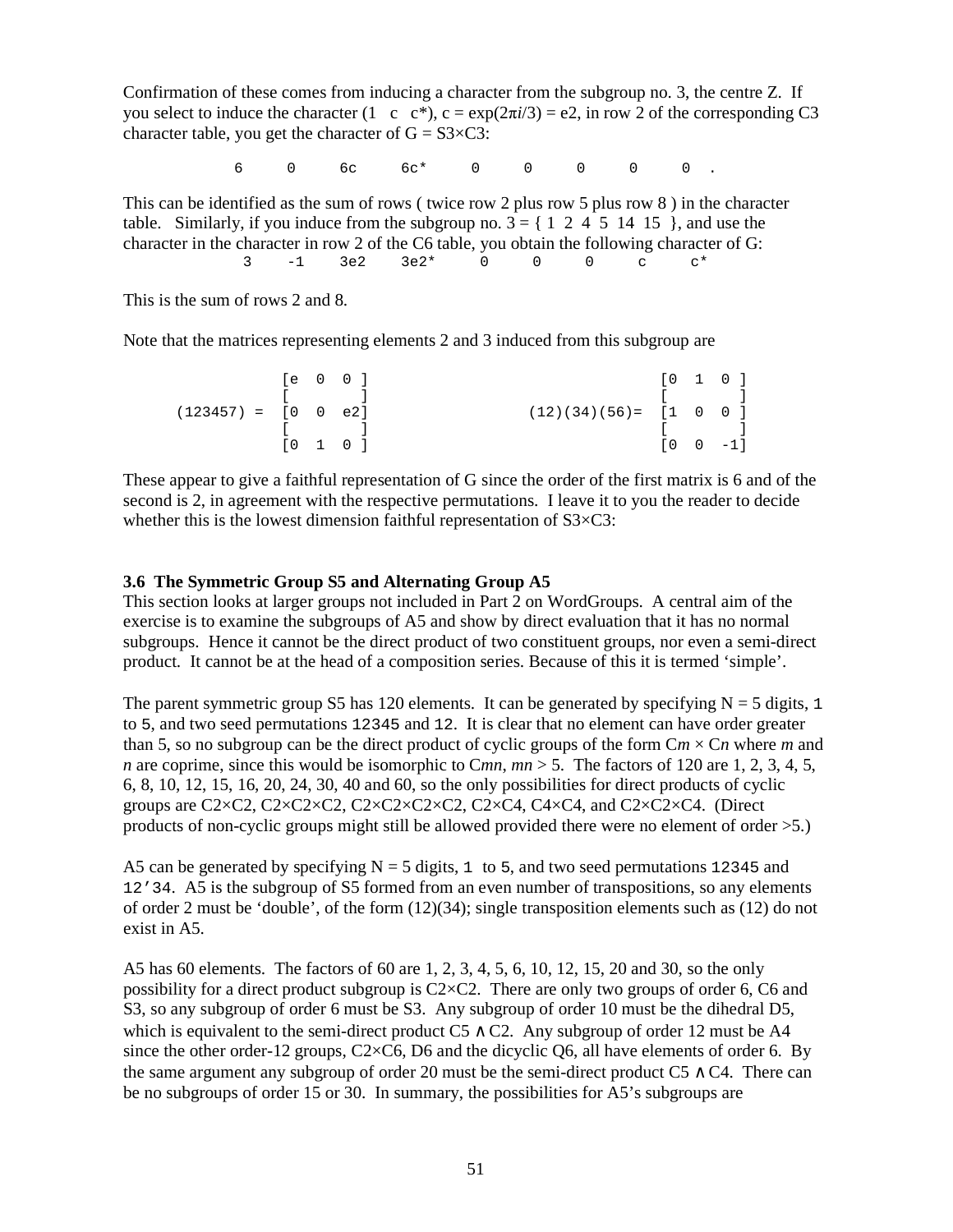$C<sub>2</sub>$  $C<sub>3</sub>$ C4, C2×C2.  $C<sub>5</sub>$ S3  $D5 = C5 \wedge C2$  $A<sub>4</sub>$ C5 ∧ C4.

The program lists the orders of all elements

1 element of order 1 : 1<br>4 elements of order 5 : 2 24 elements of order 5 : 2 4 5 10 11 12 13 14 15 16 18 19 22 23 24 25 39 40 44 45 48 49 53 54 15 elements of order 2 : 3 17 26 27 32 35 36 43 50 55 56 57 58 59 60 20 elements of order 3 : 6 7 8 9 20 21 28 29 30 31 33 34 37 38 41 42 46 47 51 52

There are no elements of order 4 so we can eliminate C4 and C5  $\land$  C4 from the above list of possible subgroups. PermGroups finds the following subgroups from the centralisers, centre Z and derived subgroup. I have noted the type of each on the right.

| Subgroup No. |  |  | $1$ of 5 elements : 1                  |     | 2  | 4               | 5  | 16 | C5                                                              |
|--------------|--|--|----------------------------------------|-----|----|-----------------|----|----|-----------------------------------------------------------------|
|              |  |  | Subgroup No. $2$ of 5 elements : 1     |     | 10 | 11              | 44 | 45 | C5                                                              |
|              |  |  | Subgroup No. $3$ of 5 elements : 1     |     | 12 | 13              | 39 | 40 | C <sub>5</sub>                                                  |
|              |  |  | Subgroup No. $4$ of 5 elements : 1     |     | 14 | 15              | 24 | 25 | C5                                                              |
|              |  |  | Subgroup No. 5 of 5 elements           | : 1 | 18 | 19              | 48 | 49 | C5                                                              |
|              |  |  | Subgroup No. $6$ of 5 elements : 1     |     | 22 | 23              | 53 | 54 | C5                                                              |
|              |  |  | Subgroup No. $7$ of 4 elements $: 1$ 3 |     |    | 50              | 57 |    | $C2\times C2$                                                   |
|              |  |  | Subgroup No. 8 of 4 elements           | : 1 | 17 | 59              | 60 |    | $C2\times C2$                                                   |
|              |  |  | Subgroup No. $9$ of 4 elements : 1     |     | 26 | 43              | 55 |    | $C2\times C2$                                                   |
|              |  |  | Subgroup No. 10 of 4 elements : $1$    |     | 27 | 36              | 58 |    | $C2\times C2$                                                   |
|              |  |  | Subgroup No. 11 of 4 elements : $1$    |     | 32 | 35              | 56 |    | $C2\times C2$                                                   |
|              |  |  | Subgroup No. 12 of 3 elements : $1$    |     | 6  | 7               |    |    | C3                                                              |
|              |  |  | Subgroup No. 13 of 3 elements : $1$    |     | 8  | 9               |    |    | C <sub>3</sub>                                                  |
|              |  |  | Subgroup No. 14 of 3 elements $: 1$    |     | 20 | 21              |    |    | C <sub>3</sub>                                                  |
|              |  |  | Subgroup No. 15 of 3 elements : $1$    |     | 28 | 29              |    |    | C <sub>3</sub>                                                  |
|              |  |  | Subgroup No. 16 of 3 elements : $1$    |     | 30 | 31              |    |    | C <sub>3</sub>                                                  |
|              |  |  | Subgroup No. 17 of 3 elements : $1$    |     | 33 | 34              |    |    | C <sub>3</sub>                                                  |
|              |  |  | Subgroup No. 18 of 3 elements : $1$    |     | 37 | 38              |    |    | C <sub>3</sub>                                                  |
|              |  |  | Subgroup No. 19 of 3 elements : $1$    |     | 41 | 42              |    |    | C <sub>3</sub>                                                  |
|              |  |  | Subgroup No. 20 of 3 elements : $1$    |     | 46 | 47              |    |    | C <sub>3</sub>                                                  |
|              |  |  | Subgroup No. 21 of 3 elements $: 1$    |     | 51 | 52              |    |    | C <sub>3</sub>                                                  |
|              |  |  | Subgroup No. 22 of 1 elements $: 1$    |     |    | $=$ centre, $Z$ |    |    | I                                                               |
|              |  |  |                                        |     |    |                 |    |    | Subgroup No. 23 of 60 elements : whole group = derived subgroup |

One striking feature of S5 and A5 is that they have only five conjugacy classes for so many elements. Another feature of A5 is that the derived (commutator) subgroup is the whole group! No other group examined in this document has this property. Recall that the commutator elements are as far from being commutative as is possible, and the fact that no element other than the identity commutes with any other is also shown by Z being trivial (subgroup number 22).

PermGroups has not detected any subgroup A4, D5 or S3 so we must look for these ourselves. It will be clear that A4 will be formed when one of the five digits 1, 2, 3, 4 or 5 is held constant. Thus we can expect five A4 subgroups. By selecting permutations which do not contain digit 1, 2, 3, 4 or 5 respectively, we can enter from the keyboard five A4 subgroups with these elements: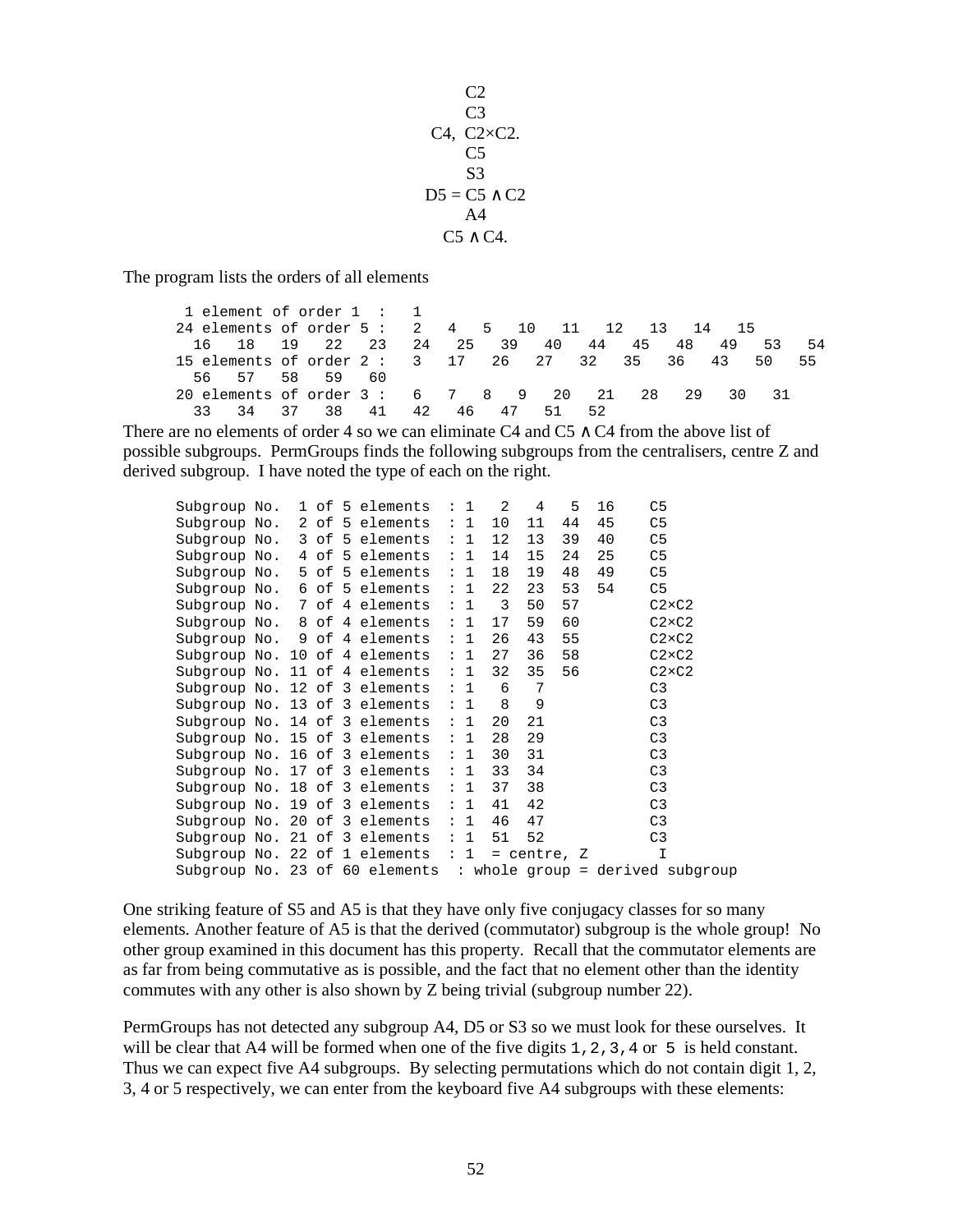|  | Digit 1 fixed: 1 8 9 17 30 31 33 34 41 42 59 60   |  |  |  |  |  |  |  |
|--|---------------------------------------------------|--|--|--|--|--|--|--|
|  | Digit 2 fixed: 1 6 7 28 29 32 35 41 42 51 52 56   |  |  |  |  |  |  |  |
|  | Digit 3 fixed: 1 8 9 20 21 27 36 37 38 51 52 58   |  |  |  |  |  |  |  |
|  | Digit 4 fixed: 1 6 7 26 33 34 37 38 43 46 47 55   |  |  |  |  |  |  |  |
|  | Digit 5 fixed: 1 3 20 21 28 29 30 31 46 47 50 57. |  |  |  |  |  |  |  |

A similar argument leads to the view that there must be ten S3 subgroups, corresponding to the  ${}^{5}C_{3}$ combinations of the digits 1 to 5. Here are three of them:

From digits 1,2,3 : 1 17 36 46 47 56 From digits 1,4,5 : 1 17 26 51 52 57 From digits 2, 3, 4 : 1 26 30 31 35 58

The D5 subgroups must involve powers of an element of order 5 and an element of order 2. For instance, powers of element 2 are elements  $\{1, 2, 4, 5, 16\}$ ; try combinations of this set with the elements of order 2. Since there are 24 elements of order 5, and four appear in each D5, we might expect  $24/4 = 6$  D5 subgroups. I list these below, and have separated the order 5 elements (first set) from the order 2 ones (second set).

| Subgroup D5a: $1 \{2 \ 4 \ 5 \ 16\}$ (55 56 57 58 59}               |  |  |  |  |  |      |
|---------------------------------------------------------------------|--|--|--|--|--|------|
| Subgroup D5b: $1 \{10$ 11 44 45} $\{17$ 27 35 50                    |  |  |  |  |  | 55 } |
| Subgroup D5c: $1 \{12 \ 13 \ 39 \ 40\}$ (26 32 36 50 59)            |  |  |  |  |  |      |
| Subgroup D5d: $1 \{18 \ 19 \ 48 \ 49\}$ $\{3 \ 26 \ 27 \ 56 \ 60\}$ |  |  |  |  |  |      |
| Subgroup D5e: $1 \{22 \ 23 \ 53 \ 54\}$ $\{3 \ 17 \ 32 \ 43 \ 58\}$ |  |  |  |  |  |      |
| Subgroup D5f : 1 {14 15 24 25} {35 36 43 57                         |  |  |  |  |  | 60}. |

Note that each order 2 element appears in two D5 subgroups.

Thought it is rather tedious, you can enter all these subgroups from the keyboard and use PermGroups to find their cosets. You will find that in every case the right cosets differ set-wise from the left ones, demonstrating that A5 has no normal subgroups. Algebraic proof of this fact for A5 and all higher alternating groups in given in textbooks.

*Advanced option:* The program prints the framework of the character table as .

| Group A5          |              |       |     |       |       |
|-------------------|--------------|-------|-----|-------|-------|
| Class label       | K1           | K3 .  | K5  | K2    | K4    |
| Element id no.    | 1            | 3     | 6   | 2     | 4     |
| Element           | 1            | 12'34 | 135 | 12345 | 13524 |
| Number in class   | $\mathbf{1}$ | 15    | 20  | 12    | 12    |
| Order of element  | $\mathbf{1}$ | 2     | 3   | 5     | 5     |
| Order centraliser | 60           | 4     | 3   | 5     | 5     |
| Trivial char.     | 1            | 1     | 1   | 1     | 1     |
|                   | 3            |       |     |       |       |
|                   | 3            |       |     |       |       |
|                   | 4            |       |     |       |       |
|                   | 5            |       |     |       |       |
|                   |              |       |     |       |       |

From the header, the permutation character is readily seen to be (5 1 2 0 0). This must be faithful, but is not necessarily irreducible. In fact the weighted dot product of this with itself is  $25 + 15 + 80 = 120 = 2|G|$ , so we look for two irreducible characters within it. Subtract the trivial character to get  $(4 \ 0 \ 1 \ -1 \ -1)$  and note that its weighted self dot product is  $16 + 20 + 12 + 12$  $= |G|$ , so this must be the irreducible character of dimension 4.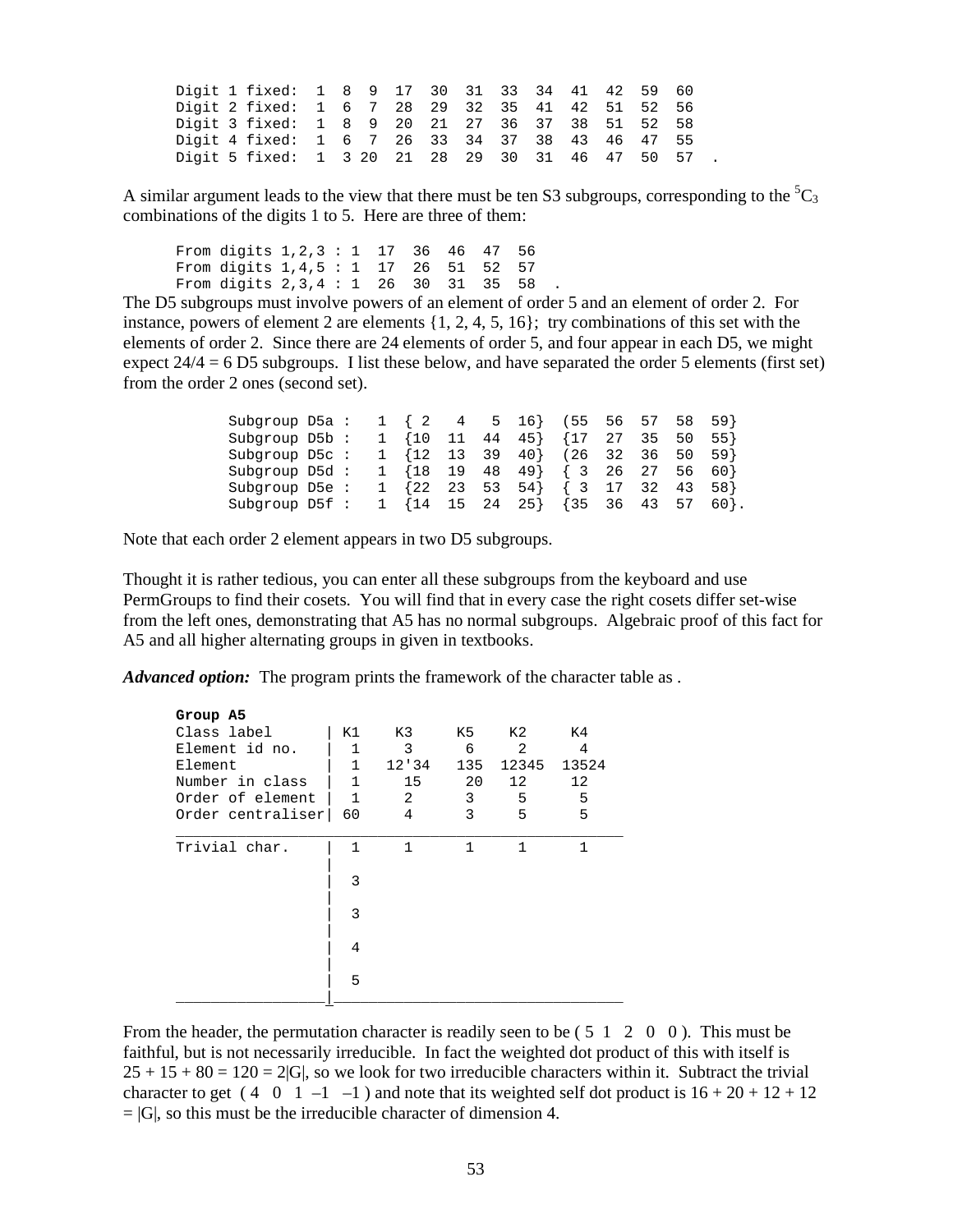To find the other characters we have to induce from subgroups. Choose the A4 subgroup with digit 5 held constant; this has elements { 1, 3, 20, 21, 28, 29, 30, 31, 46, 47, 50, 57}. These have to be matched to conjugacy classes in A4 so that each element can be given the correct character value. If you induce from the trivial character of an A4 subgroup, you just get the permutation character again. Let's choose to induce from row 3 of the A4 character table. Here is the relevant extract from the A4 table:

| Element 1 12'34 123 132<br>Order of element $\begin{vmatrix} 1 & 2 & 3 \end{vmatrix}$ |  |  |                                 |
|---------------------------------------------------------------------------------------|--|--|---------------------------------|
|                                                                                       |  |  | 1 1 $t^*$ t t = $exp(2\pi i/3)$ |

The order-1 and -2 elements in the A4 subgroup must be allocated value 1. These are elements {1, 3, 50, 57). The order-3 elements are all in one conjugacy class in A5, but split into two classes in A4, one being the inverse of the other. You need to identify the elements in these two classes in A4 and find which elements these permutations correspond to in A5. Thus element (123) is in the same class as  $(134)$ ,  $(243)$  and  $(142)$  and so they all have character value t\*. Enter the appropriate character values into PermGroups; it finds matrix representations for the two seeded permutations:

|                                 |                       | $[0 \ 0 \ 0 \ 0 \ 1]$ |  |                                 |        | $[1 \ 0 \ 0 \ 0 \ 0]$     |  |
|---------------------------------|-----------------------|-----------------------|--|---------------------------------|--------|---------------------------|--|
|                                 |                       |                       |  |                                 |        |                           |  |
|                                 | $[1 \ 0 \ 0 \ 0 \ 0]$ |                       |  |                                 |        | $[0 \t 0 \t + \t 0 \t 0]$ |  |
|                                 |                       |                       |  |                                 |        |                           |  |
| $(12345) = [0 \ 1 \ 0 \ 0 \ 0]$ |                       |                       |  | $(12)(34) = [0 \t 0 \t 0 \t 0]$ |        |                           |  |
|                                 |                       |                       |  |                                 |        |                           |  |
|                                 | $[0 \ 0 \ 1 \ 0 \ 0]$ |                       |  |                                 |        | $[0 \ 0 \ 0 \ 0 \ t]$     |  |
|                                 |                       |                       |  |                                 |        |                           |  |
|                                 | I 0                   | 0 0 1 0 1             |  | I O                             | $\Box$ | 0 t* 01                   |  |

where  $t = \exp(2\pi i/3)$ . The corresponding induced character is

| which evaluates to |  | 1 t*+t 0 |  |
|--------------------|--|----------|--|
|                    |  | $-1$ 0   |  |

Using matrix multiplication you can show that this representation is faithful. Also the weighted dot product of this character with  $(4 \ 0 \ 1 \ -1 \ -1)$  is  $20 - 20 = 0$ , so we gain confidence that rows 4 and 5 of the character table are correct.

It is tempting to suspect that the two characters of order 3 are complex conjugates, or share some similar symmetry, but for the time being let us eschew this and treat the eight undetermined character elements are independent. The character table looks as follows:

| Group A5 : partial table |    |       |     |                |       |  |
|--------------------------|----|-------|-----|----------------|-------|--|
| Class label              | K1 | K3    | K 5 | K 2            | K4    |  |
| Element id no.           |    | 3     | 6   | $\mathfrak{D}$ | 4     |  |
| Element                  | 1  | 12'34 | 135 | 12345          | 13524 |  |
| Number in class          | 1  | 15    | 20  | 12             | 12    |  |
| Order of element         | 1  | 2     | 3   | 5              | 5     |  |
| Order centraliser        | 60 | 4     | ζ   | 5              | 5     |  |
| Trivial char.            |    |       |     |                |       |  |
|                          | 3  | р     | q   | r              | S     |  |
|                          | 3  | t.    | u   | $\overline{V}$ | w     |  |
|                          |    |       |     |                |       |  |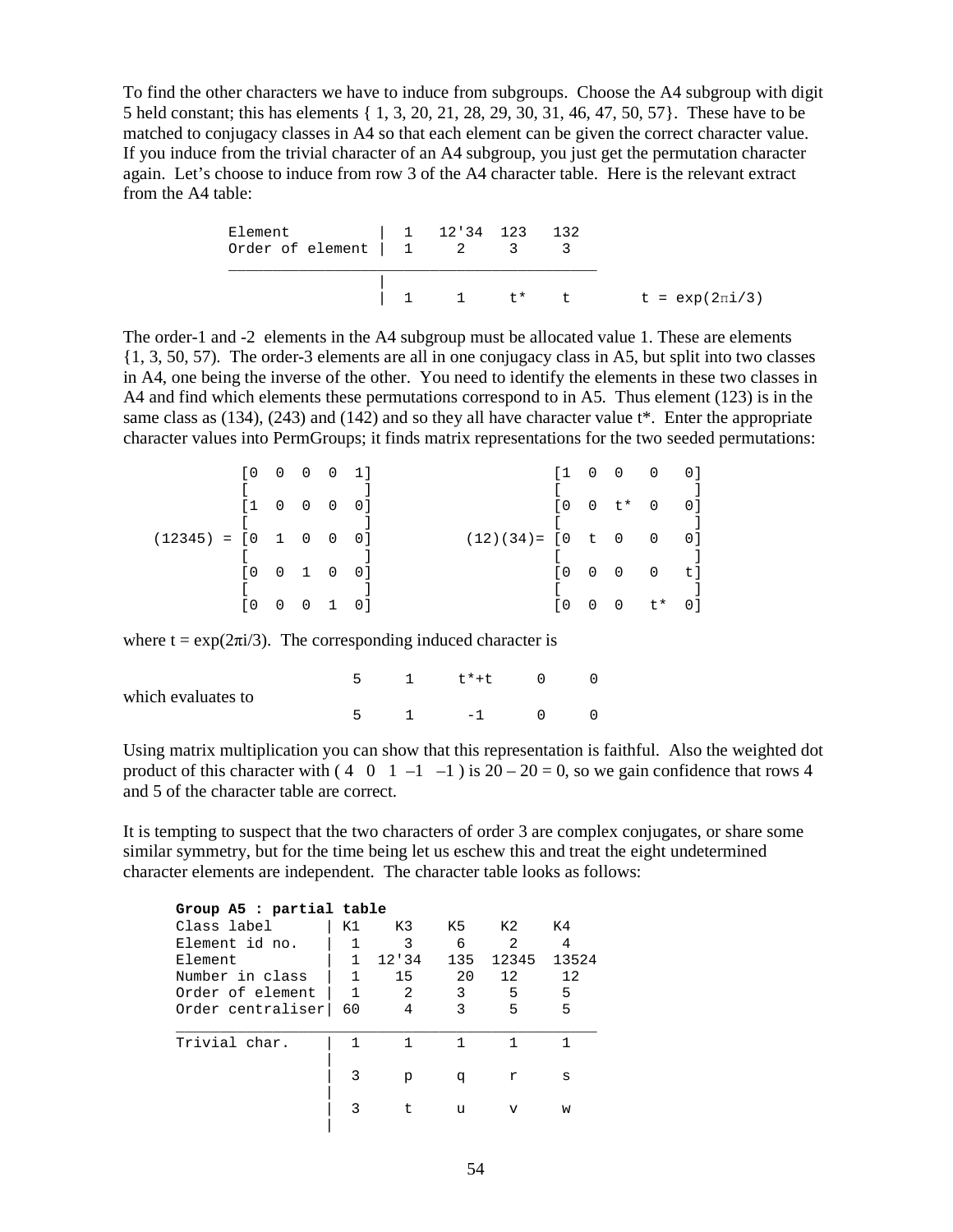|  | $4 \qquad 0 \qquad 1 \qquad -1$ |  |  |
|--|---------------------------------|--|--|
|  | $5 \t 1 \t -1 \t 0 \t 0$        |  |  |

Take the weighted complex dot product of rows 1 and 2, and rows 4 and 2:

 $3 + 15p + 20q + 12r + 12s = 0$  $12 + 0p + 20q - 12r - 12s = 0$  so  $15 + 15p + 40q = 0.$ 

|  | $15 + 15p + 15q$ |  | $\sim$ |
|--|------------------|--|--------|
|  |                  |  |        |
|  |                  |  |        |

Compare this with the dot product of rows 5 and 2  $15 + 15p - 20q = 0$ 

and we have that  $q = 0$ ,  $p = -1$ . By the same argument  $u = 0$ ,  $t = -1$ .

We find confirmation of these values from the dot product of column 2 with itself, which should equal the order of the centraliser for class K3. We find  $1 + pp^* + tt^* + 1 = 4$  or  $pp^* + tt^* = 1$ , consistent with  $p = t = -1$ . Also take the dot product of columns 1 and 2 to obtain  $p + t = -2$ . With  $q = u = 0$  the dot products of columns 1, 2, 3 with themselves and with each other are consistent. The degree 3 characters now look like

 3 -1 0 r s  $3 -1 0$  v w.

The determination of the remaining values is more challenging, considering that they are probably complex numbers. By taking the weighted dot products of rows 1 with 2, and 1 with 3 we find

$$
r+s=1, \qquad v+w=1.
$$

Dot products of columns 1 with 4, 1 with 5 give

$$
r + v = 1
$$
,  $s + w = 1$ .

The simultaneous solution of these four equations is  $r = w$ ,  $s = v = 1 - r$ . The character table now looks as follows:

| Group A5          |              |       |              |                   |       |
|-------------------|--------------|-------|--------------|-------------------|-------|
| Class label       | K1           | K3    | K5           | K2                | K4    |
| Element id no.    |              | 3     | 6            | 2                 | 4     |
| Element           | $\mathbf{1}$ | 12'34 | 135          | 12345             | 13524 |
| Number in class   | 1            | 15    | 20           | $12 \overline{ }$ | 12    |
| Order of element  | $\mathbf{1}$ | 2     | 3            | 5                 | 5     |
| Order centraliser | 60           | 4     | 3            | 5                 | 5     |
|                   |              |       |              |                   |       |
|                   | 1            | 1     | $\mathbf{1}$ | 1                 | 1     |
|                   |              |       |              |                   |       |
|                   | 3            | $-1$  | <sup>n</sup> | r                 | $1-r$ |
|                   |              |       |              |                   |       |
|                   | 3            | $-1$  | <sup>n</sup> | $1-r$             | r     |
|                   |              |       |              |                   |       |
|                   | 4            | U     | $\mathbf{1}$ | -1                | - 1   |
|                   |              |       |              |                   |       |
|                   | 5            |       | - 1          |                   |       |
|                   |              |       |              |                   |       |

This satisfies all the orthogonality criteria. As a further check, recall that the number of times an irreducible character contributes to the regular character is given by its value in the first column of the table. We can check the table against the regular character as follows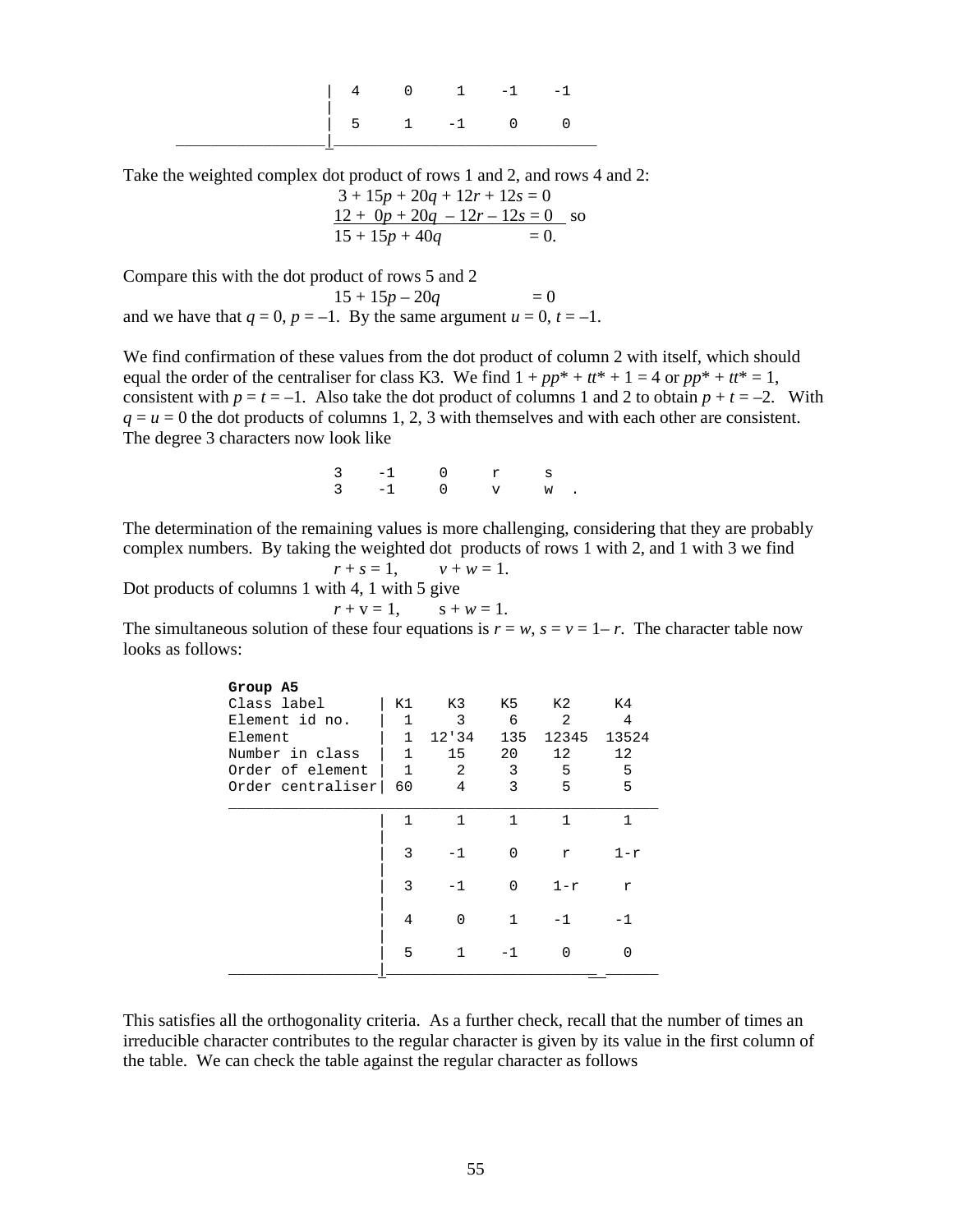|      |                  |                | 1 1 1      |               |
|------|------------------|----------------|------------|---------------|
| 9    | $-3$             |                |            | 0 $3r$ $3-3r$ |
| q    | $-3$             |                | 0 $3 - 3r$ | 3r            |
|      | 16 -<br>$\Omega$ | 4              | $-4$       |               |
| 25   | 5                | $-5$           | 0          |               |
| 50 L | $\cap$           | $\overline{0}$ |            |               |

So far, so good, but we do not yet know whether *r* is real or complex. Take the dot product of one of the above degree-3 characters with itself to obtain

$$
9 + 15 + 12 \, rr^* + 12(1 - r)(1 - r^*) = |G|,
$$

giving  $2rr^{*} - r - r^{*} = 2$ .

- a) If *r* is real,  $r^2 r 1 = 0$ , with solutions  $r = (1 \pm \sqrt{5})/2$ , so if  $r = (1 + \sqrt{5})/2$ ,  $1 r =$  $(1 - \sqrt{5})/2$ , the algebraic conjugate. We see a symmetry between the two degree-3 characters.
- b) If *r* is complex,  $r = \alpha + i\beta$ , we have  $\alpha^2 \alpha + \beta^2 = 1$ . Moreover, by a general theorem of characters, if *r* is complex, the two degree-3 characters must be complex conjugates of each other. So  $\alpha - i\beta = 1 - \alpha - i\beta$ , implying that  $\alpha = \frac{1}{2}$  and  $\beta^2 = \frac{5}{4}$ . So it seems that *r* could be  $(1 + i\sqrt{5})/2$  and  $1 - r = r^*$ , another symmetrical situation.

So which of these possibilities is correct?

It seems necessary to induce some further characters from subgroups. Using PermGroups to induce from the C2 $\times$ C2, C3 and C5 centraliser subgroups, I find these reducible characters:

| a) $15 - 1$ |              |                       |          |                                              | 4 G |
|-------------|--------------|-----------------------|----------|----------------------------------------------|-----|
|             | b) 20 0 $-1$ | $\cup$                |          |                                              | 7 G |
|             | $C)$ 12 0 0  |                       |          | $c+c^*$ $c^2+c^2$ where $c = \exp(2\pi i/5)$ | 3 G |
|             |              | d) 12 0 0 $c^2 + c^2$ | $C^*$ +C |                                              | 3 G |

I have noted to the right the weighted dot product of each character with itself, showing the number of irreducible characters of which it is the sum. a) is the sum of character rows 2 to 5. b) is c) plus row 5 (though this is only 5 characters, not 7 – perhaps the reader can explain this? )

In c) and d) note that  $c+c^* = 0.618... = (-1 + \sqrt{5})/2$  and  $c^2+c^{2*} = -1.618... = -(1 + \sqrt{5})/2$ . c) could be the sum of rows 2, 4 and  $5 = (12 \ 0 \ 0 \ r-1 \ -r)$ . This is consistent with  $r = (1 + \sqrt{5})/2$ ,  $1 - r = (1 - \sqrt{5})/2$  but not with  $r - 1$  and *r* being complex.. We may conclude that option a) above is correct, that *r* is real and

$$
r = (1 + \sqrt{5})/2
$$
,  $1 - r = (1 - \sqrt{5})/2$ 

This completes the A5 character table.

Here's a challenge question : is A5 the smallest group with only one linear character? If so, why?

John M Coffey Cheshire, UK January 2009, with additions January 2017.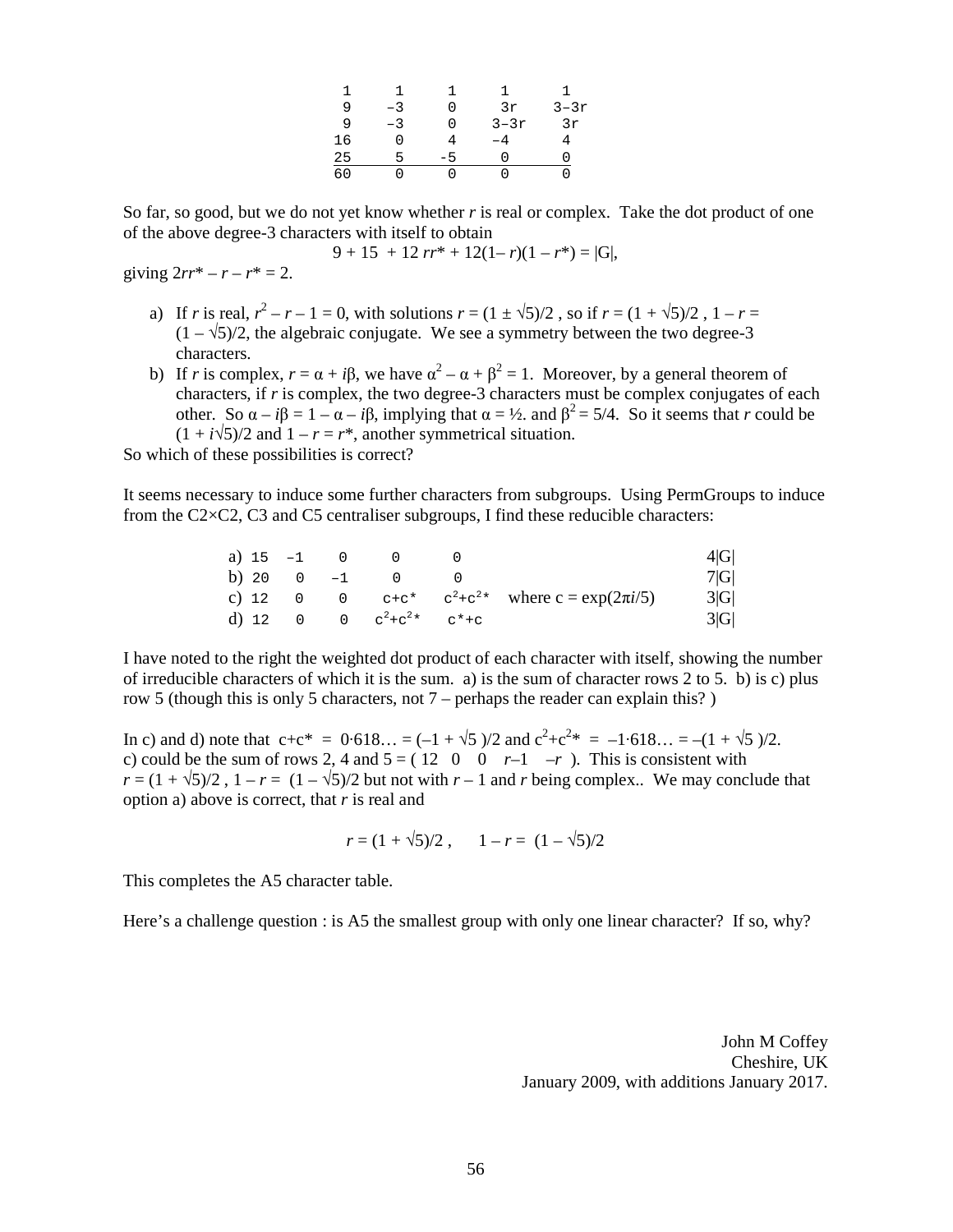#### **APPENDIX**

#### Table of orders and one relation <br />ba = 'word'> which generate finite groups using WordGroups

This is a table of pairs of generators **a** and **b** (with orders given in the first and second columns respectively) which *may* form a finite group when used with relation  $\mathbf{ba} =$  word (in third column). Note that semi-direct products of cyclic groups  $\text{Cm} = \langle a \rangle$  and  $\text{Cn} = \langle b \rangle$  are formed according to a relation ba = a<sup> $\land$ </sup>k .b where k and m are coprime. Many of the groups indicated below are therefore semi-direct products.

| $\overline{2}$                   | $\sqrt{2}$       | ab                    | 3 | $\overline{2}$ |                 | ab                  | 4                   | 5                | ab                             |
|----------------------------------|------------------|-----------------------|---|----------------|-----------------|---------------------|---------------------|------------------|--------------------------------|
|                                  |                  |                       | 3 |                | $\overline{2}$  | a^2.b.              | 4                   | 5 <sub>5</sub>   | $a.b^2.$                       |
| $\overline{2}$                   | 3                | ab                    |   |                |                 |                     | 4                   | 5 <sup>5</sup>   | $a.b^3$ .                      |
| $\overline{2}$                   | 3                | $a.b^2$ .             | 3 |                | 3               | ab                  | 4                   | 5                | a.b^4.                         |
| $\overline{a}$                   | 4                | ab                    | 3 |                | $\overline{4}$  | ab                  | $\overline{4}$      | 6                | ab                             |
| $\overline{2}$                   | 4                | $a.b^3$ .             | 3 |                | $\overline{4}$  | a^2.b.              | $\overline{4}$      | 6 <sup>1</sup>   | a.b^5.                         |
|                                  |                  |                       |   |                |                 |                     | 4                   | 6                | a <sup><math>3.b.</math></sup> |
| $\overline{a}$                   | 5                | ab                    | 3 |                | 5               | ab                  |                     |                  |                                |
| $\overline{2}$                   | 5                | $a.b^A$ .             |   |                |                 |                     | 4                   | $\overline{7}$   | ab                             |
|                                  |                  |                       |   | 3              | 6               | ab                  | $\overline{4}$      | 7 <sup>1</sup>   | a.b^6.                         |
| $\overline{2}$                   |                  |                       |   | 3              | 6               |                     |                     |                  |                                |
| $\overline{2}$                   | 6                | ab                    |   |                |                 | a <sup>^2.b.</sup>  |                     |                  |                                |
|                                  | 6                | a.b^5.                |   |                |                 |                     | 4                   | 8                | ab                             |
|                                  |                  |                       |   | 3              | $7\overline{ }$ | ab                  | 4                   | 8                | $a.b^3$ .                      |
| $\overline{2}$                   | $\overline{7}$   | ab                    |   | 3              | $7\overline{ }$ | $a.b^2$ .           | 4                   | 8                | a.b^5.                         |
| $\overline{2}$                   | $\overline{7}$   | $a.b^06.$             |   | 3              | $7^{\circ}$     | $a.b^A$ .           | 4                   | 8                | a.b^7.                         |
| $\overline{2}$                   |                  | 8 ab                  |   | 3              | 8               | ab                  | 4                   | 9                | ab                             |
| $\overline{a}$                   |                  |                       |   | 3              |                 |                     | 4                   | 9                |                                |
|                                  |                  | 8 a.b <sup>1</sup> 3. |   |                | 8               | a^2.b.              |                     |                  | a.b^8.                         |
| $\overline{a}$                   | 8                | a.b^5.                |   |                |                 |                     |                     |                  |                                |
| $\overline{2}$                   | 8                | $a.b^{\wedge}7.$      |   | 3              | 9               | ab                  | 4                   | 10               | ab                             |
|                                  |                  |                       |   | 3              | 9               | $a.b^A$ .           | 4                   | 10 <sup>1</sup>  | a.b^3.                         |
| $\overline{a}$                   | 9                | ab                    |   | 3              | 9               | $a.b^{\wedge}7.$    | $\overline{4}$      | 10               | $a.b^{\wedge}7.$               |
| $\overline{2}$                   | 9                | $a.b^0.8$ .           |   |                |                 |                     | 4                   | 10               | a.b^9.                         |
|                                  |                  |                       |   | 3              | 10              | ab                  |                     |                  |                                |
| $\overline{2}$                   | 10               | ab                    |   | 3              | 10              | a <sup>^2</sup> .b. | 4                   | 11               | ab                             |
| $\overline{2}$                   | 10               | a.b^9.                |   |                |                 |                     | 4                   | 11               | a.b^10.                        |
|                                  |                  |                       | 3 |                | 11              | ab                  |                     |                  |                                |
| $\overline{2}$                   | 11               | ab                    |   |                |                 |                     | 4                   | 12 <sub>2</sub>  | ab                             |
| $\overline{2}$                   | 11               | a.b^10.               | 3 |                | 12              | ab                  | 4                   | 12               | $a.b^05.$                      |
|                                  |                  |                       |   |                |                 |                     | $\overline{4}$      | 12 <sup>°</sup>  | $a.b^{\wedge}7.$               |
| $\overline{2}$                   | 12 <sup>7</sup>  | ab                    |   | 3              | 13              | ab                  | 4                   | 12               | $a.b^{\wedge}11.$              |
| $\overline{a}$                   | 12 <sup>7</sup>  | $a.b^{\wedge}5.$      |   | 3              | 13 <sup>°</sup> | $a.b^3$ .           |                     |                  |                                |
| $\mathbf{2}$                     | 12 <sup>°</sup>  | $a.b^7$ .             |   | 3              | 13              | $a.b^{0}.$          | 4                   | 13               | ab                             |
| $\overline{2}$                   | 12               | a.b^11.               |   |                |                 |                     | 4                   | 13 <sup>°</sup>  | $a.b^05.$                      |
|                                  |                  |                       |   | 3              | 14              | ab                  | 4                   | 13               | $a.b^0.8$ .                    |
| $\overline{2}$                   | 13 <sup>7</sup>  | ab                    |   | 3              | 14              | a.b^9.              | 4                   | 13               | a.b^12.                        |
| $\overline{2}$                   | 13               | $a.b^{\wedge}12.$     |   | 3              | 14              | a.b^11.             |                     |                  |                                |
|                                  |                  |                       |   |                |                 |                     |                     |                  |                                |
|                                  | 14               |                       |   |                |                 |                     | 4<br>$\overline{4}$ | 14               | ab                             |
| $\overline{2}$<br>$\overline{2}$ |                  | ab                    |   | 3              | 15              | ab                  |                     | 14               | $a.b^13.$                      |
|                                  | 14               | a.b^13.               |   |                |                 |                     |                     |                  |                                |
|                                  |                  |                       |   |                |                 | 3 16 ab             |                     |                  | 4 15 ab                        |
| $\mathbf{2}$                     | 15               | ab                    |   |                |                 |                     | 4                   | 15               | $a.b^2.$                       |
| $\overline{2}$                   | 15               | $a.b^4$ .             |   |                |                 |                     | 4                   | 15               | a.b^4.                         |
| $\overline{2}$                   | 15 <sub>15</sub> | $a.b^{\wedge}11.$     |   | 4              | $\overline{2}$  | ab                  | 4                   | 15 <sub>15</sub> | $a.b^{\wedge}7.$               |
| $\overline{2}$                   | 15               | a.b^14.               |   | $\overline{4}$ | $\overline{2}$  | a^3.b.              | $\overline{4}$      | 15               | $a.b^0.8$ .                    |
|                                  |                  |                       |   |                |                 |                     | 4                   |                  | 15 a.b^11.                     |
| $\overline{2}$                   | 16               | ab                    |   | 4              | 3               | ab                  | 4                   | 15               | $a.b^{\wedge}13.$              |
| $\overline{2}$                   | 16               | $a.b^{\wedge}7.$      |   | $\overline{4}$ | 3               | $a.b^2.$            | 4                   | 15               | a.b^14.                        |
| $\overline{2}$                   | 16               | a.b^9.                |   |                |                 |                     |                     |                  |                                |
| $\overline{2}$                   | 16               | a.b^15.               |   | 4              | 4               | ab                  | 4                   | 16               | ab                             |
|                                  |                  |                       |   | $\overline{4}$ | $\overline{4}$  | $a.b^3$ .           | $\overline{4}$      |                  | 16 a.b^3.                      |
|                                  |                  |                       |   | 4              | 4               | a^3.b.              | 4                   | 16               | $a.b^05.$                      |
|                                  |                  |                       |   |                |                 |                     | 4                   | 16               | $a.b^{\wedge}7.$               |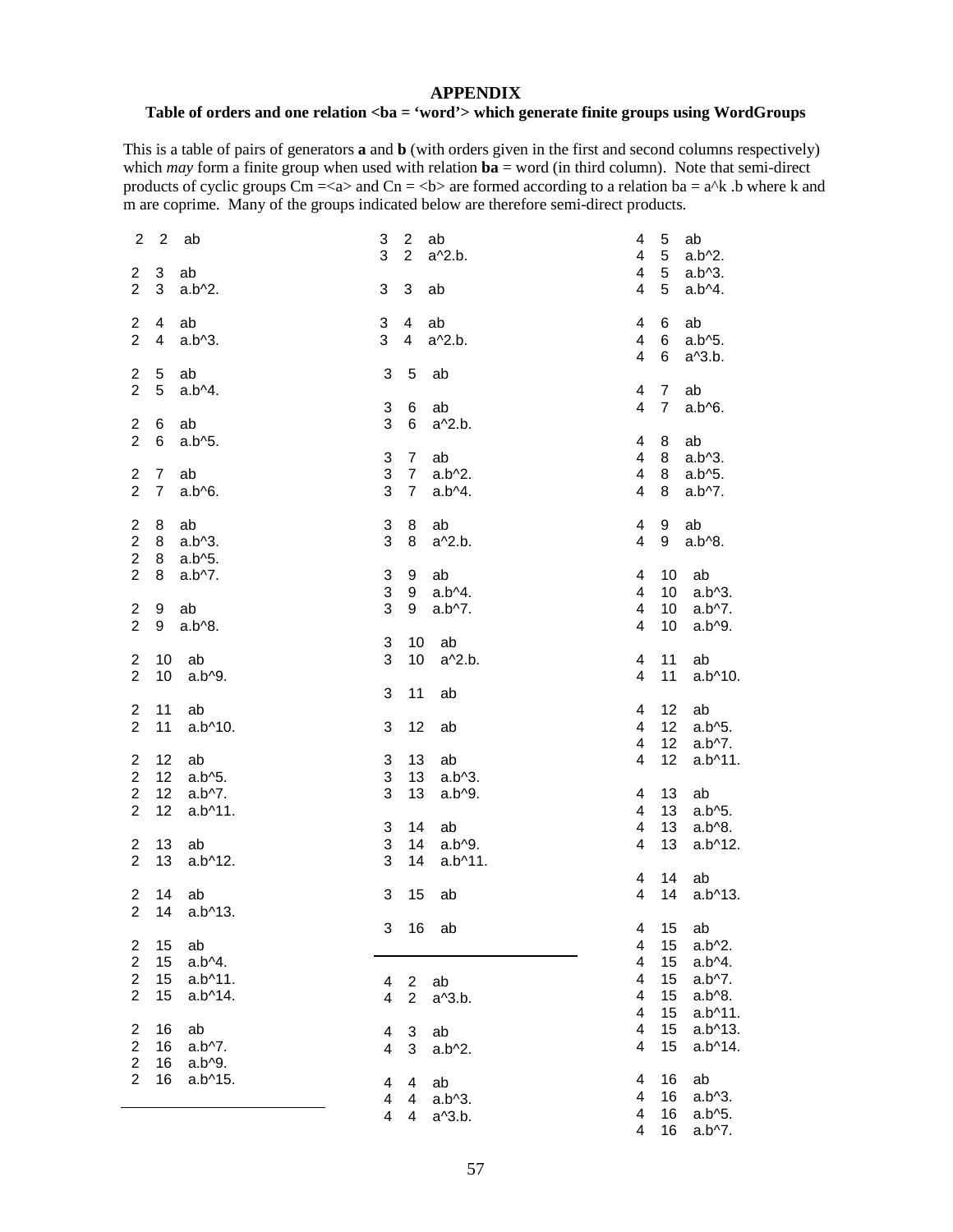| a.b^9.<br>16<br>4                                  | 6<br>ab<br>6                                         | 7 <sup>3</sup><br>ab                                    |
|----------------------------------------------------|------------------------------------------------------|---------------------------------------------------------|
| 16 a.b^11.<br>4                                    | 6<br>6<br>a.b^5.                                     | 3 <sup>7</sup><br>7 <sup>7</sup><br>a <sup>^2</sup> .b. |
| 16 a.b^13.<br>4                                    |                                                      | 7 <sup>1</sup><br>$\mathbf{3}$                          |
|                                                    |                                                      | a <sup><math>4.b</math></sup> .                         |
|                                                    | $\overline{7}$<br>ab<br>6                            |                                                         |
|                                                    | 6<br>$\overline{7}$<br>$a.b^2.$                      | 7 <sup>7</sup><br>$\overline{4}$<br>ab                  |
|                                                    | 6<br>$\overline{7}$<br>$a.b^3$ .                     | $7^{\circ}$<br>$\overline{4}$<br>a <sup>^6</sup> .b.    |
| $\overline{2}$<br>ab<br>5                          | 6<br>$7^{\circ}$<br>$a.b^A$ .                        |                                                         |
|                                                    | 6<br>$7^{\circ}$<br>$a.b^05.$                        | 7 <sup>7</sup><br>5<br>ab                               |
| 5<br>$2^{\circ}$<br>a <sup><math>4.</math>b.</sup> |                                                      |                                                         |
|                                                    | 6<br>$\overline{7}$<br>a.b^6.                        |                                                         |
| 3<br>5<br>ab                                       |                                                      | $\overline{7}$<br>6<br>ab                               |
|                                                    | 8<br>ab<br>6                                         | 7 6<br>a <sup>2.b.</sup>                                |
| $\overline{4}$<br>ab<br>5                          | 6<br>8<br>$a.b^3$ .                                  | 7 6<br>a^3.b.                                           |
|                                                    | 6<br>8<br>$a.b^05.$                                  |                                                         |
| 5<br>4 a <sup>^2</sup> .b.                         |                                                      |                                                         |
| 5<br>4 a <sup><math>3.b</math></sup> .             | 6<br>8<br>a.b^7.                                     | 7 7<br>ab                                               |
| 5<br>4 a <sup><math>4</math></sup> .b.             |                                                      |                                                         |
|                                                    | ab<br>6<br>9                                         | 78<br>ab                                                |
| 5<br>$\overline{5}$<br>ab                          | 9<br>6<br>$a.b^2$ .                                  |                                                         |
|                                                    | 6 <sup>1</sup><br>9<br>$a.b^4.$                      | 7 <sup>7</sup><br>9<br>ab                               |
|                                                    |                                                      |                                                         |
| 5<br>6 ab                                          | 9<br>$a.b^05.$<br>6                                  | 7 9<br>a <sup>^2</sup> .b.                              |
| 5<br>a <sup><math>4.</math>b.</sup><br>6           | 9<br>6<br>$a.b^7.$                                   |                                                         |
|                                                    | 6<br>9<br>a.b^8.                                     | 7 10 ab                                                 |
| 5<br>$\overline{7}$<br>ab                          |                                                      |                                                         |
|                                                    | 6<br>10<br>ab                                        | 11<br>$\overline{7}$<br>ab                              |
|                                                    |                                                      |                                                         |
| 5<br>8<br>ab                                       | 10<br>6<br>a.b^9.                                    |                                                         |
| 5<br>8 a <sup><math>\lambda</math></sup> 2.b.      |                                                      | 12<br>$\overline{7}$<br>ab                              |
|                                                    | 11<br>6<br>ab                                        |                                                         |
| 5<br>9<br>ab                                       | 6<br>11<br>a.b^10.                                   | $\overline{7}$<br>13<br>ab                              |
|                                                    |                                                      |                                                         |
|                                                    |                                                      |                                                         |
| 10<br>5<br>ab                                      | 12 <sup>2</sup><br>ab<br>6                           | 14<br>$7^{\circ}$<br>ab                                 |
|                                                    | 12 <sup>2</sup><br>a.b^5.<br>6                       |                                                         |
|                                                    | 12 <sup>7</sup><br>6<br>$a.b^7.$                     | 15<br>$\overline{7}$<br>ab                              |
|                                                    |                                                      |                                                         |
| 5<br>11<br>ab                                      |                                                      |                                                         |
| 5<br>11<br>$a.b^3$ .                               | 12 <sup>7</sup><br>6<br>a.b^11.                      |                                                         |
| 5<br>11<br>$a.b^4$ .                               |                                                      | $16$ ab<br>$7^{\circ}$                                  |
| 11                                                 | 6<br>13<br>ab                                        |                                                         |
| 5<br>a.b^5.                                        |                                                      |                                                         |
| 5<br>11<br>a.b^9.                                  | 6<br>13<br>$a.b^3$ .                                 |                                                         |
|                                                    | 6<br>13<br>$a.b^A$ .                                 |                                                         |
| 5<br>12<br>ab                                      | 6<br>13<br>$a.b^{0}.$                                | $2^{\circ}$<br>ab<br>8                                  |
|                                                    | 6<br>13 <sup>°</sup><br>a.b^10.                      | 8 2 a <sup><math>3.b.</math></sup>                      |
| 5                                                  | 6<br>13<br>$a.b^{\wedge}12.$                         |                                                         |
| 13<br>ab                                           |                                                      | 8 2 a <sup>1</sup> 5.b.                                 |
|                                                    |                                                      | 2 a <sup><math>\sqrt{7}</math></sup> .b.<br>8           |
| 5<br>14<br>ab                                      | 14 ab<br>6                                           |                                                         |
|                                                    | 6 14 a.b^3.                                          | 8 3<br>ab                                               |
| 15<br>5<br>ab                                      | 14<br>a.b^5.<br>6                                    | $\mathbf{3}$<br>8<br>$a.b^2.$                           |
|                                                    | 14<br>$a.b^{0}.$<br>6                                |                                                         |
|                                                    | 6<br>14<br>$a.b^{\wedge}11.$                         |                                                         |
| 16<br>5<br>ab                                      |                                                      | ab<br>8<br>4                                            |
|                                                    | 6<br>14<br>a.b^13.                                   | 8<br>$a.b^3$ .<br>$\overline{4}$                        |
|                                                    |                                                      | 8<br>a <sup><math>3.b.</math></sup><br>$\overline{4}$   |
|                                                    | 15<br>ab<br>6                                        | 8<br>a <sup>o</sup> 5.b.<br>$\overline{4}$              |
|                                                    | $a.b^4$ .<br>6<br>15                                 | $\overline{4}$                                          |
|                                                    |                                                      | 8<br>a^7.b.                                             |
| 2 ab<br>6                                          | 15<br>6<br>$a.b^{\wedge}11.$                         |                                                         |
| 2 a <sup>1</sup> 5.b.<br>6                         | 15<br>6<br>a.b^14.                                   | ab<br>8<br>5                                            |
|                                                    |                                                      | 5 <sup>5</sup><br>8<br>$a.b^2$ .                        |
|                                                    | 16<br>ab<br>6                                        | 8<br>5 <sup>5</sup><br>$a.b^3$ .                        |
| 3 ab<br>6                                          | 16<br>$a.b^{\wedge}7.$<br>6                          | 8<br>5                                                  |
| 6<br>$3$ a.b <sup><math>2</math></sup> .           |                                                      | $a.b^A$ .                                               |
|                                                    | 6<br>16<br>a.b^9.                                    |                                                         |
| 6<br>4 ab                                          |                                                      | 8<br>6<br>ab                                            |
| $4$ a.b^3.<br>6                                    |                                                      | $6\overline{6}$<br>8<br>a.b^5.                          |
| 6                                                  |                                                      | 8<br>6<br>a^3.b.                                        |
| 4 a <sup><math>5</math></sup> .b.                  |                                                      |                                                         |
|                                                    |                                                      |                                                         |
| 5 ab<br>6<br>5 a.b^4.<br>6                         | ab<br>7 2<br>$2^{\circ}$<br>7 <sup>7</sup><br>a^6.b. | 8 7<br>ab<br>8 7<br>a.b^6.                              |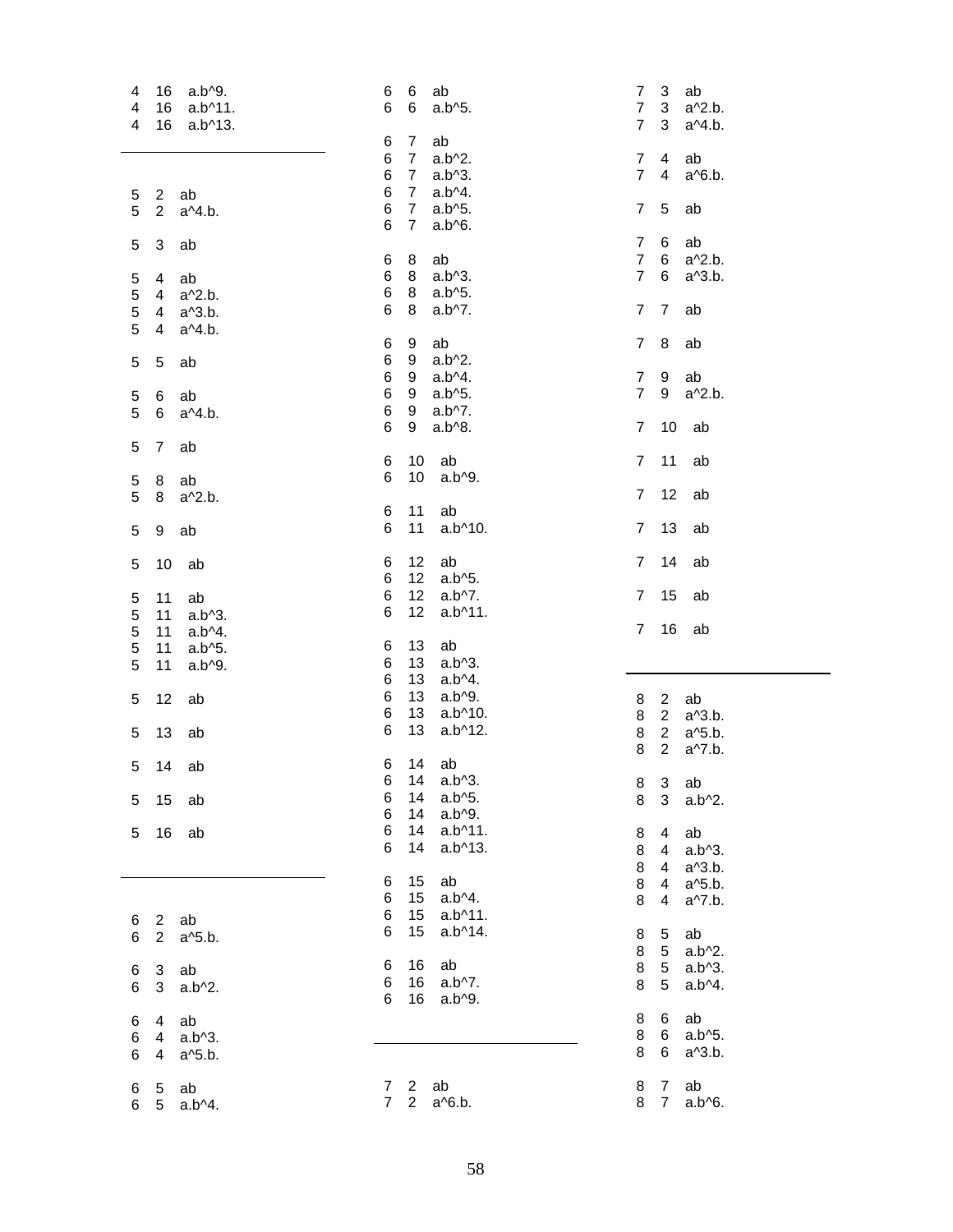| 8<br>8<br>ab<br>8<br>8<br>$a.b^3$ .<br>8<br>8<br>a.b^5. | 9<br>6<br>ab<br>6<br>9<br>a^2.b.            | ab<br>10<br>10<br>10<br>10<br>a.b^9.                   |
|---------------------------------------------------------|---------------------------------------------|--------------------------------------------------------|
| 8<br>$a.b^{\wedge}7.$<br>8                              | ab<br>9<br>$\overline{7}$                   | 10<br>11<br>ab                                         |
|                                                         | 9<br>$7\overline{ }$<br>$a.b^2$ .           | 11<br>10<br>$a.b^2.$                                   |
| 8<br>9<br>ab                                            | 9<br>$\overline{7}$<br>a.b^4.               | 10<br>11<br>$a.b^3$ .                                  |
| 8<br>9<br>a.b^8.                                        |                                             | 10<br>11<br>a.b^4.                                     |
|                                                         | 8<br>9<br>ab                                | 10<br>11<br>a.b^5.                                     |
| ab<br>8<br>10                                           |                                             | 10<br>11<br>a.b^6.                                     |
| 8<br>10<br>$a.b^3$ .                                    | 9<br>9<br>ab                                | 10<br>11<br>$a.b^{\wedge}7.$                           |
| 8<br>10<br>$a.b^{\wedge}7.$                             | 9<br>9<br>$a.b^A.$                          | 10<br>11<br>a.b^8.                                     |
| 8<br>10<br>a.b^9.                                       | 9<br>9<br>$a.b^{\wedge}7.$                  | 10<br>11<br>a.b^9.                                     |
|                                                         |                                             | 10<br>11<br>a.b^10.                                    |
| 8<br>11<br>ab                                           | 10<br>9<br>ab                               |                                                        |
| 8<br>11<br>a.b^10.                                      |                                             | 10<br>12<br>ab                                         |
|                                                         | 9<br>11<br>ab                               | 12<br>a.b^5.<br>10                                     |
| 8<br>12<br>ab                                           |                                             | 10<br>12 <sup>°</sup><br>a.b^7.                        |
| 8<br>12 <sub>2</sub><br>$a.b^{6}.$                      | 12<br>9<br>ab                               | 10<br>12<br>a.b^11.                                    |
| 8<br>12 <sup>°</sup><br>$a.b^{\wedge}7.$                |                                             |                                                        |
| 8<br>12<br>$a.b^{\wedge}11.$                            | 13<br>9<br>ab                               | 13<br>10<br>ab                                         |
|                                                         | 9<br>13<br>$a.b^3$ .                        | 13<br>10<br>$a.b^{\wedge}12.$                          |
| 13<br>ab<br>8                                           | 13<br>9<br>a.b^9.                           |                                                        |
| 8<br>13<br>$a.b^5$ .                                    |                                             | 14<br>10<br>ab                                         |
| 8<br>13<br>$a.b^0.8$ .                                  |                                             | 10<br>14                                               |
|                                                         | 14<br>ab<br>9<br>14                         | $a.b^{\wedge}13.$                                      |
| 8<br>13<br>$a.b^{\wedge}12.$                            | 9<br>a.b^9.<br>14<br>9                      |                                                        |
|                                                         | $a.b^{\wedge}11.$                           | ab<br>10<br>15                                         |
| 8<br>14<br>ab                                           |                                             | 10<br>15<br>$a.b^4$ .                                  |
| 8<br>14<br>a.b^13.                                      | 15<br>9<br>ab                               | 10<br>15 <sub>15</sub><br>a.b^11.                      |
|                                                         |                                             | 10<br>15<br>a.b^14.                                    |
| 8<br>15<br>ab                                           | 16<br>9<br>ab                               |                                                        |
|                                                         |                                             |                                                        |
| 8<br>15<br>$a.b^2$ .                                    |                                             | 10<br>16<br>ab                                         |
| 8<br>15<br>$a.b^A$ .                                    |                                             | 10<br>16<br>$a.b^{\wedge}7.$                           |
| 8<br>15<br>a.b^7.                                       |                                             | 10<br>16<br>a.b^9.                                     |
| 8<br>15<br>$a.b^0.8$ .                                  |                                             |                                                        |
| 8<br>15<br>a.b^11.                                      | 10<br>$\overline{2}$<br>ab                  |                                                        |
| 8<br>15<br>$a.b^13.$                                    | 10<br>$\overline{2}$<br>a^9.b.              |                                                        |
| 8<br>a.b^14.<br>15                                      |                                             |                                                        |
|                                                         |                                             | 11<br>$\mathbf{2}$                                     |
| 8<br>ab<br>16                                           | 10<br>3<br>ab                               | ab<br>$\overline{2}$                                   |
| 8<br>16<br>$a.b^3$ .                                    | 10<br>3<br>$a.b^2.$                         | 11<br>a^10.b.                                          |
| 8<br>16<br>a.b^5.                                       | $\overline{4}$                              |                                                        |
| 8<br>16 a.b^7.                                          | 10<br>ab                                    | 11<br>3<br>ab                                          |
| $a.b^{0}.$<br>8<br>16                                   | 10<br>4<br>$a.b^{\wedge}3.$<br>4            |                                                        |
| 8<br>16<br>$a.b^{\wedge}11.$                            | 10<br>a <sup>1</sup> 3.b.<br>$\overline{4}$ | 11<br>4 ab<br>$\overline{4}$                           |
| 8<br>16<br>$a.b^{\wedge}13.$                            | 10<br>a^7.b.<br>4                           | 11<br>a^10.b.                                          |
|                                                         | 10<br>a <sup>o</sup> 9.b.                   |                                                        |
|                                                         |                                             | 11<br>5<br>ab                                          |
|                                                         | ab<br>10<br>$5\phantom{.0}$                 | 11<br>5<br>a^3.b.                                      |
|                                                         | 10<br>$5\overline{)}$<br>a.b^4.             | 11<br>5 <sub>5</sub><br>a <sup><math>4.b.</math></sup> |
|                                                         |                                             | 11<br>5<br>a <sup>1</sup> 5.b.                         |
| 2 ab<br>9                                               | 10<br>ab<br>6                               |                                                        |
| 9<br>$2^{\circ}$<br>a <sup>^8</sup> .b.                 | 10<br>a.b^5.<br>6                           | 11<br>6<br>ab                                          |
|                                                         |                                             |                                                        |
| 9<br>3 ab                                               | ab<br>10 <sup>°</sup><br>$\overline{7}$     | 11<br>ab<br>$\overline{7}$                             |
| 3 a <sup><math>4.b</math></sup> .<br>9                  | 10<br>$\overline{7}$<br>$a.b^6.$            |                                                        |
| 9<br>3<br>a^7.b.                                        |                                             | 11<br>8 ab                                             |
|                                                         | 10 <sup>1</sup><br>ab<br>8                  |                                                        |
| 9<br>$\overline{4}$<br>ab                               | 10<br>8<br>$a.b^3$ .                        | 9 ab<br>11                                             |
| 9<br>$\overline{4}$<br>a <sup>^8.b.</sup>               | 10<br>8<br>$a.b^05.$                        |                                                        |
|                                                         | 10<br>8<br>$a.b^{\wedge}7.$                 | $10$ ab<br>11                                          |
| 9<br>5<br>ab                                            |                                             |                                                        |
|                                                         | 10<br>ab<br>9<br>10<br>a.b^8.<br>9          | $11$ ab<br>11                                          |

 $\overline{\phantom{a}}$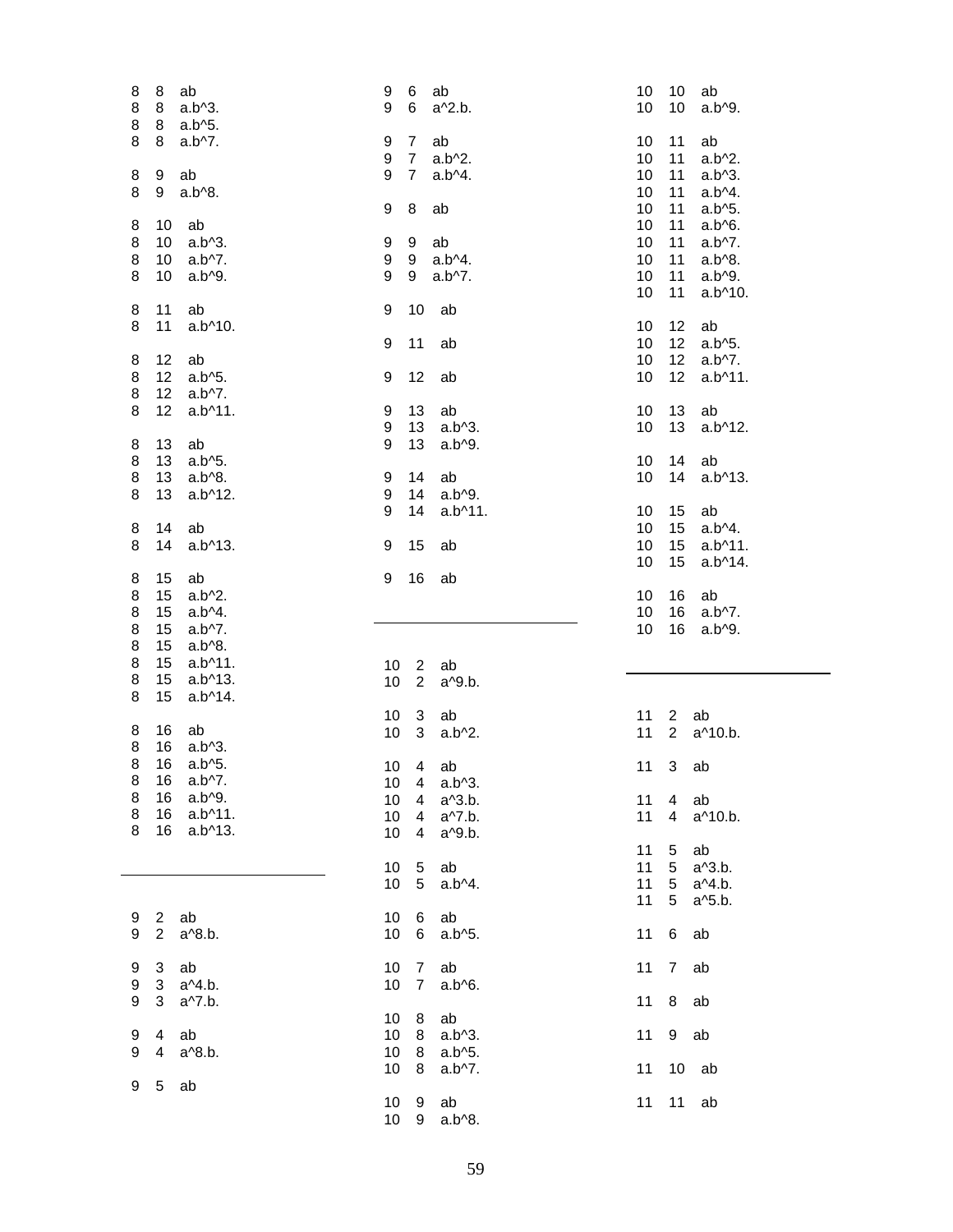| 11                | 12<br>ab                                                    | 12<br>12<br>ab<br>12<br>12<br>a.b^5.                           | 13 7<br>ab                                |
|-------------------|-------------------------------------------------------------|----------------------------------------------------------------|-------------------------------------------|
| 11                | 13<br>ab                                                    | 12<br>12<br>$a.b^{\wedge}7.$<br>12<br>12<br>$a.b^{\wedge}11.$  | 8<br>13<br>ab                             |
| 11                | 14<br>ab                                                    |                                                                | 13<br>9<br>ab                             |
| 11                | 15<br>ab                                                    | 12<br>13<br>ab<br>12<br>13<br>$a.b^2$ .                        | 13<br>10<br>ab                            |
| 11                | 16<br>ab                                                    | 12<br>13<br>$a.b^3$ .<br>12<br>13<br>a.b^4.                    | 11<br>13<br>ab                            |
|                   |                                                             | 12<br>13<br>a.b^5.<br>12<br>13<br>a.b^6.                       | 13<br>12<br>ab                            |
|                   |                                                             | 12<br>13<br>$a.b^{\wedge}7.$<br>12<br>13<br>$a.b^0.8.$         | 13<br>13<br>ab                            |
| $12 \overline{ }$ | $\overline{2}$<br>ab                                        | 12<br>13<br>$a.b^{0}.$                                         |                                           |
| 12<br>12          | $2^{\circ}$<br>a <sup>1</sup> 5.b.<br>$2^{\circ}$<br>a^7.b. | 12<br>13<br>$a.b^{\wedge}10.$<br>12<br>13<br>$a.b^{\wedge}11.$ | 13<br>14<br>ab                            |
| 12                | a^11.b.<br>$\overline{2}$                                   | 12<br>13<br>$a.b^{\wedge}12.$                                  | 13<br>15<br>ab                            |
| 12                | ab<br>3                                                     | 12<br>14<br>ab<br>12<br>14<br>$a.b^3$ .                        | 13<br>16<br>ab                            |
| 12                | $a.b^2.$<br>3                                               | 12<br>14<br>a.b^5.                                             |                                           |
| 12                | ab<br>4                                                     | 12<br>14<br>a.b^9.                                             |                                           |
| 12                | $a.b^3$ .<br>4                                              | 12<br>14<br>a.b^11.                                            | 14<br>$\overline{2}$<br>ab                |
| 12                | a <sup>1</sup> 5.b.<br>4                                    | 12<br>14<br>$a.b^{\wedge}13.$                                  | $\overline{2}$<br>14<br>a^13.b.           |
| 12                | a^7.b.<br>4                                                 |                                                                |                                           |
| 12                | a^11.b.<br>4                                                | 12<br>15<br>ab                                                 | $14 \quad 3$<br>ab                        |
|                   |                                                             | 12<br>15<br>$a.b^2$ .                                          | 14<br>3<br>$a.b^2.$                       |
| 12                | ab<br>5                                                     | 12<br>15<br>$a.b^4.$                                           | $\mathbf{3}$<br>14<br>a <sup>o</sup> 9.b. |
| 12                | 5<br>$a.b^2$ .                                              | 12<br>15<br>$a.b^{\wedge}7.$                                   | 14<br>3<br>a^11.b.                        |
| 12                | 5<br>$a.b^3$ .                                              | 12<br>15<br>a.b^8.                                             |                                           |
| 12                | $a.b^4$ .<br>5                                              | 12<br>15<br>$a.b^{\wedge}11.$                                  | 14<br>$\overline{4}$<br>ab                |
|                   |                                                             | 12<br>15<br>a.b^13.                                            | 14<br>$\overline{4}$<br>$a.b^3$ .         |
| 12                | ab<br>6                                                     | 12<br>15<br>a.b^14.                                            |                                           |
| 12                | 6<br>a.b^5.                                                 |                                                                | 14 5<br>ab                                |
|                   |                                                             | 12<br>16<br>ab                                                 | $5\phantom{.0}$<br>14<br>a.b^4.           |
| 12                | $\overline{7}$<br>ab                                        | 12<br>16<br>$a.b^3$ .                                          |                                           |
| 12                | $a.b^2.$<br>7                                               | 12<br>16<br>$a.b^{\wedge}5.$                                   | 14<br>6<br>ab                             |
| 12                | $a.b^3$ .<br>$\overline{7}$                                 | 12<br>16<br>$a.b^7.$                                           | 6<br>14<br>a.b^5.                         |
| 12                | $a.b^4$ .<br>$7\overline{ }$                                | 12<br>16<br>a.b^9.                                             | 14<br>6<br>a^3.b.                         |
| 12                | $\overline{7}$<br>a.b^5.                                    | 12<br>16<br>$a.b^{\wedge}11.$                                  |                                           |
| 12 <sub>2</sub>   | $\overline{7}$<br>a.b^6.                                    | 12<br>16<br>$a.b^{\wedge}13.$                                  | 14 7<br>ab                                |
|                   |                                                             |                                                                | 14<br>$\overline{7}$<br>a.b^6.            |
| 12                | ab<br>- 8                                                   |                                                                |                                           |
| 12                | 8 a.b <sup>1</sup> 3.                                       |                                                                | 14<br>8<br>ab                             |
| 12                | a.b^5.<br>8                                                 |                                                                | 14<br>8<br>$a.b^3$ .                      |
| 12                | $a.b^{\wedge}7.$<br>8                                       | 13 2<br>ab                                                     | 14<br>8<br>$a.b^5$ .                      |
|                   |                                                             | $\overline{2}$<br>13<br>a^12.b.                                | 14<br>8<br>$a.b^{\wedge}7.$               |
| 12                | ab<br>9                                                     |                                                                |                                           |
| 12                | $9$ a.b <sup><math>\Delta</math></sup> 2.                   | 13<br>3 <sup>1</sup><br>ab                                     | 14<br>9<br>ab                             |
| 12                | a.b^4.<br>9                                                 | 13<br>3 <sup>1</sup><br>$a^{3}$ .b.                            | 14<br>9<br>a.b^8.                         |
| 12                | a.b^5.<br>9                                                 | 13<br>3<br>a <sup>o</sup> 9.b.                                 |                                           |
| 12                | $a.b^{\wedge}7.$<br>9                                       |                                                                | 14<br>ab<br>10                            |
| 12                | a.b^8.<br>9                                                 | 13<br>4<br>ab                                                  | 14<br>10<br>a.b^9.                        |
|                   |                                                             | 13<br>$\overline{4}$<br>a <sup>1</sup> 5.b.                    |                                           |
| 12                | 10<br>ab                                                    | 13<br>$\overline{4}$<br>a <sup>1</sup> 8.b.                    | 14<br>11<br>ab                            |
| 12                | 10 <sup>1</sup><br>$a.b^3$ .                                | 13<br>4<br>a^12.b.                                             | 14<br>11<br>a.b^10.                       |
| 12                | $a.b^7.$<br>10                                              |                                                                |                                           |
| 12                | a.b^9.<br>10                                                | 13<br>5<br>ab                                                  | $12$ ab<br>14                             |
|                   |                                                             |                                                                | 12 a.b^5.<br>14                           |
| 12                | 11<br>ab                                                    | 13<br>6<br>ab                                                  | 12 a.b^7.<br>14                           |
| 12                | 11<br>$a.b^{\wedge}10.$                                     | 13<br>6<br>a <sup><math>3.b.</math></sup>                      | 12<br>14<br>a.b^11.                       |
|                   |                                                             |                                                                |                                           |